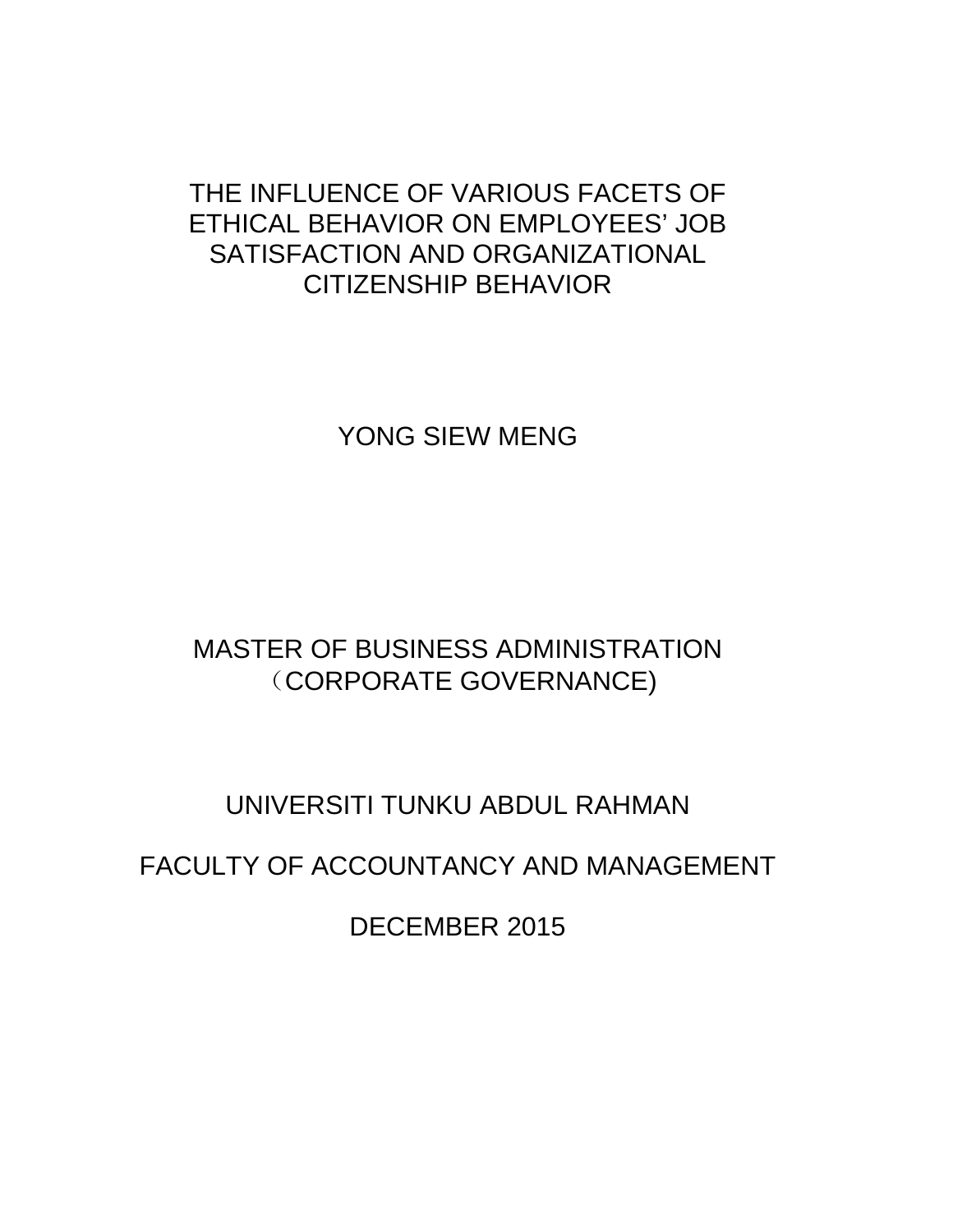# The Influence of Various Facets of Ethical Behavior On Employees' Job Satisfaction and Organizational Citizenship Behavior

# YONG SIEW MENG

A research project submitted in partial fulfillment of the requirement of the degree of

> Master of Business Administration (Corporate Governance)

Universiti Tunku Abdul Rahman

Faculty of Accountancy and Management

December 2015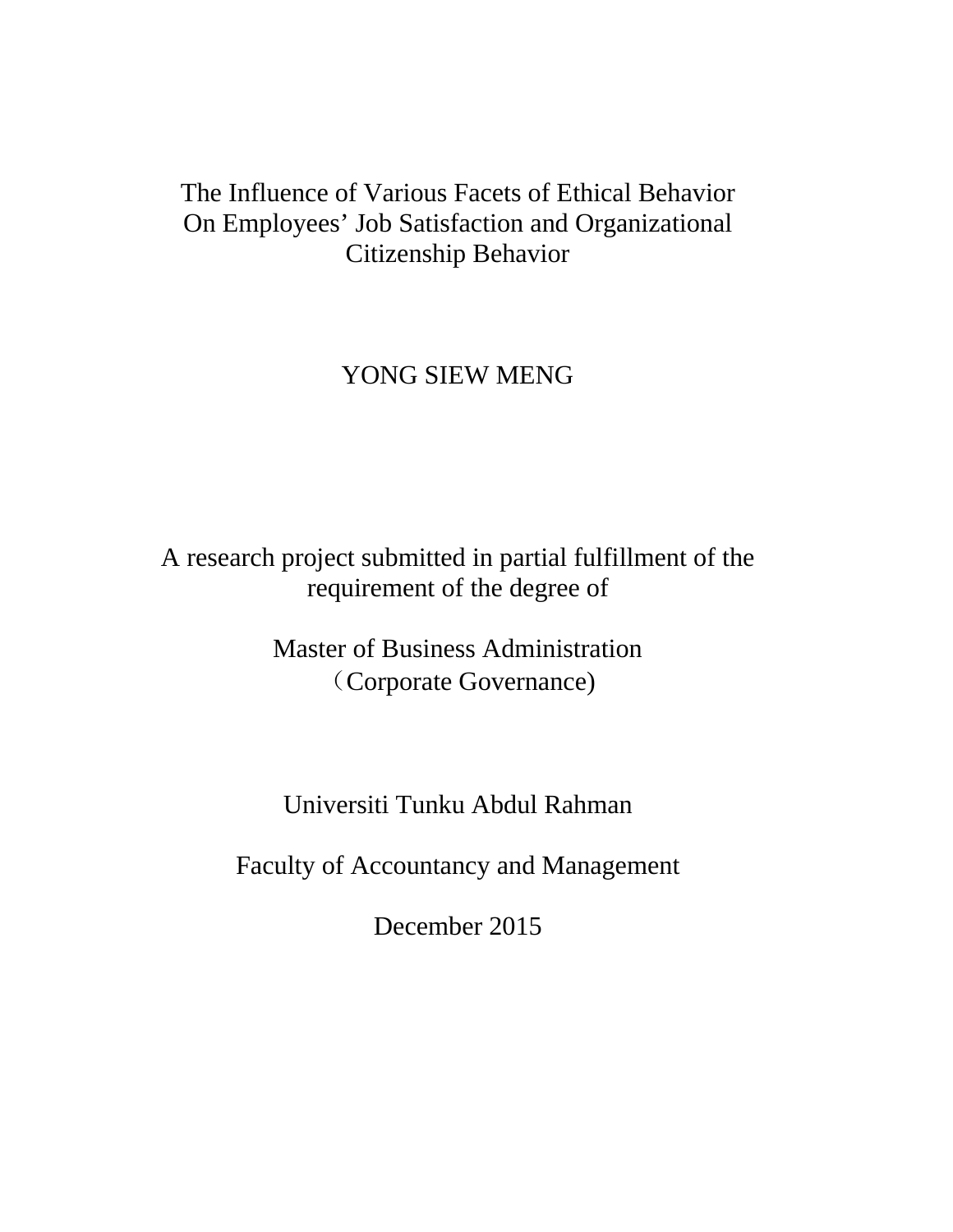# The Influence of Various Facets ofEthical Behavior On Employees' Job Satisfaction and Organizational Citizenship Behavior

By

Yong Siew Meng

This research project is supervised by:

Dr Lau Teck Chai Assistant Professor Department of International Business Faculty of Accountancy and Management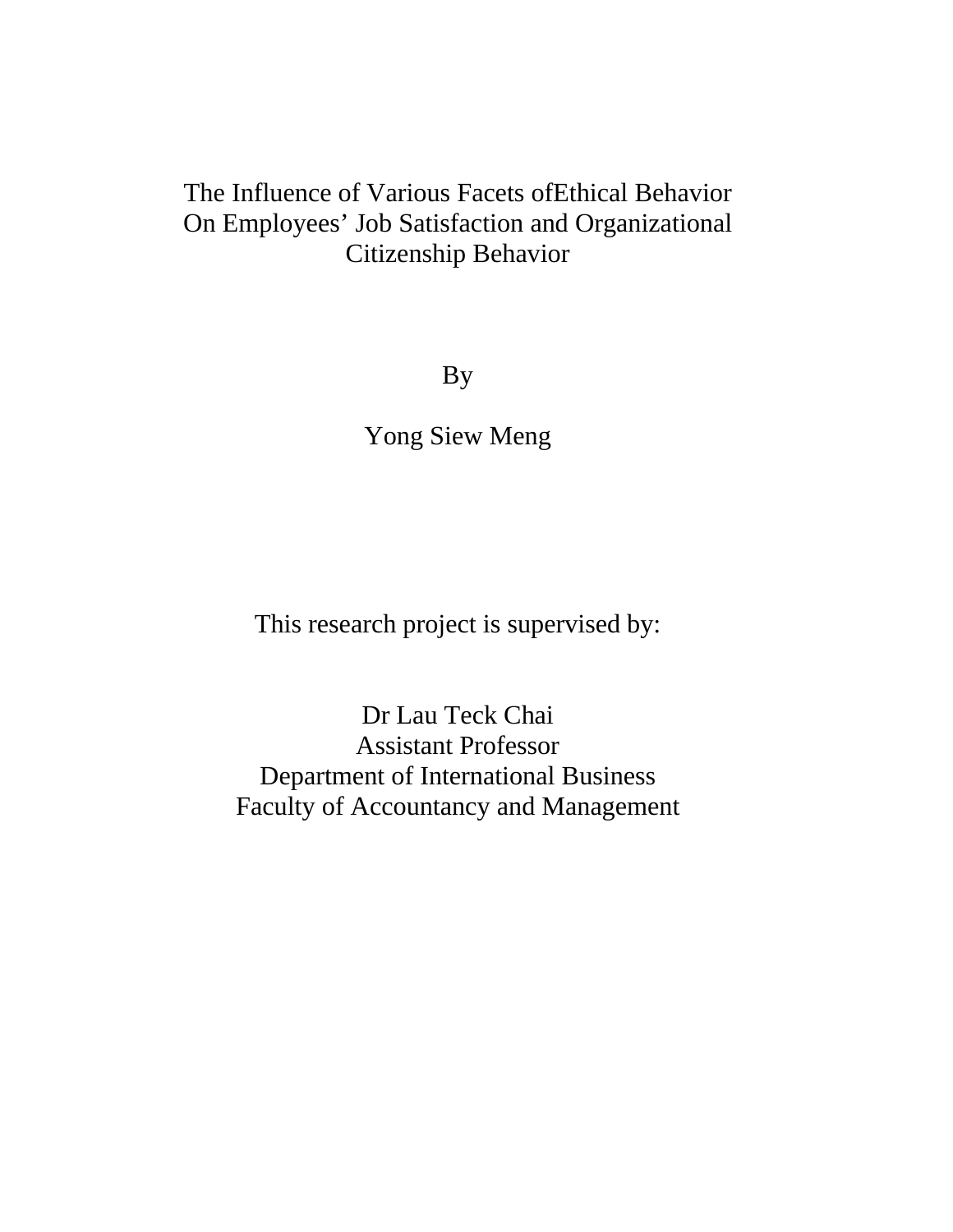Copyright @ 2015

ALL RIGHTS RESERVED. No part of this paper may be reproduced, stored in retrieval system, or transmitted in any form or by any means, graphic, electronic mechanical, photocopying, recording, scanning, or otherwise, without the prior consent of the writer.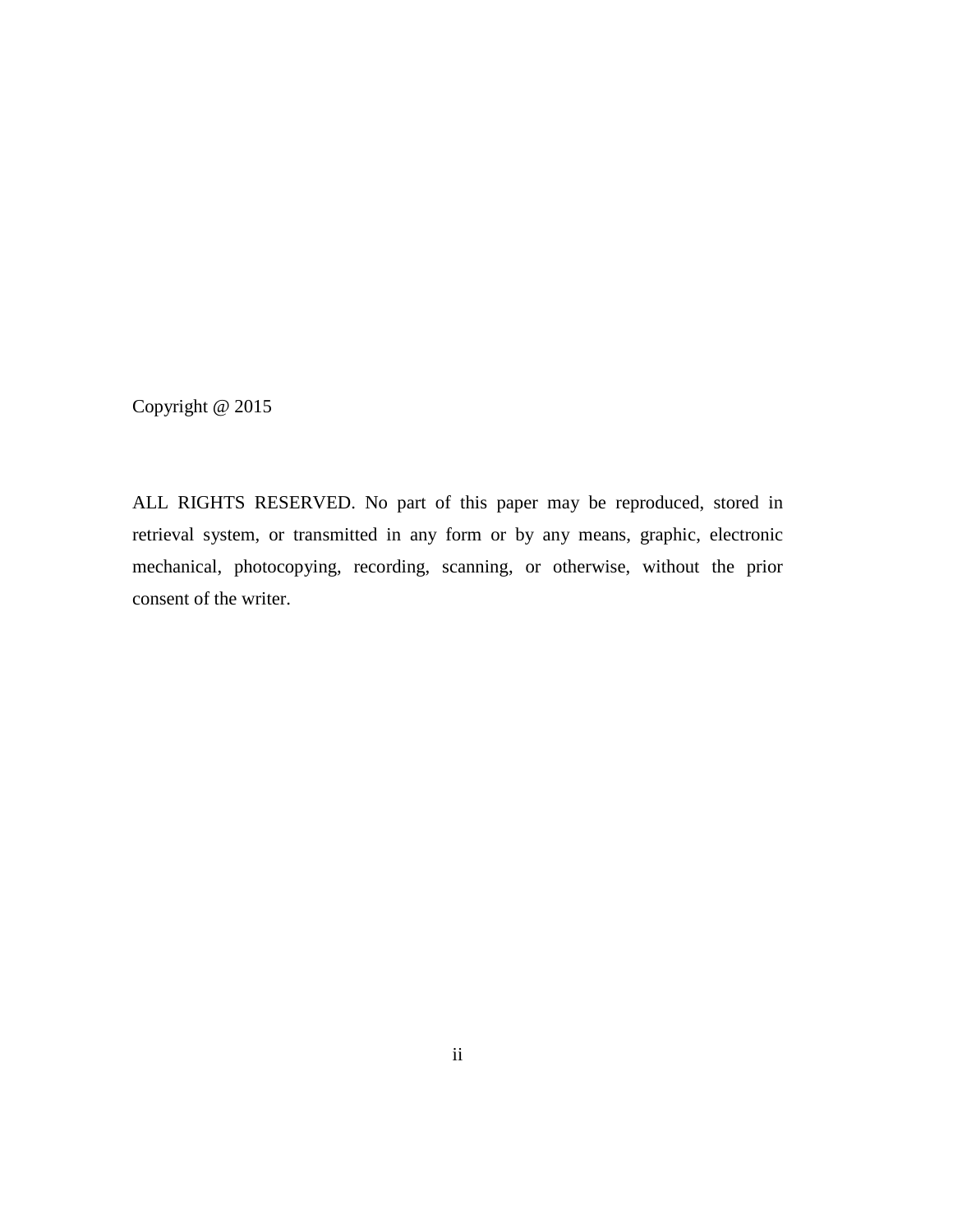#### **DECLARATION**

I hereby declare that:-

- 1. This research project is the end result of my own work and that due acknowledged has been given in the references to all sources of information be they printed, electronic or personal.
- 2. No portion of this research project has been submitted in support of any application for any other degree or qualification of this or any other university, or other institutes of learning.
- 3. The word count for this research project is 18,418.

| Name of Student | : Yong Siew Meng   |
|-----------------|--------------------|
| Student ID      | : 12UKM06056       |
| Signature       |                    |
| Date            | : 30 November 2015 |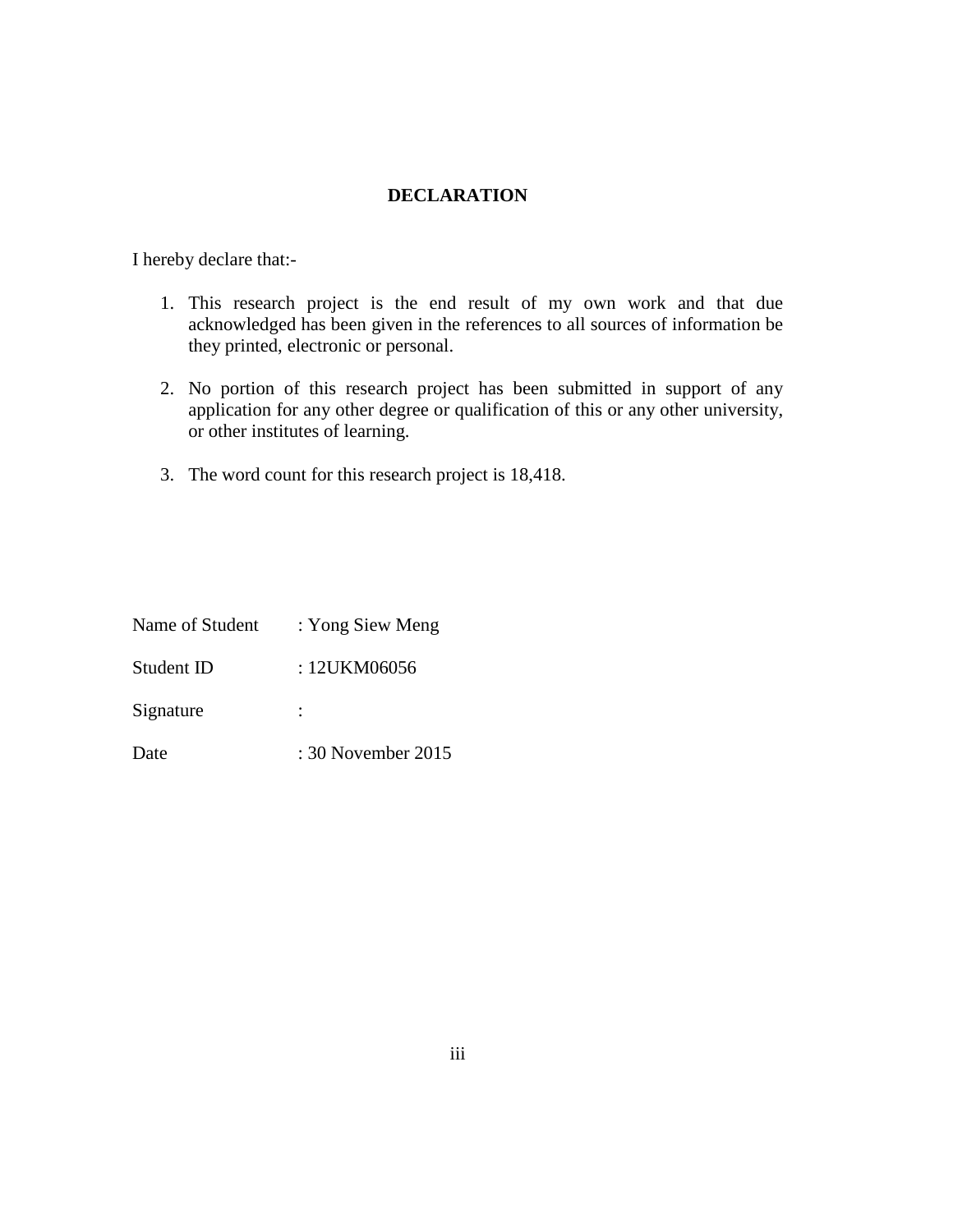#### **ACKNOWLEDGMENT**

First and foremost, I must wholeheartedly thank my supervisor, Dr Lau Teck Chai for his priceless guidance and constructive advice rendered to me during the entire duration of this project. Dr Lau has undoubtedly broadened my knowledge both aspect of the methodological and theoretical of this research. He also has shown his knowledge explicitly and tacitly as a veteran researcher in the field of ethics. I appreciate truthfully of his contribution during my discussions with him for the entire project. Thank you so much for mentoring me during my tenure as his supervisee. I certainly enjoyed the entire duration the tutelage under his supervisory.

Further, I would also like to express my sincere gratitude to all other lecturers and tutors during my postgraduate program at UTAR. It is indeed a great experience being guided by such dedicated and knowledgeable individuals.

I would like to thank my friends, giving me the continuous support, help and guidance for this final project. I truly appreciate the advice and comments made by my fellow course mates during the duration of this project.

Last but not least, my deep appreciation also goes to all respondents for taking their precious time to answer the questionnaire. Their support and information were vital for this research project.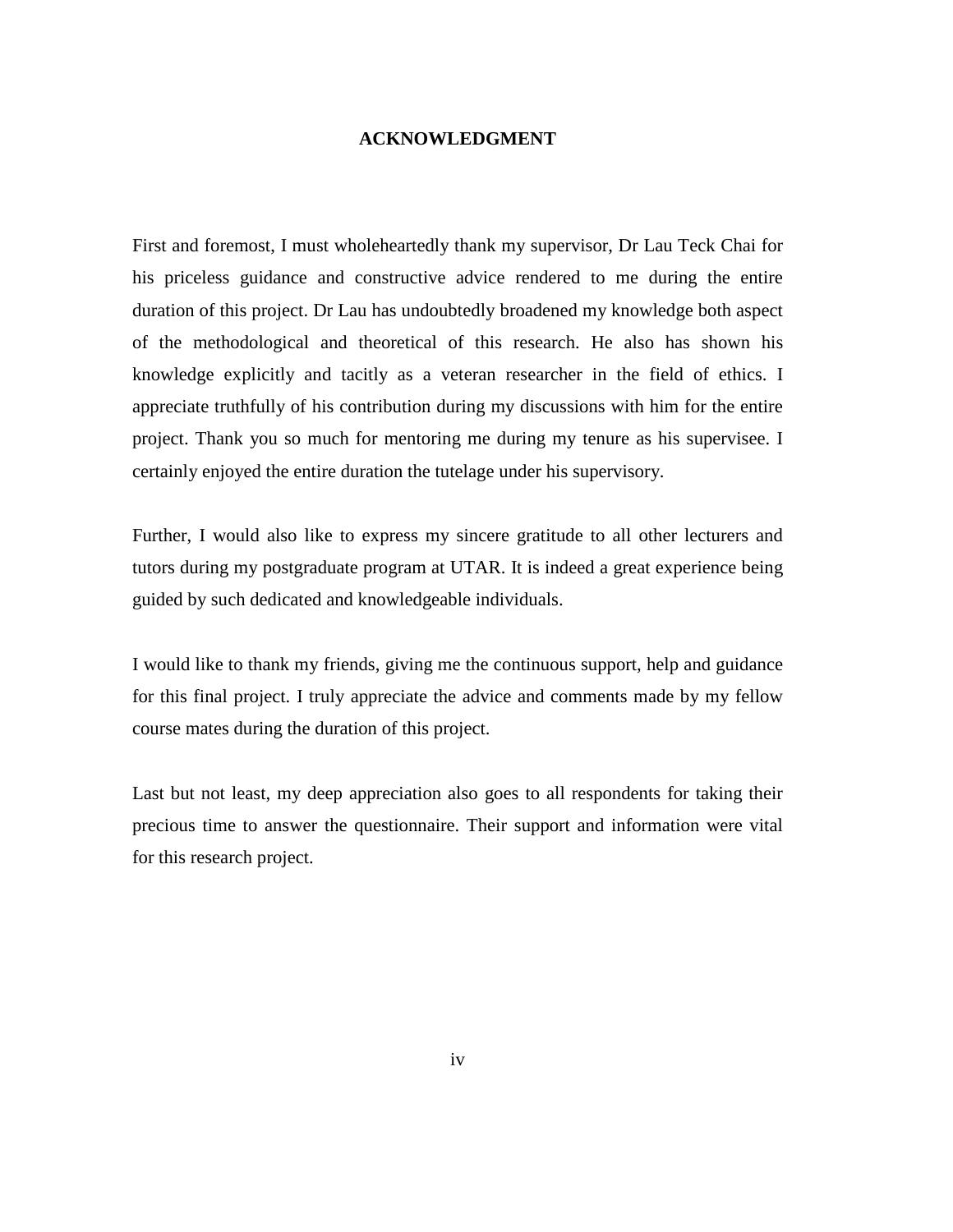#### **TABLE OF CONTENTS**

| Page |  |
|------|--|
|      |  |
|      |  |
|      |  |
|      |  |
|      |  |
|      |  |
|      |  |
|      |  |
|      |  |
|      |  |
|      |  |
|      |  |
|      |  |
|      |  |
|      |  |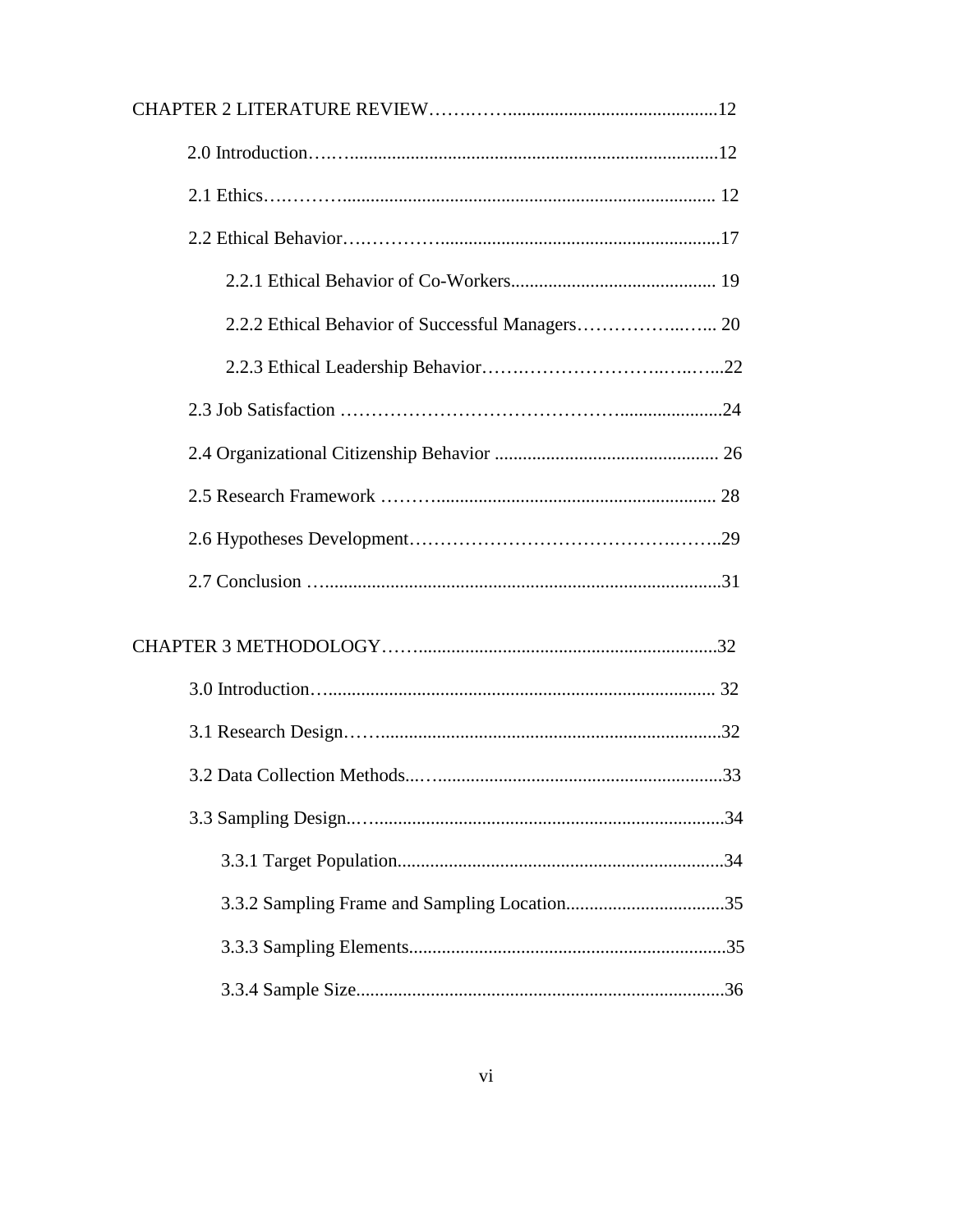| CHAPTER 5 DISCUSSION, IMPLICATION AND |  |
|---------------------------------------|--|
|                                       |  |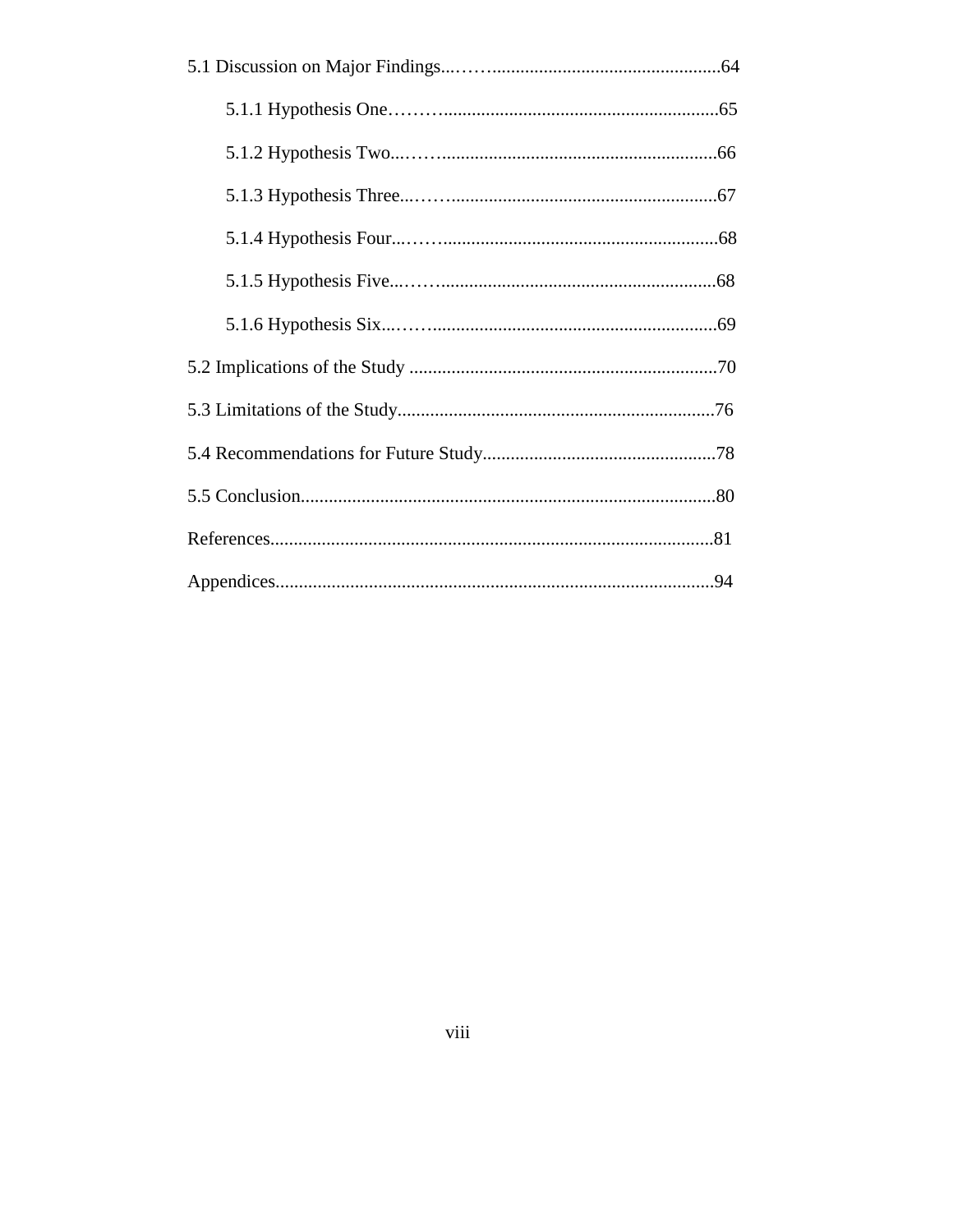#### **LIST OF TABLES**

| Page                                                                                                                                                   |
|--------------------------------------------------------------------------------------------------------------------------------------------------------|
|                                                                                                                                                        |
| Table 2: Demographic and Work Characteristics construct and measurement                                                                                |
| Table 3: Ethical Behavior of Co-workers' construct and measurement items40                                                                             |
| Table 4: Ethical Behavior of Successful Managers' construct and measurement                                                                            |
| Table 5: Ethical Leadership Behavior construct and measurement items41                                                                                 |
|                                                                                                                                                        |
| Table 7: Organizational Citizenship Behavior construct and measurement items43                                                                         |
|                                                                                                                                                        |
| Table 9: Demographic Characteristics of Respondents from the research51                                                                                |
|                                                                                                                                                        |
| Table 11: Pearson Correlation between Five Constructs55                                                                                                |
| Table 12: Output: The Overall Model Fit of Job Satisfaction (Dependent Variable)                                                                       |
| Table 13: Output: The Overall Model Fit of Organizational Citizenship Behavior                                                                         |
| Table 14: Output: The Statistical Test for the Overall Model Fit of Job Satisfaction                                                                   |
| Table 15: Output: The Statistical Test for the Overall Model Fit of Job Satisfaction                                                                   |
| Table 16: Output: The Significance of Relationship between Job Satisfaction                                                                            |
| Table 17: Output: The Significance of Relationship between Organizational<br>Citizenship Behavior (Dependent Variable) and the Independent Variables59 |
| ix                                                                                                                                                     |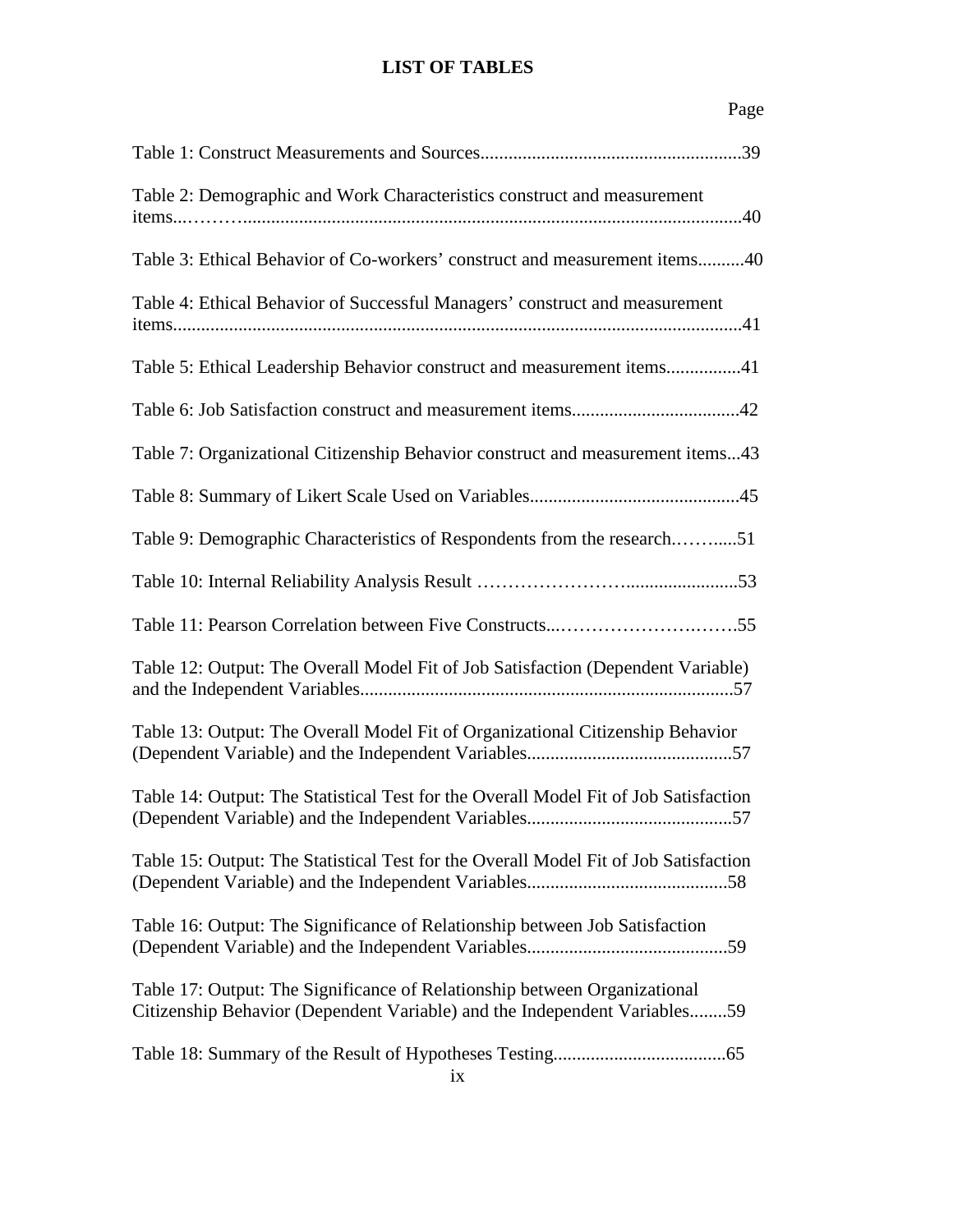## **LIST OF FIGURES**

|                                                                    | Page |
|--------------------------------------------------------------------|------|
|                                                                    |      |
| Figure 2: Differences in Legal and Ethical Compliance Approaches15 |      |
|                                                                    |      |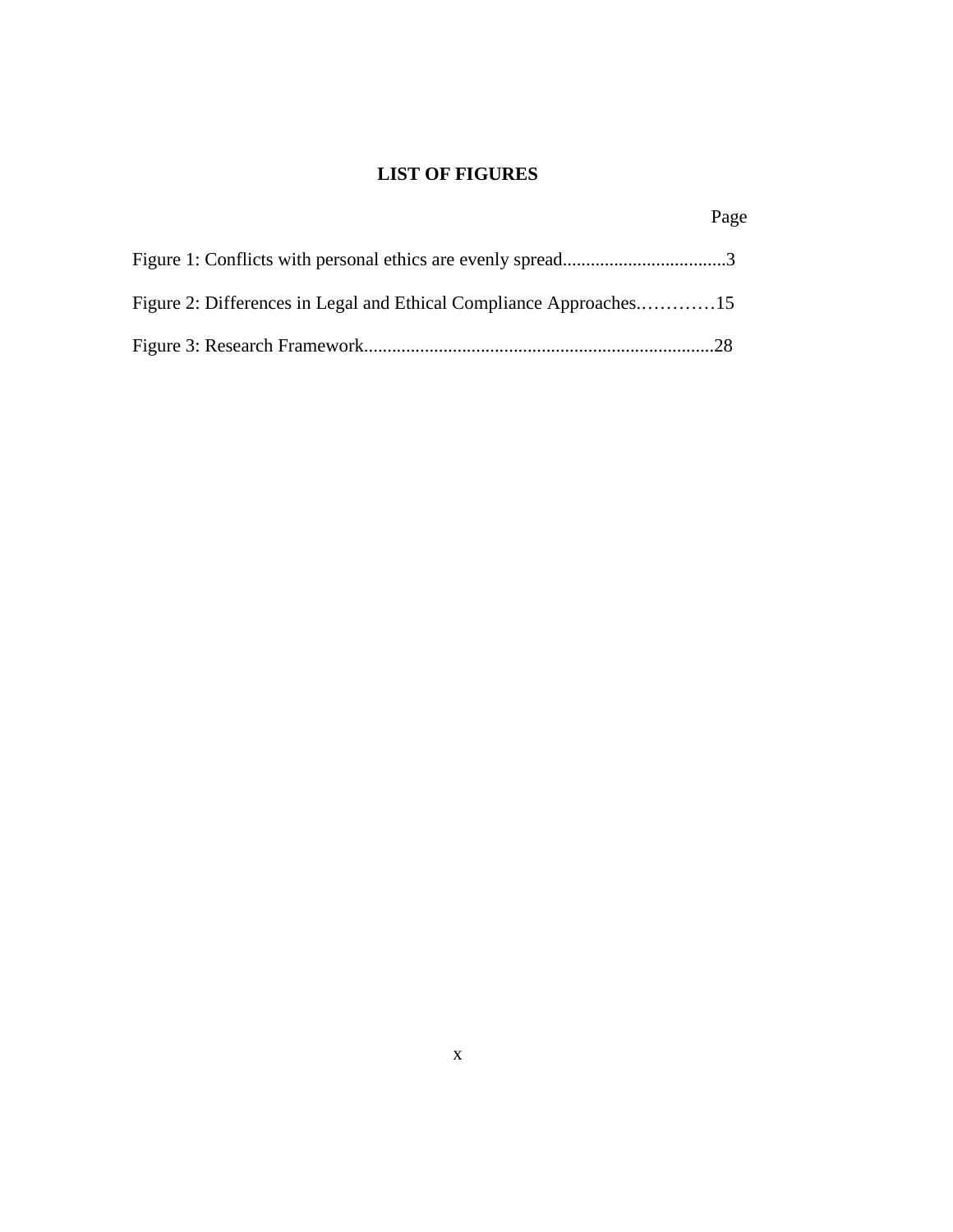# **Abstract**

Ethics is the study of morality, it is the values that worth pursing in life. However, the impacts of ethics in our daily practices have attracted great discussions on a success or failure of an individual as well as a company. At the same time, the bombards of unethical behaviors reveal social issues recently demand our high attention. Unethical behavior is one which is not morally right or prohibited in law, but it does affect us.

This study paper examines the influence on various facets of ethical behaviors (coworkers, successful managers and ethical leadership behavior) against employees' job satisfaction and organizational citizenship behavior. In this research, both primary and secondary data were used and analyzed. This research was conducted through distribution of survey forms to individuals who working in accounting, auditing, taxation and company secretarial firms located in Klang Valley for respond. Several analysis methods were used in this research to examine the data collected, such as descriptive analysis, internal reliability analysis, and inferential analysis. The study revealed ethical leadership behavior has high significant level against both employees' job satisfaction and organizational citizenship behavior. Some limitations of the study have also been found and highlighted. Anyhow, strategies to reduce the unethical behaviors such as establishment of code of business conduct, a whistle-blowing mechanism and commitment of top management to business ethics training for employees have been included in the last chapter of the research report.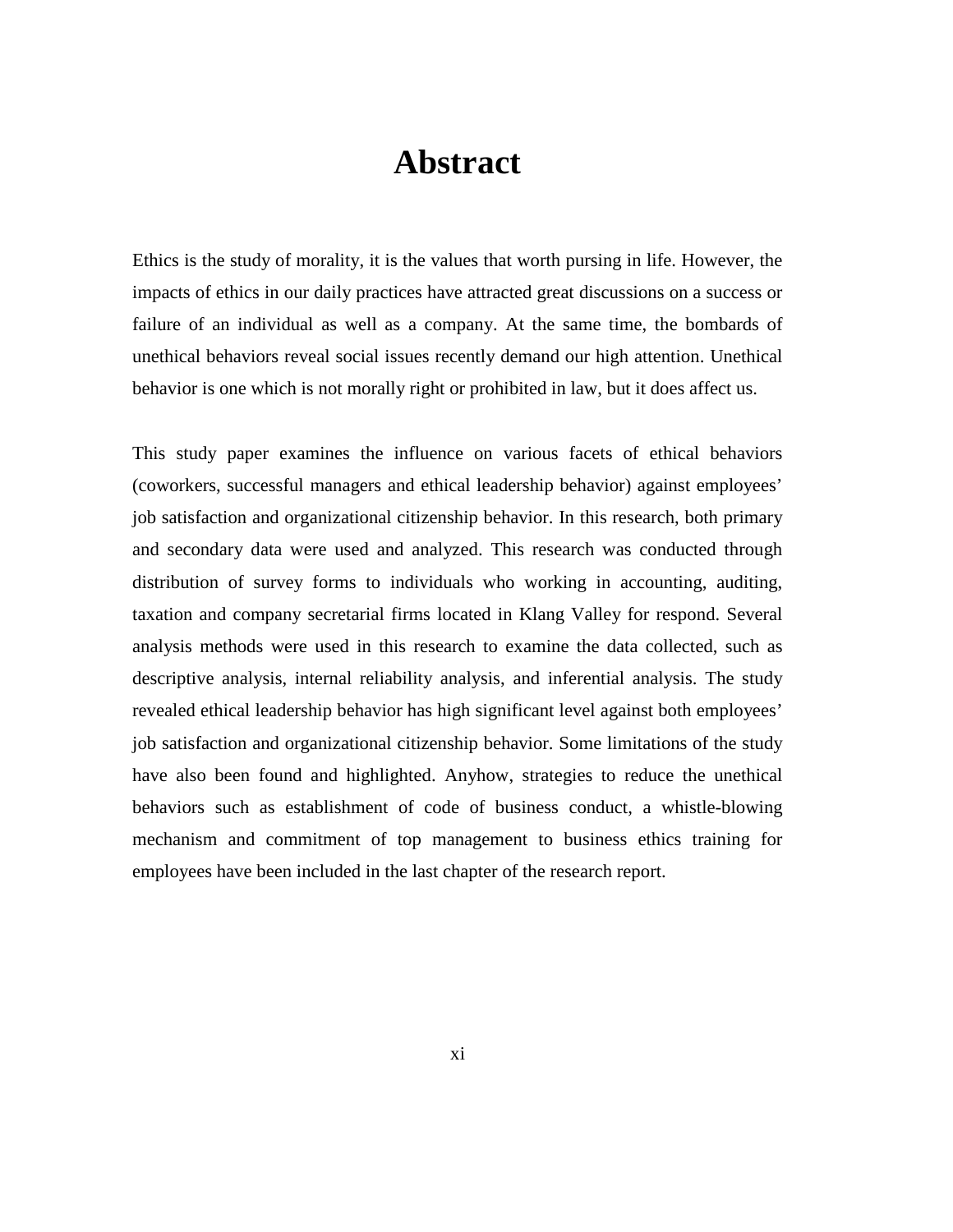## **CHAPTER 1**

# **INTRODUCTION**

#### **1.0 INTRODUCTION**

In recent times, apart from globalization, technological advancements, increased concern for environment and consumer right, have changed the manner of doing business, departure from the old tradition of the business entity which was merely to chart an existence in a business corporation. Our marketplace has become more competitive nowadays, companies not only require gaining excellent customers satisfaction to survive but at the same time, employees' satisfaction is convincingly believed to be correlated to customers' satisfaction, along with their organizational citizenship behavior towards a company. Presently, employee's job satisfaction and organizational citizenship behavior are the common discussion topics in our society.

On the other hand, ethics is said to be branch of philosophy which is concerned with human charter and conduct (Balachandran and Mahendran, 2003). The Oxford Dictionary defines ethics as "a set of moral principles" that govern or influence a person behavior. The ethical behavior remains another hot topic to analyze in current literature study as ethical practices in a company has great influence to gain competitive advantage and retention of talented employees. Peterson (2002) emphasized that ethics plays a role in the scope of employee behavior and organizational climate.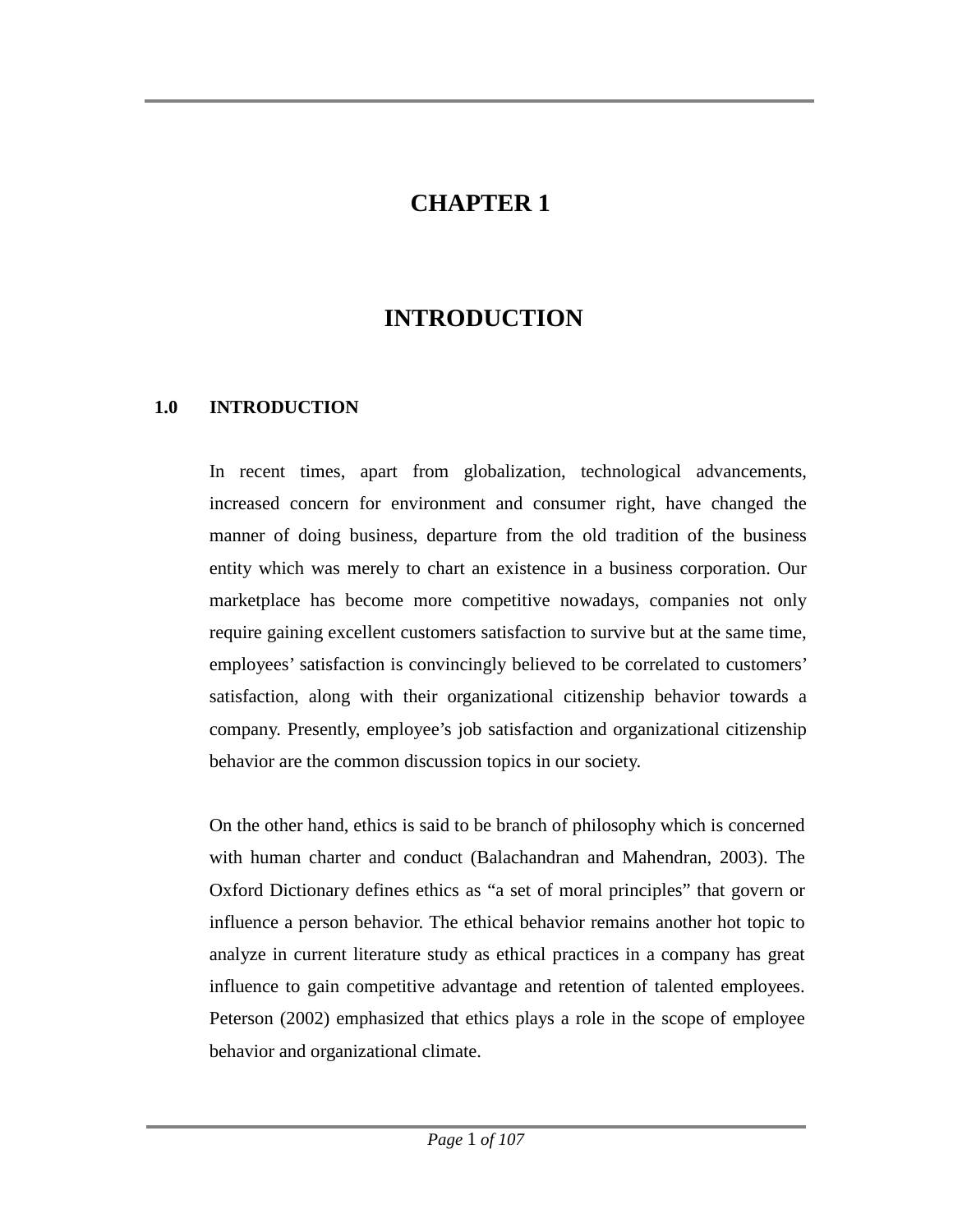This research is undertaken to examine the influence on various facets of ethical behavior on employees' job satisfaction and organizational citizenship behavior. The relationship between the dependent variables (employees' job satisfaction and organizational citizenship behavior) and few facets of ethical behavior such as ethical behavior of co-workers, ethical behavior of successful manager and ethical leadership behavior as the independent variables will be examined to respond to the research questions. The initial chapter of this research shall discuss on the background of the research, research objectives and questions, hypotheses of the research and state of problems that prompted in this research. Furthermore, the paramount of the study and chapters layouts of this research will also be revealed in this chapter.

#### **1.1 BACKGROUND OF THE STUDY**

Since Enron's world shaken corporate misdemeanors scandal and the failures of other corporations, governance has become one of the concern issues to all stakeholders in business organizations and it remains as the top of boardroom agendas worldwide nowadays. The unrelenting corruptions outwardly emerge in business and politics, have been seriously awakened the public consciousness regarding ethics in general and business ethics (De Cremer, Mayer, and Schminke, 2010). At the same time, in the presence of the spotlights determinedly on the boardroom behavior, many companies are trying to cascade good governance down through the rank of the organization by embedding a code of governance at every level of the business and subsidiary. However, no governance will succeed unless companies take time to understand the ethical mindset of the employees. Employee attitudes toward ethical standards retain critical important in a company (Peter, 2004).

Pricewaterhouse Coopers commissioned Market and Opinion Research International has conducted a survey in 2004 to understand what employees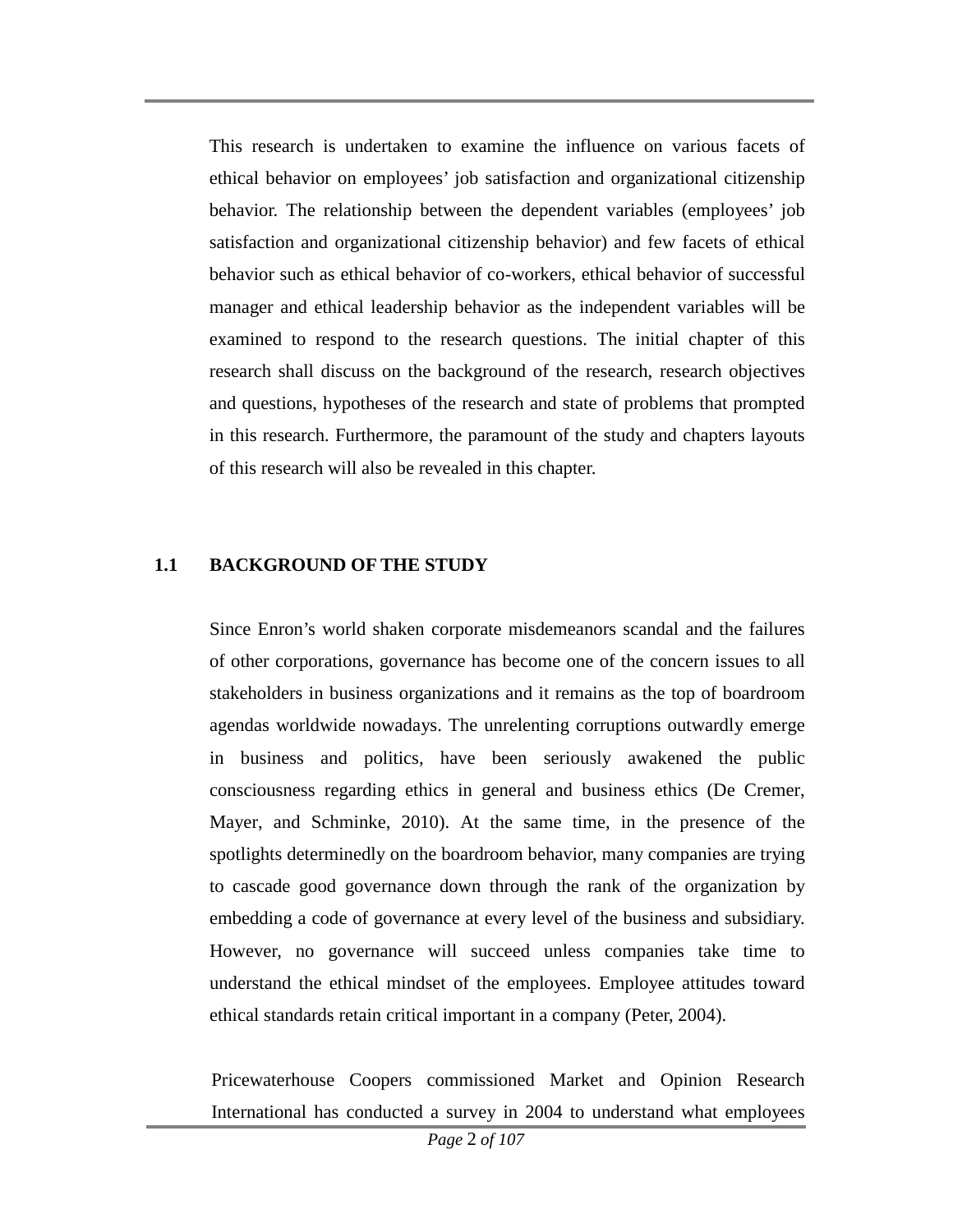feel about the way they work, how colleagues and bosses behave with 933 respondents/employees from both private and public sectors. Arising from the survey, 40% of respondents did not believe that large companies behave in an ethical and honest manner, 20% of their supervisors and 17% of their colleagues, failed to follow company's code of conduct. Meanwhile, 35% of them believe that they were asked to perform duties at work that conflict with own sense of fairness or ethics.

In is a norm for companies pointing finger other place, claimed that problems do emerge but not likely occur in their own industry or company. However, from the said survey, as shown in Figure 1, it was underlined how widespread the actual attitudes really were.



Figure 1: Conflicts with personal ethics are evenly spread

(Source, citation of author Peter (2004)).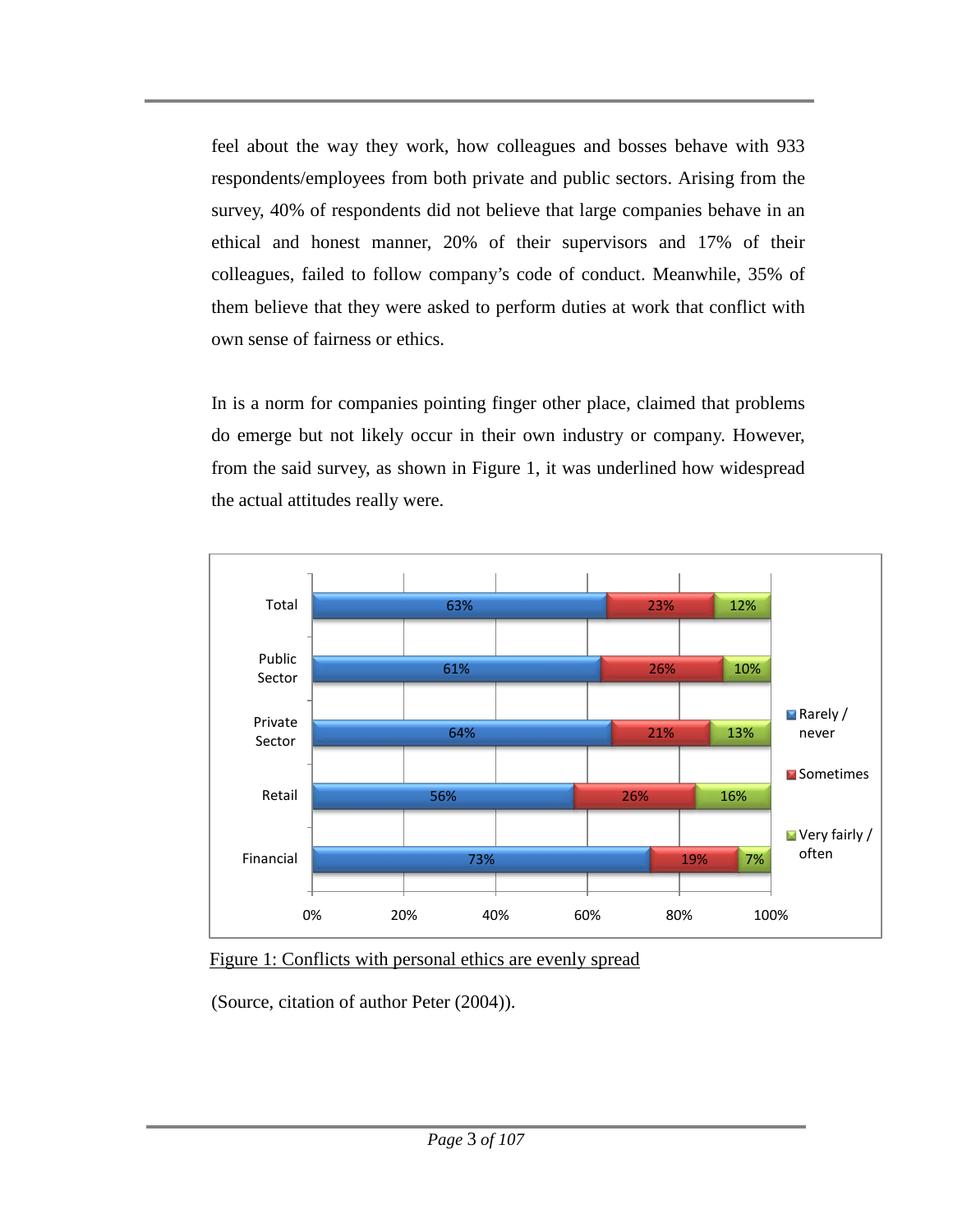The 16<sup>th</sup> International Anti-Corruption Conference (IACC) 2015 held recently in Putrajaya on 2 to 4 September 2015 with attendance of nearly 1,000 delegates from over 130 countries, was indeed a good platform to discuss on the world's largest challenges, in what way impunity makes to spread of corruption. Delegates from all over the world gathered in Putrajaya to brainstorm on preventive strategies on impunity and hold account to people who advantageously gain from the abusing their power. Akera Muna, Chairman of the IACC Council, reiterated in his speech that corruption is a major obstacle to effective development and aid, it causes social damage.

With the theme of "Ending Impunity: People, Integrity, Action", the IACC 2015 explored 5 main world challenges, which are ending impunity, clean climate governance, preventing illicit financial flows, political transitions leading to stable and transparent governments and clean sports.

At the closing session of the IACC 2015, a stress was emphasized in calling for culture of transparency promotion that leaders are accountable in leading to a participatory society. This is because the abuse of powers in high level is the expense of many other people and may result serious harm to individual and also the society at the end.

Despite the turbulence in Malaysia and the world are currently facing, Minister in the Prime Minister Department, Senator Datuk Paul Low Seng Kuan, in his opening speech at the IACC 2015 highlighted that Malaysia was not doomed to become a failed state. The fact is that Malaysia economic successes at a low of 2.9% of unemployment rate, a real GDP average higher than of the global average, which supported Datuk Paul Low's claim. However, in a question and answer session during a workshop, Datuk Paul Low admitted that Malaysia has to deal with governance and corruption issues. However, he assures that under his leadership, the Malaysian Anti-Corruption Commission (MACC) continues to be a independent and transparent commission without any blessings or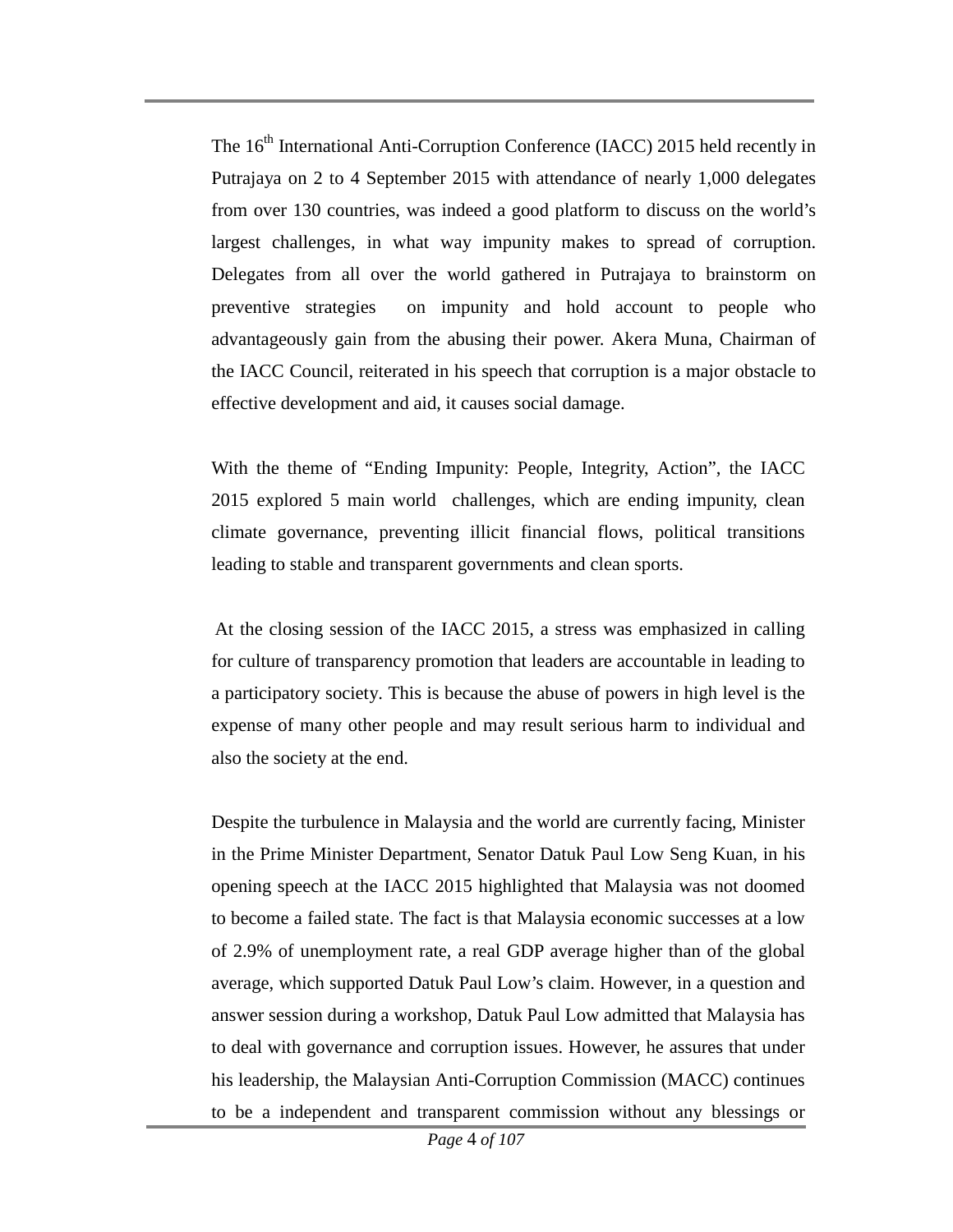interference from any parties, is currently embarking on a transformation journey with the aim of achieving greater effectiveness and efficiency in its operation, prevention and management geared towards improving public support and confidence of nation's anti-graft body (The Stars, 5 September 2015).

Corporate governance has indulged a huge public interest over the last two decades, as it crucially affecting economic health. The portrayed corporate ethics on scandals and malpractices in companies such as Worldcom, Enron, Tyco International, prove that the entire economic system upon that investment returns have sharply not only undermined confidence of the investors buthas also resulted a renewed emphasis on corporate governance. Checking from the ethical dimension, the main issues of corporate governance involve queries concerning relationship and constructing trust in a company, both internally and externally (Metzger et al, 1994).

Cragg (1999) suggested that there are two models of corporate governance adopted by today's modern corporations, namely the "shareholder wealth maximization model" and the second, the "ethical or social responsibilities model". The latter responsible corporations are those which incorporate ethics in all aspects of business transactions. They concern all parties, including both internal and external stakeholders.

Admittedly, company cannot survive in isolation and most of businesses operate globally and interconnect with each other, in certain extend. The survival of a company's business greatly depends upon the integration of business code with the societal ethics. Ethics are gaining importance day by day which results into more saturation of business practices. The main success criteria in an international business are with presence of good ethical standards and command of cultural value (Zhang et al., 2011).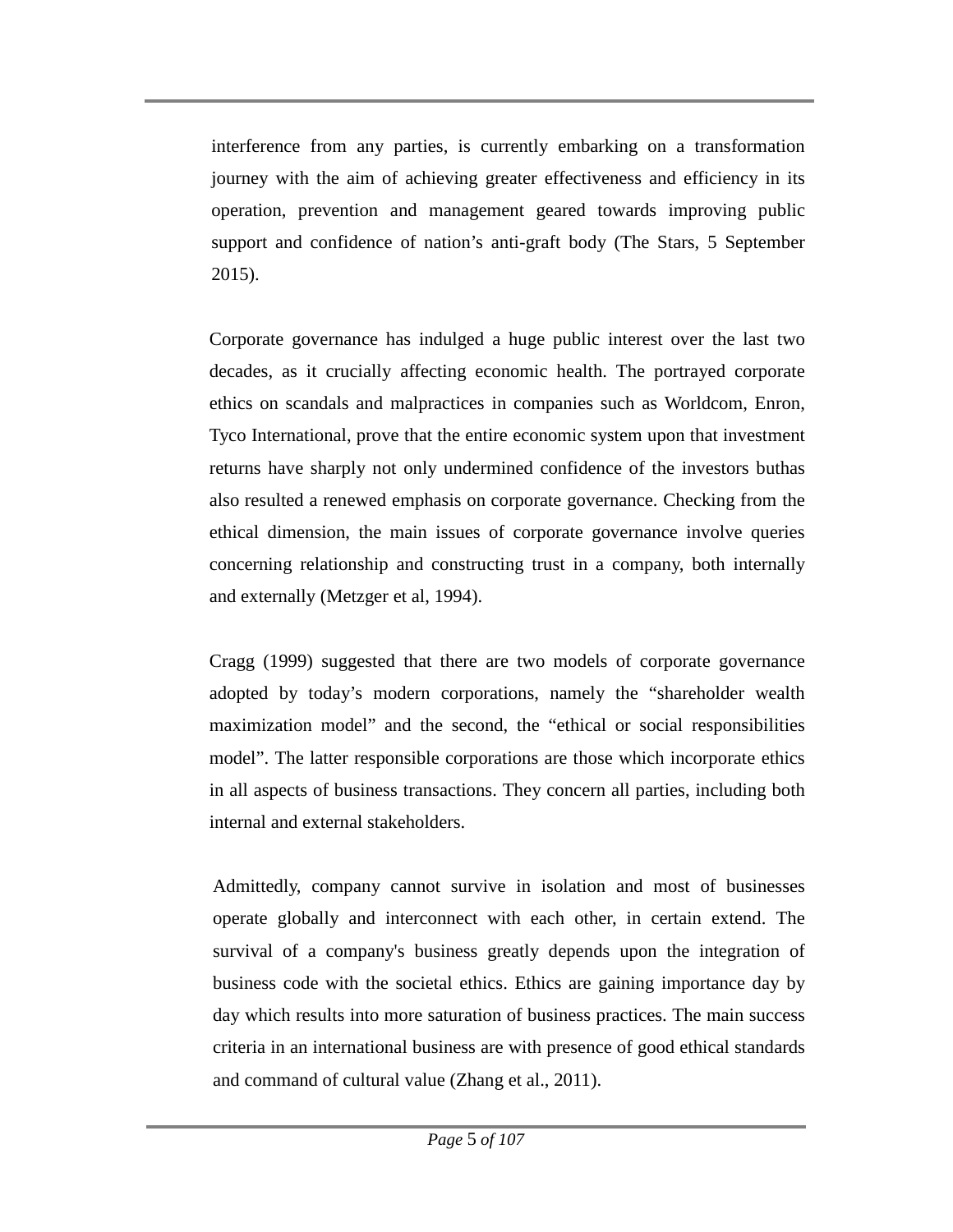Malaysia is committed by a vision to become a well-developed and high income nation by year 2020, and this vision would not be success and come into reality in absence of a well diligent ethics in mind of each and every one of our citizens in Malaysia. Each citizen should act ethically and diligently without fear and stand proud be a citizen residing in Malaysia.

The main purpose of this research is to examine and explore the impact on ethical behavior that arise from different perspectives in companies in Malaysia on employees' job satisfaction and organizational citizenship behavior. The relationship between the dependent variables (job satisfaction and organizational citizenship behavior) and few identifiable independent variables be examined in order to respond to the research questions and confirm if the objectives of the research are achieved. The initial chapter will discuss the background, problem statement, objectives and hypotheses of the research.

## **1.2 PROBLEM STATEMENT**

During the past few decades, we heard a numbers of high-profile scandals that brought business ethics to the forefront and have been meltdowns companies such as Enron, Arthur Anderson and WorldCom that spawned a significant negative perception among business and industry. Since then, a great deal of attention has been placed on the ethical failures of businesses. Widespread in internet and television coverage have damaged the reputations of many businesses and eroded the trust of stakeholders. There are countless of news about abuse of power, disregard of human welfare, sexual misconduct, discrimination and the lists can be endless continuing.

In the presence of the common on education level arise in Malaysia among the younger generation who generally claim to be more self-determination, self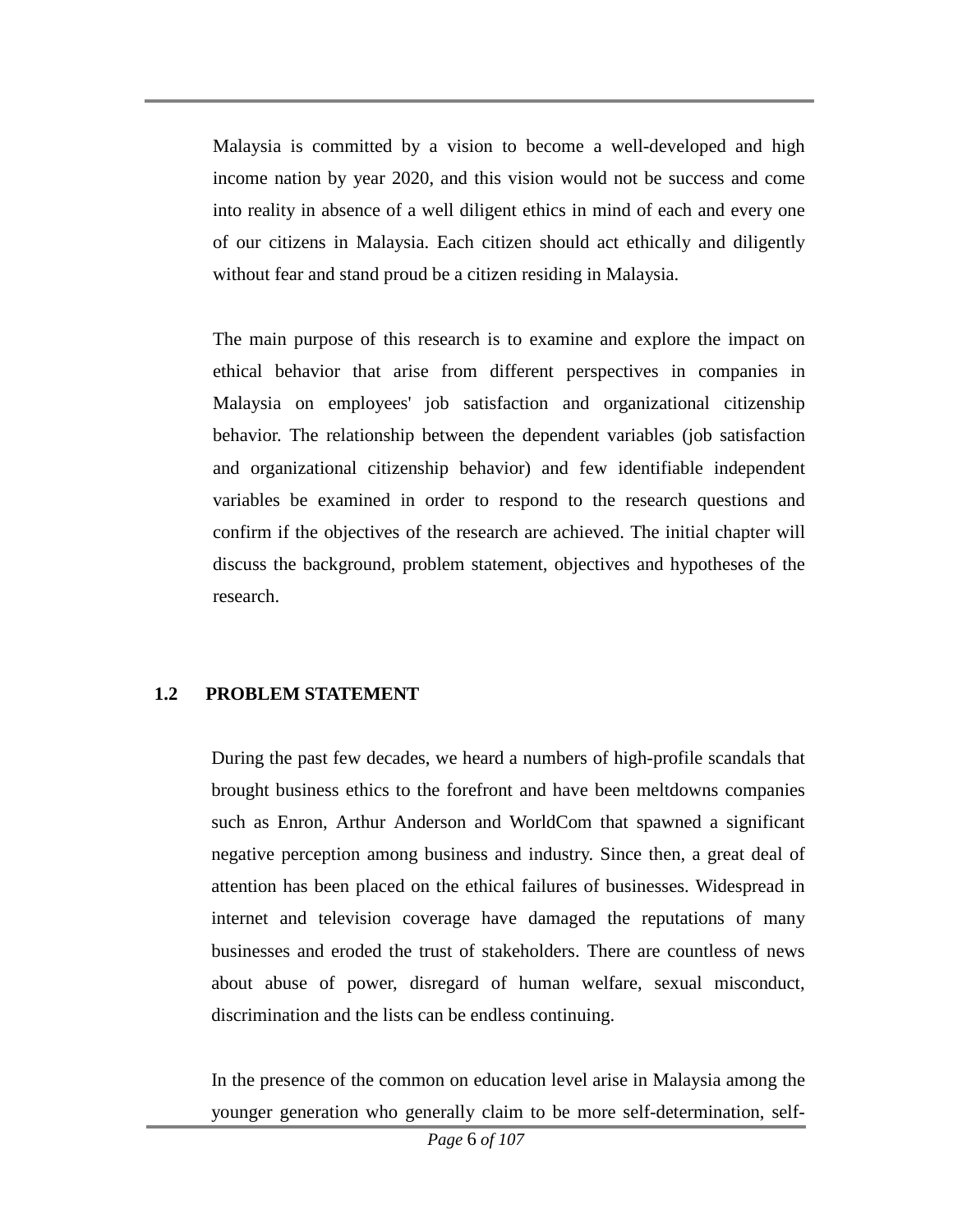concept and with own belief and ideas in general, the researcher is convinced that this proposed research is able to provide a more rationale focus in this regards. The researcher personally optimistic that this research should feasibly capture the relationship between various ethical behaviors and employees' job satisfaction and also their organizational citizenship behavior from empirical data and hopefully, by end of this research, the result of this research could be able to offer some concluding thoughts for future research and increase the public's awareness and knowledge in this area.

#### **1.3 OBJECTIVE OF THE RESEARCH**

The objective of the research is to determine if employees' job satisfaction and organizational citizenship behavior that are affected by various types of ethical behaviors. This study shall explore and reveal whether any correlation relationship between these few variables from respondents working in few accounting, taxation, auditing and company secretarial firms in Kuala Lumpur and Klang Valley.

## **1.4 RESEARCH QUESTIONS**

After having identified the research objectives as mentioned above, the overall research questions to be answered in the research project are:

- a. What are the impacts of various ethical behaviors (co-workers, successful managers and ethical leadership) on employees' job satisfaction?
- b. What are the impacts of various ethical behaviors (co-workers, successful manager and ethical leadership) on employees' organizational citizenship behavior?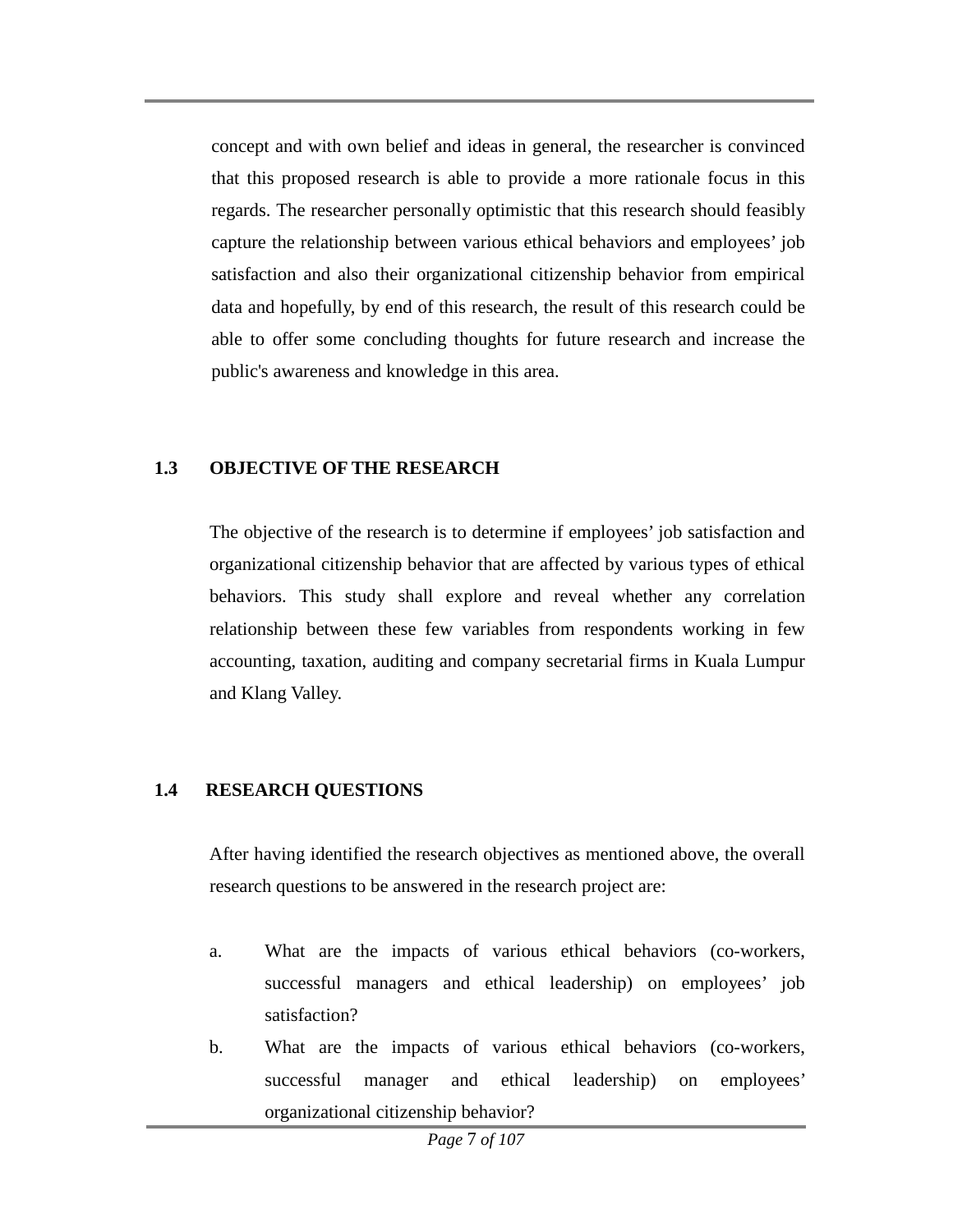#### **1.5 HYPOTHESES OF THE STUDY**

Base on the objectives on the research stated above, listed below are the hypotheses to be formed for the research:-

- H1 There is a relationship between co-workers' ethical behavior and employees' job satisfaction
- H2 There is a relationship between successful managers' ethical behavior and employees' job satisfaction
- H3 There is a relationship between ethical leadership behavior and employees' job satisfaction
- H4 There is a relationship between co-workers' ethical behavior and employees' organizational citizenship behavior
- H5 There is a relationship between successful managers' ethical behavior and employees' organizational citizenship behavior
- H6 There is a relationship between ethical leadership behavior and employees' organizational citizenship behavior

## **1.6 SCOPE OF THE STUDY**

The research will be focusing on the influence of various facets on ethical behavior on employees' job satisfaction and organizational citizenship behavior. Study will be focused on the data that are collected from respondents of the related questionnaire surveys. These respondents are working individuals from few accounting, auditing, accounting and taxation as well as company secretarial firms in Klang Valley. Meanwhile, this research tries to find out which independent variable is able to create the greatest employees' job satisfaction and organizational citizenship behavior and the reason affecting it, if any.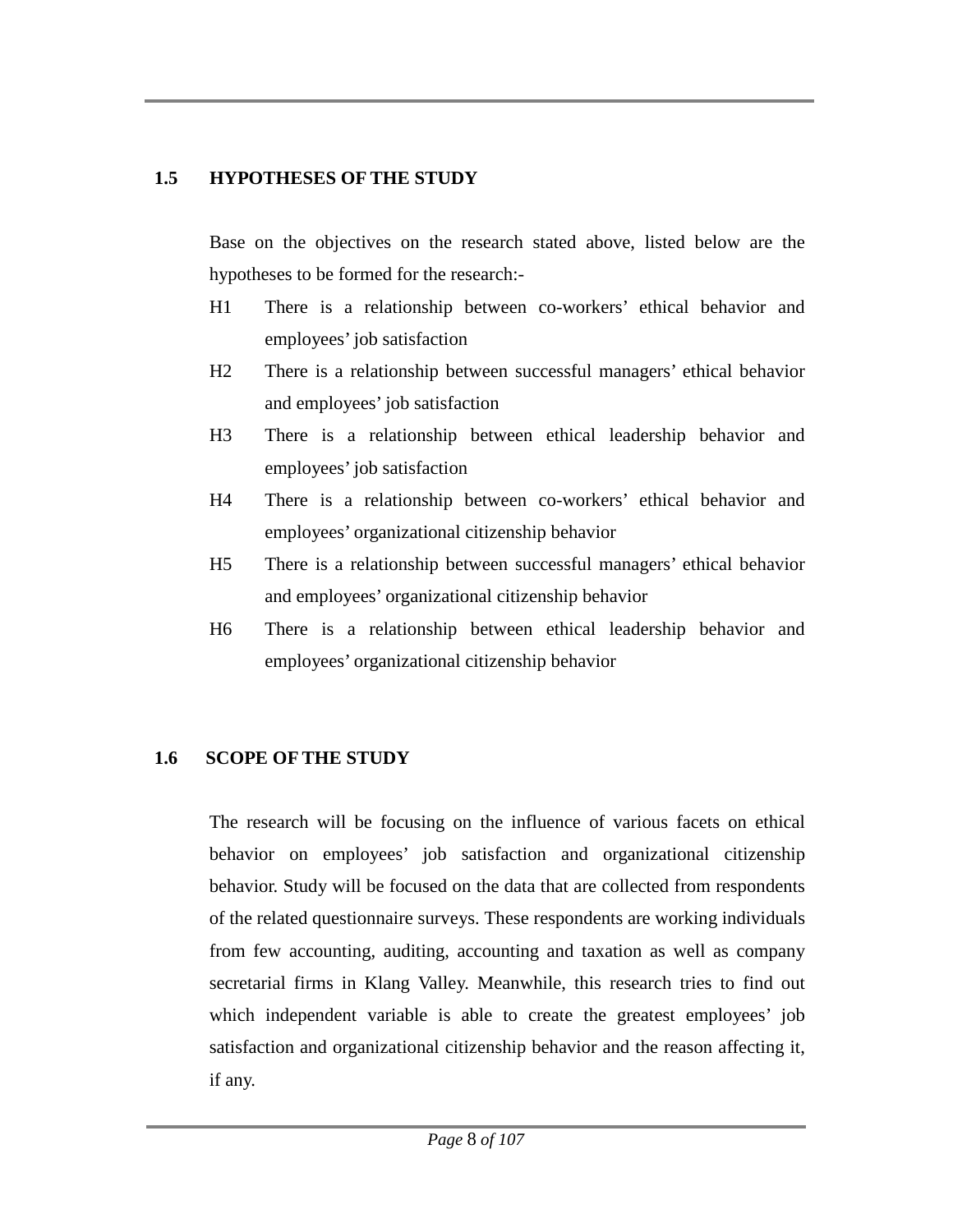#### **1.7 SIGNIFICANCE OF THE STUDY**

The researcher is convinced that this study could help other to show evidence of the validity of previous related studies and also support related future research, gathers goods ideas and gives better understanding on related research area. Furthermore, this study could also boost the management of a company with better knowledge with regards to the impact of facets of ethical behaviors on their employees' job satisfaction and organizational citizenship behavior. This may bring benefits for the companies in Malaysia to better decision making of management with long viability and strategies to plan ahead. Lastly, this study could serve as references for other researchers also who might have interests to study in this area.

## **1.8 CHAPTER LAYOUT**

#### **Chapter One: Introduction**

This chapter introduces the overall research project by presenting the research background, research objectives and research questions, explaining the problems encountered in present context that prompted for this research, also justifying the importance of the research. This chapter provides also an overview on what the research is covered.

#### **Chapter Two: Literature Review**

This chapter is a collection of literature review that is compiled from secondary data, which refers to other researcher's publications, journals and books. Information that is related to the research topic will be studied and will serve as a reference to create the research framework. The empirical study of other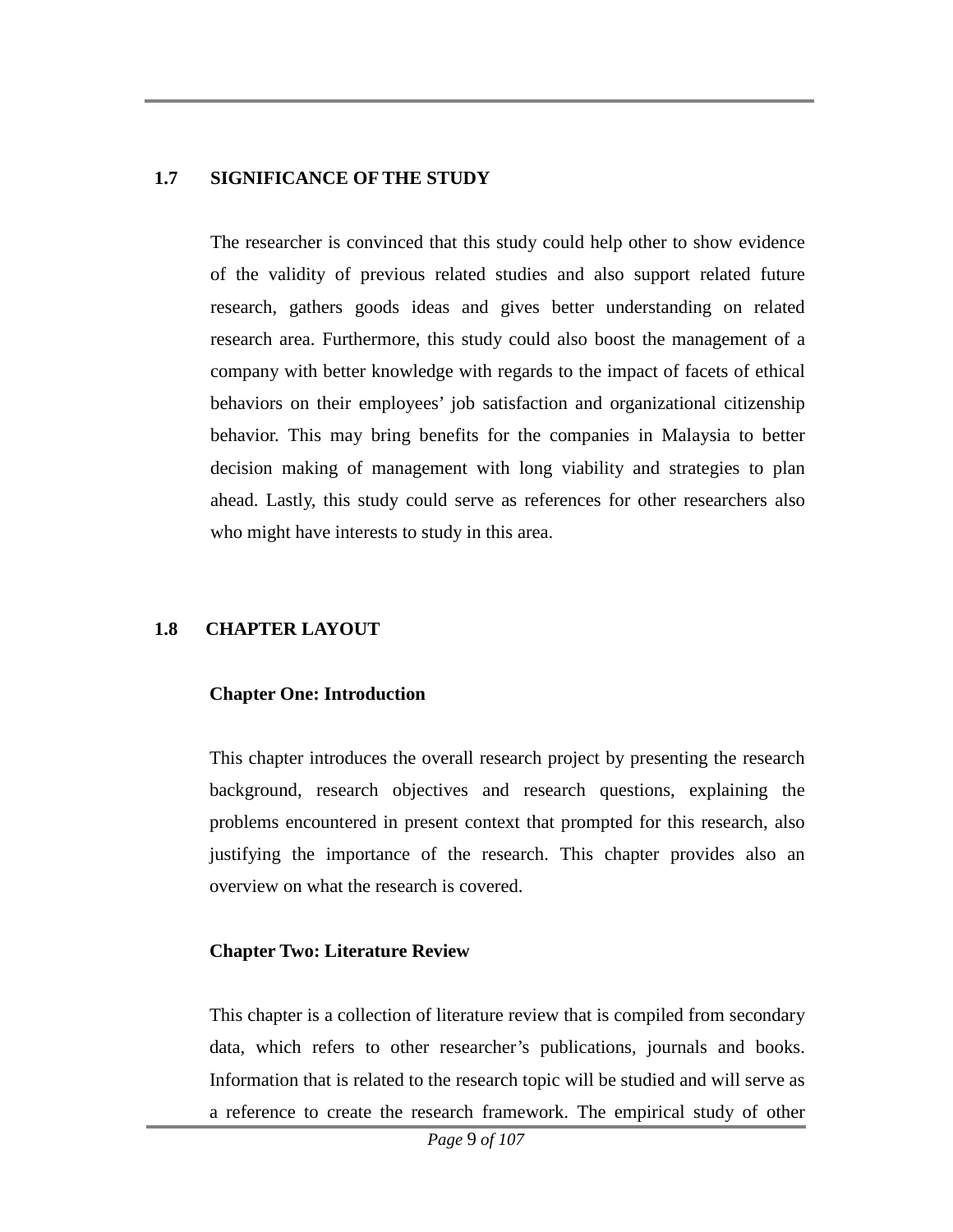researchers will be also demonstrating the relationship between related variables, which will be used to develop the research hypotheses.

## **Chapter Three: Methodology**

This chapter serves as the guideline for researcher to further accomplish the research by explaining the methods and techniques that researcher will be using for data collection and analysis. The processes of research from selection of samples, gathering of data and methods to analyze data will be based on the description of this chapter.

## **Chapter Four: Data Analysis and Findings**

This chapter presents the research's output and findings. Data will be analyzed based on the method and approach decided in the former chapter. Interpretation will be done on the analyzed data by referring to related created by other former researchers.

## **Chapter Five: Discussion, Implication and Recommendation**

This chapter discusses the research findings that were presented in the earlier chapter. The discussion will include some statements by other researchers to support the findings. Further, this research will be summarized by some implication and recommendation by end of this last chapter.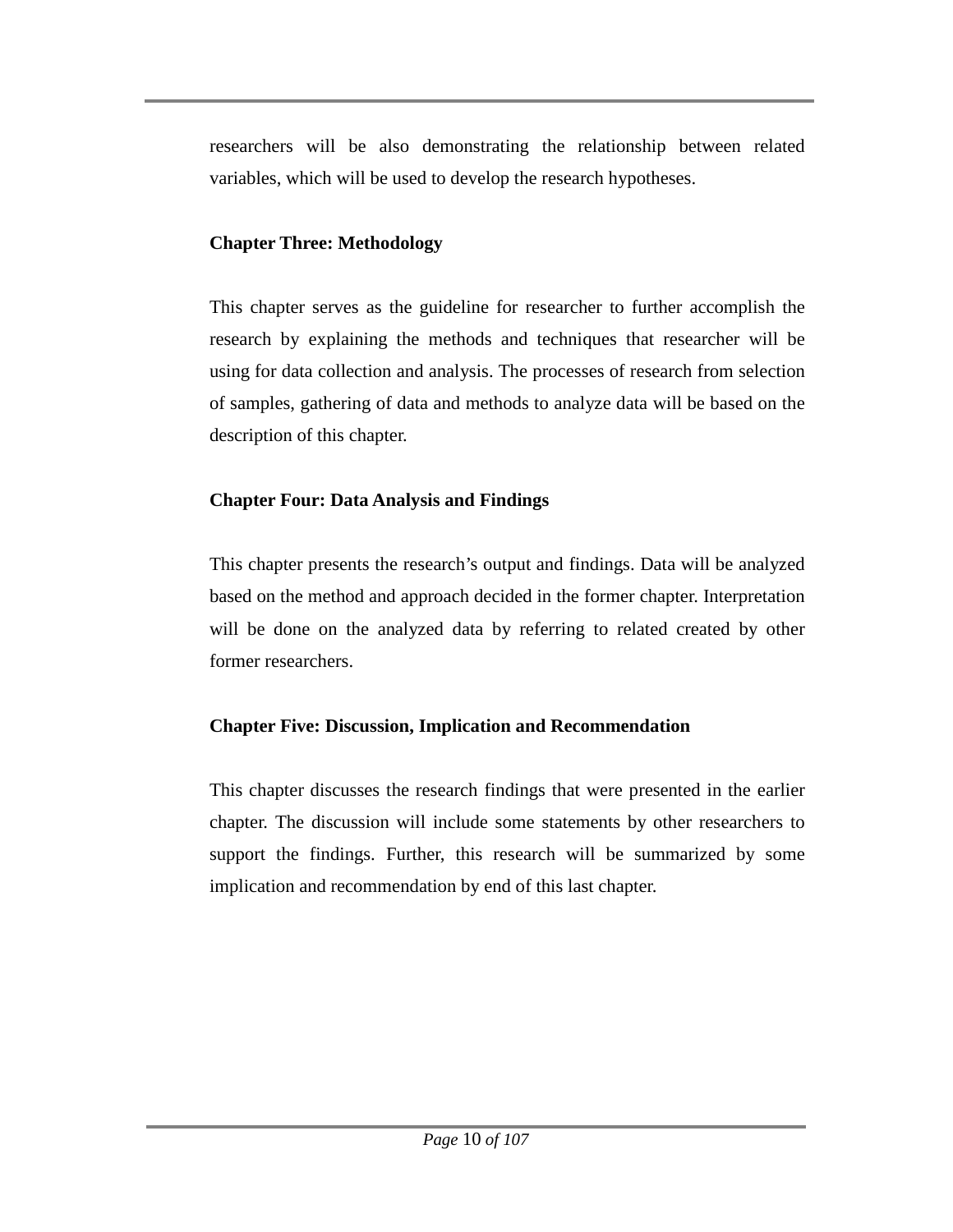#### **1.9 CONCLUSION**

Chapter one basically serves a plan for the entire research project. This chapter laid out an overview of the important processes that will be implemented for the completion of this research. The research objectives and questions that were presented in this chapter served as the guideline for the research, which allow the writer to refer while proceeding to next stage of this research.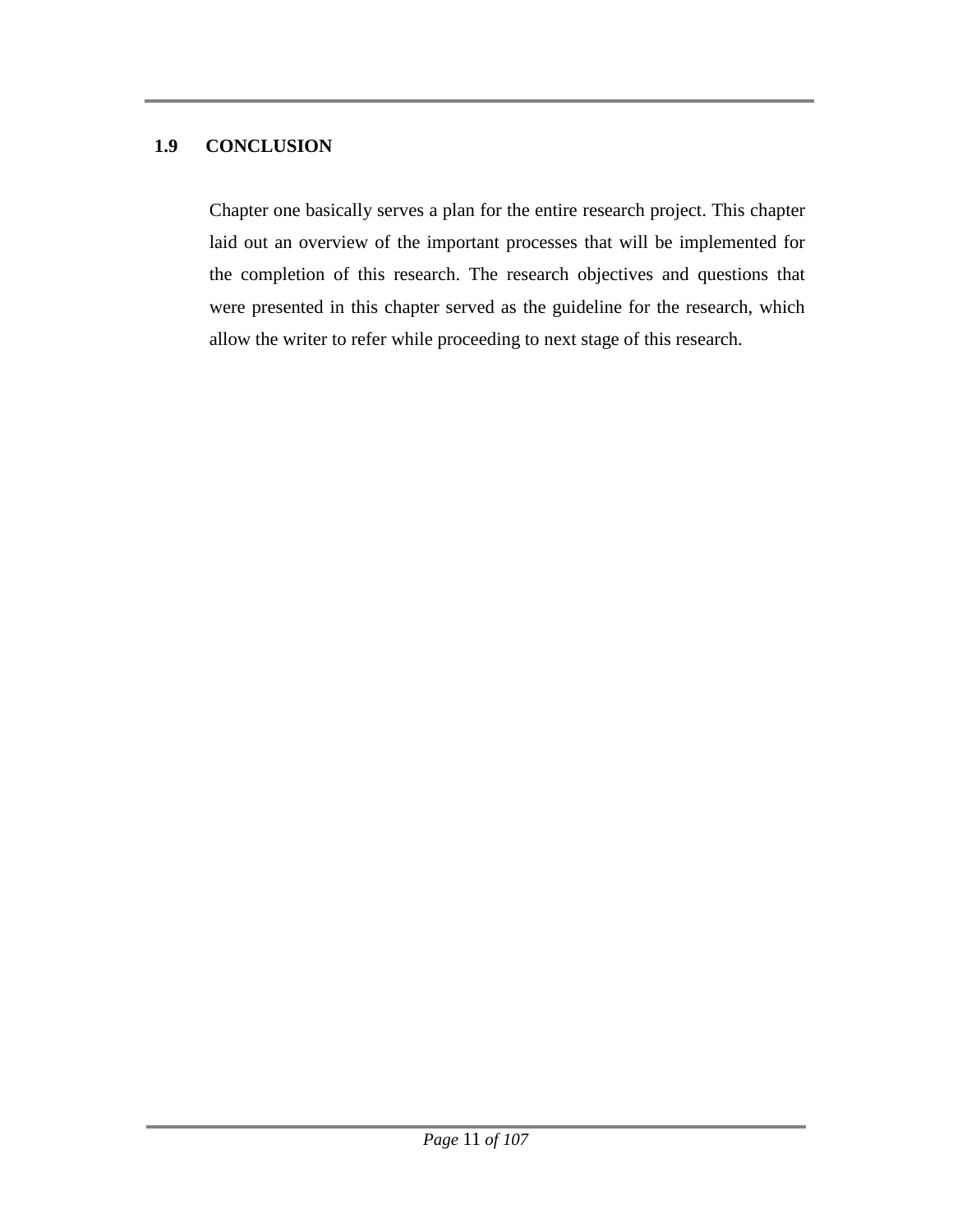## **CHAPTER 2**

## **LITERATURE REVIEW**

## **2.0 INTRODUCTION**

In this chapter, a review of literature on each individual variable was carried out, starting with the independent variables (ethical behavior of coworkers, ethical behavior of successful managers and ethical leadership behaviors) and followed by the dependent variables (job satisfaction and organizational citizenship behavior). This chapter highlights important findings from other researchers' studies that could be used to tackle the related variables involved in this research and helps in resolving the research questions.

## **2.1 ETHICS**

Ethics is defined as a set of rules about what is right and wrong, good and bad, which leads to prescriptions for behavior such as duties and obligations. As quoted by Albert Schwitzer (2009) in A Guide to Improving Work Practices, established by CCH Asia Private Limited, ethics is the name given to our concern for good behavior. Malaysia vision to achieve as a high income nation by year 2020 for the benefit of the whole country and its citizens, it is important to understand that ethics are crucially of its essence and it surely goes beyond legal issues. Ethical conduct builds trust and confident among individual.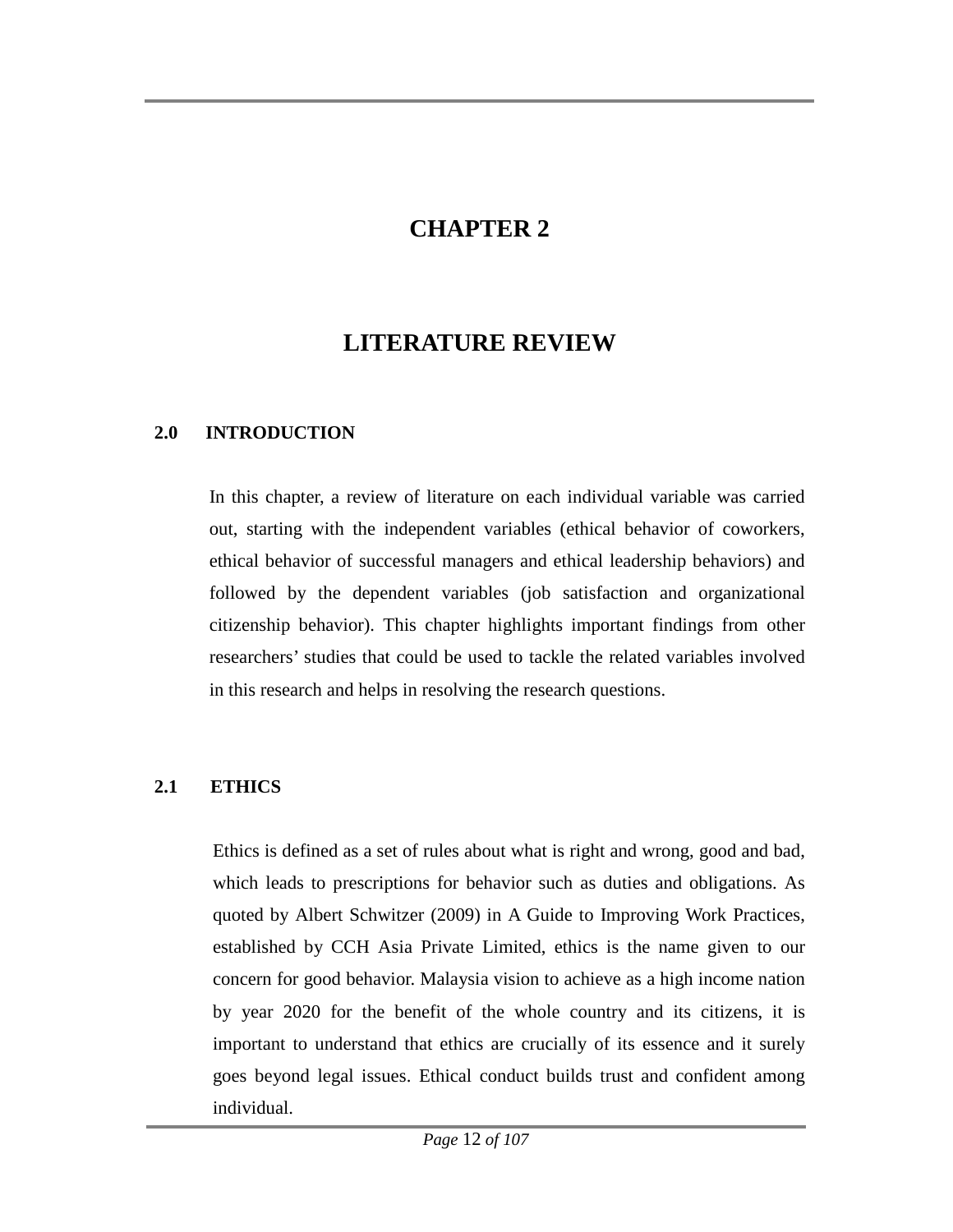Legal compliance mechanisms remain formal documents in most US corporations in addressing or conducting ethical issues (Weaver et al., 1999). Having said that, we may notice many abuses outrage with the entirely legal compliance mechanisms; one of the example would be the misleading accounting statements could be lodged by simply complying with accounting principles in general. Juries have difficulty in obtaining abstract and sophisticated financial concepts, unclear in laws regulating companies. Wellcounseled executives have plenty of tricks for distancing themselves from taking responsibilities with the fact that criminal laws merely apply to harsh cases, as pointed in France et al., (2002) study.

In the survey conducted over 1,100 college students on 27 US campuses and unfolded that even though the students were disturbed by recent corporate scandals, some 84% believed that US was having a business crisis and 77% was in the view that CEOs should personally held liable for it. Legal compliance mechanisms prove to be insufficient, despite these mechanisms remain as a key component of corporate governance. Legal compliance mechanisms lack of moral firepower to rebuild and regain confidence and trust in a company (Weisul and Merritt, 2002).

Termes (1995) compared legal compliance mechanisms (codes) and ethical compliance mechanisms (virtues) and coined that the ethical functioning of financial institutions cannot be trusted on the imposition of code of ethical conduct and the only way in which companies can be ethical is only for it people to be ethical.

Trevino (1986) study noticed legal compliance programs matter lesser than perceptions over the program's orientation in certain characteristics towards aspirations of ethical and values. Consistency between policies, actions and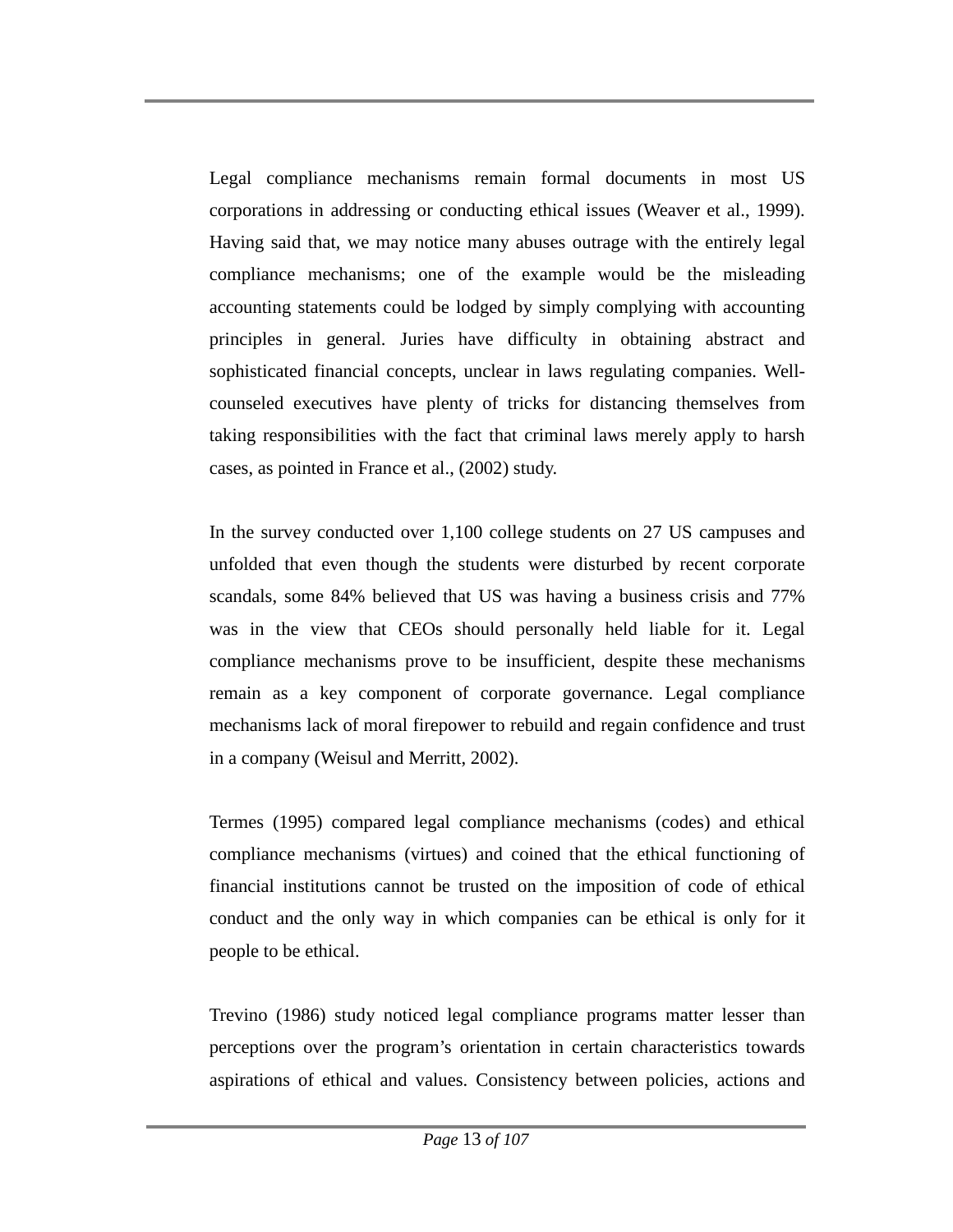organizational ethical climate dimensions for instance ethical leadership, fair treatment of employees, and open discussion of ethics are such characteristics.

There were certain differences in terms of content and character of legal and ethical requirements which can assist in understanding why ethics was accorded a normative primacy in practical and legality to be judged by reference to ethics and not the vice verse, despite with the appearance of some convergences and congruities, as claimed by Kleining (1999). According to his research, legal mainly relates to intentions and more general with character that shows in the conduct of a person. On the contrast, ethics concerns with what people is and not what they do. Furthermore, ethical values are universally recognized and legal is legitimately needed in certain extent and it varies from difference countries.

Overemphasis towards legal compliance mechanisms may also be an expense of ethical reflection, people may have fewer room to form own opinion and consume own responsibility for decisions they make, it may cause in a subtle of "accountability" for "responsibility" (Longstaff , 1986).

Paine (1996) identified an organizational integrity-based stratagem is more comprehensive and broader than the legal compliance strategy to encourage and support an ethical corporate culture. Figure 2 shows the differences between the legal compliance and the ethical compliance approaches.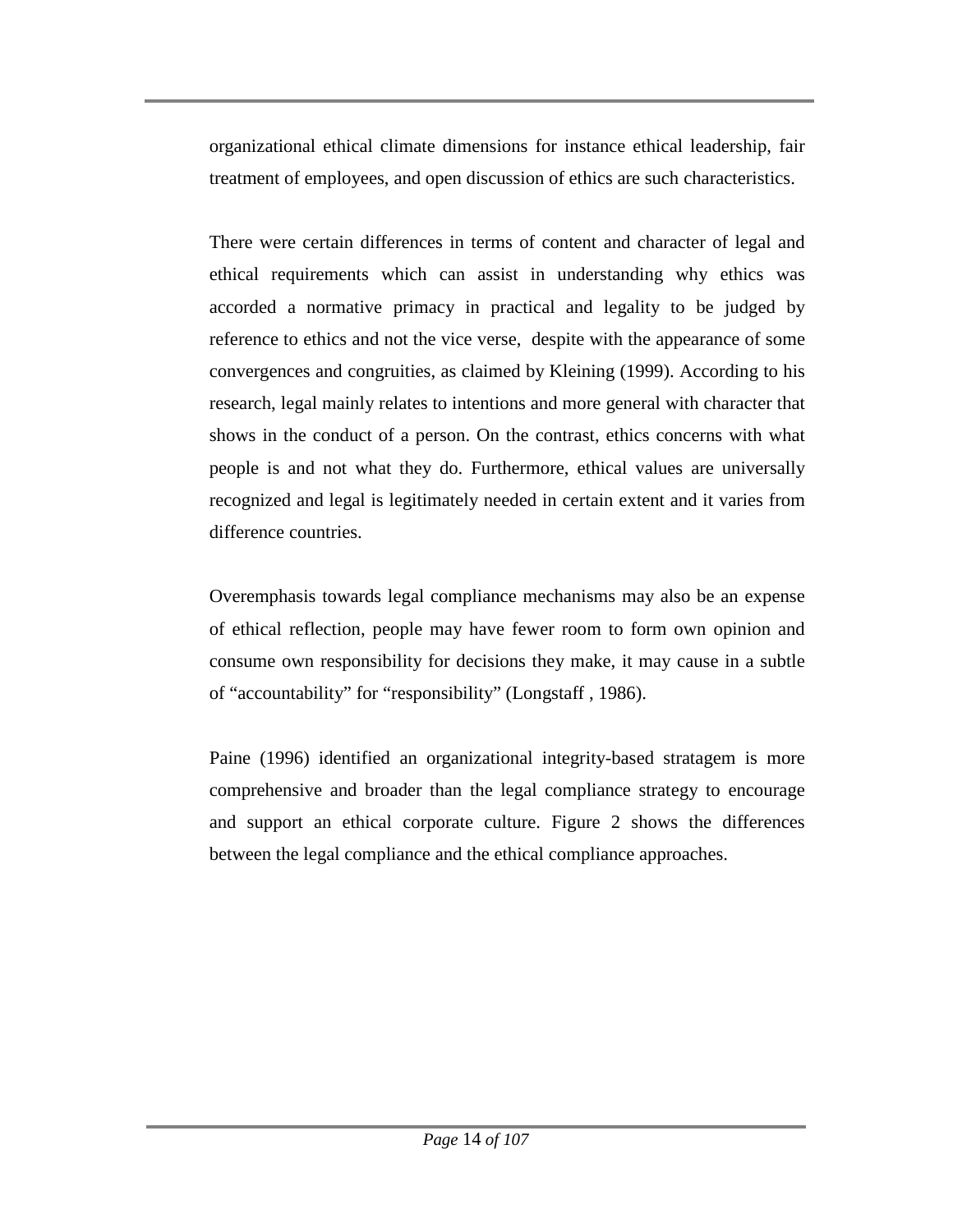| <b>Factors</b> | Legal                                 | <b>Ethical</b>          |
|----------------|---------------------------------------|-------------------------|
| Ethos          | Regards ethics as a set of limits and | Defines ethics as a set |
|                | something that has to be done         | of principles to guide  |
|                |                                       | choices                 |
| Objectives     | Geared toward preventing unlawful     | Geared toward           |
|                | conduct                               | achieving responsible   |
|                |                                       | conduct                 |
| Method         | Emphasizes rules and uses             | Treats ethics as        |
|                | increased monitoring and penalties    | infused in business     |
|                | to enforce these rules                | practice (leadership,   |
|                |                                       | core systems, decision  |
|                |                                       | making processes, etc)  |
| Behavioral     | Rooted in deterrence theory (how      | Rooted in individual    |
| Assumptions    | to prevent people from doing bad      | and communal values     |
|                | things by manipulating the costs of   | (both material and      |
|                | misconduct)                           | spiritual)              |

Figure 2: Differences in Legal and Ethical Compliance Approaches

Adapted from Paine (1996)

The substance of laws must not be lost in the fight of compliance with their own form, in the presence of corporate governance, comply with their form. Companies must put great efforts to comply with not merely on letter of laws, but also the recognition of advantages such as in providing companies with bigger measure of less burden in insurance mechanism, securing more accurate and better flows of information, enhancing better effective and efficient business decisions, and lastly for the opportunity unveils with additional well defined standards (Harsbarger and Holden, 2004).

Compliance is a need in adhering to rules and regulations, but insufficient for business attribute. Ethics concerns in doing the right things and it constructs trust. In absence of trust, business may fail. Good ethical practices give a competitive advantage for businesses (Priest, 2008).

Stone (1975) argued that law fails to provide adequate control of business behavior. Laws often are a reaction to public demands, time delays before particular conduct becomes problems. Further, loopholes in law can create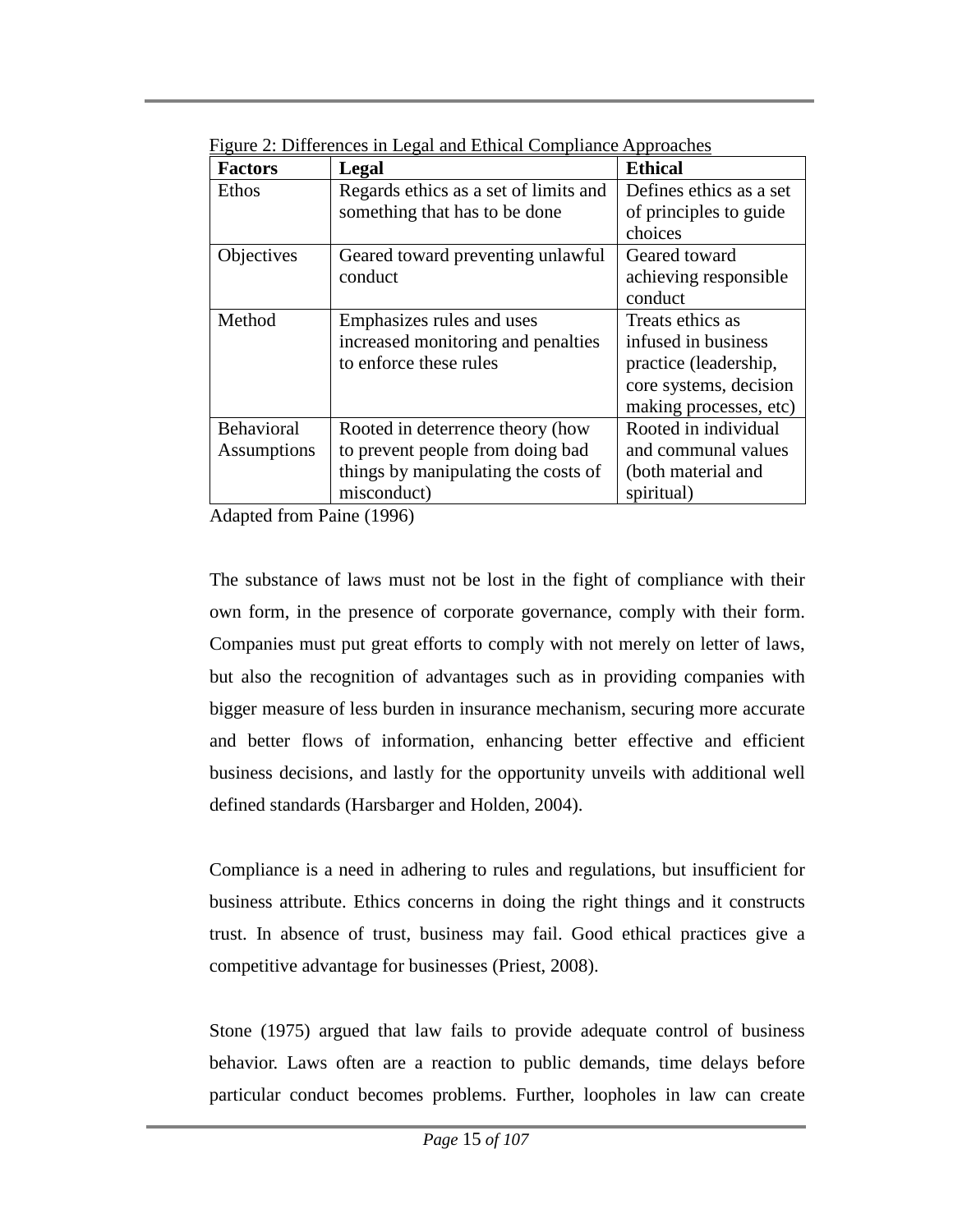opportunities for legitimizing negative behaviors. For instance, licensing of direct selling companies requires under Direct Selling Act, as a mechanism to protect consumers. The Act was only been promulgated, following with complaints and legitimize by illegal behavior only takes place.

According to Abdul Rahman (1999), the primary concern of law is to minimize harm. Law does not tell us what to do, rather, it tells us what not to do but sadly, it fails to stipulate and support important affirmative action as to what the mission of business ought to be. Abdul Rahman advocated that law can be good or bad. Ultimately it only guides for righteous conduct based on values is people power to act upon it. Advocates of compliance have difficulty appreciating value-based initiatives because they consider business as a reactive mechanism within a legal, economic or social environment. If only rely on law to define our social responsibility, we are actually inviting more regulations and legislation which cascading also bureaucracy and legal enforcement. The compliance oriented approach relies heavily on external controls such as penalties. By contrast, self-regulations through voluntary code of ethics definitely offer less expensive and attract better option for corporation, the community and the country at large.

Ethics requires action beyond mere compliance to the law. Ethics is not a code for human conduct. It concerns with judgment, belief and values pertaining to all aspects of decision we make, be it social, economic, political and even cultural (Syed, 1994). Corporate ethics set parameters to the way management should make decisions on issues pertaining to society, employees, and issues pertaining to morality. Adherence to strict code of ethics proves a meaningful framework in facing ethical dilemmas.

The researcher understands that ethics is an aspect of growing important and has become one of the ingredients in achieving ethical performance in administration, management and the like is ethical literacy. According to Aroff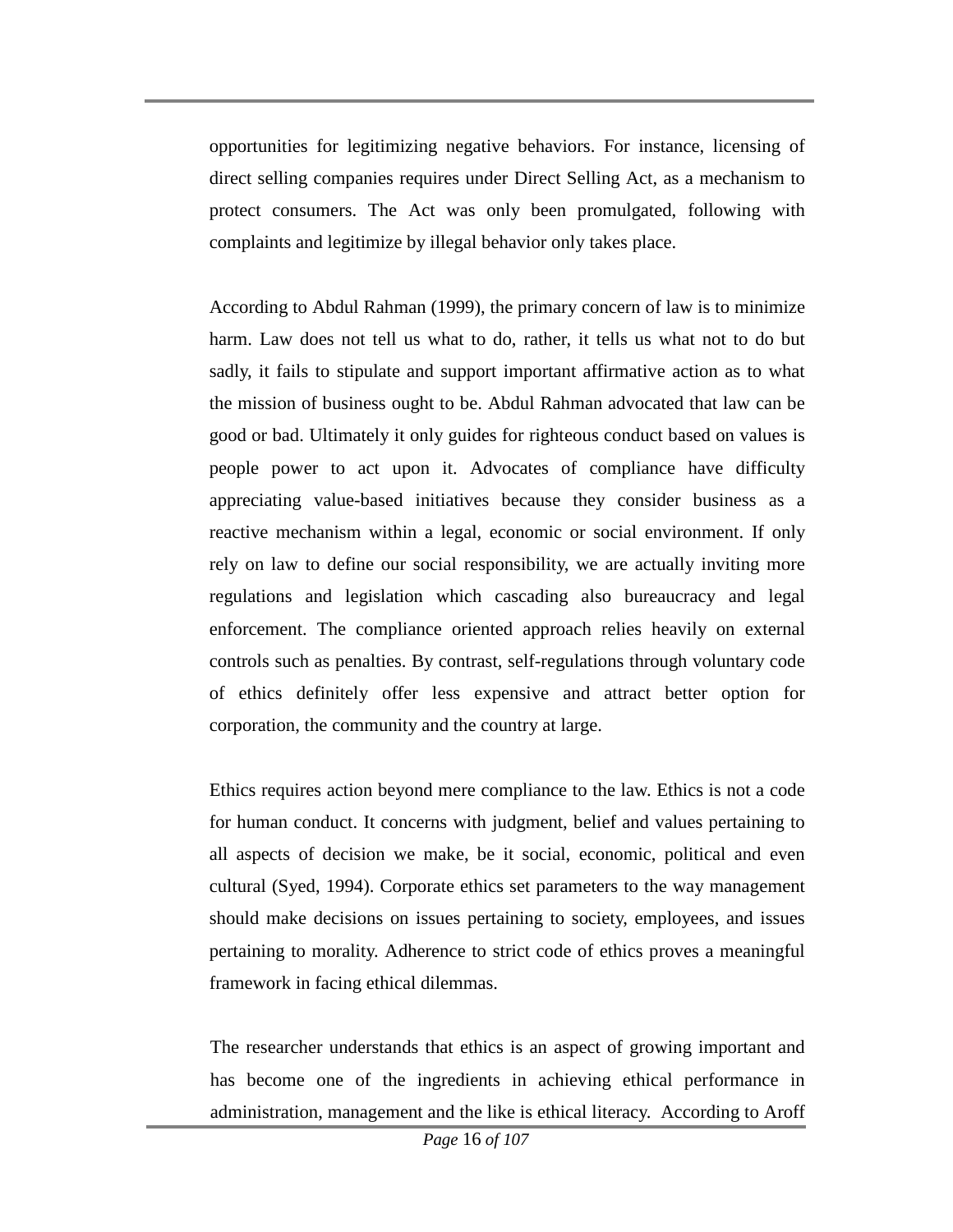(2002), ethics is everybody business, more so if we consider ourselves as professionals. Some researchers piously describe a profession as a positive force for the stabilization of society. Following from this statement, the researcher is interested to testify if the employees who most of them are local professional bodies' members and working in local accounting, taxation, auditing, and company secretarial firms, their views on facets of ethics behavior against their job satisfaction and organizational citizenship behavior.

## **2.2 ETHICAL BEHAVIOR**

Ethics is described and prescribed as moral behaviors and requirements within certain acceptable or unacceptable matters of behaving that treat as philosophical principles in purpose (Minkes, Small, and Chatterjee, 1999). Morally, in certain situations, ethical behavior is described as an accepted "good" and "right" rather be "bad" or "wrong" behaviors (Sims, 1992). With the guidance of code of values and moral principles in relation to what is right or wrong, large community accepts the ethical behavior in both legally and morally (Trevino, 1986).

It is a increasingly demand to understand how and why unethical behavior could appear so early, even though with the presence of various aspects of monitoring systems, it seems that morals and business action move downhill on roller blade speed (Tenbrunsel and Smith-Crowe, 2008).

In the perspective of an organization, ethics can be viewed as a discovery, reaffirmation and evaluation of values and principles (Freeman and Stewart, 2006). Also from the organizational point of view, ethical behavior has been viewed as standards of ethical of senior leaders and also the culture of an organization (DeGeorge, 1986).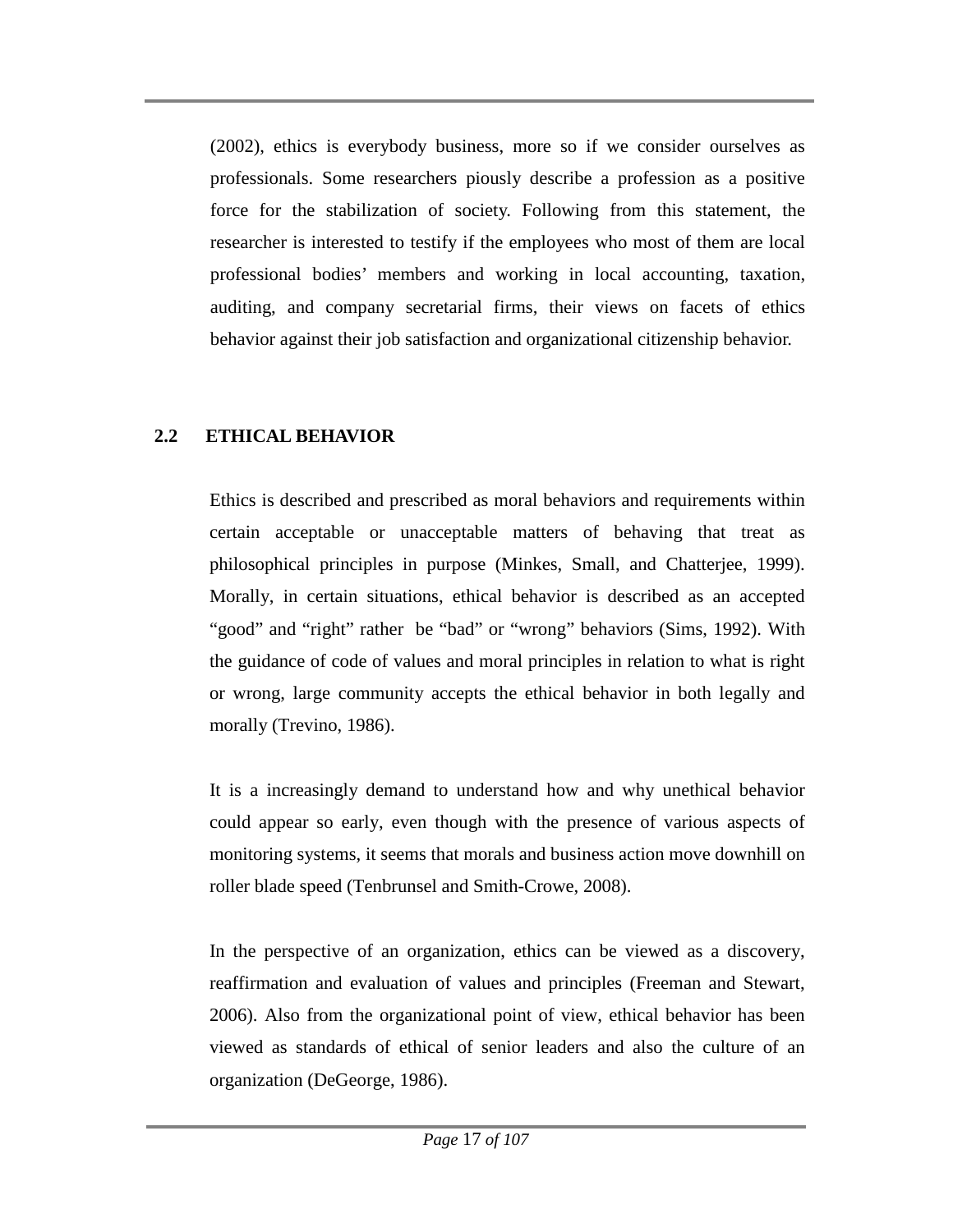There is increasingly necessary for our future business leaders to elevate their ethical attitudes (Borkowski and Ugras, 1992; Etzioni, 2002; Jennings, 2004). There were too many corporate scandals that emerged in spotlight in the late 1990s and the first decade of the 21st century. Unethical behavior in an organizational can result to financial failure and at the same time, impact on stakeholders confidence profoundly (Giacalone and Jurkiewicz, 2003).

In fact, to enforce the behavioral standards of ethical norms, many organizations have incorporated ethics codes that state the level of moral conduct they expect from their employees (Valentine and Barnett, 2003). They found that employees who aware of these ethics code in their company tend to have stronger levels of organizational commitment. This serves as one platform to encourage strong ethical standards relate to employee behavior.

According to Bandura (1977), by observing the behavior of people associated with, that people can have a new set of behaviors. The provision of ethical and unethical behaviors can impact ethical of other people greatly, as proposed by differential association theory (Ferrell and Gresham 1985). In view of these interest theories, the researcher is keen to investigate whether ethical behaviors do impact on employees' job satisfaction and organizational citizenship behavior.

In this research, there are 3 dimensions of ethical behavior which include coworkers, successful managers and leadership ethical behavior be explored their relationships with employees' job satisfaction and organizational citizenship behavior.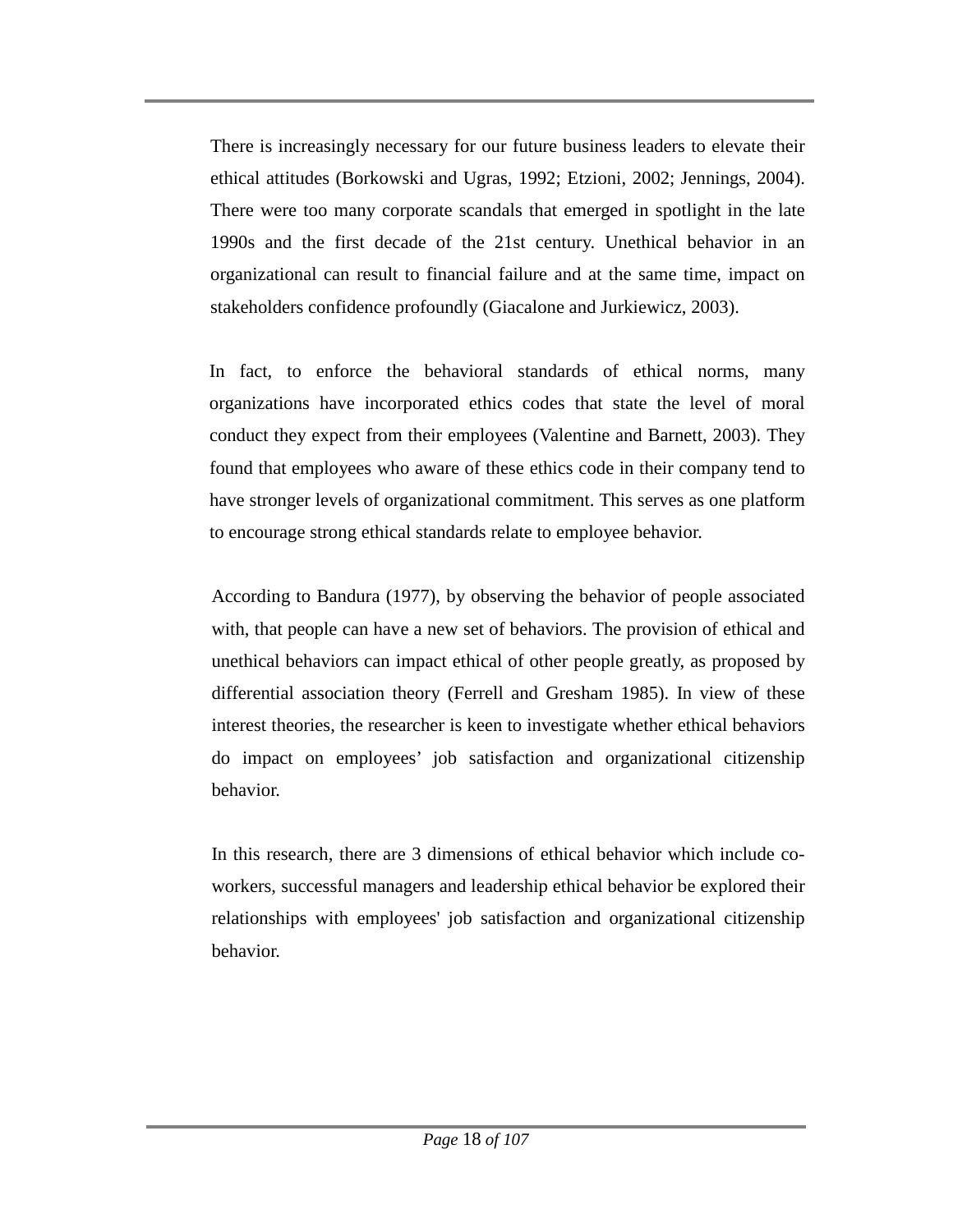#### **2.2.1 ETHICAL BEHAVIOR OF COWORKERS**

It is norms to accept ethical behaviors that are naturally formed in social environment at certain work situations. Individuals tend to adhere to these set standards of conduct and act in a similar way to their surrounding population at work, employees also act in a similar way to their coworkers, and new employees tend to act in the way that the other veteran employees (Jacqueline, 2012).

"Coworkers" actions normally are related with outcomes of the individual at a workplace (Barnard, 1968; Roethlisberger and Dickson, 1939). Some former studies revealed that actions of coworkers in a workplace generally are related to colleagues' burnout, stress, physical strains, and perspective of ethics (Beehr et al., 2000; Halbesleben, 2006; Viswesvaran et al., 1999). Hence, logically coworkers' actions are influential in certain outcomes of a job (Hackman, 1992). Coworker is a significant source of information in a social environment context. Due to pervasive position of a coworker, if colleagues are looking for information on the job, coworkers would be the immediate source of information. Further, the influential position of coworkers and the increase reliance on work groups makes co-worker exchanges information in getting a job done (Parker, 2007). Coworkers are communicated constantly; interactions of coworkers with managers become more frequent, in span of control of the latter (Cole et al., 2002). Coworkers' ethical behaviors are crucially affecting employees' attitudes and behaviors. (Salancik and Pfeffer, 1978).

In an organizational context, values of ethical primarily strengthened through values-based leadership. The relationships between leaders and their coworkers are based on the sharing of leaders' internalized values (Daft, 2007). According to Caplan (1974); Bruk-Lee and Spector (2006), coworkers appear in both negative (antagonism) and positive (support) behaviors. Baumeister et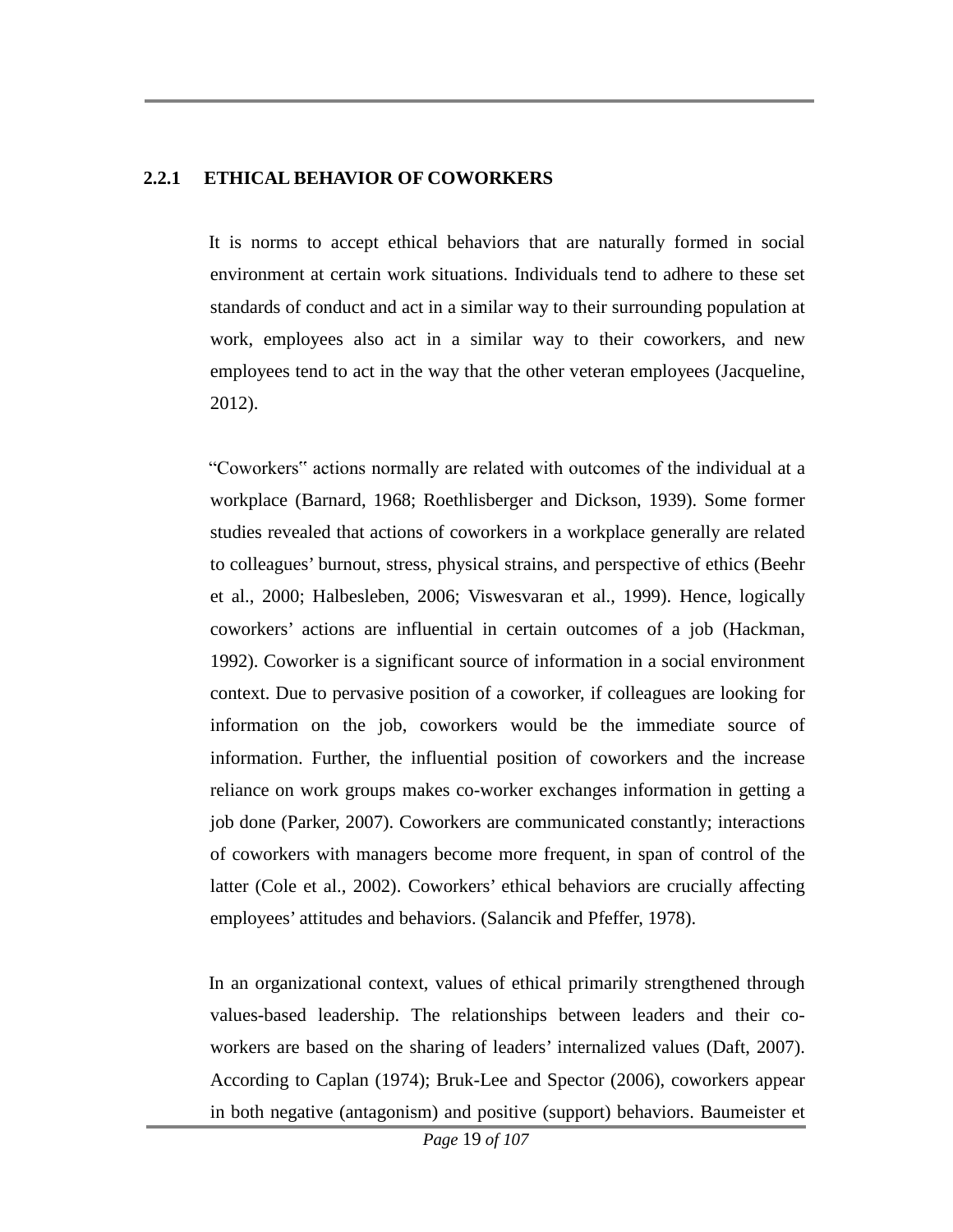al. (2001) revealed in his research that job satisfaction will decrease due to negative or unethical behaviors of coworkers and on another hand, positive or ethical behaviors can enhance job satisfaction.

Festinger (1954) study unveiled that it is easy to get social environment's information, particularly receiving the source of information from individual similar to them. However, if the information was obtained from channels which are uncertain, employees will start to rely on the social environment to gain interpretations. Employees' interpretations can be affected by the attitudes and behaviors of those coworkers.

#### **2.2.2 ETHICAL BEHAVIOR OF SUCCESSFUL MANAGERS**

Machiavelli wrote in the  $16<sup>th</sup>$  century that nothing could be more difficult to conduct or uncertain in success than leading to introduce a new order of things. Managers face changes every day, especially in available environment. Every effort has to be made to achieve congruence between the environment and available resources of the organizations (Cheah, 2003).

Superiors have big affects on the subordinates' ethics (Wotruba, 1990). Demonstration of ethical from upper level management in their daily behavior sets tone for lower level employees' attitudes. Further from that, in the absence of top management's commitment, it is rather uneasy for employees to discuss openly on issues with respect of ethics. People are only capable to express ethical views in absence of any fear of retribution which pervadeinall aspects of corporate strategy (Brigley, 1995).

Followers follow leaders' leads in certain ways (Herb, 1987). According to Trevino (1986), in companies where legitimate authority prevail the rest of other things, employees are ordered to undertake top management's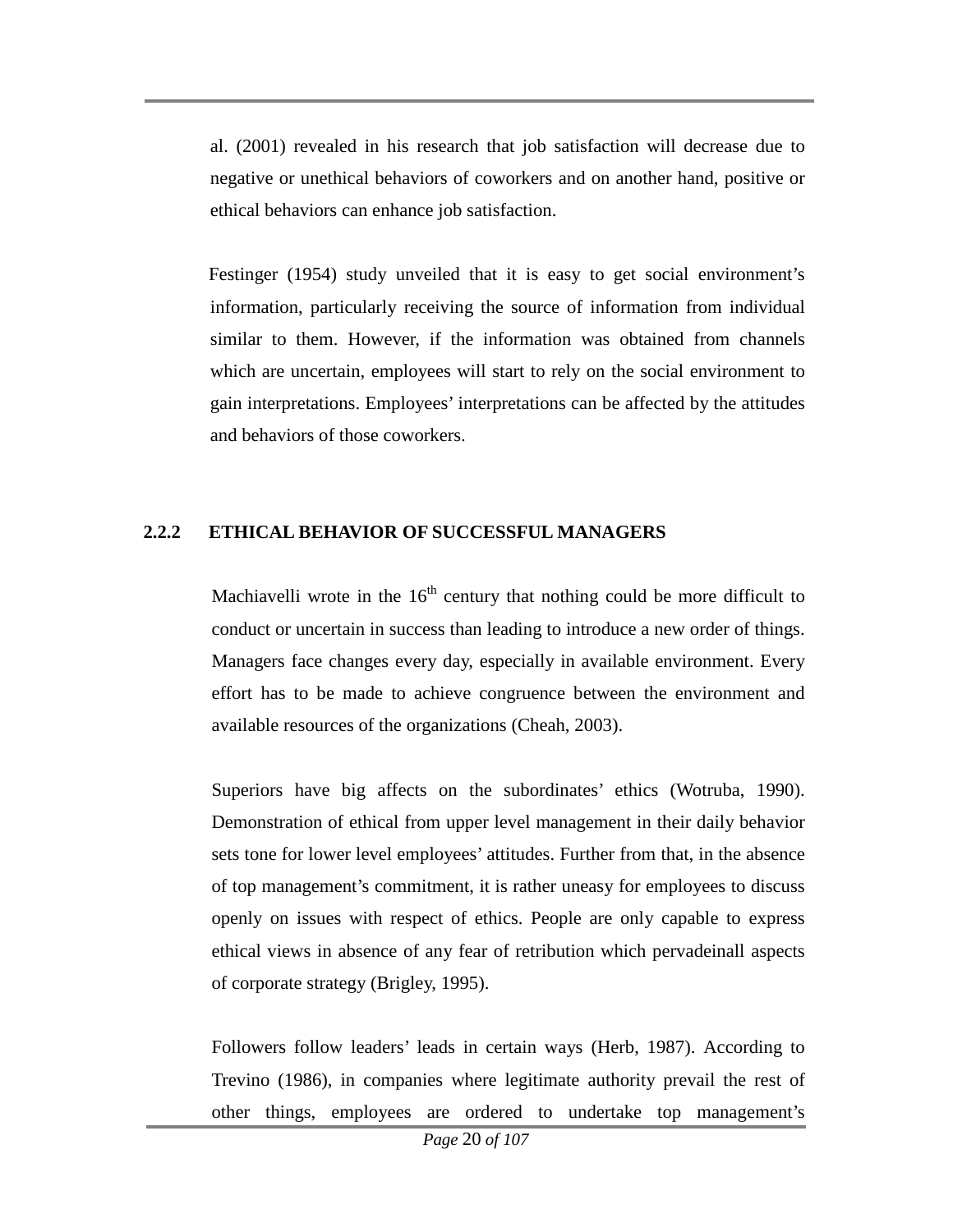instruction, even if those instructions contrary to the staff perception on what is right. However, people will endeavor to minimize the dissonance by avoiding actively in such situations and information that potentially raise the dissonance (Frestinger, 1942). Base on Koh and Boo (2001), dissonance could be the basis source to reduce job satisfaction.

In the context of justice, managers who support ethical behavior are viewed to treat fairer to their employees. Following from that, greater level of job satisfaction for employees can be secured. When people feels to be been treated fairly, they are unlikely to reject the changes presented to them (Cordery, Sevastos, Mueller and Parker, 1993).

In the presence of ethical practices, no undue pressure should be imposed by managers against employees to achieve impossible goals, to support an ethical work environment (Wells and Spinks, 1996). Most of the unethical behaviors undertaken by employees are resulted from attempts in completing goals which are pressured to accomplish within the bounds of ethical behavior. In the event that a company feels that their employers are ethical in their behaviors, job satisfaction ratings tend to be high and that turnover intentions are low (Pettijohn and Taylor, 2007). Based on Brown and Gray (2004), modeling from managers is another influence tool on ethical behavior. Employees tend to follow mangers' behavior that they hold accountable of their action (Wimbush and Shepard 1994).

Zabid and Alsagoff (1993) found that managers have high ethical values but is also found that nearly 53% of the managers also believed that ethical standards are lower today than they were 15 years ago. This perception was said to be attributed to a more laid back attitude among the younger generation on the issue of ethical behavior.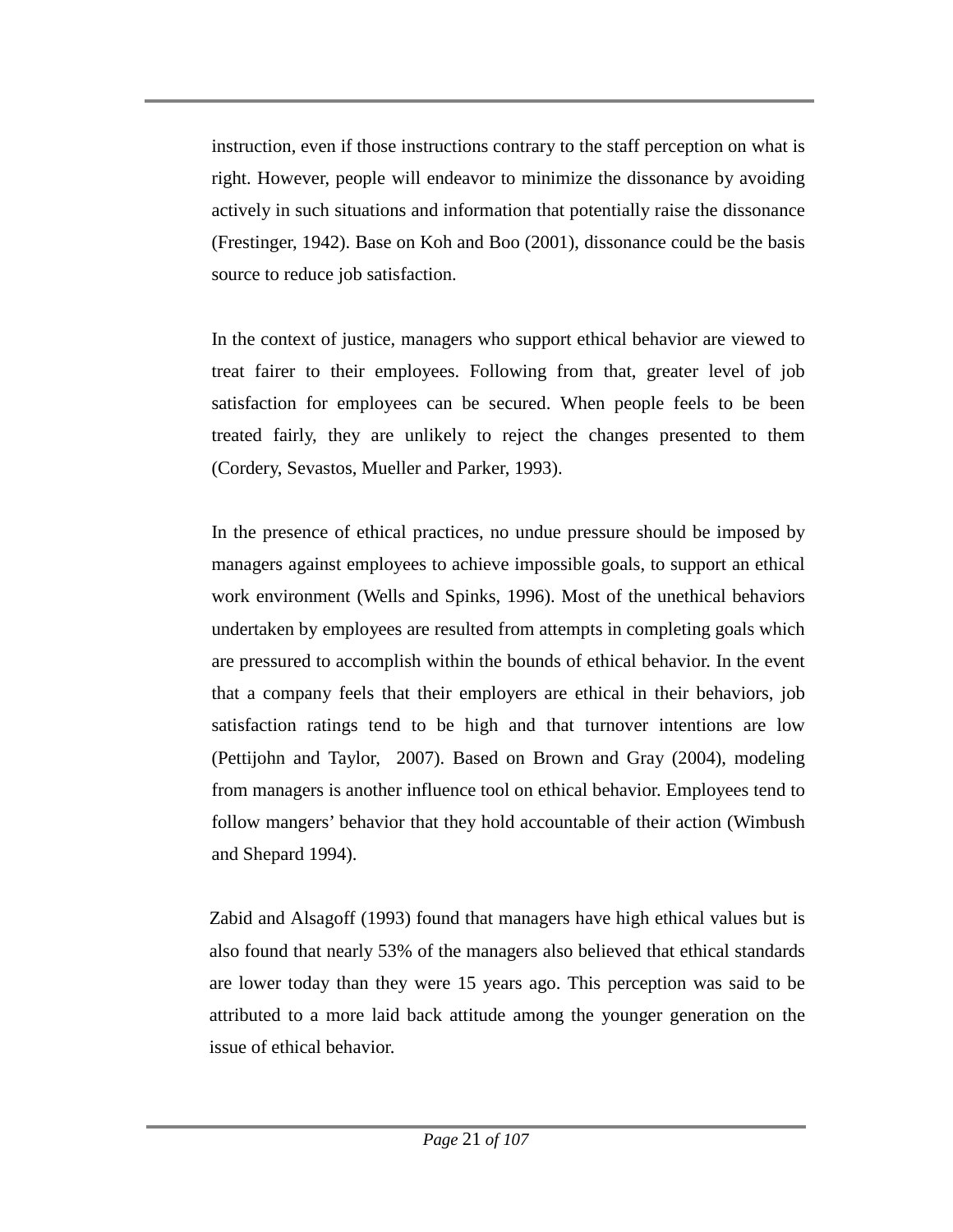Many people aspire to become a successful manager, but the practices of managers may perceive as successful by a particular individual. However, in the event that a manager believes that unethical behavior can lead to his success; such perception would strongly motivate him for such unethical behavior (Victor and Cullen, 1990).

Following the researches above, it seems managers are capable to create significant influence on the followers' ethical decision in certain extent. Hence, in this research, the research would like to explore if the relationship exists between ethical of successful managers who working in accounting, auditing, taxation and corporate secretarial management firms and their job satisfaction and organizational citizenship behavior.

#### **2.2.3 ETHICAL LEADERSHIP BEHAVIOR**

"Leader" is a word to describe someone in a position to lead, manage, influence, facilitate and guide. Leadership is a symbol of relationship between a leader and his/her followers within an organizational context. Ethical leadership is important in offering direction on mission, vision and goals of a company (Kanungo and Mendonca, 1996). Ethical leadership is described as a main factor in the management for the external environment in term of reputation (Blanchard and Peale, 2011).

Brown et al., (2005) defined ethical leadership as "the demonstration of normative appropriate conduct through personal actions and interpersonal relationships, and the promotion of such conduct to followers through two-way communication, reinforcement and decision making". Leadership styles are capable to enhance employees' outcome (Mayer, Kuenzi, Greenbaum, Bardes & Salvador, 2009). Ethical leadership is been constructed as ambiguous and covered with different elements (Yukl, 2002). Capabilities to affect employee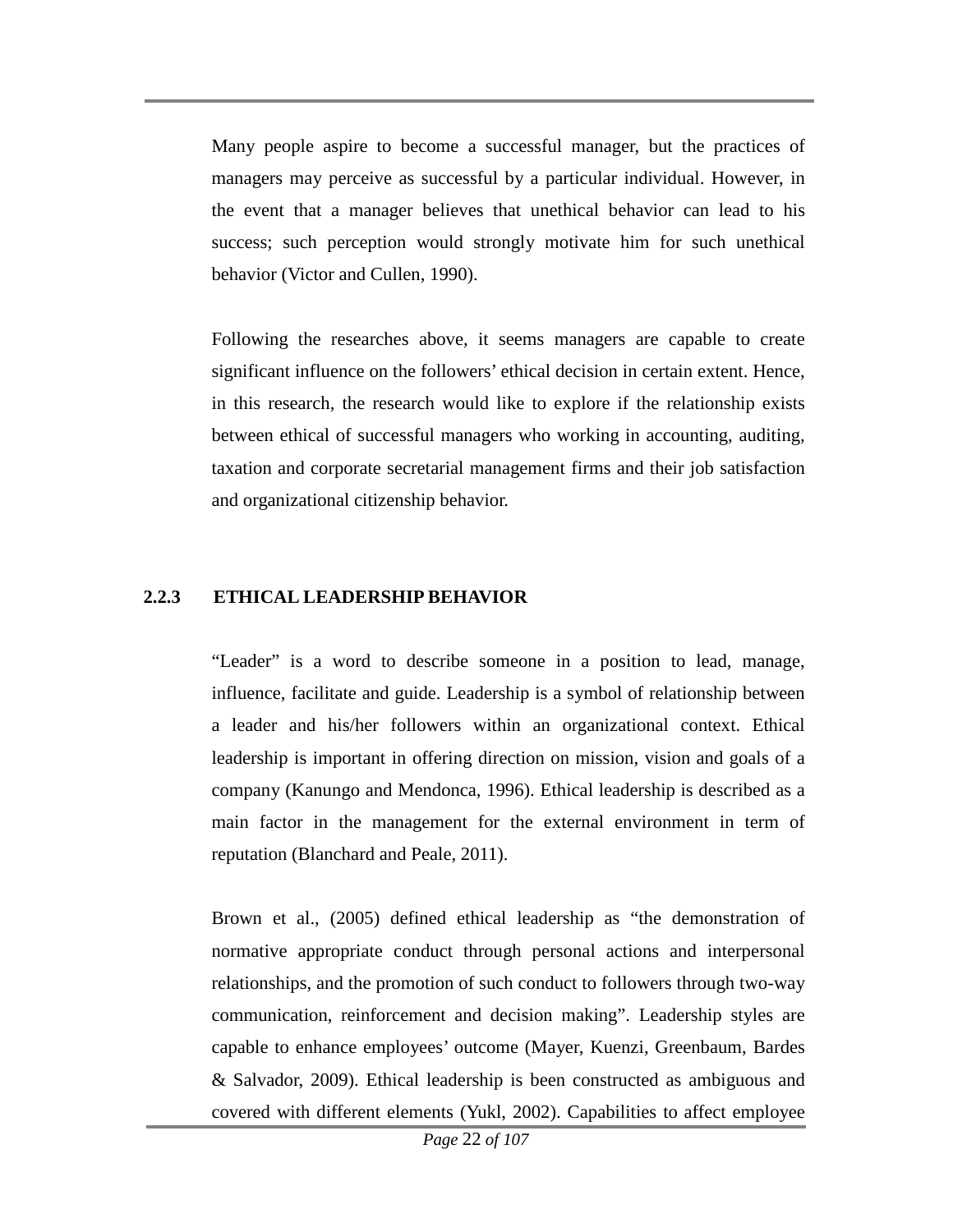attitudes and behaviors by a leader can be viewed from various factors, for instance job performance, job satisfaction, organizational citizenship behavior and organizational commitment (McShane and Von Ginow, 2010).

Kouzes and Posner (1987) study unveiled that the essential character to leadership is honesty. Peoples want to follow a person is worthy of our trust, someone being truthful and ethical, regardless in a battle or boardroom.

According to Brown, Trevino and Harrison (2005) study, leaders should be the central source of ethical guidance as they possess the influencing power that could encourage and manipulate the ethical conduct of their followers, in developing and promoting the ethical behavior among employees in an organization. Nuabuife (2010) agreed on the importance of leader as an agent in promoting ethics but ethics should not be decided by individual self through and interchanges of views in a belief system and culture, rather leaders have to involve in defining the true meaning of what is ethical while imposed by acting in the defined ethical way when they lead.

Brown, Trevino, and Harrison (2005) proposed that leaders should be the central source of ethical guidance as they possess the influencing power that able to encourage and manipulate the ethical conduct of their followers. Followers identify specific traits and behaviors of their leaders and make predictions on how they can act in same pattern. These leaders are perceived as ethical leaders as their actions are principled followed by others. Ethical leaders demonstrate consistent with their words and behaviors to inspire their followers (Zhu, May, and Avilio, 2004).

Collins (2001) examined the character traits of effective business leaders in the culture of 11 companies that transformed from good solid businesses into great companies that produced phenomenal and sustained returns for their stockholders. He noticed the traits of fanatical drive and diligence have been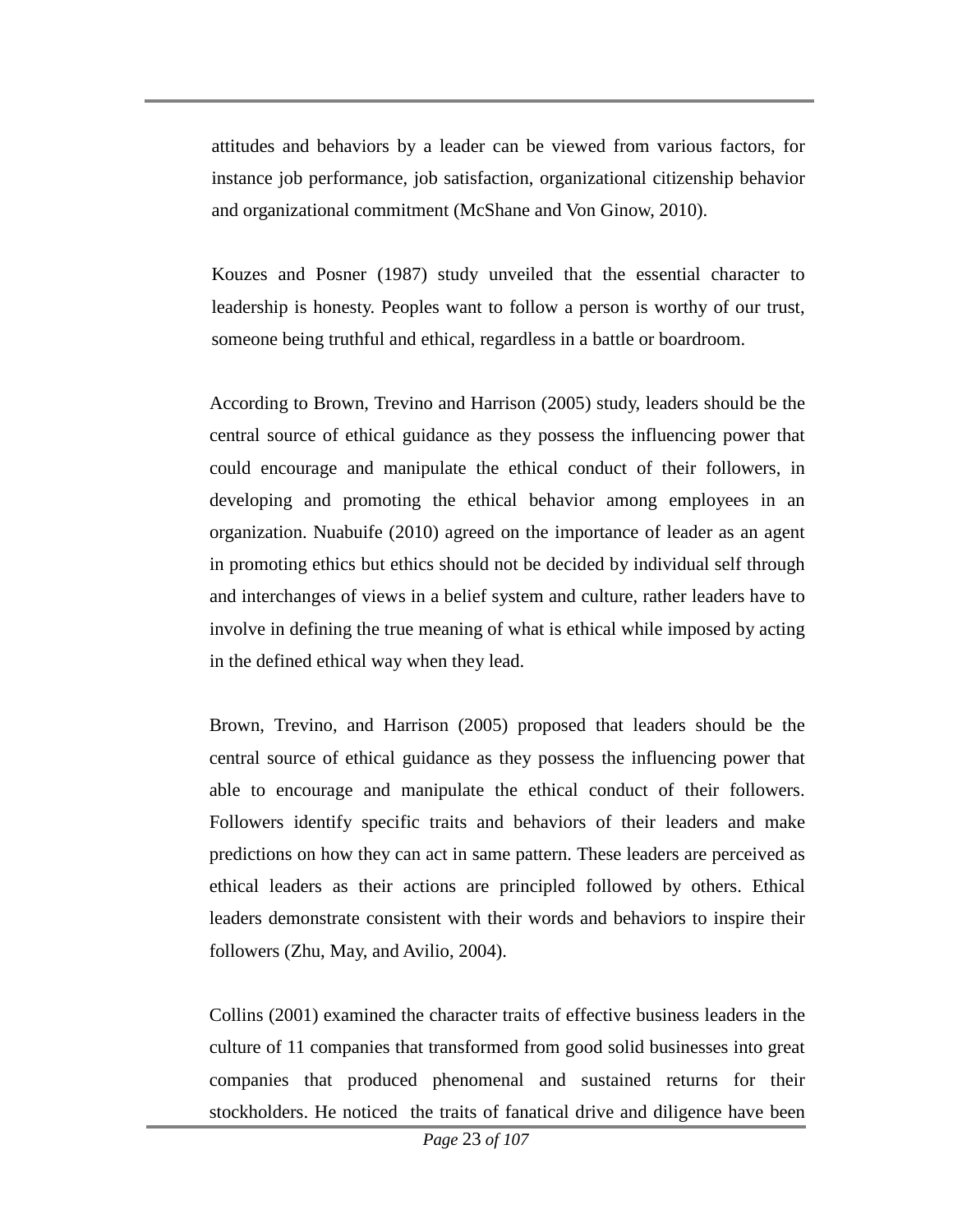shown by all the leaders in these companies, but the highest level leaders were also shown their conscience and integrity that put full interest towards their stockholders and employees.

Ethical leaders encourage both ethical and job related performance (Brown and Mitchell, 2010). The researcher would like to explore in this study whether perceived ethical leadership behaviors do promote employees job satisfaction and also their organizational citizenship behavior.

However, with regards to this research, the researcher does not want to dwell or analyze on specific styles or sciences of leadership, rather, focus would be put on leaders behavioral who can bring out the best in people, excite and inspire followers to move forward in a desired direction.

## **2.3 JOB SATISFACTION**

Job satisfaction remains a hot topic in the study of organizational behavior and has attracted a considerable amount of interest from researchers. Back to the 1930s, study on job satisfaction has been initiated (Padmanabhan, 2005). Padmanabhan's study summarized the concept of individual's overall job satisfaction and feeling in term of satisfaction from diverse aspects of the job. Moorman (1993) described job satisfaction of an employee is the joint contentment of affective and cognitive.

According to Locke (as cited in Madlock, 2008), job satisfaction been described as a pleasurable emotional from the appraisal of job. It is impactful to employees' performance and turnover intention (Kumara, et al., as cited in Ho, Yong, Poon and Ooi, 2009). Furthermore, Fang (2009) pointed out factors such as quality of relationship with supervisor or employer and degree of fulfillment in work influence greatly someone job satisfaction. These factors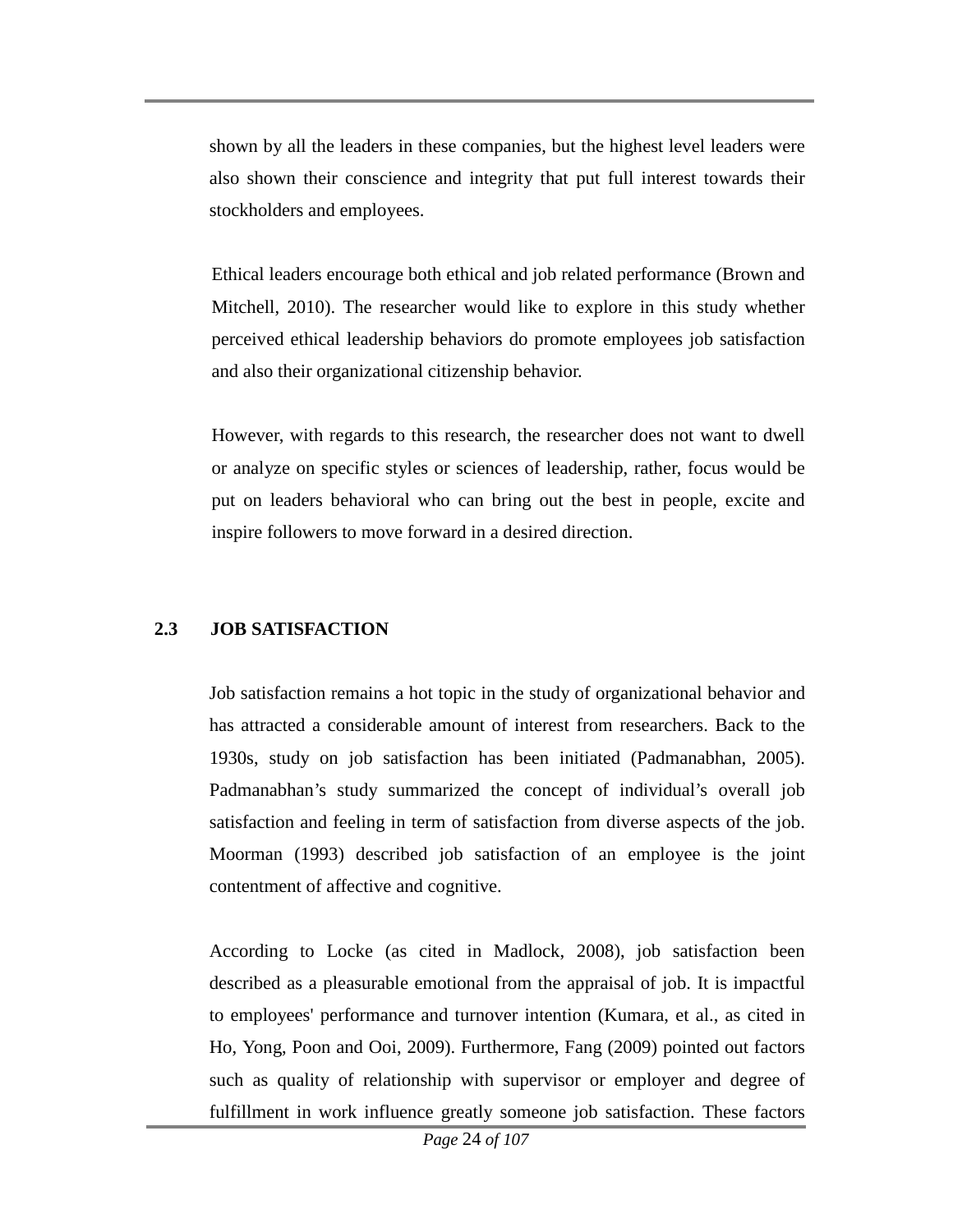could determine the degree of satisfaction of employees in a workplace. In term of relationship quality, interpersonal communication could also play a part of it. In a research by Sharbrough et al (as cited in Madlock, 2008), it was identified that there was a positive relationship between communication competency of leaders and employees' job satisfaction, where higher level of satisfaction is able to achieve when leaders used motivational language to communicate with employees.

Job Descriptive Index developed by Smith et al., (1969) measured the overall of job satisfaction cover 5 dimensions, which include satisfaction with supervision, with coworkers, with pay, with work and with promotion. Organizations may uncover specific problems areas by this measurement of various dimensions of job satisfaction and provide researchers insights on certain aspects in the labor market. In this particular research, only 2 dimensions of job satisfaction, which are satisfaction with pay and satisfaction with work, will be assessed.

The word "pay" refers to all forms of compensation that arrived from both direct or indirect cash and non-cash benefits. Base to Miceli and Lane (1991) study, pay satisfaction can be understood as individuals overall amount of positive or negative feeling toward their rewards from their workplace.

Mowday et al., (2013) indicates that role-related to variety of work tasks may affect employees' commitment toward organizations. There are 3 components of the work-role, which are job scope or challenge, role conflict and role ambiguity. Role conflict is said to be inversely related to commitment in two separate studies by (Mathieu and Zajac, 1990; Morris and Sherman, 1981).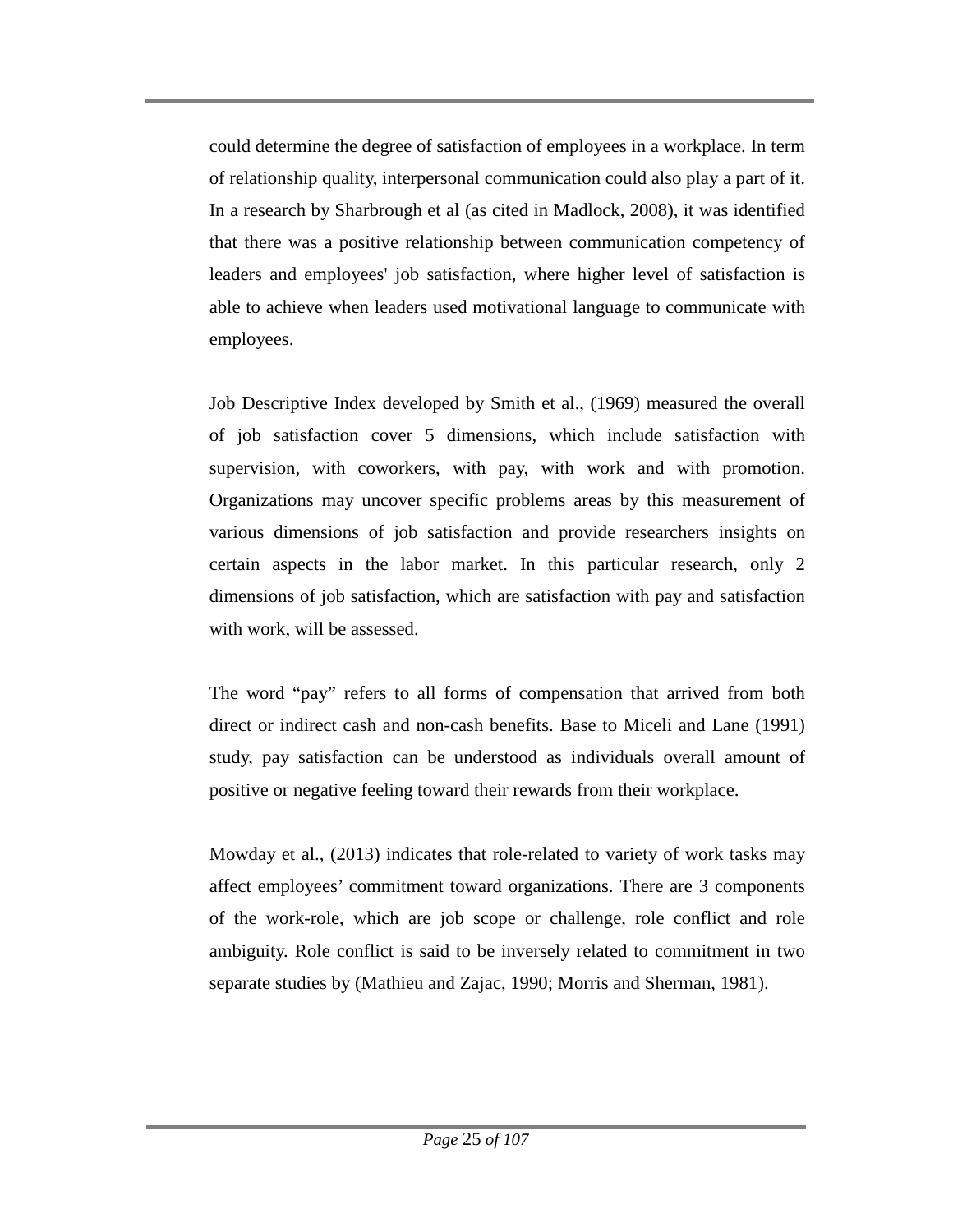## **2.4 ORGANZATIONAL CITIZENSHIP BEHAVIOR**

Organizational Citizenship Behavior (OCB) was one of the common topics in organizational behavior research *(*Podksakoff and MachKenzie, 1997). Bateman and Organ (1988) described OCB as those additional jobs concerning with human behaviors which be carried beyond the routine duties prescribed in the job descriptions or measured in the formal evaluations. OCB is personal choice and preferences, and is not enforcement duties specified in a job description. It has been identified 5 major types (dimensions) of OCB, namely altruism, conscientiousness, sportsmanship, courtesy and civic virtue from Organ's study. Arising from Organ's study, the main features of OCB can be summarized as follows:-

-beneficial and informal behavior or gestures

-discretionary; not enforceable requirement of the role or job description not directly or explicitly recognized by formal reward system -uncompensated individual contributions in the workplace that goes role requirement

-enhances the effective functioning of the organizations in the aggregate

A company's effectiveness, efficiency and profitability could be prominently affected by OCB. OCB may elevate co-worker and managerial productivity, and at the same time, it offers more efficiency in term of allocation of resource, lessen in managerial expenses, offer wider coordination among activities across all parties in a company, develop attractiveness for high quality new recruits, at the same time, increase stability in the organization's performance and enhance organizational capability to adapt effectively to environmental changes (Erturk et. al., 2004).

In term of OCB issues, many researchers have put their attention in employees' cooperative types of behaviors. Following from this different behaviors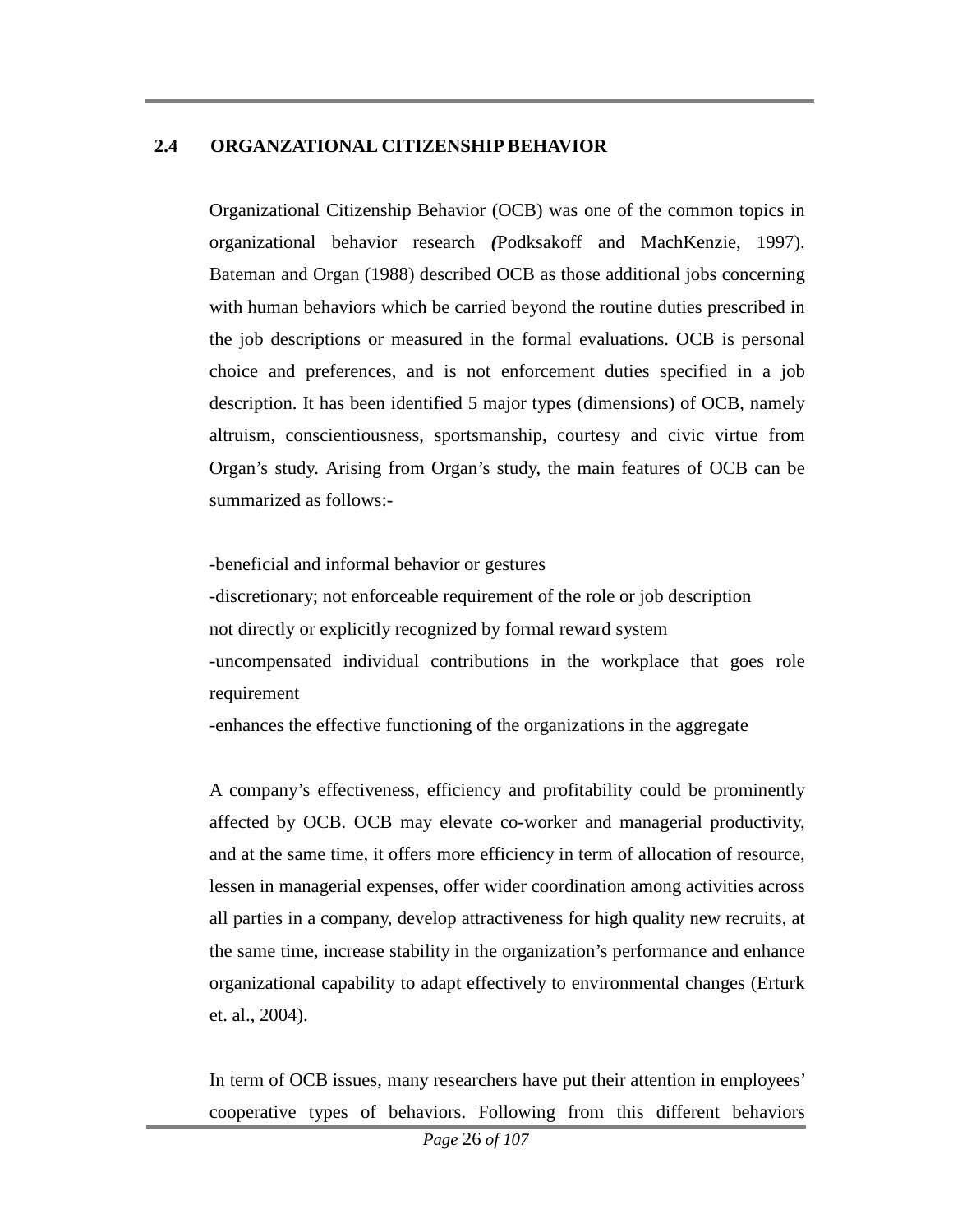attributed by the employee, it can be noted that some employees act are considerately different from each other (Koster and Sanders, 2006). OSB is desirable because it helps resource transformation and innovation in enhancing organizational efficiency without any specified contract (Murkison, 1996). Formal job responsibilities do not nominate or demand OCB for an employee (Farh, Zhong and Organ, 2004).

OCB basically determines the employees' readiness to give up their effort and cooperate with the organization in order to contribute to the productivity, employee satisfaction, customer satisfaction, and quality. Improved OCB represents employees' accessibility and keenness to experience changes for the successful implementation of novel methodologies of management (Jung  $\&$ Hong, 2008).

Previous studies from other researchers reveal that the climate of the organization is significantly associated to OCB because climate cause perceptions among employees that will manipulate their willingness to working harder and involved with their work and become more enthusiastic to enroll in OCB (Dimitriades, 2007). Managers should give more concentration in increasing OCB because organizational effectiveness and customer perceptions of service are positively related with OCB (Torlak and Koc, 2007).

Today, we must admit that companies are facing stern competitive, following with the flow of intense awareness and knowledge among all stakeholders. In order to cosset the competitive advantage, companies have to make pace with the increasing change and for this, high commitment from employees are needed (Lok and Crawford, 2001).

This research will help to identify whether employees' OCB is significantly affected by the ethical behaviors of coworkers, successful managers and ethical leadership behavior.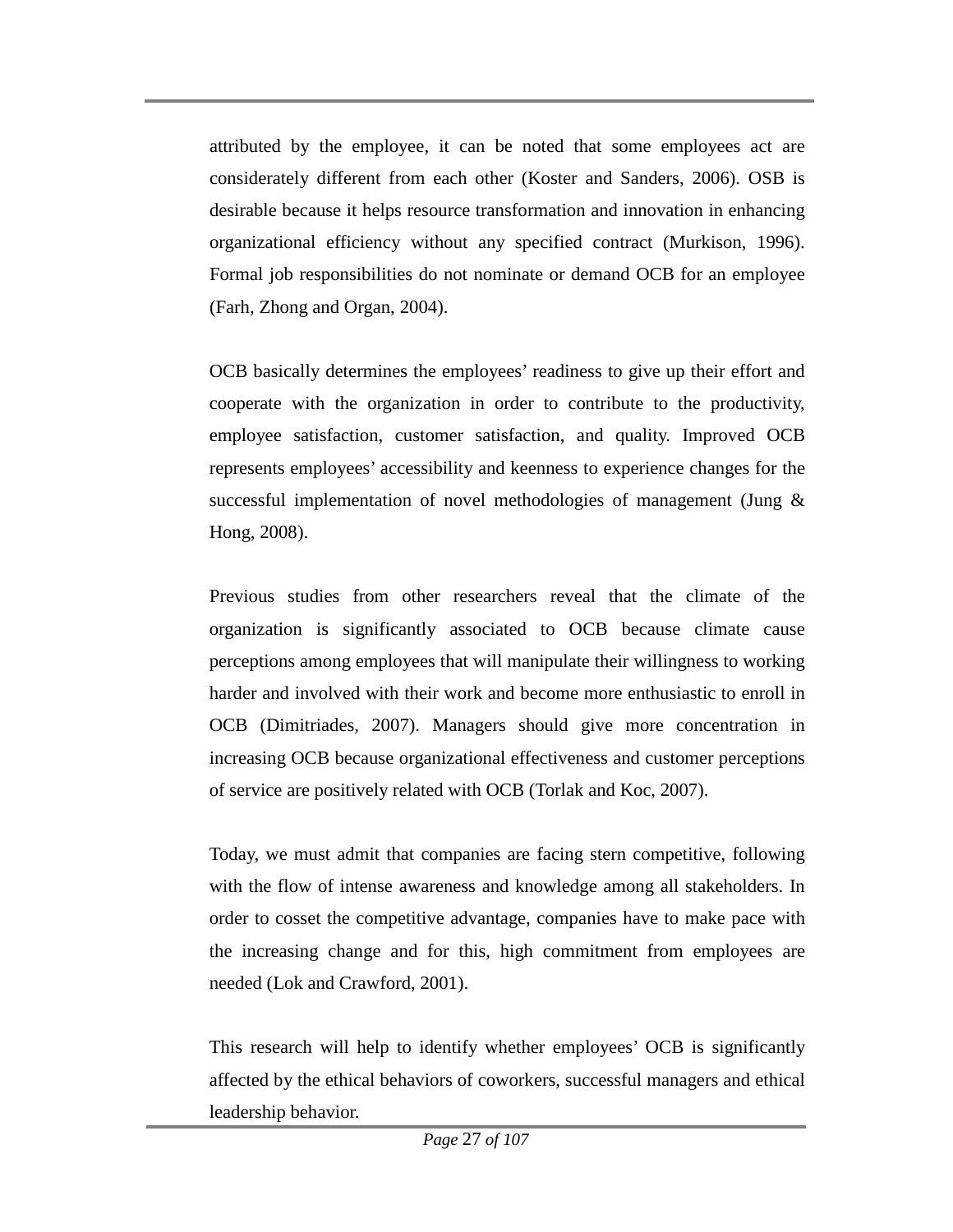## **2.5 RESEARCH FRAMEWORK**

Figure 3: Research Framework



The independent variables in this research comprise of ethical behaviors of coworkers, successful managers and leadership behavior. These dependent variables, job satisfaction and organizational citizenship behavior, are the prime interest in this research. Table above illustrated the relationship between these variables.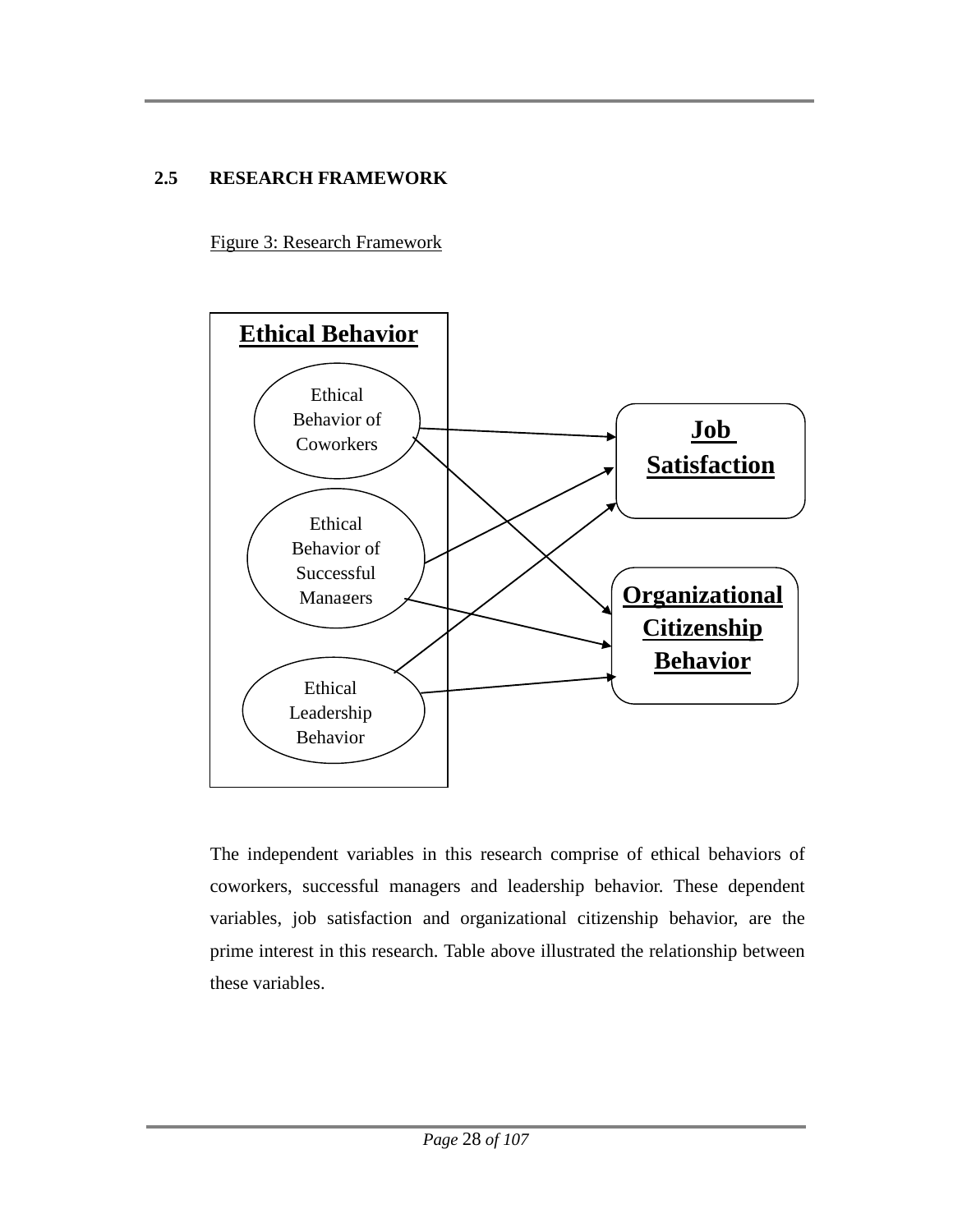### **2.6 HYPOTHESES DEVELOPMENT**

# *H1 - There is a relationship between ethical behavior of coworkers and employees job satisfaction*

This hypothesis is developed to examine the relationship between ethical behavior of coworkers and employees job satisfaction. Employees overall job satisfaction is highly influenced by the interpersonal relationships among workers in workplace (Lau et. al., 2015). According to the social informationprocessing theory, coworkers are the most immediate source of information, where there is an increase reliance on work groups, making coworker exchanges influential information (Parker, 2007).

# *H2 - There is a relationship between ethical behavior of successful managers and employees job satisfaction*

This hypothesis is developed to examine the relationship between ethical behavior of successful managers and employees job satisfaction. Valentine and Barnett (2002) study certified that greater perceptions of organization's ethical values and greater levels of ethical conduct among employees can be secured in the presence of a formal manager's code of conduct and thus affected the overall employees' satisfaction in a company. According to Morrison (2008) research, unethical behaviors not just impact on organizational commitment and turnover intentions but also the level of job satisfaction.

# *H3 - There is a relationship between ethical leadership behavior and employees job satisfaction*

This hypothesis is developed to examine the relationship between ethical leadership behavior and employees job satisfaction. According to Kim and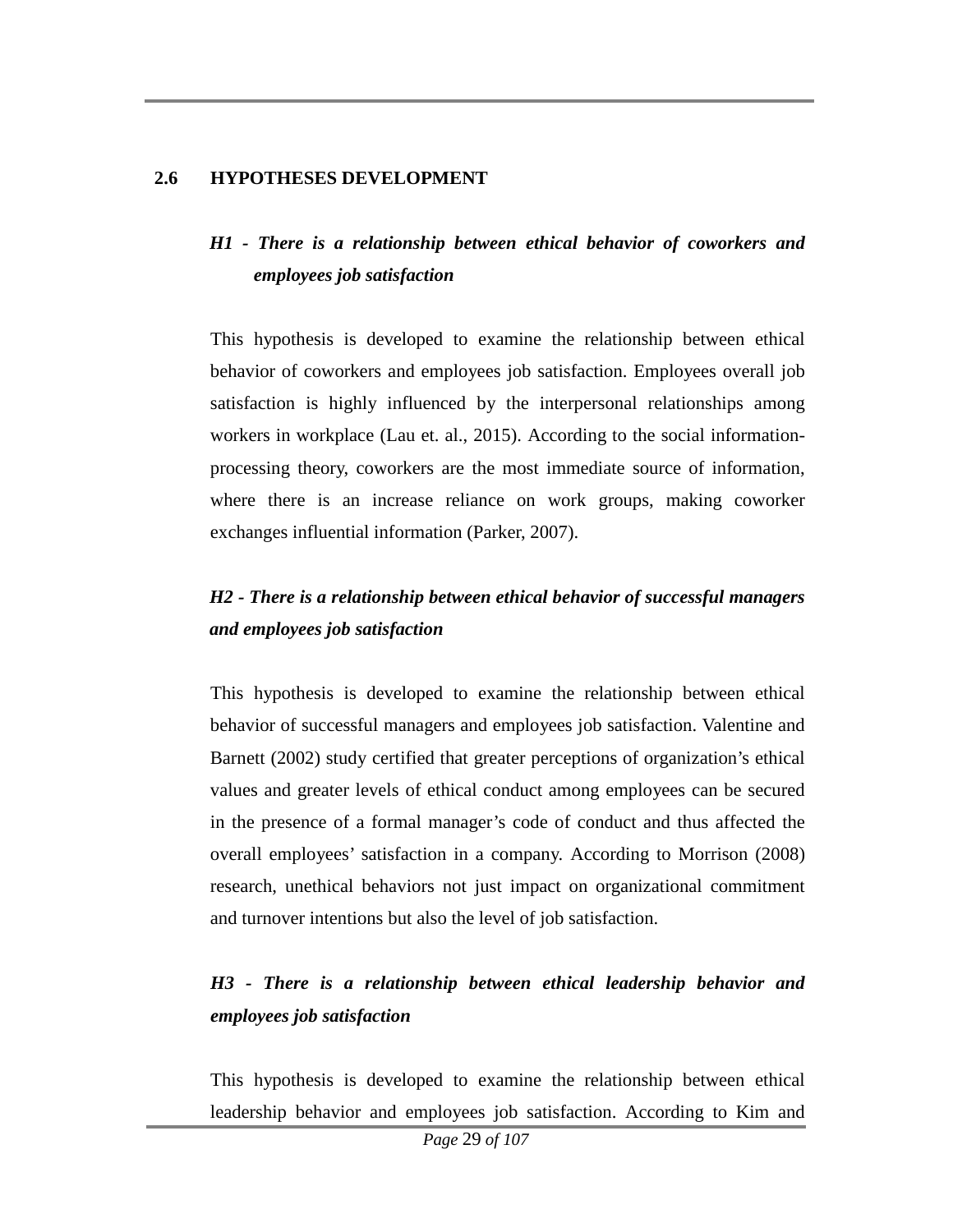Brymer (2011), ethical leaders who practiced openness in communication are able to disarm employees' suspicion towards organizations actions and a strong moral atmosphere can be enhanced in an organization, in return with higher job satisfaction among employees.

# *H4 - There is a relationship between ethical behavior of coworkers and employees' organizational citizenship behavior*

This hypothesis is developed to examine the relationship between ethical behavior of coworkers and employees' organizational citizenship behavior. O"Fallon and Butterfield (2005) mentioned employees' commitment towards a company is influenced greatly by the peers' ethical behavior. As indicated in the social learning theory, a worker who newly joins a company always considers the coworkers as the role models and follows the coworkers' action in a job. This correlates with social leaning theory which indicates that by observing closely people's behaviors surrounding and associated them, a new behavior would be emerged (Bandura, 1977).

# *H5 - There is a relationship between ethical behavior of successful managers and employees' organizational citizenship behavior*

This hypothesis is developed to examine the relationship between ethical behavior of successful managers and employees' organizational citizenship behavior. According to Nelson and Quick (2009)'s study, managers' unethical behavior only discourage human development, but it will affect the extent of dissatisfaction for an employee.

*H6 - There is a relationship between ethical leadership behavior and employees' organizational citizenship behavior*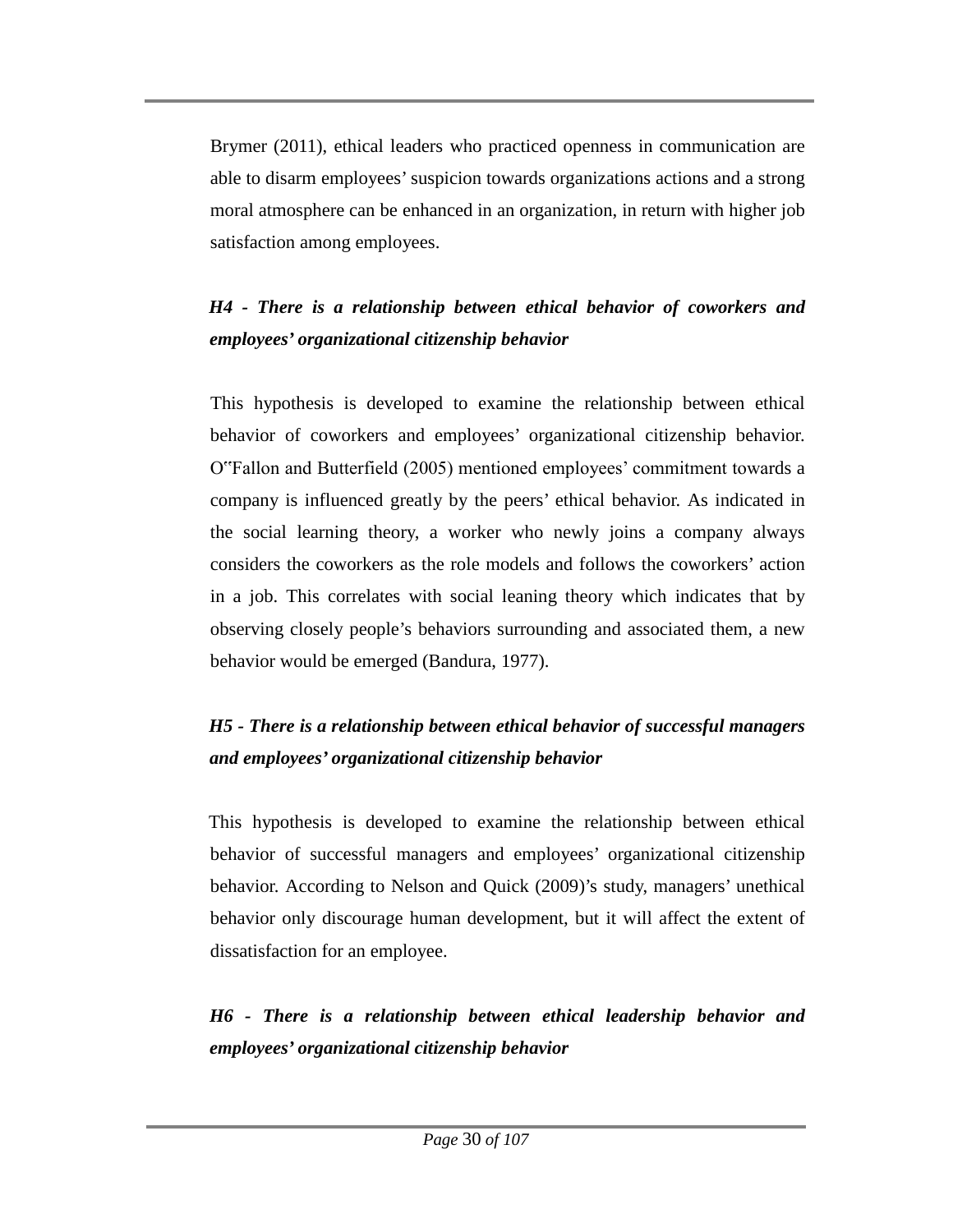This hypothesis is developed to examine the relationship between ethical leadership behavior and employees' organizational citizenship behavior. Ethical leadership behavior is found to have the ability to gain trust from employees because such behavior is perceived as honest, integrate, open, trustworthy, and fair (Brown et al., 2005; Hogan, Curphy, and Hogan, as cited in Rubin et al., 2010). These characteristics of ethical leadership behavior could enhance employees' organizational commitment as it creates conformity and confidence of those who are working in the organization (Kim and Brymer, 2011).

## **2.7 CONCLUSION**

Analyzing the empirical studies by other researchers assists the researcher in better understanding of the research background and further knowledge on each variable that engaged in this particular study. At the same time, the research framework that illustrated the correlation of each variable and hypotheses in this research study were developed through other researchers' previous studies and assumptions made from other researchers' findings and reviews in their former studies. The relationship between the three independent and the two dependent variables will further be explored in next chapter.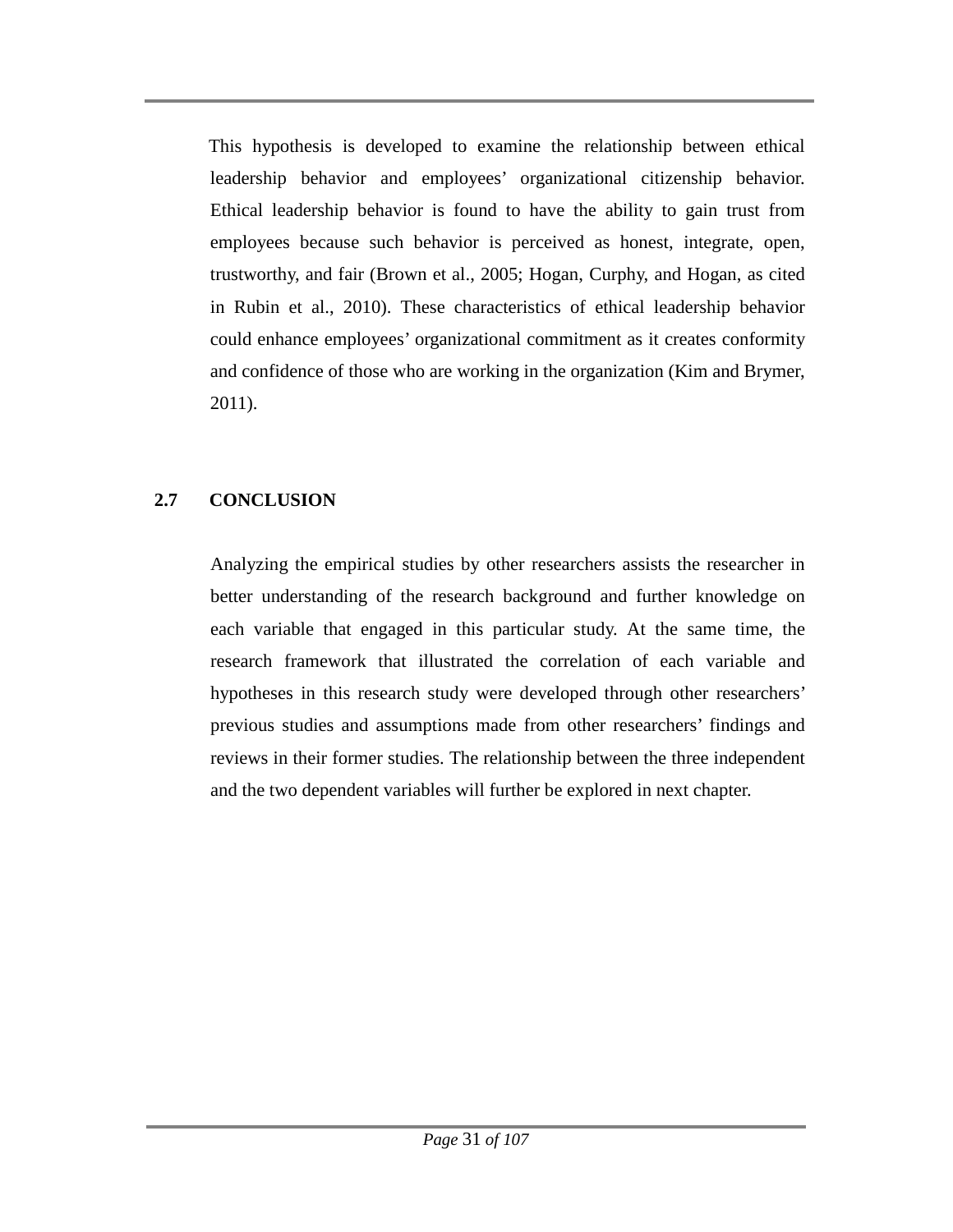# **CHAPTER 3**

# **METHODOLOGY**

#### **3.0 INTRODUCTION**

Methodology serves as a guideline and to be carried out in the proposed research. According to Hocking, Stacks and McDermott (2003), methods and procedures of a particular research should be stated clearly out that it could be replicated and evaluated by others. This chapter will present the research design, research methods and instruments and construct measurements used for data collection and data measurement. Further, sampling topics will also be discussed such as sampling design, sample size, and other sampling related aspects. This chapter will further explain on the way data be processed and analyzed.

### **3.1 RESEARCH DESIGN**

Once a decision is made to proceed with the research, a plan or blueprint for gathering the date required to address the research objectives must be devised (Aaker et al, 2005). This is what a research design is. Research design basically is a plan for a study that provides the specification of procedures to be followed by researchers in order to accomplish (McDaniel and Gates, 1999). Its function is to ensure that evidence generated from the data would be able to answer the research question confidently and convincingly (De Vaus, 2001).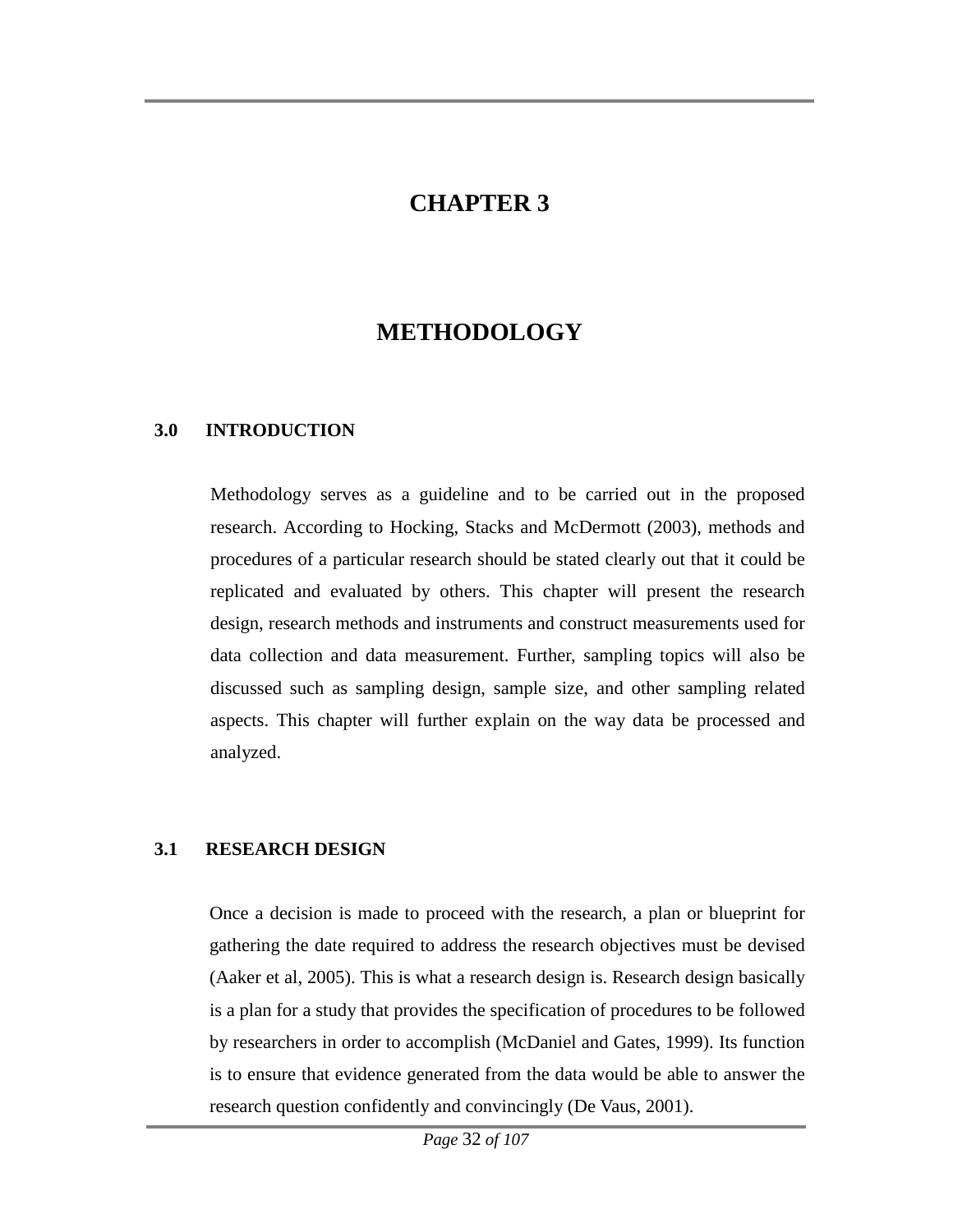According to Scheuren (2004), research is explained as "a technique to gather information from a subset of individuals". It is an attempt to measure phenomena which are indirectly noticeable, a study with multi-questionnaires to apprehend the results from a comprehensive population in a single period (Gall et al., 2007). To understand the potential relationship in this research, the researcher had chosen a non-experimental quantitative research design for this study. This study tries to measure phenomena which are indirectly noticeable; a research with multi-questionnaires is to be used to apprehend the results form a comprehensive population in a single period.

## **3.2 DATA COLLECTION METHODS**

Data collection is a process of gathering data and it is an important aspect of every type of research study. Inaccurate data collection can affects the results of a study and leads to invalid results. In the proposed research, both primary and secondary data are used to respond to the hypotheses and research questions.

Primary data refers to first hand data from a huge pool of respondents without any prior interpretation on the quantitative research. Primary data have not been subjected to processing or any other manipulation, and are also referred to as raw data. This kind of data is usually collected through survey and observation methods.

For this research, 230 sets of questionnaire were distributed for respond. This questionnaire is organized and simple to allow respondents to complete without hassle.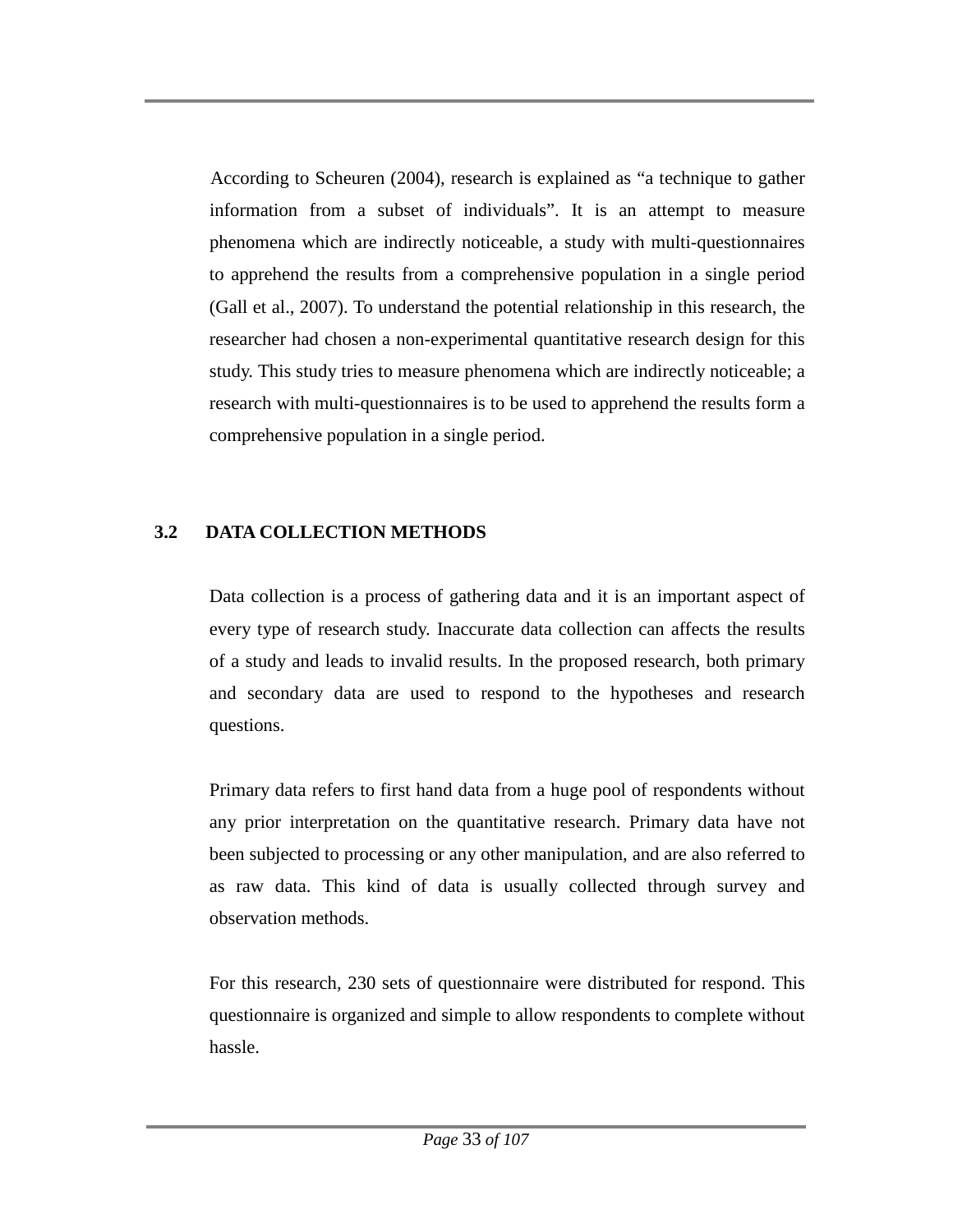Whereas, secondary data refers to as the information obtained from the research findings done by other researchers that have been published in books or journal articles. According to Mukesh, Salim, and Ramayah (2013), secondary data is indispensable for most organizational research, the secondary data can be internal or external to the organization and it can be accessed through Internet or perusal of recorded or published information. However, researchers have to be careful in using secondary data because it is just possible that the available data may not suitable or inadequate in the context of problem under investigation.

The researcher obtained the secondary data basically from reference books, online sources articles from online journals and the Web Wide Web. Certain information regarding some related research topics arrived also from ProQuest and Emerland websites provided in UTAR library service.

### **3.3 SAMPLING DESIGN**

Sampling design covers all aspects on how the samples in a study are selected and specified. In survey methodology, the sampling design is an important aspect which provides a basis for the sound measurement of economic and social phenomena from a survey. Sampling design is important for researchers to get reliable information in quicker and cheaper manners. Thus, researchers tend to scrutinize the measurement a scaling processes as well as questionnaire design (Zikmund, 2012).

### **3.3.1 Target Population**

Population or target population is "the entire group of people, events or things of interest that the researcher wishes to investigate" (Cavana, Delahaye and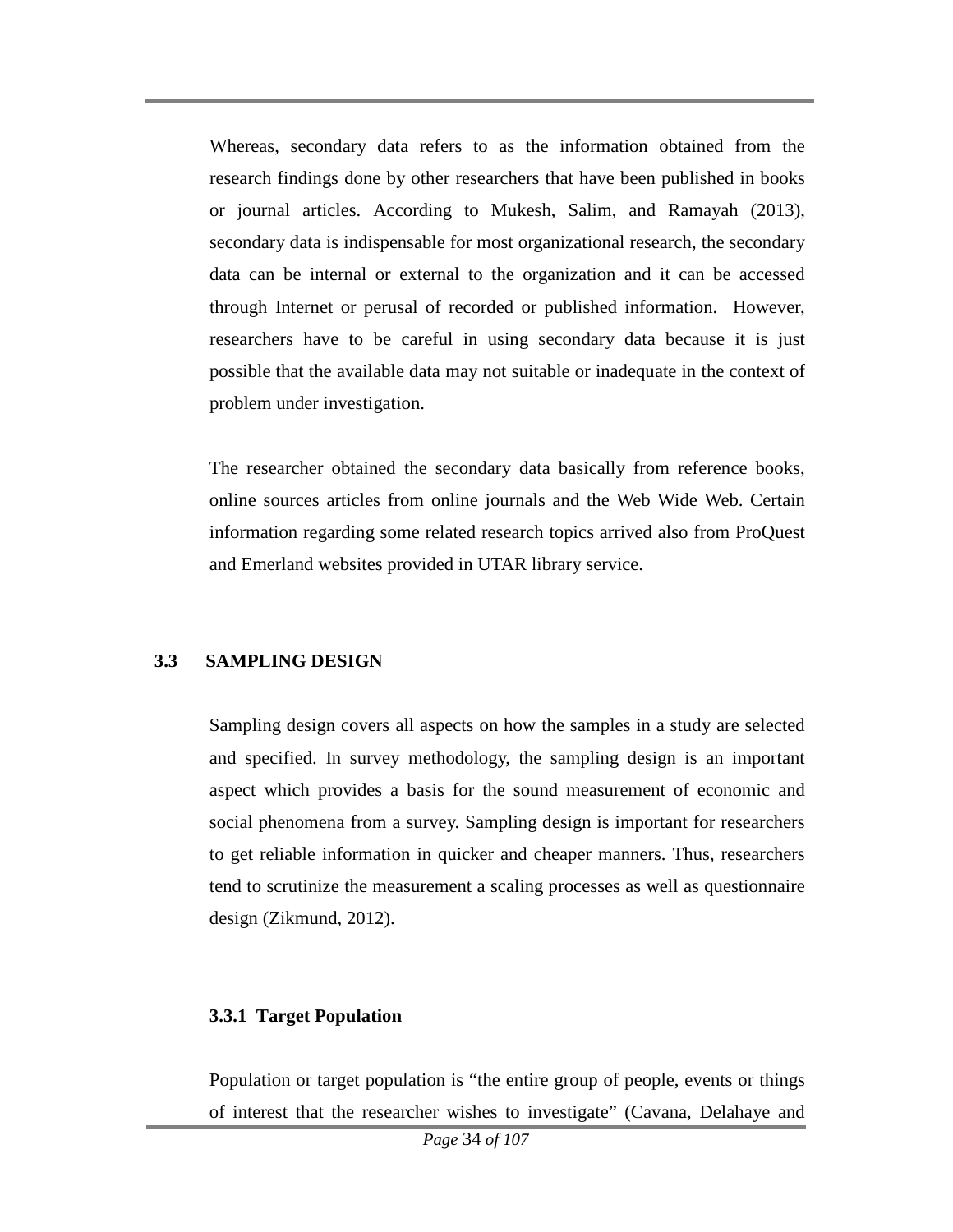Sekaran, 2001). This research aims to examine employees' job satisfaction and organizational citizenship behavior that associate with various facets of ethical behaviors. The target population of this research is employees practicing in the field of auditing, accounting, taxation and company secretarial firms in Klang Valley.

## **3.3.2 Sampling Frame and Sampling Location**

The choice of a sample of a specific target population needs the constitution of a sampling frame. Sampling frame is usually in the form of an outlined list used to define researchers" population of interest. It is a set of elements from researchers can choose a sample of the target population (Malhotra and Peterson, 2006). Sampling frame might be irrelevant for this study because the sued of non-probability sampling techniques.

# **3.3.3 Sampling Elements**

This research is done based on convenience sampling. Convenience sampling refers to the sampling processes used to reach the respondents or constituent which is the most convenient (Zikmund, 2012). Convenience sampling is easier to conduct as it helps the researchers to obtain a large number of respondents quickly at a lower cost. Judgment sampling is used as a major sampling process because it is inexpensive, convenient and time-saving. According to Hair, Bush and Ortinau (2006) and Malhotra et al. (2006) as whom the respondents meet the criteria of the study is able to represent the interest of the population.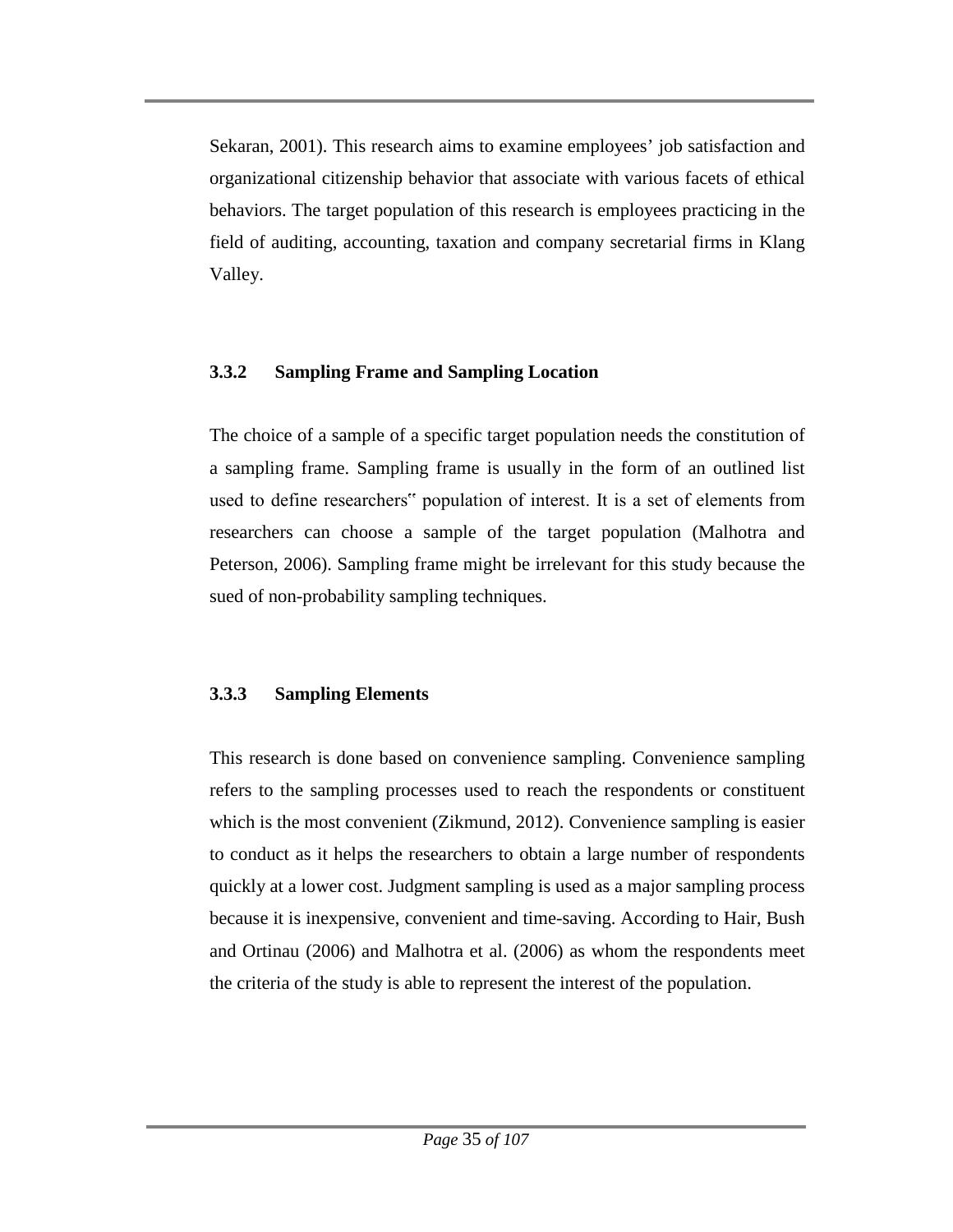#### **3.3.4 Sample Size**

Sample size is the amount of components to be incorporated in the research (Malhotra and Peterson, 2006). The target population for this research comprises of Malaysian employees who work in accounting, taxation, auditing and secretarial firms within Klang Valley. A total of 230 set of questionnaires were distributed for respondents. The end count of questionnaires without missing values for all variables under analysis was 165, representing approximately 71.7% response rate.

### **3.4 RESEARCH INTRUMENT**

The research instrument used in this research is self-administered questionnaire, meaning respondents read and understand the questions and complete the survey on his or her own without the presence of interviewer or computer assistance. Aaker et al., (2007) described self-administered questionnaire as questionnaire has to be filled up by respondents without assistance or companion of researcher. A paper surveys has been adopted in this research study. The survey instrument was designed to be completed by respondents in approximately  $10 - 15$  minutes. This study was strictly in voluntarily basis and on personal identification data will not be needed and this applies anonymity to all respondents. Particular instrument will be used as the tool to collect data and responses, which will used to analyze the data in the following chapter.

Questionnaire is one of the most commonly used instruments in survey research. This is mainly because the ability of questionnaire in collecting large amount of data at a reasonable low cost. Questionnaire could provide a variety of statistics for data analysis because it allows researchers to collect and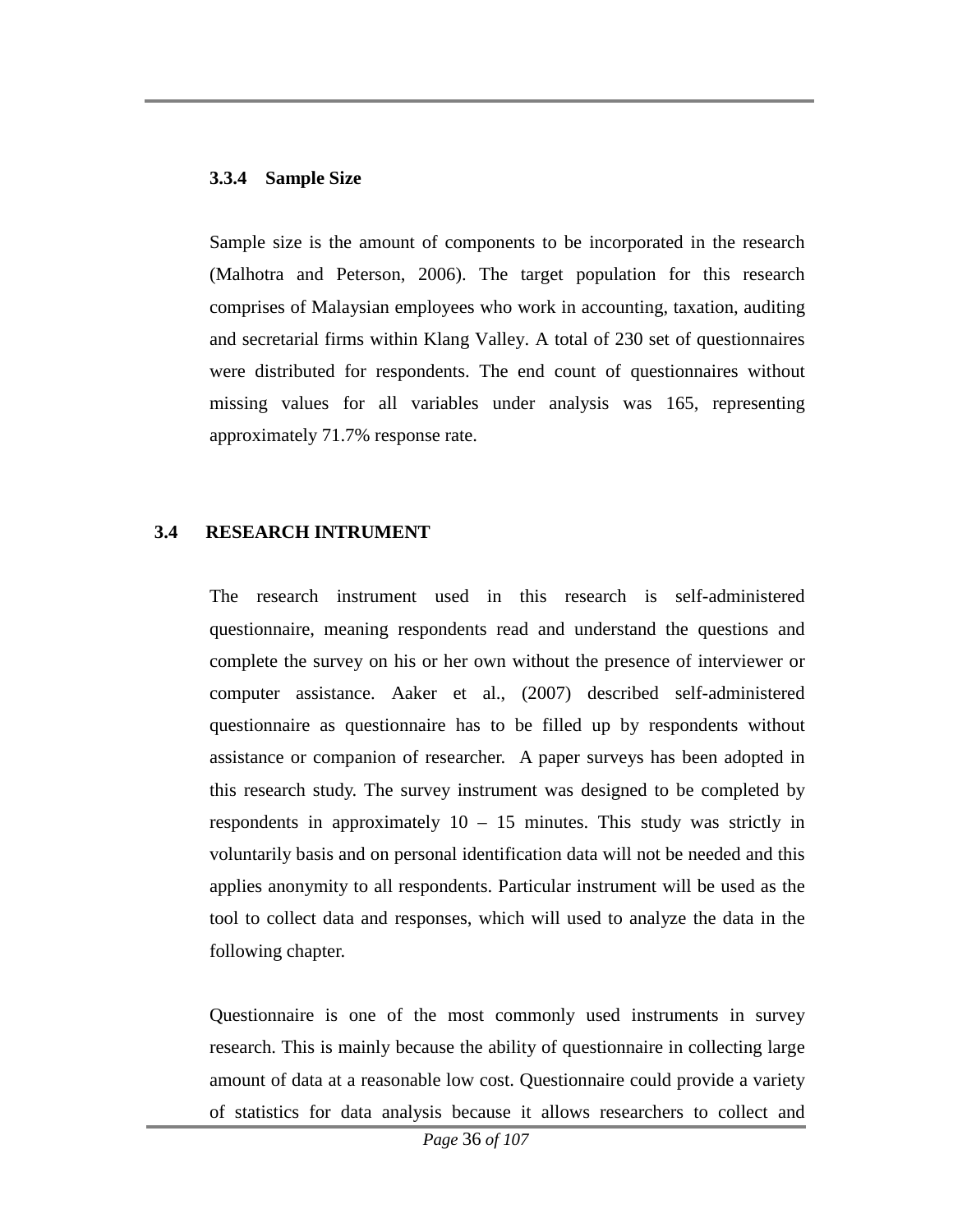examine variables such as demographic information, attitudes and behavior of the respondents (Wimmer and Dominick, 2003). In this research, the researcher distributed the questionnaire to respondents offices directly and also through emails to his friends and former colleagues for respond.

An introduction letter will be attached together with the survey questionnaire, elaborating the survey objective, approximately time to complete the survey form, assuring the confidentiality of the study and also to express courtesy and appreciation for respondents' participation.

The questionnaire for this particular study will be constructed in two sections. The first section will be highlighting on demographic profile of the respondents, such as gender, age, race, marital status, education level, position in the company and personal monthly income. Second section focuses on the questions related to respondents on the affects of certain ethical behaviors from various groups of people against their job satisfaction and organizational citizenship behavior in a company.

To ease the effort of interpretation, the scale score used in this study are number of items in the instrument to create a score on five-point Likert scale. The Likert-scale has 5 response categories, which featured five different categories of answer that ranged from 1 to 5 in a question. For example,  $1 =$ never and  $5 =$  always or  $1 =$  strongly disagree and  $5 =$  strongly agree. Respondents were asked to choose the range that is most applicable to their experience or opinion.

Furthermore, all questions in this research will be designed as close-ended questions for the ease of answering and lesser time consumption. These questions will be constructed in short and precise format so that respondents could easily read and understand what is being asked. According to Wimmer and Dominick (2005), close-ended questions allow respondents to answer from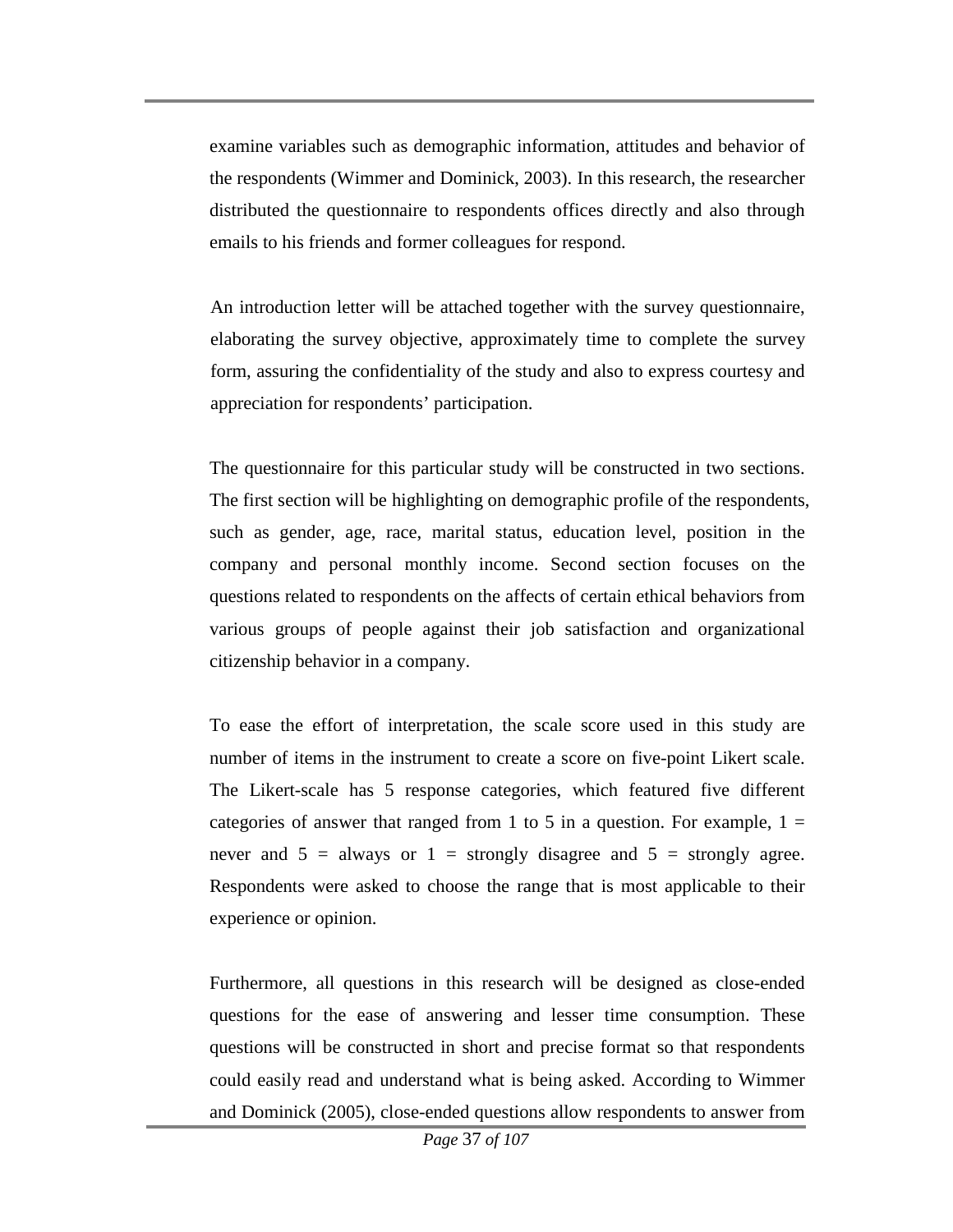the list of choices uniformly where the responses can be easily quantified in later stage.

Further, to ensure the questionnaire is well-structured and will obtain useful results effectively, a pretesting is done before the survey was actually launched. The pilot test was conducted on 10 respondents. This is also to ensure that the survey link can be accessed and results can be submitted upon completion without any interference. The pretesting process was carried out 1 week before the actual launched date of the survey to allow sufficient time for necessary amendments. Luckily, the results of pilot test were adequate and no major problem was encountered, this perhaps due to the adoption of other researchers or scholars' questionnaire, which helped to reduce the occurrence of errors during the questionnaire construction.

### **3.5 DATA COLLECTION PROCEDURE**

Both primary and secondary data were collected for this study. For the start, secondary data was collected in order to the researcher to have better understanding on the subject under study. Previous researchers on the study subject were secured through journals, electronic journals, magazines, books, dissertations and other printed materials.

Questionnaire survey forms were disseminated to the respondents based on purposive convenience sampling basis. The questionnaire was distributed and collected personally by the researcher right after respondents had completed the questionnaire. Questionnaire was also forwarded through email to researcher's friends and former colleagues for respond. The respond of the research was considered good as 165 distributed questionnaires were responded within stipulated periods with some follow-up works emails by the researcher from the date of distribution of the questionnaires.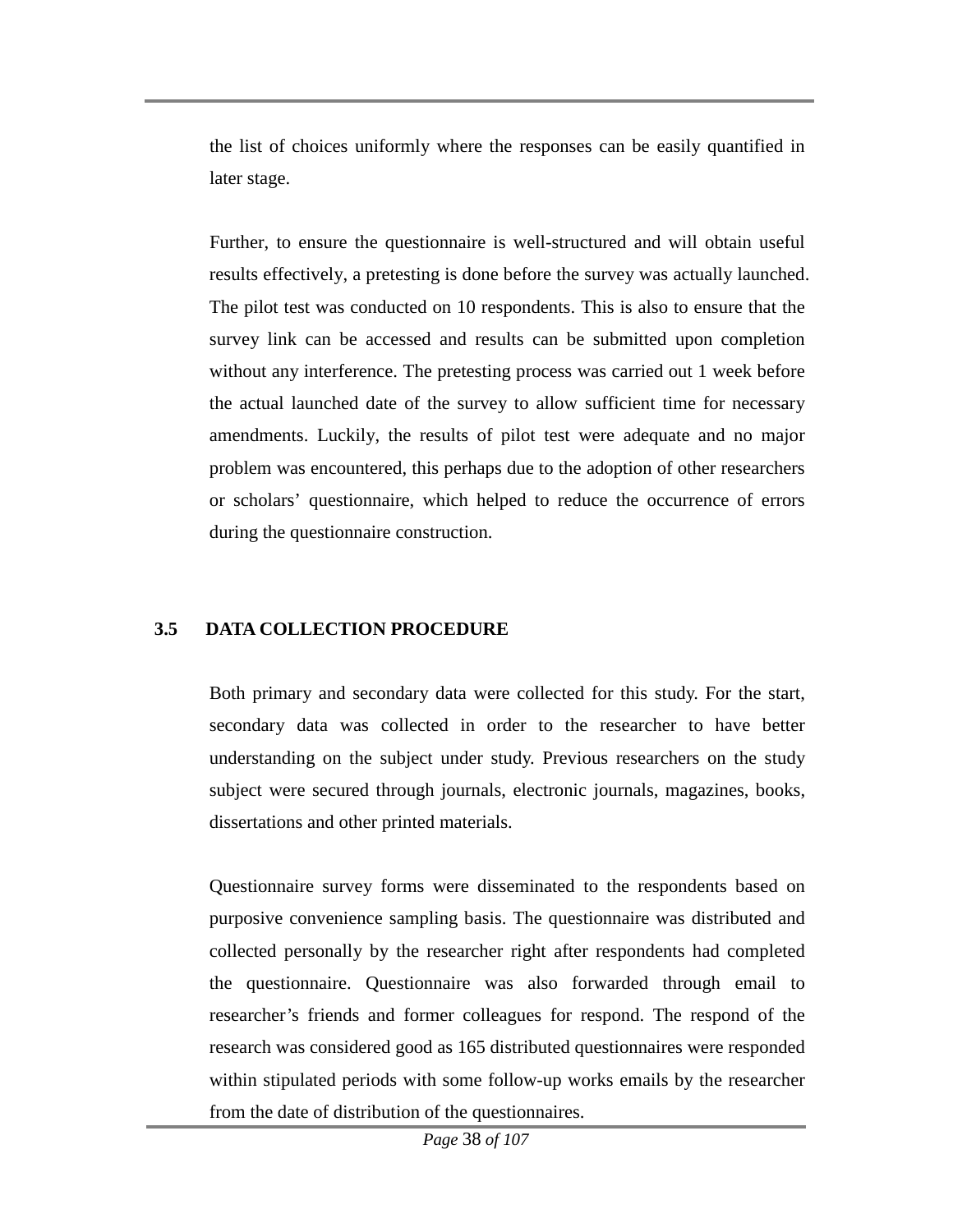## **3.6 CONSTRUCT MEASUREMENTS**

Measurements are often implied in empirical research as it can be considered as the assigned numerals to empirical properties, events, or objects based on certain rules. Measurements are important because the quality of information gathered through data collection is highly depends on the measurement procedures (Ghauri and Gronhaug, 2005).

Several previous established survey instruments from few literatures were adopted and used as data instruments to collect data for this research study. The constructs were adopted and modified from the sources as shown in Table 1 below.

| radio 1. Construct measurements and bources |                                       |
|---------------------------------------------|---------------------------------------|
| Constructs                                  | Sources                               |
| Demographic or work characteristics         | Developed by the researcher           |
| Ethical behavior of coworkers               | Hunt and Wilcox, 1984                 |
| Ethical<br>behavior<br>successful<br>of     | Hunt and Wilcox, 1984                 |
| managers                                    |                                       |
| Ethical leadership behavior                 | Ponnu and Tennakoon, 2009             |
| <b>Job Satisfaction</b>                     | Heneman and Schwab, 1985 $&$          |
|                                             | Brayfield and Rothe, 1951             |
| Organizational citizenship behavior         | Podsakoff., MacKenzie, Moorman &      |
|                                             | Fetter (1990) and Williams & Anderson |
|                                             | (1991)                                |

Table 1: Construct Measurements and Sources

All construct items are listed in the following respective tables below.

Table 2 – Demographic and Work Characteristics construct and measurement items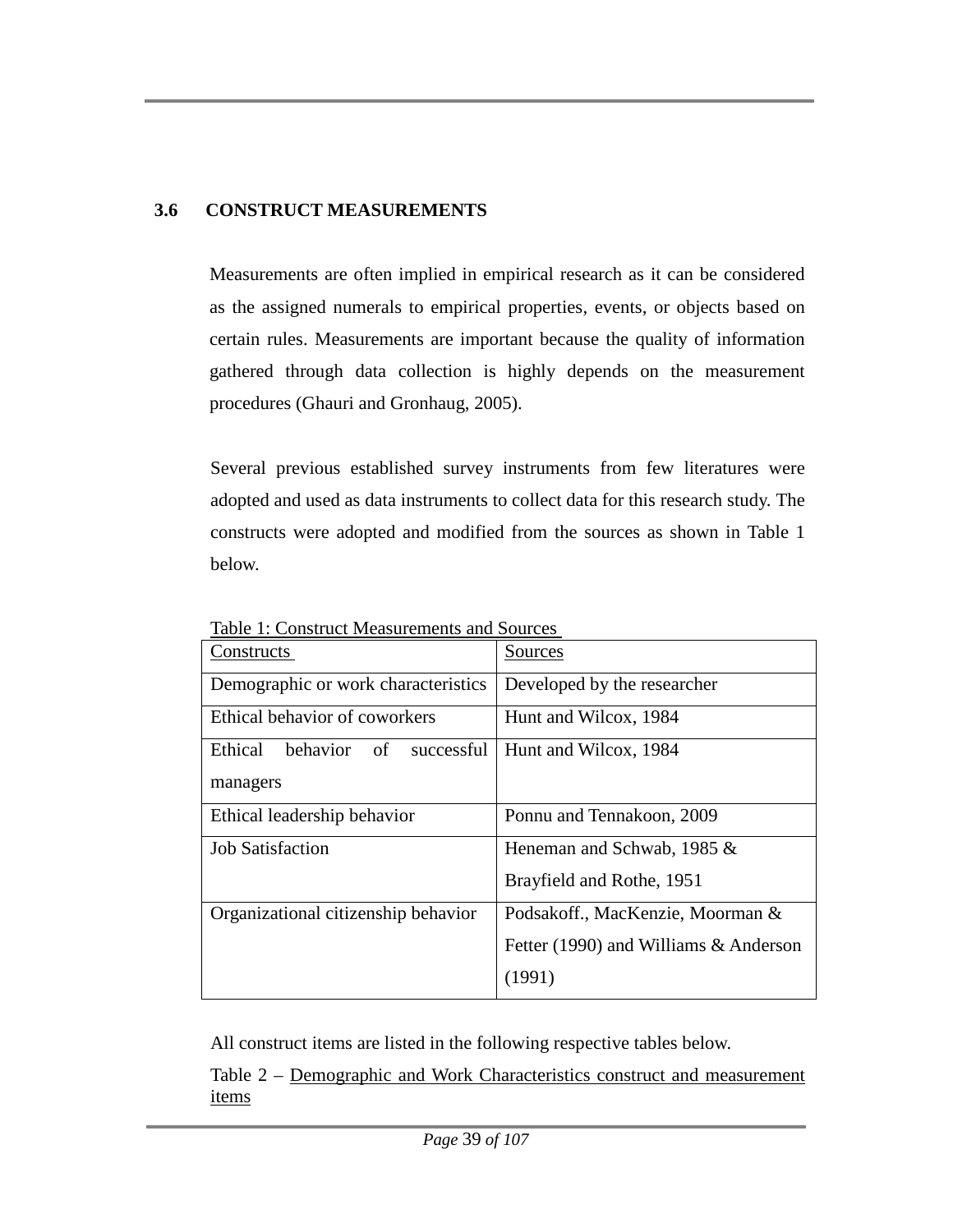| Construct          | <b>Measurement Items</b>               |
|--------------------|----------------------------------------|
| Demographic<br>and | Work   1. Gender                       |
| Characteristics    | $2. \text{Age}$                        |
|                    | 3. Race                                |
|                    | 4. Marital Status                      |
|                    | 5. Education Level                     |
|                    | 6. Position                            |
|                    | 7. Personal monthly income / allowance |
|                    |                                        |

Table 2 illustrated the demographic and work characteristics questionnaires which were designed to collect general information of each respondent. This section consists of 7 items and respondents were requested to respond all items with single item measure.

| <u>Construct</u>    | <b>Measurement Items</b>                             |  |
|---------------------|------------------------------------------------------|--|
| Ethical behavior of | 1. My co-workers feel it is not acceptable to make   |  |
| coworkers           | personal class at works                              |  |
|                     | 2. My coworkers feel that it is not acceptable to    |  |
|                     | take office supplies home                            |  |
|                     | 3. In order to get ahead in their future careers, my |  |
|                     | coworkers believe that they do not have to           |  |
|                     | compromise personal ethical standards                |  |
|                     | 4. It is not acceptable for coworkers to accept gift |  |
|                     | from others for preferential treatment at work       |  |
|                     | 5. My coworkers feel that it is okay to bypass       |  |
|                     | established protocol in order to get work done       |  |
|                     | faster                                               |  |
|                     | 6. My coworkers will report others violation of      |  |
|                     | company policies and rules to superiors              |  |

Table 3 – Ethical behavior of coworkers' construct and measurement items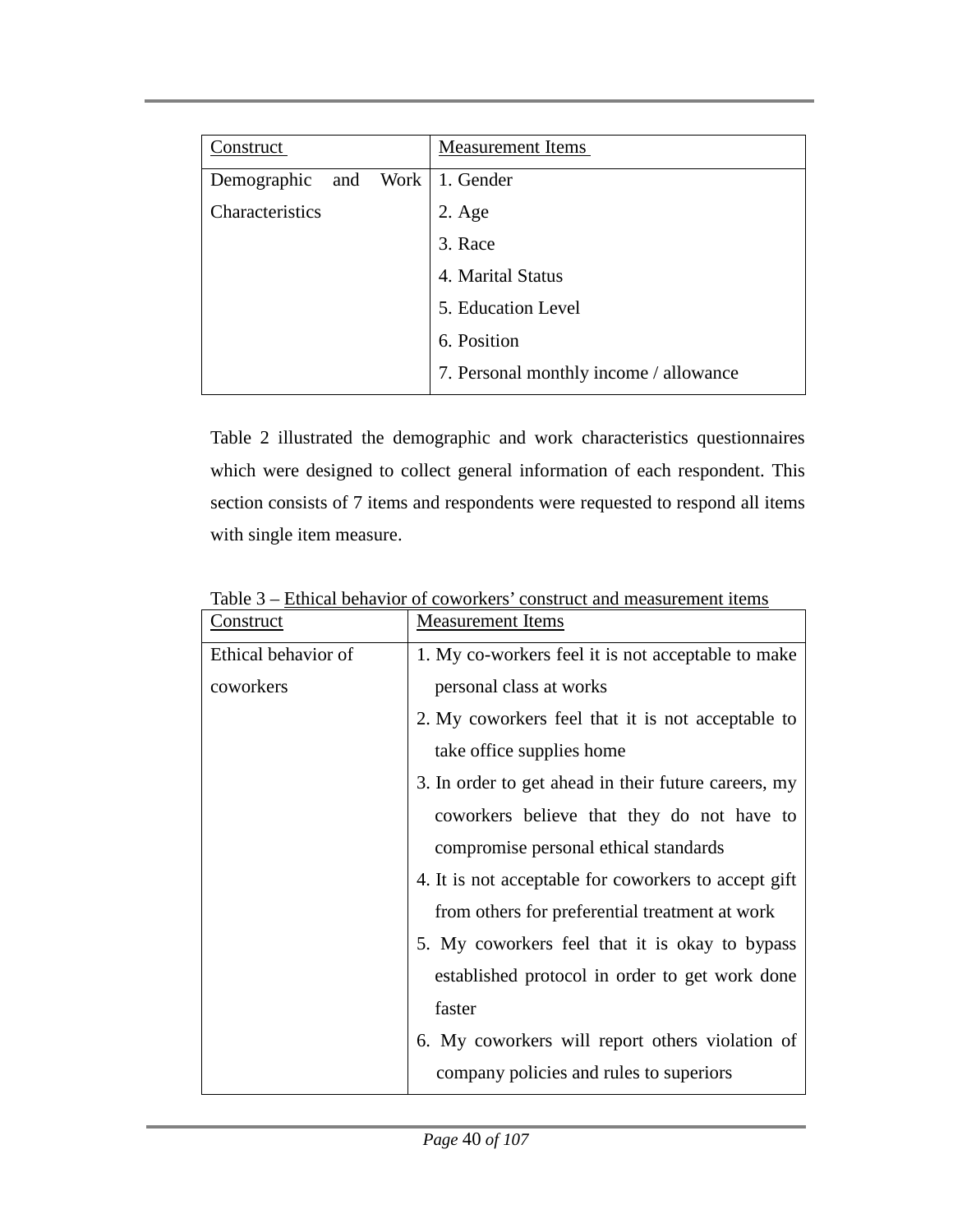| 1001110             |                                                   |  |  |
|---------------------|---------------------------------------------------|--|--|
| <u>Construct</u>    | <b>Measurement</b> Items                          |  |  |
| Ethical behavior of | 1. Successful mangers are generally more ethical  |  |  |
| Successful managers | than unsuccessful managers                        |  |  |
|                     | 2. In order to succeed at work, one does not need |  |  |
|                     | to compromise one's ethics                        |  |  |
|                     | 3. Successful managers do<br>withhold<br>not      |  |  |
|                     | information that is harmful to self-interest      |  |  |
|                     | 4. Successful managers do not make rivals look    |  |  |
|                     | bad in the eyes of others                         |  |  |
|                     | 5. Successful managers do not look for a          |  |  |
|                     | "scapegoat" when they feel they may associates    |  |  |
|                     | with failure                                      |  |  |
|                     | 6. Successful manager do not take credit for the  |  |  |
|                     | ideas and accomplishment of others                |  |  |

Table 4 – Ethical behavior of successful managers' construct and measurement items

Questionnaire of both ethical behaviors of Co-workers and Successful Managers are adopted and modified from "Ethical problems of marketing researchers" (Hunt and Wilcox, 1984)

| Construct                 | <b>Measurement Items</b>                           |  |  |  |
|---------------------------|----------------------------------------------------|--|--|--|
| <b>Ethical Leadership</b> | organization leader listens to<br>what<br>1. My    |  |  |  |
| <b>Behavior</b>           | employees have to say                              |  |  |  |
|                           | 2. My organization leader has the best interest of |  |  |  |
|                           | employees in mind                                  |  |  |  |
|                           | 3. My organization leader makes fair and balanced  |  |  |  |
|                           | decisions                                          |  |  |  |
|                           | 4. My organization leader can be trusted           |  |  |  |
|                           | 5. My organization leader discussed business       |  |  |  |
|                           | ethics or values with employees                    |  |  |  |

Table 5 – Ethical Leadership Behavior construct and measurement items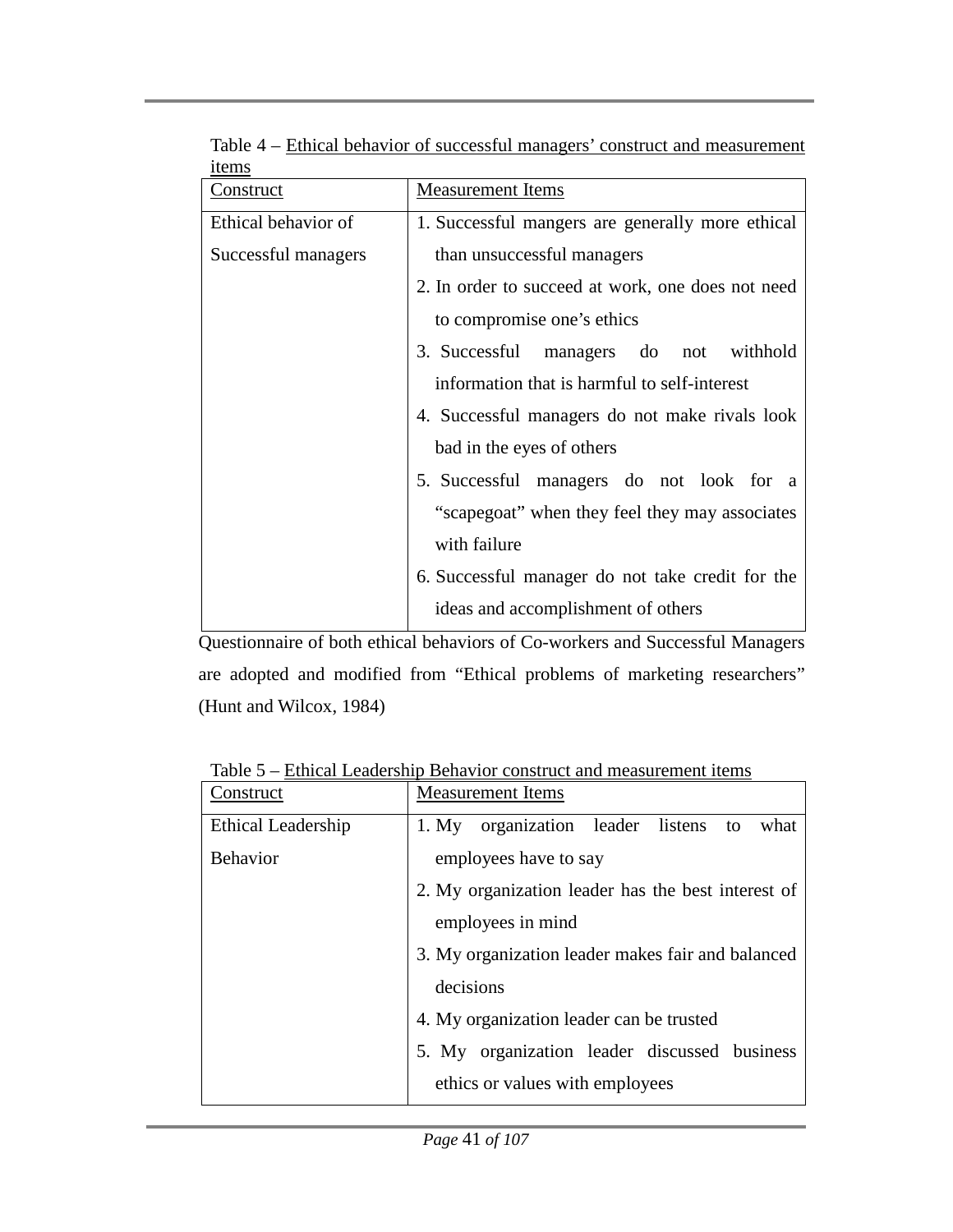| 6. My organization leader set examples of how to   |  |  |
|----------------------------------------------------|--|--|
| do things the right ways in terms of ethics        |  |  |
| 7. My organization leader disciplines employees    |  |  |
| who violate ethical standards                      |  |  |
| 8. My organization leader conducts his personal    |  |  |
| life in an ethical manner                          |  |  |
| 9. My organization leader defines success not just |  |  |
| by results but also the ways that they are         |  |  |
| obtained                                           |  |  |
| 10. When making decision, my organization          |  |  |
| leader will asks "What is the right thing to do?"  |  |  |
|                                                    |  |  |

Questionnaire of ethical leadership behavior is adopted from Ponnu and Tennakoon (2009).

| Construct               | <b>Measurement</b> Items                            |  |
|-------------------------|-----------------------------------------------------|--|
| <b>Job Satisfaction</b> | 1. I am satisfied with my benefits package          |  |
|                         | 2. I am satisfied with my most recent raise         |  |
|                         | 3. I am satisfied with the influence my supervisor  |  |
|                         | has on my pay                                       |  |
|                         | 4. I am satisfied with my current salary            |  |
|                         | 5. I am satisfied with my company's pay structure   |  |
|                         | 6. I am satisfied with the information my company   |  |
|                         | gives about pay issues                              |  |
|                         | 7. I am satisfied with the consistency of my        |  |
|                         | company's pay policies                              |  |
|                         | 8. I am satisfied with the differences in pay among |  |
|                         | jobs in my company                                  |  |
|                         | 9. At this very moment, I am enthusiastic about     |  |
|                         | my work                                             |  |

Table 6 – Job Satisfaction construct and measurement items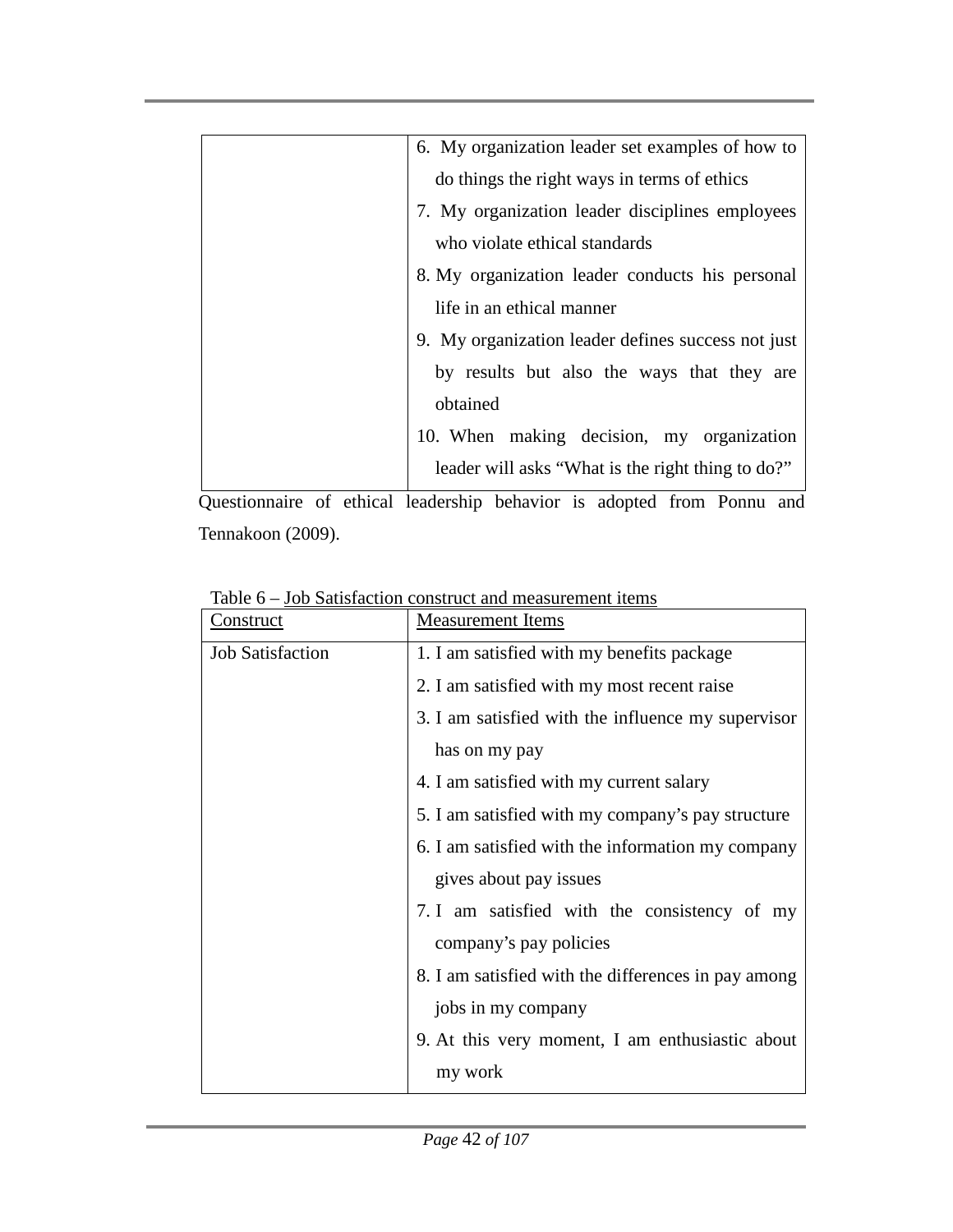| 10. Right now, I feel fairly satisfied with my    |  |
|---------------------------------------------------|--|
| present job                                       |  |
| 11. At this moment, I am finding really enjoyment |  |
| in my work                                        |  |
| 12. Right now, I consider my job to be pleasant   |  |

Questionnaire for job satisfaction is adopted and modified from Pay Satisfaction: Its Multidimensional Nature and Measurement (Heneman and Schwab, 1985) and Overall Job Satisfaction (OJS) (Brayfield and Rothe, 1951).

| Construct            | <b>Measurement Items</b>                           |  |
|----------------------|----------------------------------------------------|--|
| Organizational       | 1. I help colleagues who have been absent from     |  |
| Citizenship Behavior | work                                               |  |
|                      | 2. I help colleagues who have heavy workloads      |  |
|                      | 3. I am mindful of how my behavior affects other   |  |
|                      | people's job                                       |  |
|                      | 4. I go out of my way to help new employees        |  |
|                      | 5. I take a personal interest in my colleagues job |  |
|                      | 6. My attendance at work is above the norm         |  |
|                      | 7. I take underserved break at work                |  |
|                      | 8. I often complain about insignificant things at  |  |
|                      | work                                               |  |
|                      | 9. I adhere to informal rules devised to maintain  |  |
|                      | order                                              |  |
|                      | 10. I attend meeting that are not mandatory but    |  |
|                      | considered important                               |  |
|                      | 11. I perform duties that are not required but     |  |
|                      | which improve corporate image                      |  |

Table 7 – Organizational Citizenship Behavior construct and measurement items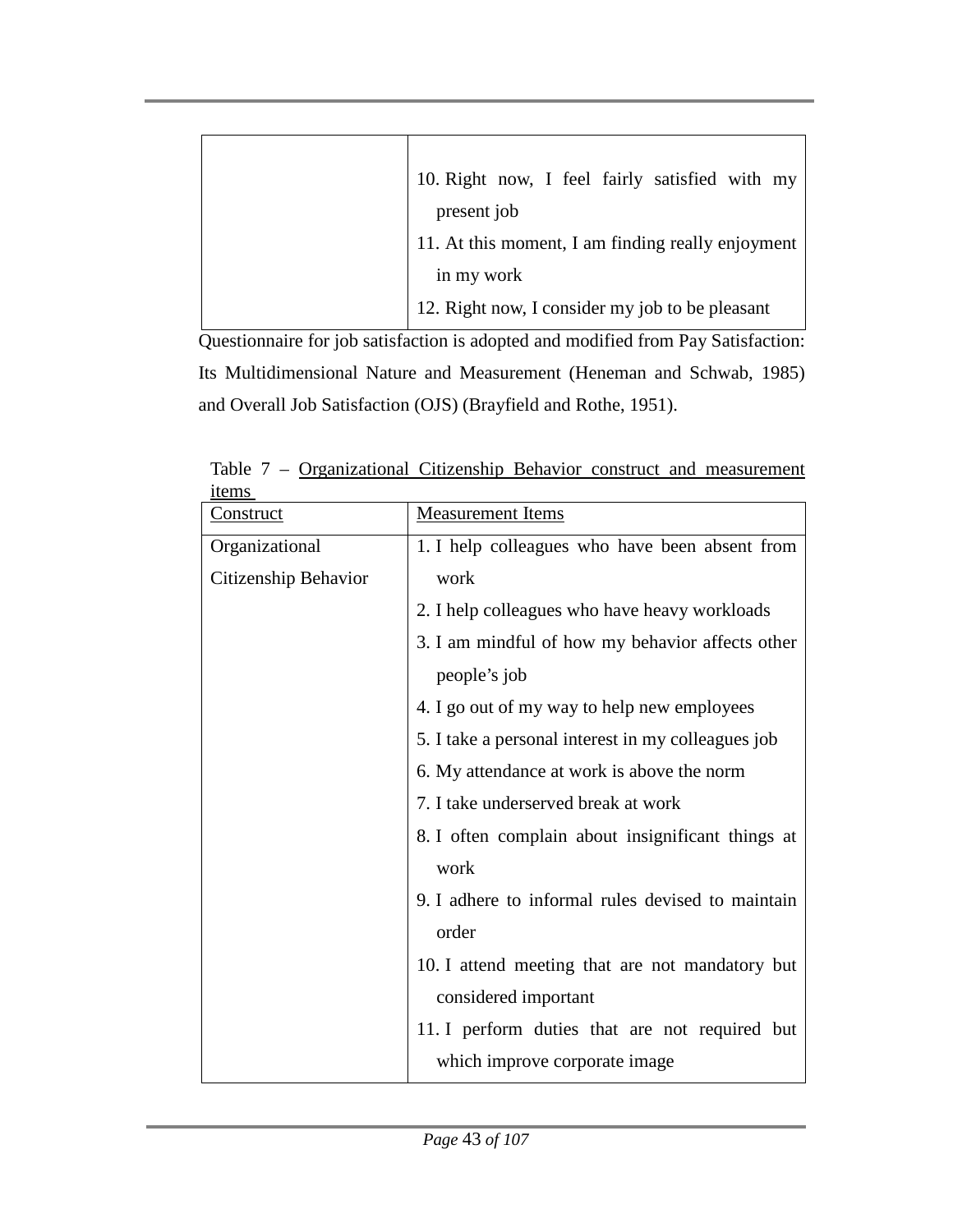Questionnaire for the organizational citizenship behavior is adopted from Podsakoff., MacKenzie, Moorman & Fetter (1990) and Williams & Anderson (1991).

## **3.7 DATA SCALE OF MEASUREMENT**

Questionnaire is a formalized set of questions to gather information from a sample of individuals. Barlett (2005) claimed that the main purpose of questionnaire (survey research) is "to collect information form one or more people on some set of organizationally relevant construct". The questionnaire of this study was divided into 2 sections:

Section A consists of 7 questions, is designed with a combination of nominal scale and ordinal scale of measurement which include gender, age, race, marital status, education level, position and monthly income. This section was carried out to identify the target population's personal information in order to assist in analyzing the responses.

Interval scale of measurement is being applied in Section B to measure respondents' opinion for the subject matter in this research. Items for variables include various facets of ethical behavior on employees job satisfaction and organizational citizenship behavior are measured on five-point Likert Scale ranged from (1) Strongly Disagree to (5) Strongly as shown at Table 8.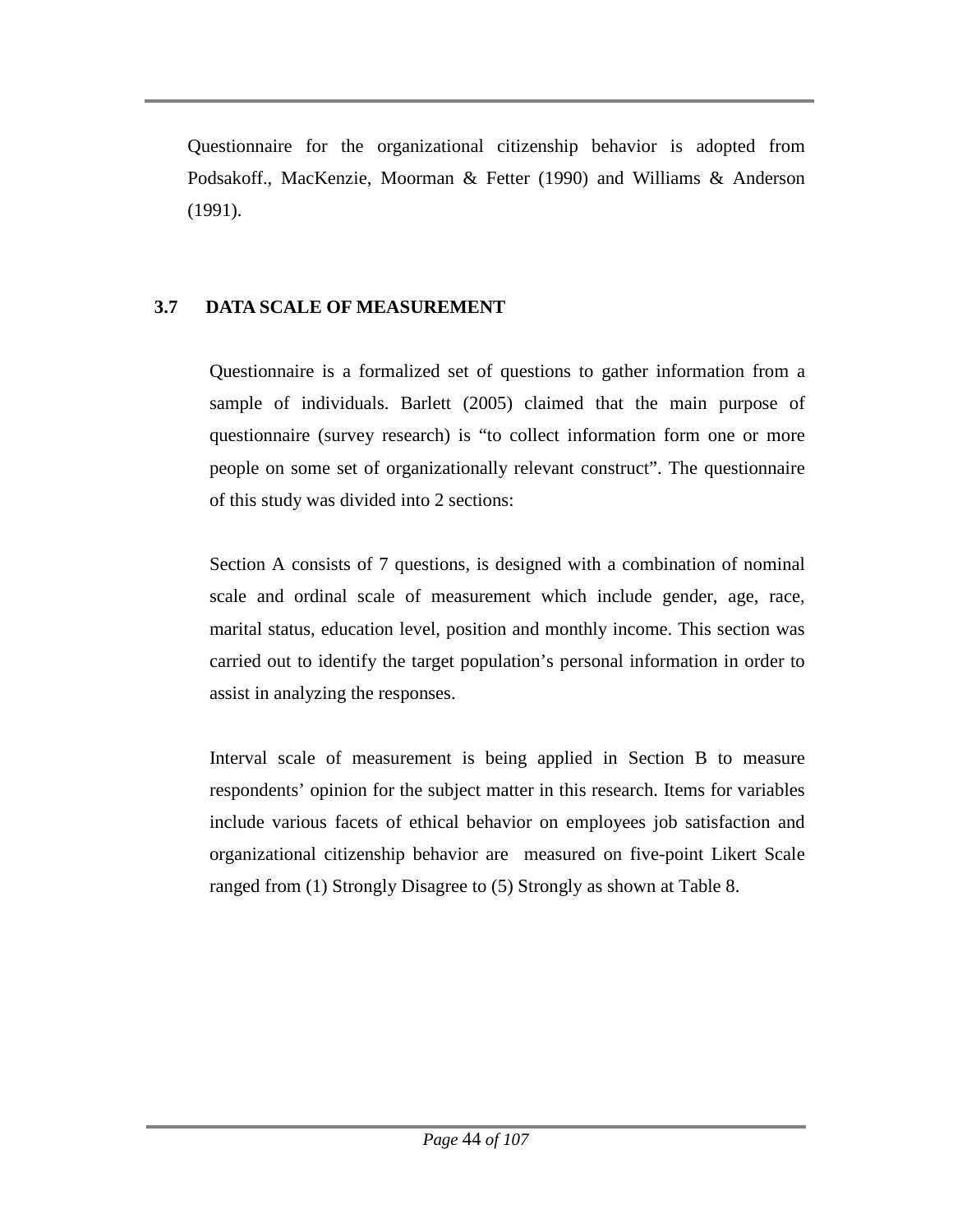| Table 8: Summary of Likert Scale used on Variables |                         |  |  |
|----------------------------------------------------|-------------------------|--|--|
| Variables                                          | <b>Likert Scale</b>     |  |  |
| Dependent Variables:                               | $1 =$ Strongly Disagree |  |  |
| 1. Job Satisfaction                                | $2 = Disagree$          |  |  |
| 2. Organizational Citizenship Behavior             | $3$ = Neutral           |  |  |
|                                                    | $4 = \text{Agree}$      |  |  |
| Independent Variables:                             | $5 =$ Strongly Agree    |  |  |
| 1. Ethical Behaviors of Coworkers                  |                         |  |  |
| 2. Ethical Behaviors of Successful Managers        |                         |  |  |
| 3. Ethical leadership Behavior                     |                         |  |  |
|                                                    |                         |  |  |

Table 8: Summary of Likert Scale used on Variables

# **3.8 DATA PROCESSING**

All survey questionnaires returned from respondents are required to go through a series of processes before proceeding to next analyses stage. This research study involved of 5 steps in the process which performed on a raw data from respondents and presented in an appropriate format such as reports, diagrams or tables. The 5 data processes are listed below:-

a. Questionnaires checking – involves elimination of unacceptable questionnaires to avoid having little or no variance of questionnaires responses. This is an important step for researchers as the completeness and interviewing quality will seriously affect the research study and it result. In this study, data were scrutinized when the questionnaires for pilot study were distributed to respondents for initial screening, are returned. From the returned pilot papers, researcher is able to detect any error or problem and ratification can be undertaken.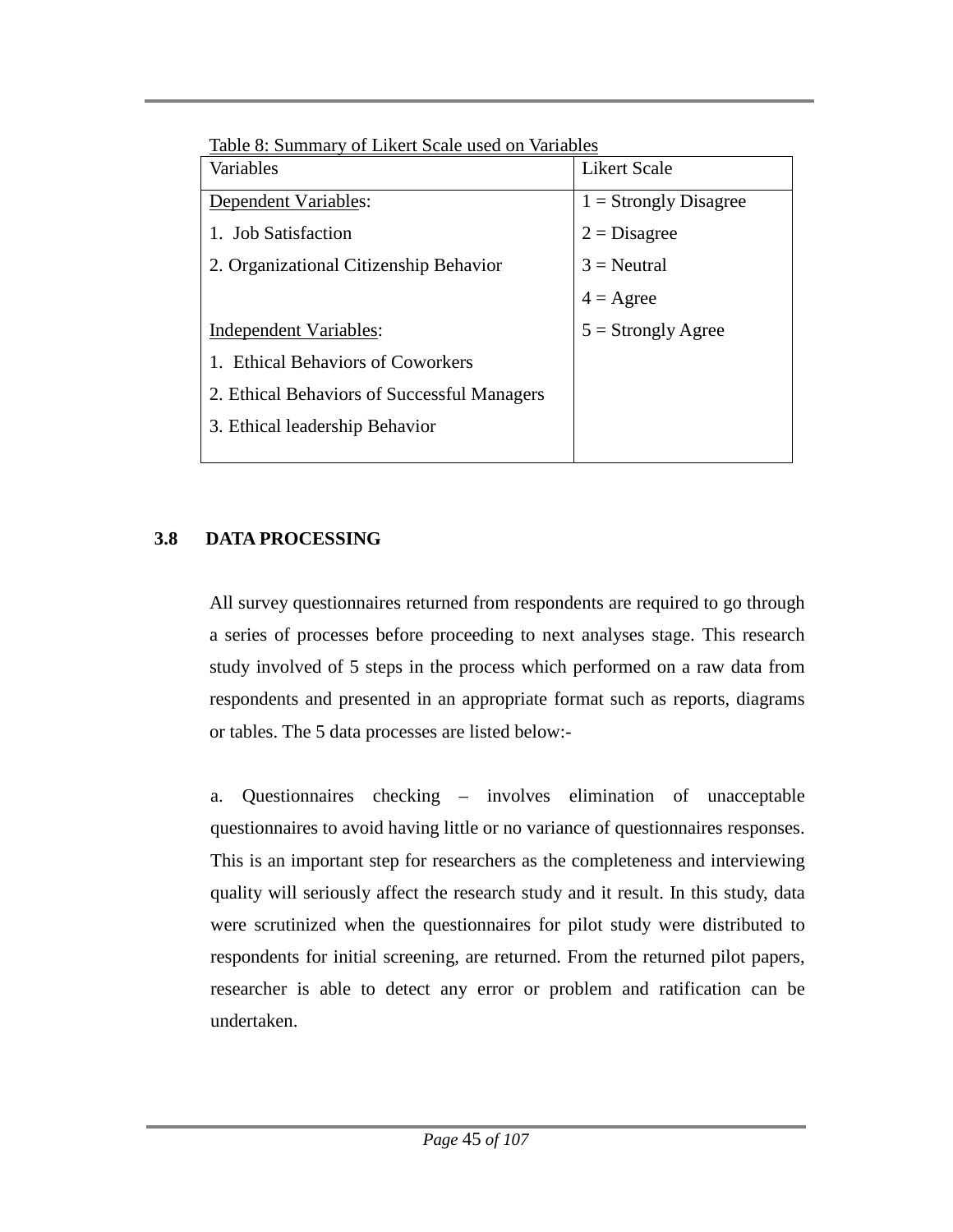b. Data editing – is a method to identify error sources and correct major errors to improve quality of overall research questionnaires by restructuring any uniformity or incomplete data in a category designed for research analysis. In this study, researcher comprised immediate data edits actions which include typo-errors corrections, automatic edit checks when out of range answers are not acceptable.

c. Data coding – refers the translation of responded questionnaires into numerical values or assigning numbers to the various categories of variables to be used in data analysis. Codes are designed before going to the field while constructing the questionnaires. In this study, researcher has deployed Statistical Package for the Social Sciences (SPSS) Data Entry Program version 20 to perform data coding activities.

d. Data transcribing – involves close observation of data through repeated careful checking, and this is an important step in overall data analysis process. In this study, researcher transcribed all questionnaires' coded data directly into computer by key punching.

e. Data cleaning – identifies missing values which will affect the decision about what to do with missing data and with the remaining outliers (whether to eliminate, remain unchanged, or weight during analysis). The purpose for data cleaning is to determine objectively the required precision of the outcome measures and the acceptable error rate.

### **3.9 DATA ANALYSIS**

The software Statistical Package Social Science (SPSS) Version 20 will be used to analyze the data collected from the survey research. Since this is a quantitative research, the analysis will be done on a relatively large number of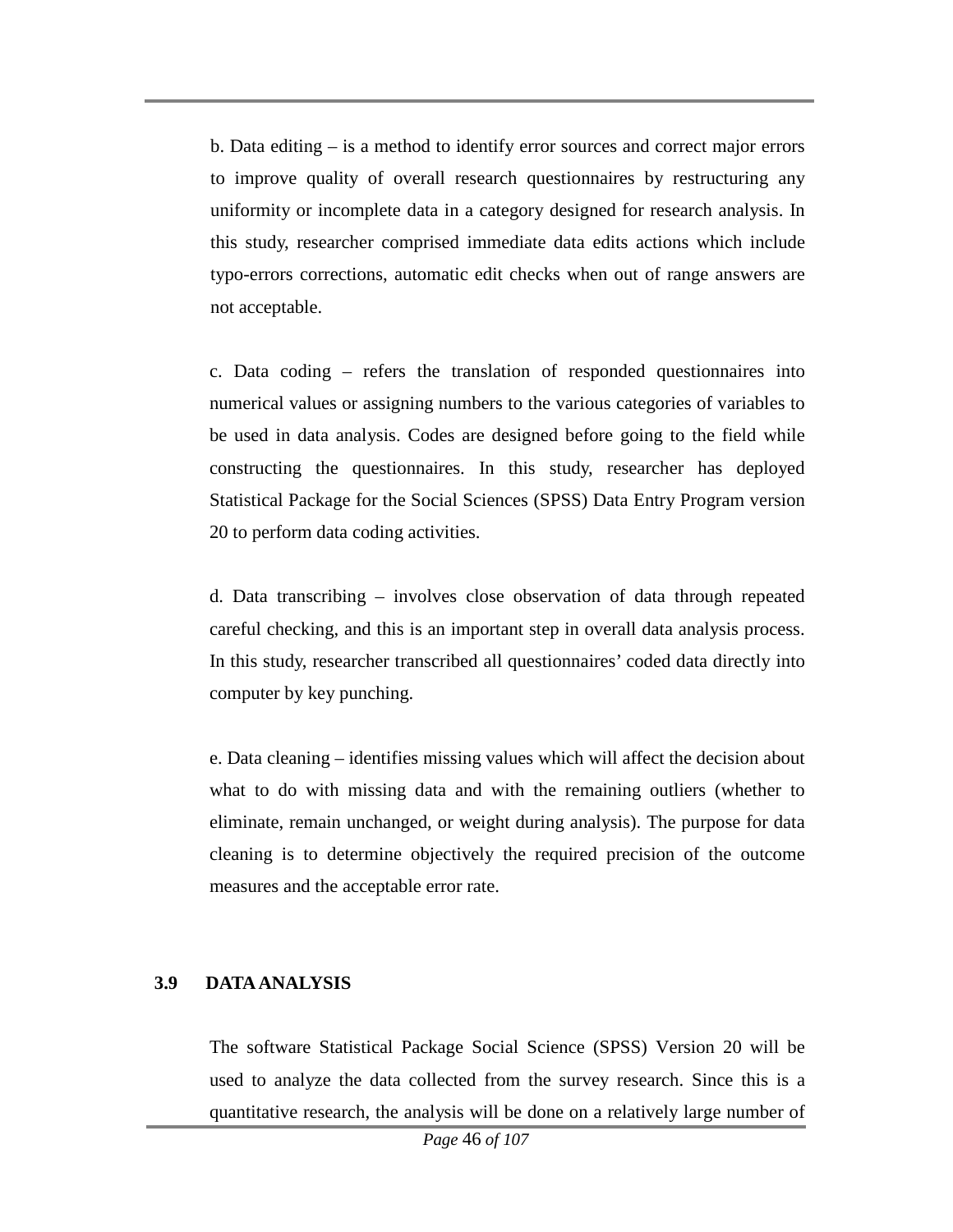responses, which will be valuable information that could represent the targeted population (Malhotra et al., as cited in Polonsky and Waller, 2005).

### **3.9.1 Descriptive Analysis**

Descriptive analysis allows researchers to gain more understanding of the data and is often the basis for more complex analyses (Polonsky and Waller, 2005). This basic analysis will be carried out on the data gathered from section one of the questionnaire, which focused on the respondents demographic profile. These data are more of self explanatory data; therefore, the analysis outcome is to provide a summary of the respondents' profile. For section one, the analysis will be done on frequency and percentage distribution.

# **3.9.2 Internal Reliability Test**

Reliability is defined by Hair, Black, Babin, Anderson, and Tatham (2006) as "an assessment of the degree of consistency between multiple measurements of a variable." Reliability test on measurements is one of the important procedures in this research. As according to Wimmer and Dominick (2003), any scale of measurement that has not undergone reliability test is a poor research because unreliable measures are unable to detect the relationship between variables. As such, Cronbach's Alpha reliability analysis will be used in this research to examine the reliability of the items used as measurement, specifically for the research variables. The analysis will based on Hair et al., (2006) study where each items need to score a minimal agreed reliability value for Cronbach's Alpha, which is 0.70, to be verified as reliable.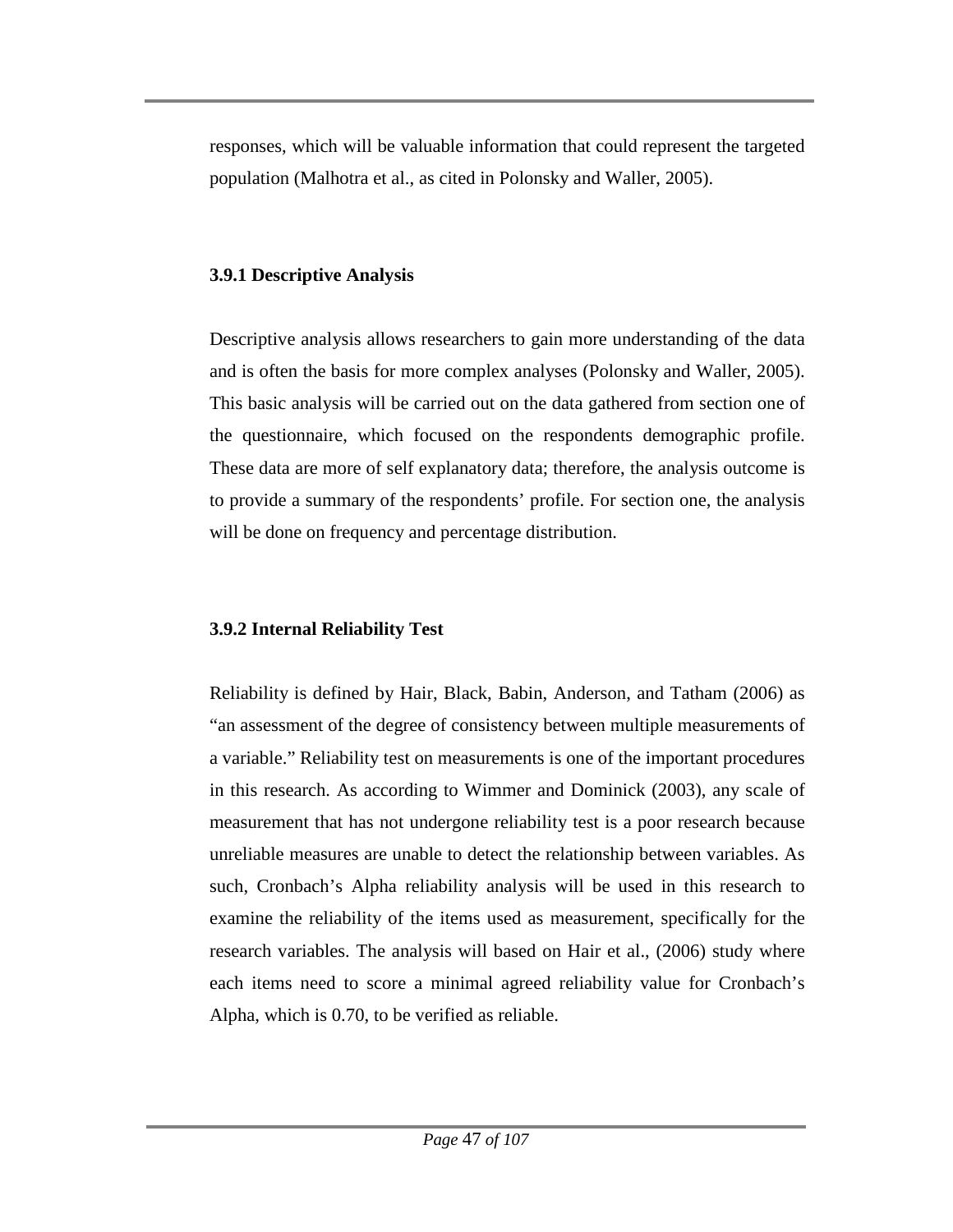### **3.9.3 Inferential Analysis**

According to Cavana et al., (2001), inferential analysis is often used to find out (1) the relationship between two variables; (2) differences in a variable among different sub-groups; and (3) how several independent variables might explain the variance in a dependent variable. In this research, inferential analysis will be carried out to discover the relationship between independent and dependent variables; and to conduct the hypotheses testing.

## **Pearson's Correlation Analysis**

Pearson's Correlation analysis will be performed as the initial process in inferential analysis. This is to provide an overall understanding on the relationship between the three independent variables and both dependent variables. Data will be analyzed based on two parameters, which are *Pearson r value* and the significance level. As stated by Lind, Marchal, and Wathen (2008), any correlation coefficient that is within  $-1.00$  or  $+1.00$  indicates a perfect correlation between the variables. Therefore, variables that are found with *Pearson r value* that is closer to -1.00 or +1.00 will be identified as significantly related.

## **Multiple Regression Analysis**

Multiple regression analysis is a statistical technique that used to analyze the relationship between one dependent variable and several independent variables, and at the same time, predicts the dependent variable by using the independent variables whose values are known (Hair et al., 2006). In this research, multiple regression analysis will be used to examine the relationship between independent variables and the two dependent variables. Furthermore, multiple regression analysis will also lead to the hypotheses test that aimed to resolve the research questions.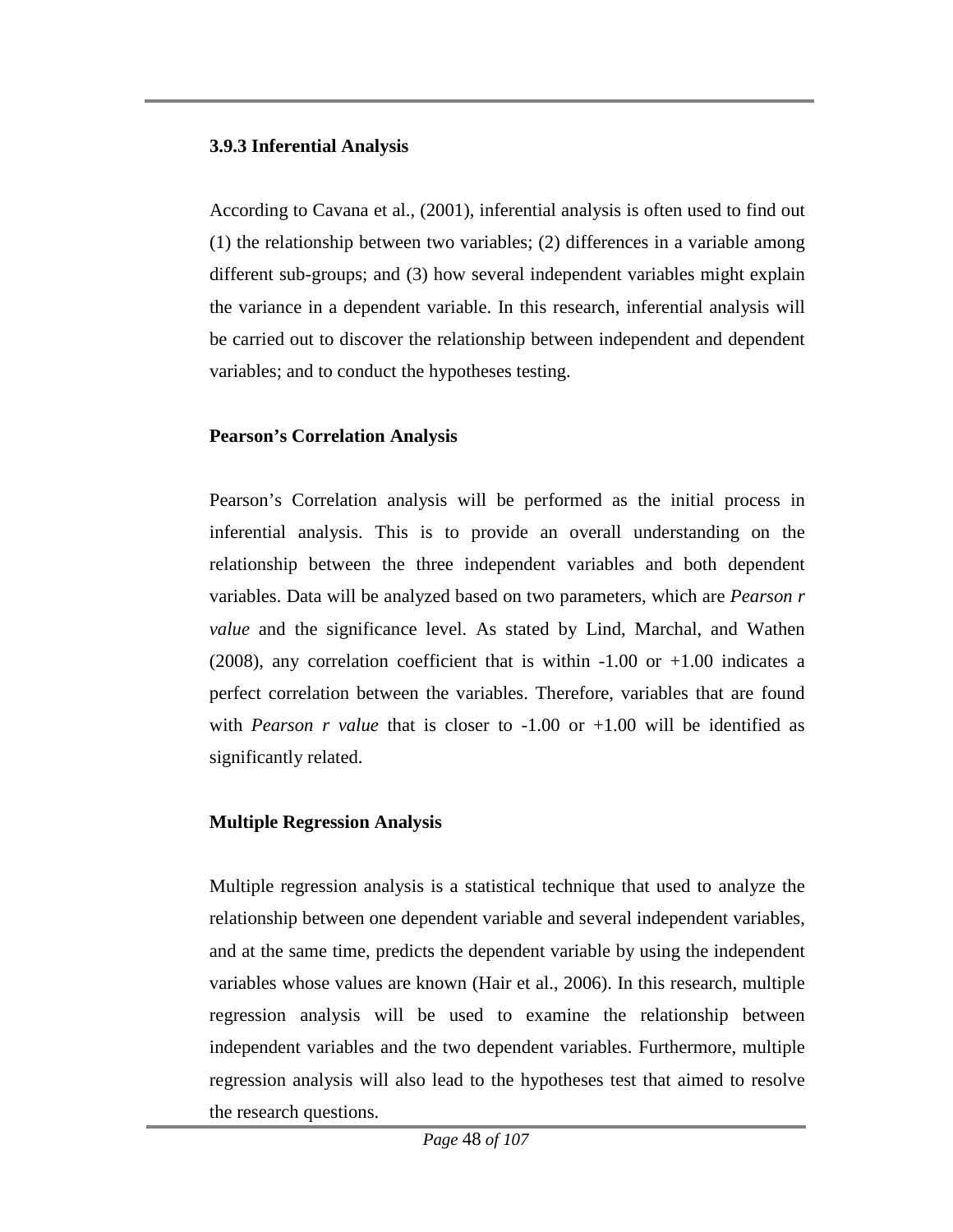### **3.10 CONCLUSION**

In this chapter, the methodologies used in the study will serve as a guideline to further this research. Information provided by other researchers on the research and data collection methods, sampling techniques, types of analysis, and others will come in handy, especially for the next chapter. The following chapter will report on the results obtained from the research study as well as discussion and interpretation of all the hypotheses.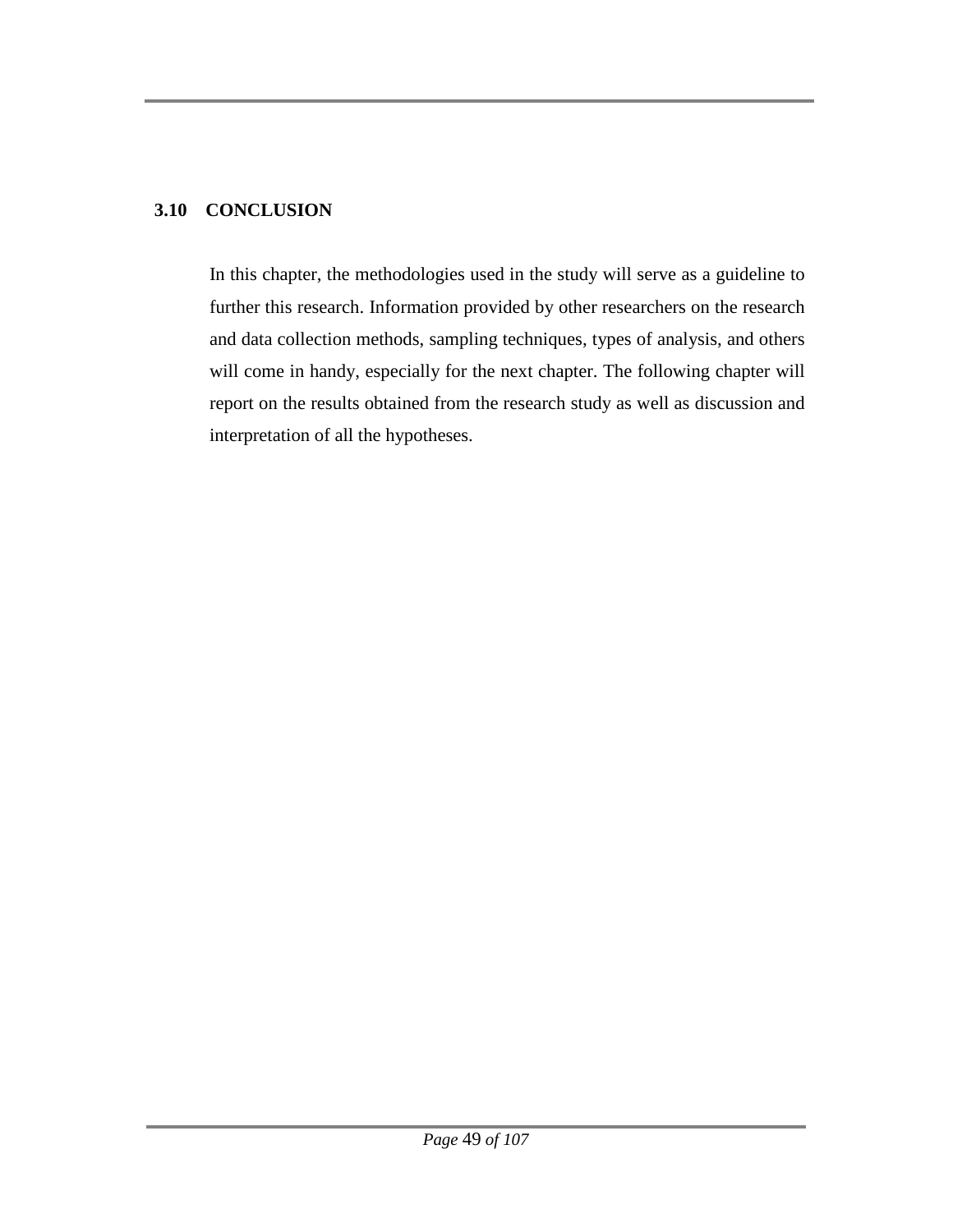# **CHAPTER 4**

# **DATA ANALYSIS AND FINDINGS**

## **4.0 INTRODUCTION**

After the survey forms have been collected from the respondents, they will be consolidated and analyzed by using software Statistical Package Social Science ("SPSS") Version 20. The output of the analysis will be presented in this chapter. This chapter will focus on 3 major aspects which are descriptive analysis that presents an overview of the demographic profile of all respondents, internal reliability analysis which featured the Cronbach Alpha Analysis that tested on the reliability of each measurement items busted in this research. The final part shall be inferential analysis where Pearson Correlation Analysis, Multiple Regression Analysis and hypotheses testing will be carried out.

## **4.1 DESCRIPTIVE ANALAYSIS**

Total of 165 respondents participated in this survey. Table 9 illustrated the demographic characteristics of all respondents, deriving from the survey forms returned to the researcher.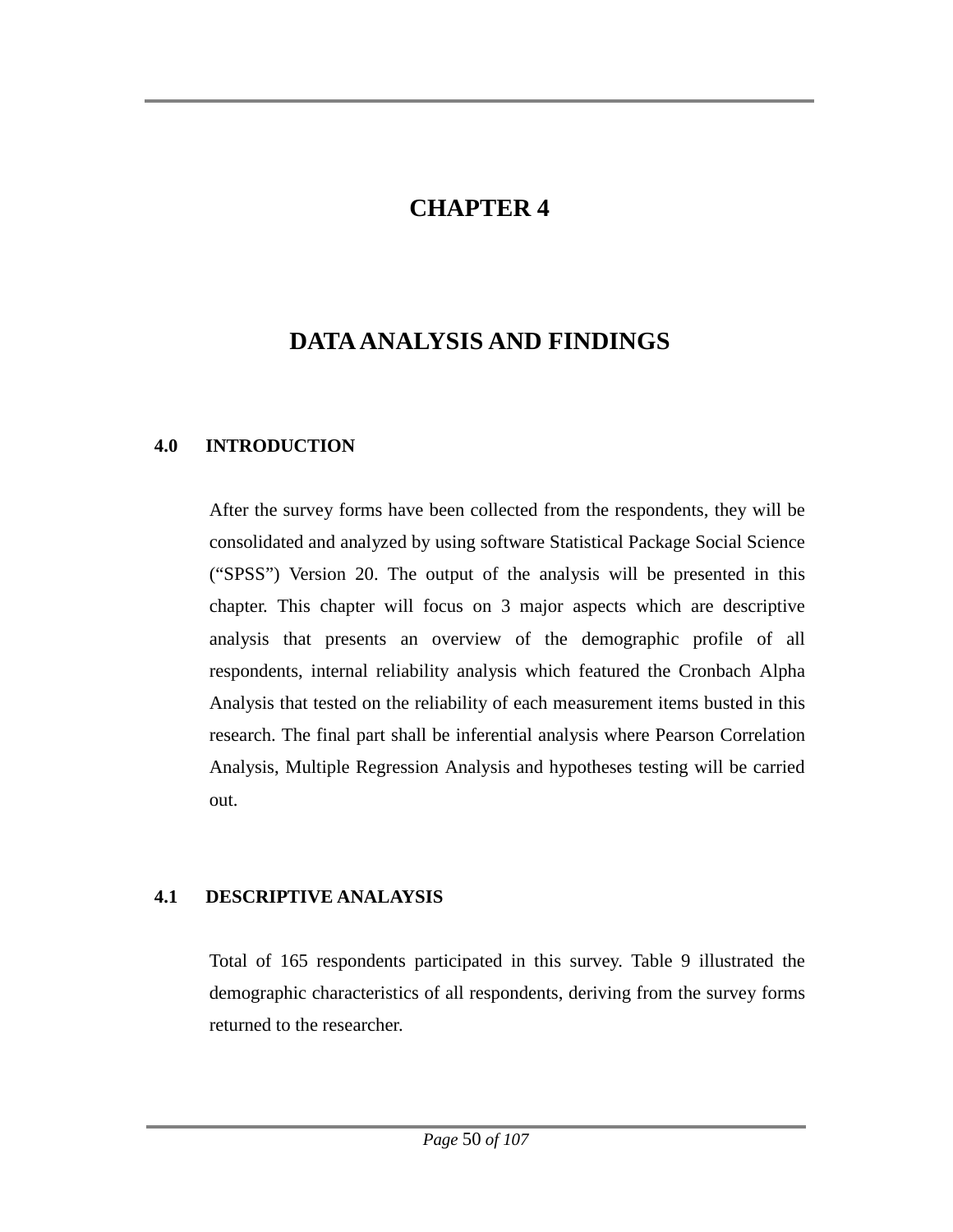| <b>Items</b>           | Description                 | <b>Frequency</b> | Percentage |
|------------------------|-----------------------------|------------------|------------|
| Gender                 | Male                        | 48               | 29.1       |
|                        | Female                      | 117              | 70.9       |
|                        | Total                       | 165              | 100.0      |
| Age                    | 21 years to 25 years        | 67               | 40.6       |
|                        | 26 years to 30 years        | 27               | 16.4       |
|                        | 31 years to 35 years        | 25               | 15.2       |
|                        | 36 years to 40 years        | 18               | 10.9       |
|                        | 41 years to 45 years        | 10               | 6.1        |
|                        | 46 years and above          | 18               | 10.9       |
|                        | Total                       | 165              | 100.0      |
| Race                   | Malay                       | 64               | 38.8       |
|                        | Chinese                     | 80               | 48.5       |
|                        | Indian                      | 20               | 12.1       |
|                        | Others                      | 1                | 0.6        |
|                        | Total                       | 165              | 100.0      |
| <b>Marital Status</b>  | Single                      | 112              | 67.9       |
|                        | Married                     | 43               | 26.1       |
|                        | Divorce /Widow              | 10               | 6.0        |
|                        | Total                       | 165              | 100.0      |
| <b>Education level</b> | <b>Secondary School</b>     | 13               | 7.9        |
|                        | Diploma                     | 26               | 15.8       |
|                        | Undergraduate               | 65               | 39.4       |
|                        | Postgraduate                | 31               | 18.8       |
|                        | <b>Professional Studies</b> | 30               | 18.2       |
|                        | Total                       | 165              | 100.0      |
| Position               | Executive / officer         | 99               | 60.0       |
|                        | Manager                     | 31               | 18.8       |
|                        | Director                    | $\overline{2}$   | 1.2        |
|                        | Self-employed               | 6                | 3.6        |
|                        | Others                      | 27               | 16.4       |
|                        | Total                       | 165              | 100.0      |
| Personal               | Less than RM2,000           | 12               | 7.3        |
| monthly income         | RM2,001 to RM3,000          | 71               | 43.0       |
|                        | RM3,001 to RM4,000          | 31               | 18.8       |
|                        | RM4,001 to RM5,000          | 13               | 7.9        |
|                        | RM5,000 to RM6,000          | 11               | 6.7        |
|                        | RM6,0001 above              | 27               | 16.4       |
|                        | Total                       | 165              | 100.0      |
|                        |                             |                  |            |

Table 9: Demographic Characteristics of Respondents from the research

As illustrated in the table, majority of the respondents who participated in the survey are young working adults aged between 21 years to 25 years old, which stands about 40.6 percent of the total respondents, followed by working adults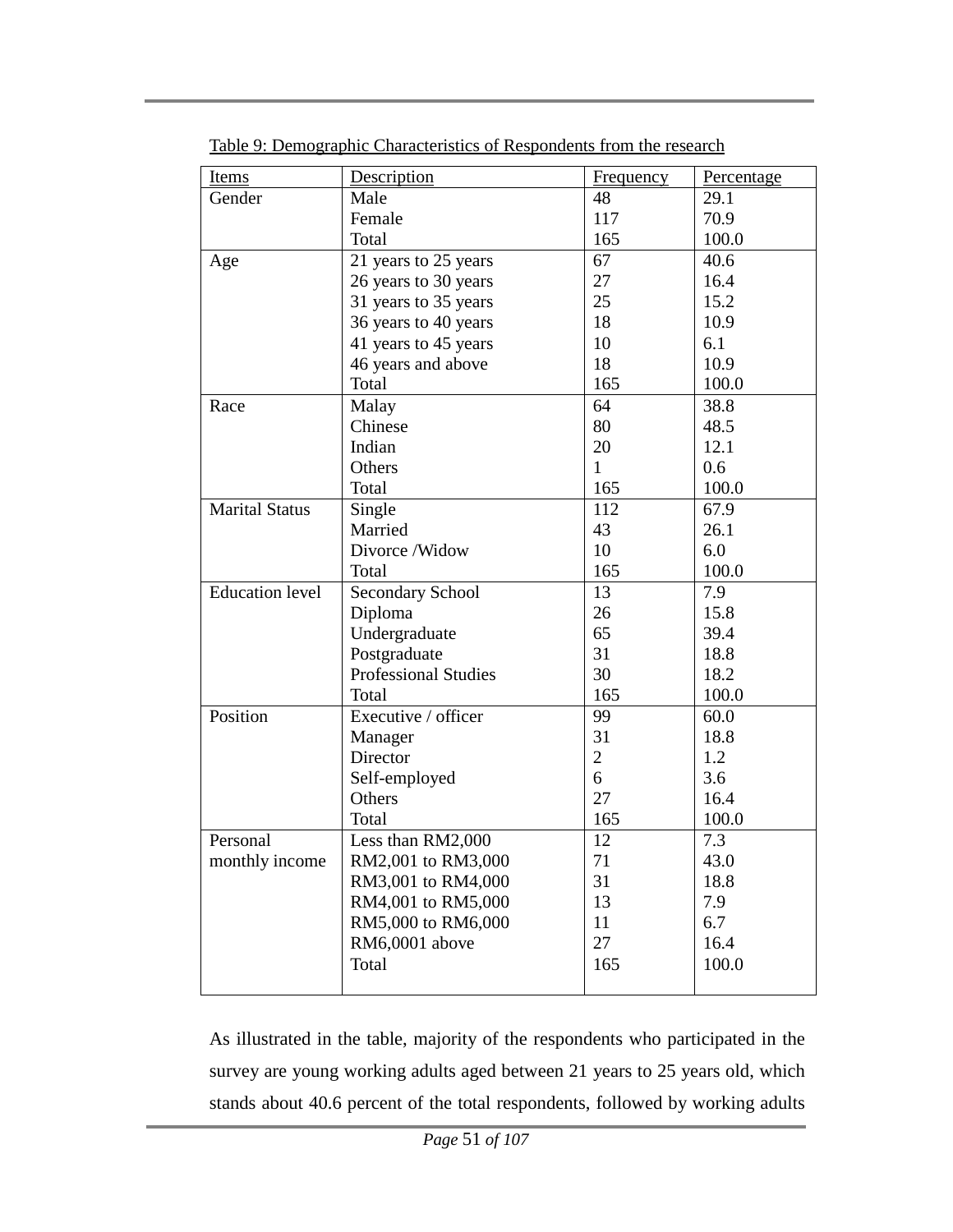of age between 26 years to 30 years old, covers 16.4 percent of the total respondents.

The above tabled also reported on the race of all respondents. Total of 48.5 percent respondents are Chinese, followed by 38.8 percent are Malays, whereas Indian covers total of 12.1 percent. On another hand, approximately 71 percent of the respondents who participated in this survey are female. In term of education level, about 39.4 percent from the total participants in this research ares undergraduate, 18.8 percent earned a postgraduate degree and 18.2 percent from them holding professional qualification.

Arising from the table, it was noted also most of the respondents are in executive or officer positions, which stands about 60 percent from the total respondents, followed by 18.8 percent are in managerial level. Whereas, a total of 43 percent responded that they earn between RM2,001 to RM3,000 per month, and merely 16.4 percent earn more than RM6,000 per month.

## **4.2 INTERNAL RELIABILITY ANALYSIS**

Base on Hair et al., (2006), Cronbach's Alpha is one of the most common internal constancy measures, to be used to test the items of measurements for research variables. In this research, Cronbach's Alpha is used to measure the level of internal reliability of five constructs which consists three independent variables and two dependent variables. According to Malhorta and Peterson (2006), when Cronbach's Alpha coefficient of variable is below 0.6, the variable's reliability is considered weak. However, if the Cronbach's Alpha coefficient of a variable falls in between 0.6 to 0.8, it is classified as moderate strong. Nevertheless, if a variable's Cronbach's Alpha coefficient score falls between 0.8 to 1.0, this indicates that this variable has a very strong reliability.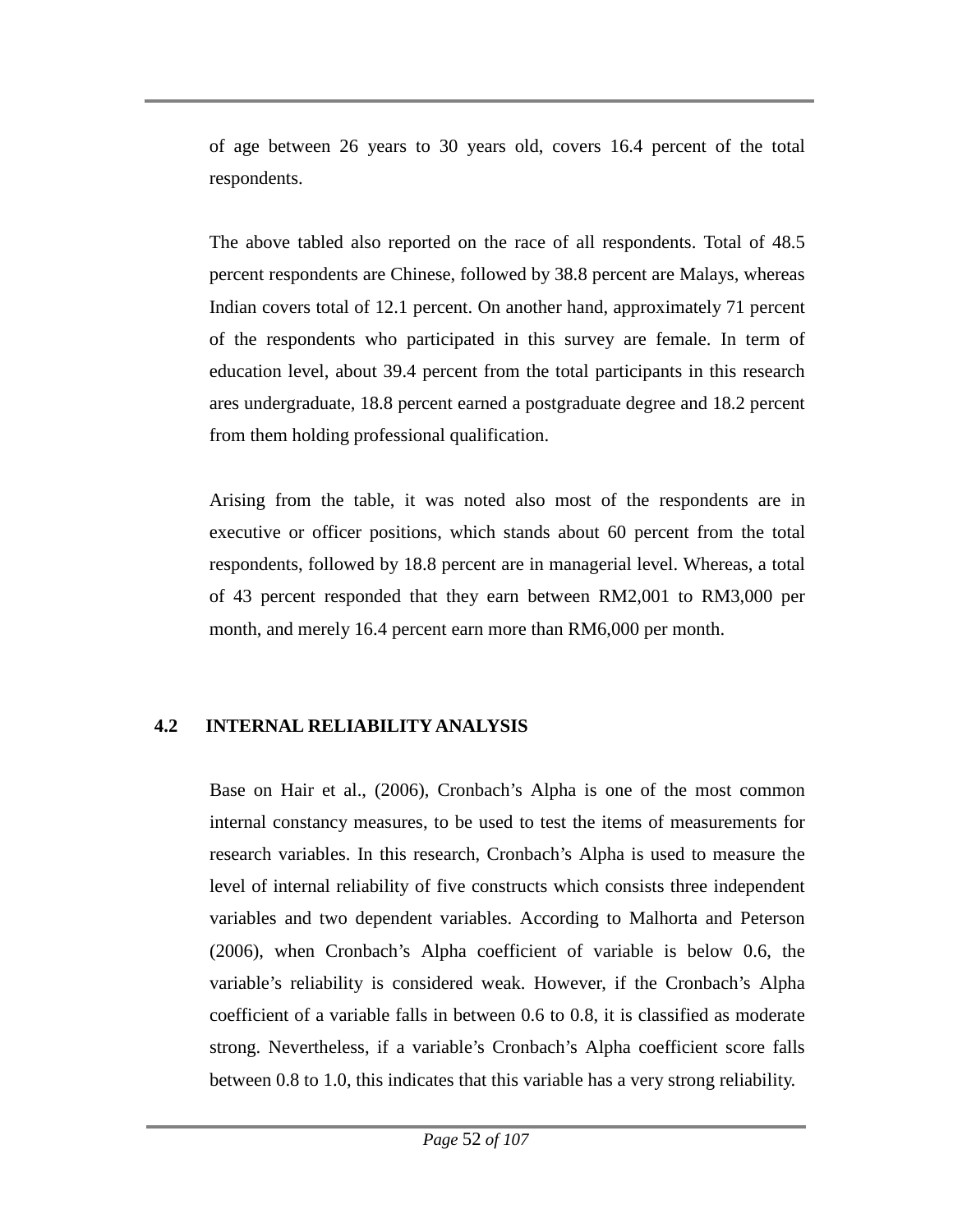Table 10 below reports the Cronbach's Alpha reliability analysis for this study. It is clearly shown from the table that all constructs in this study are considered moderate strong and very strong, especially for the constructs of Job Satisfaction which scored the highest Cronbach's Alpha at 0.949. On the other hand, despite the measure of organizational citizenship behavior scored the lowest reliability value among all the constructs, but it is still considered reliable and moderate strong, as it falls above 0.6.

| No | Constructs                              | Number of | Cronbach's |
|----|-----------------------------------------|-----------|------------|
|    |                                         | items     | Alpha      |
| 1. | Ethical behavior of coworkers           | 6         | 0.773      |
| 2. | Ethical behavior of successful managers | 6         | 0.867      |
| 3. | Ethical leadership behavior             | 10        | 0.930      |
| 4. | <b>Job Satisfaction</b>                 | 12        | 0.949      |
| 5. | Organizational citizenship behavior     | 11        | 0.757      |

#### Table 10: Internal Reliability Analysis Result

In overall, all 45 items from this survey have been used to measure the five constructs are relative stable. This indicates that there are reliable relationships among these items for further analysis.

### **4.3 INFERENTIAL ANALYSIS**

In this section, Pearson's Correlations and Multiple Regression Analysis will be used to unfold the relationship among all variables and to test the hypotheses.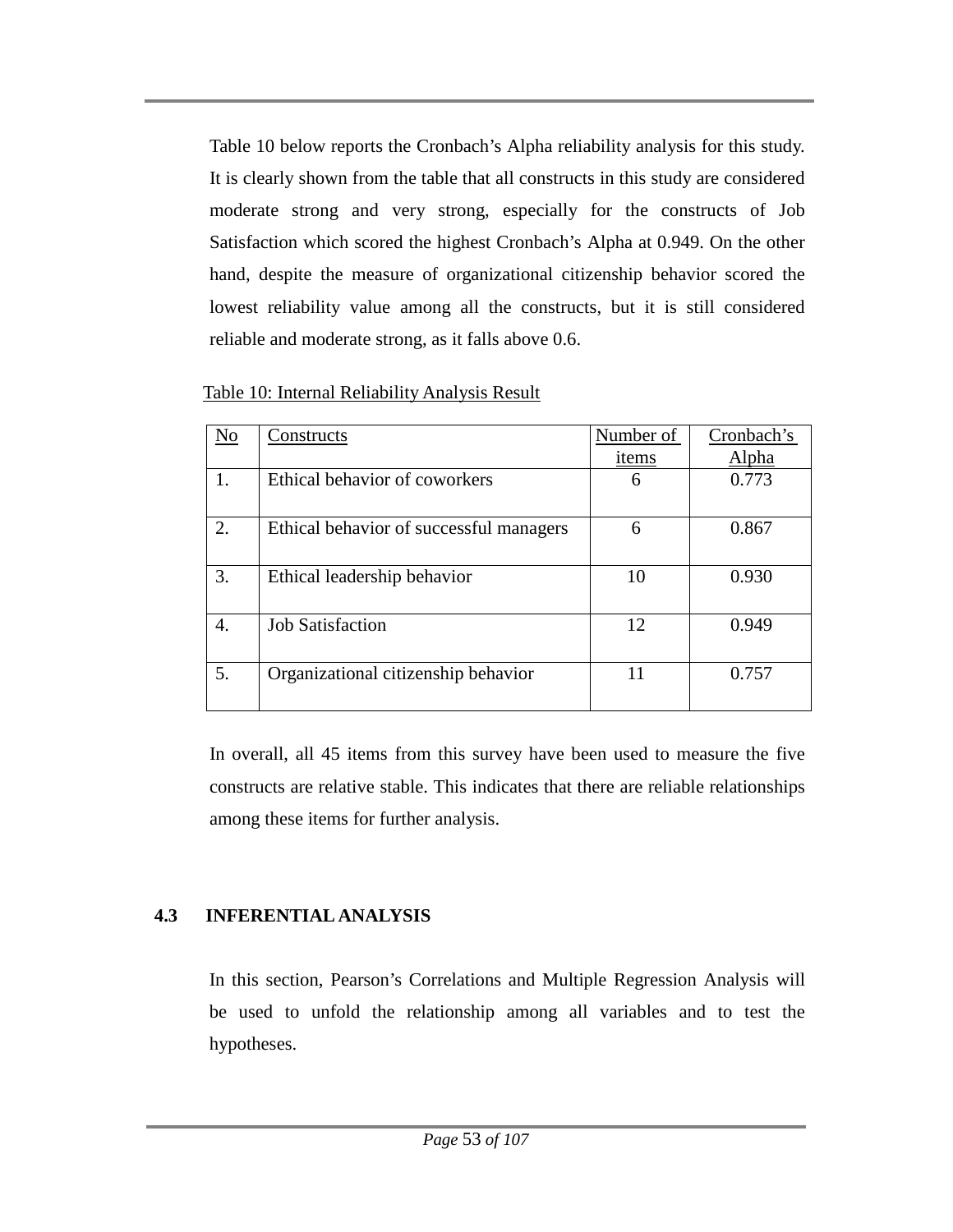## **4.3.1 Pearson Correlation Analysis**

Pearson's correlation coefficient (r) is a method to examine the strength or relationship of the association among independent variable, dependent variable, moderator, mediator or related control variable. Its objective is to determine the degree and type of relationship between the variables.

Table 11 displays the correlation matrix among the 3 predictor variables (ethical behavior of co-workers, ethical behavior of successful managers and ethical leadership behavior) and 2 criteria variables (job satisfaction and organizational citizenship behavior).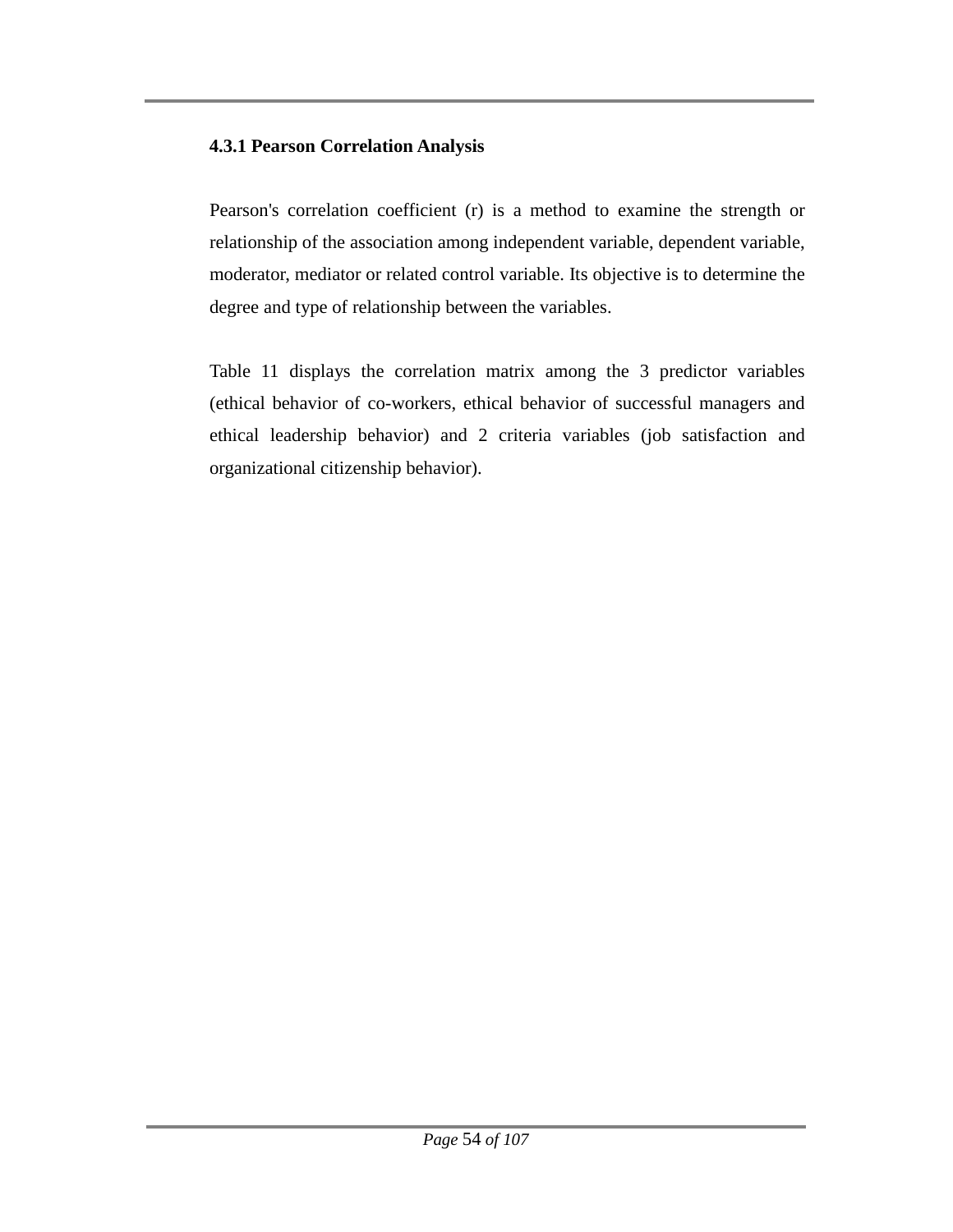|                |                                                              | <b>Correlations</b>     |                     |                     |                     |          |
|----------------|--------------------------------------------------------------|-------------------------|---------------------|---------------------|---------------------|----------|
|                |                                                              | AVE_EB<br>$\mathcal{C}$ | AVE EB<br><b>SM</b> | AVE ELB             | AVE JS              | AVE_OCB  |
|                | Correlation Coefficient                                      | 1.000                   | $.596*$             | $.322$ <sup>*</sup> | .000                | .063     |
| AVE_EBC        | Sig. (2-tailed)                                              |                         | .000                | .000                | .999                | .419     |
|                | ${\bf N}$                                                    | 165                     | 165                 | 165                 | 164                 | 165      |
|                | <b>Correlation Coefficient</b>                               | $.596*$                 | 1.000               | $.230*$             | $-.138$             | $-.068$  |
|                | AVE_EBSM Sig. (2-tailed)                                     | .000                    |                     | .003                | .077                | .387     |
|                | ${\bf N}$                                                    | 165                     | 165                 | 165                 | 164                 | 165      |
|                | <b>Correlation Coefficient</b>                               | $.322*$                 | $.230*$             | 1.000               | $.298*$             | $.401**$ |
| <b>AVE_ELB</b> | Sig. (2-tailed)                                              | .000                    | .003                |                     | .000                | .000     |
|                | ${\bf N}$                                                    | 165                     | 165                 | 165                 | 164                 | 165      |
|                | <b>Correlation Coefficient</b>                               | .000                    | $-.138$             | $.298*$             | 1.000               | $.194*$  |
| AVE_JS         | Sig. (2-tailed)                                              | .999                    | .077                | .000                |                     | .013     |
|                | $\mathbf N$                                                  | 164                     | 164                 | 164                 | 164                 | 164      |
|                | Correlation Coefficient                                      | .063                    | $-.068$             | $.401*$             | $.194$ <sup>*</sup> | 1.000    |
| AVE_OCB        | Sig. (2-tailed)                                              | .419                    | .387                | .000                | .013                |          |
|                | $\mathbf N$                                                  | 165                     | 165                 | 165                 | 164                 | 165      |
|                | **. Correlation is significant at the 0.01 level (2-tailed). |                         |                     |                     |                     |          |
|                | *. Correlation is significant at the 0.05 level (2-tailed).  |                         |                     |                     |                     |          |

|  |  |  |  | Table 11: Pearson Correlation between Five Constructs |  |  |  |
|--|--|--|--|-------------------------------------------------------|--|--|--|
|--|--|--|--|-------------------------------------------------------|--|--|--|

N= 165

AVE\_EBSM = Average score of ethical behavior of ethical behavior of successful managers

AVE\_ELB = Average score of ethical leadership behavior

 $AVE$ <sub>-</sub> $JS$  =  $Average score of job satisfaction$ 

AVE-OCB = Average score of organizational citizenship behavior

As shown in the table, ethical leadership behavior scored the highest Pearson Correlation to job satisfaction among other independent variables. The Pearson r value indicated for this relationship is 0.298, meaning that there is a significant relationship between these two variables. The nearer the Pearson r

AVE\_EOC = Average score of ethical behavior of co-workers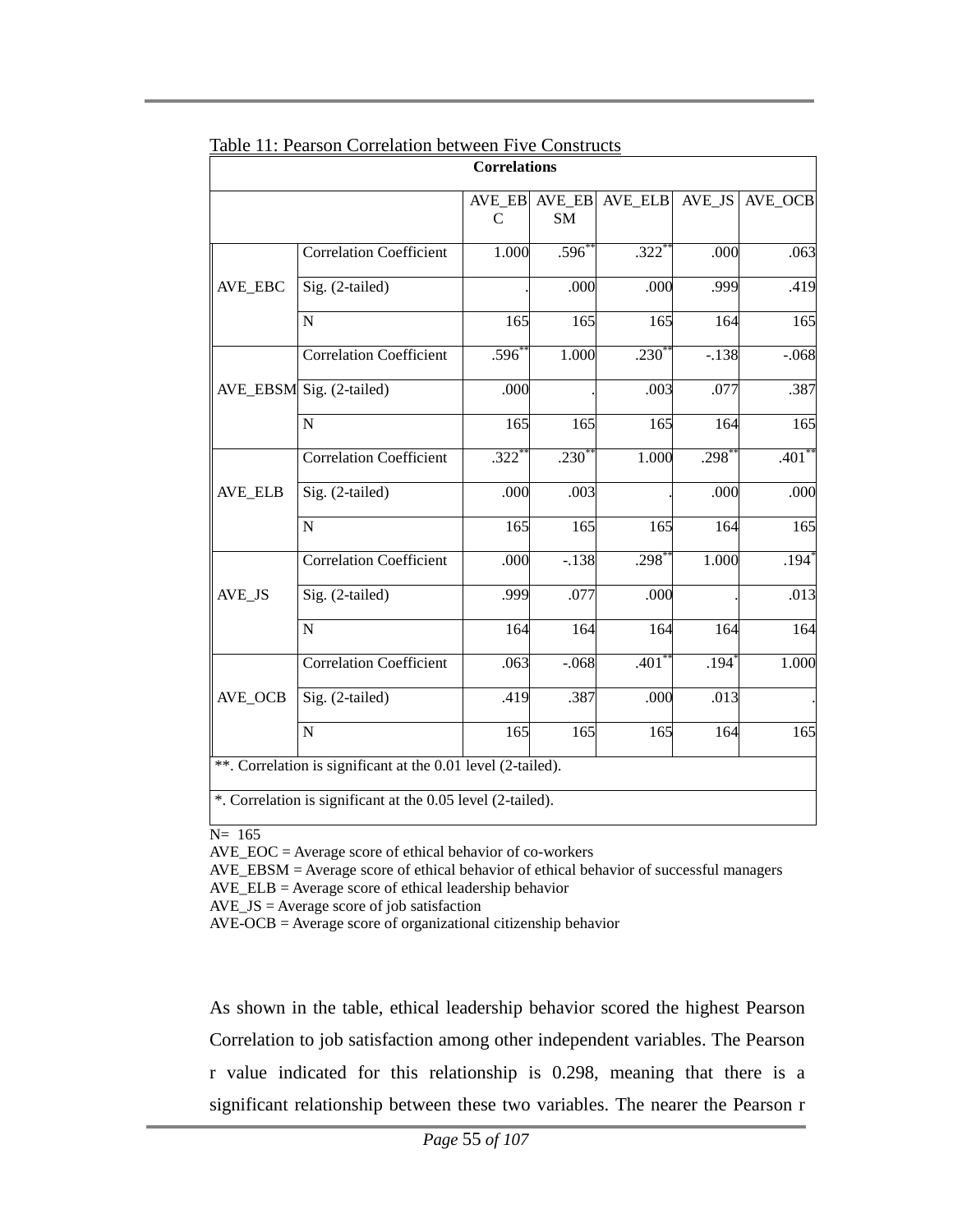value to  $-1.00$  or  $+1.00$  between two variables indicates that more significant of their relationship is. The relationship is found to be relatively connected to most of the independent variables. The relationship can be further affirmed by checking on the significant level of these variables that was indicated at 0.000, which is lesser than 0.05, denoting a 95 percent of confidence level of the correlation.

With regard to another dependent variable, organizational citizenship behavior, the independent variable that scored the highest Pearson Correlation value in the relationship is ethical leadership behavior, denoting Pearson r value of 0.401, with also at significant level of 0.000.

### **4.3.2 Multiple Regression Analysis**

Multiple Regression analysis is conducted primarily to determine the relationship between two or more independent and dependent variables by calculating the coefficient of multiple determinations and fitting a linear equation to observed data. In this research study, Multiple Regression Analysis was used to capture and investigate the relationship of three independent variables and two dependent variables.

Table 12 tabulates the correlation between the employees' job satisfaction and organizational citizenship behavior and independent variables (ethical behavior of co-workers, ethical behavior of successful managers and ethical leadership behavior). The R square value, which is also referred as the coefficient of determination shown in the table is 0.192. As Hair et al., (2006) explained that the percentage of total variation of Y is indicated by the coefficient of determination value by the regression model consisting of X. Based this concept, it can be anticipated that base on this research, 19.2 percent of the average job satisfaction was explained by the three independent variables.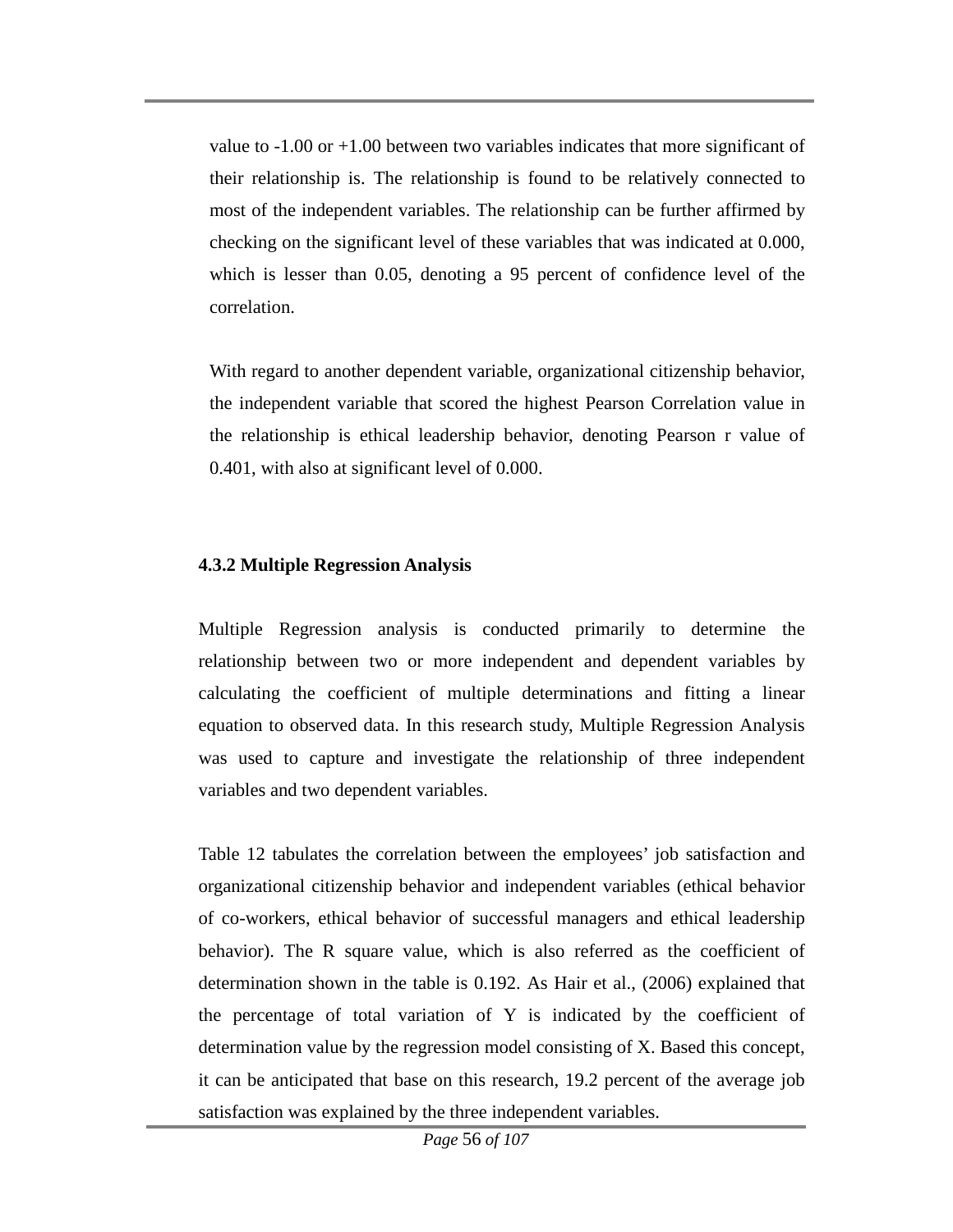Table 12: Output: The Overall Model fit of Job Satisfaction (Dependent Variable) and the Independent Variables

| <b>Model Summary</b> |                   |          |                      |                               |  |  |  |
|----------------------|-------------------|----------|----------------------|-------------------------------|--|--|--|
| Model                |                   | R Square | Adjusted R<br>Square | Std. Error of the<br>Estimate |  |  |  |
|                      | .438 <sup>a</sup> | .192     | .177                 | .65079                        |  |  |  |

Meanwhile, when using the same group of independent variables and tested against with another dependent variable, organizational citizenship behavior, the R square value shown is 0.150, as indicated in Table 13. In other words, 15 percent of the average organizational citizenship behavior was explained by the three independent variables. Nevertheless, only coefficient of determination value is insufficient to determine the relationship between both dependent and independent variables. In such, the researcher has further explored other measures such as ANOVA F ratio, standardized coefficient (Beta) and t values in the following sections to testify the relationship among all variables.

Table 13: Output: The Overall Model fit of Organizational Citizenship Behavior (Dependent Variable) and the Independent Variables

| <b>Model Summary</b> |                   |          |                      |                               |  |  |  |
|----------------------|-------------------|----------|----------------------|-------------------------------|--|--|--|
| Model                | R                 | R Square | Adjusted R<br>Square | Std. Error of the<br>Estimate |  |  |  |
|                      | .388 <sup>a</sup> | .150     | .135                 | .45204                        |  |  |  |

Table 14: Output: The Statistical Test for the Overall Model fit of Job Satisfaction (Dependent Variable) and the Independent Variables

|       | <b>ANOVA</b> <sup>a</sup> |                |     |             |        |                   |  |  |  |  |
|-------|---------------------------|----------------|-----|-------------|--------|-------------------|--|--|--|--|
| Model |                           | Sum of Squares | df  | Mean Square | F      | Sig.              |  |  |  |  |
|       | Regression                | 16.109         |     | 5.370       | 12.679 | .000 <sup>b</sup> |  |  |  |  |
|       | Residual                  | 67.764         | 160 | .424        |        |                   |  |  |  |  |
|       | Total                     | 83.873         | 163 |             |        |                   |  |  |  |  |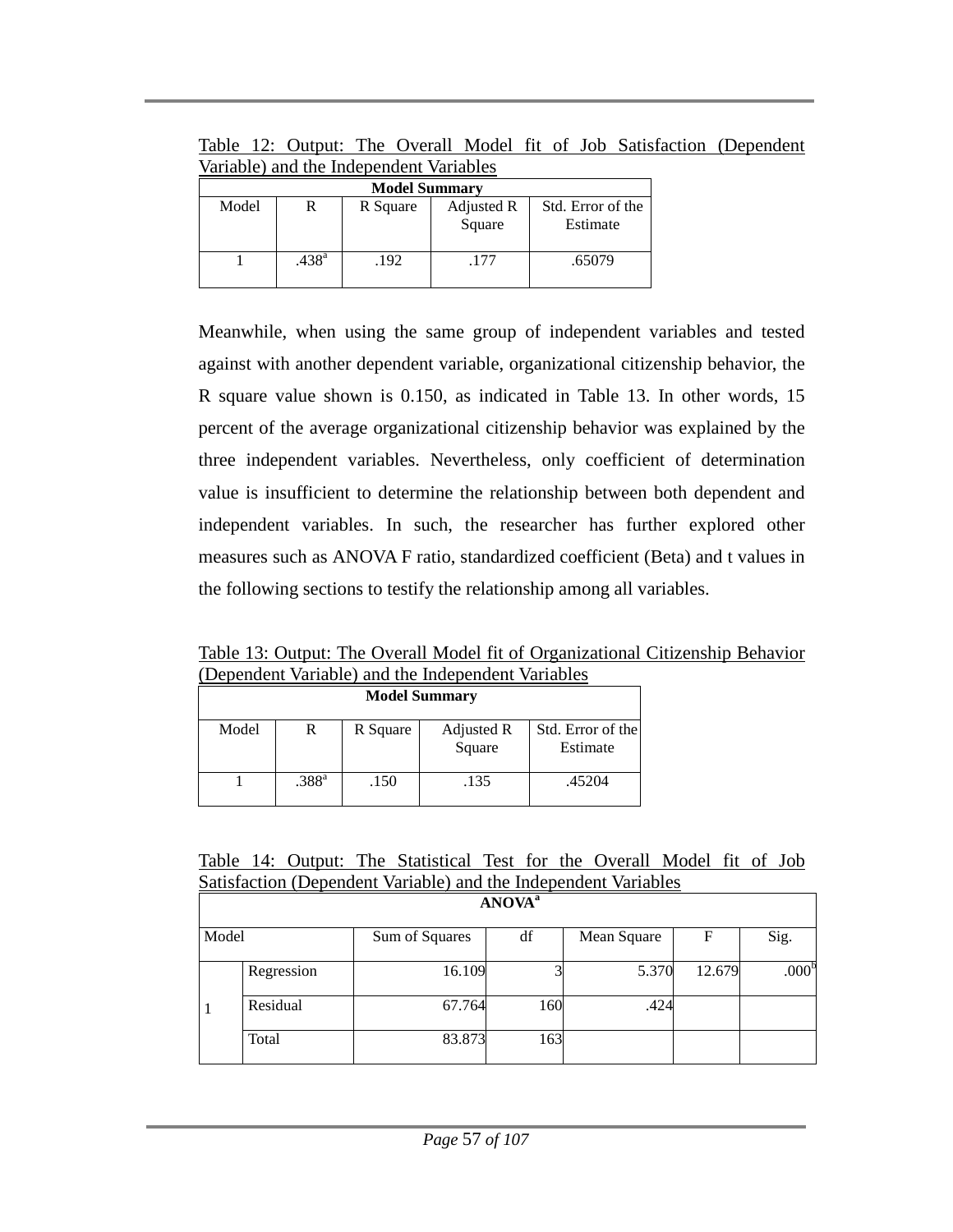Looking at the ANOVA analysis output for job satisfaction in Table 14, result shows that  $83.873$  (16.109 + 67.764) squared error will occur if the prediction for dependent variable only uses the mean of job satisfaction. Squared error is also referred as the total sum of squares (Hair et al., 2006). In other words, by using the three independent variables (ethical behavior of co-workers, ethical behavior of successful managers and ethical leadership behavior) in this research, the squared error will be reduced by 19.27 percent  $(16.109 \div 83.873)$ . This is statistically significant at F ratio of 12.679 and a significance level of .000.

| <b>ANOVA</b> <sup>a</sup> |            |                |     |             |       |                   |  |  |
|---------------------------|------------|----------------|-----|-------------|-------|-------------------|--|--|
| Model                     |            | Sum of Squares | df  | Mean Square | F     | Sig.              |  |  |
|                           | Regression | 5.823          |     | 1.941       | 9.498 | .000 <sup>b</sup> |  |  |
|                           | Residual   | 32.898         | 161 | .204        |       |                   |  |  |
|                           | Total      | 38.721         | 164 |             |       |                   |  |  |

Table 15: Output: The Statistical Test for the Overall Model fit of Organizational Citizenship Behavior (Dependent Variable) and the Independent Variables

On the other hand, Table 15 shows the output of ANOVA analysis for organizational citizenship behavior. When using only the mean of organizational citizenship behavior to predict as the dependent variable, squared error of 38.721 (5.823 + 32.898) will emerge. However, if using the same group of independent variables for the prediction, the squared error will be reduced by 14.98 percent  $(5.823 \div 38.721)$  and the prediction is statistically significant with F ratio of 9.498 at significance level of .000.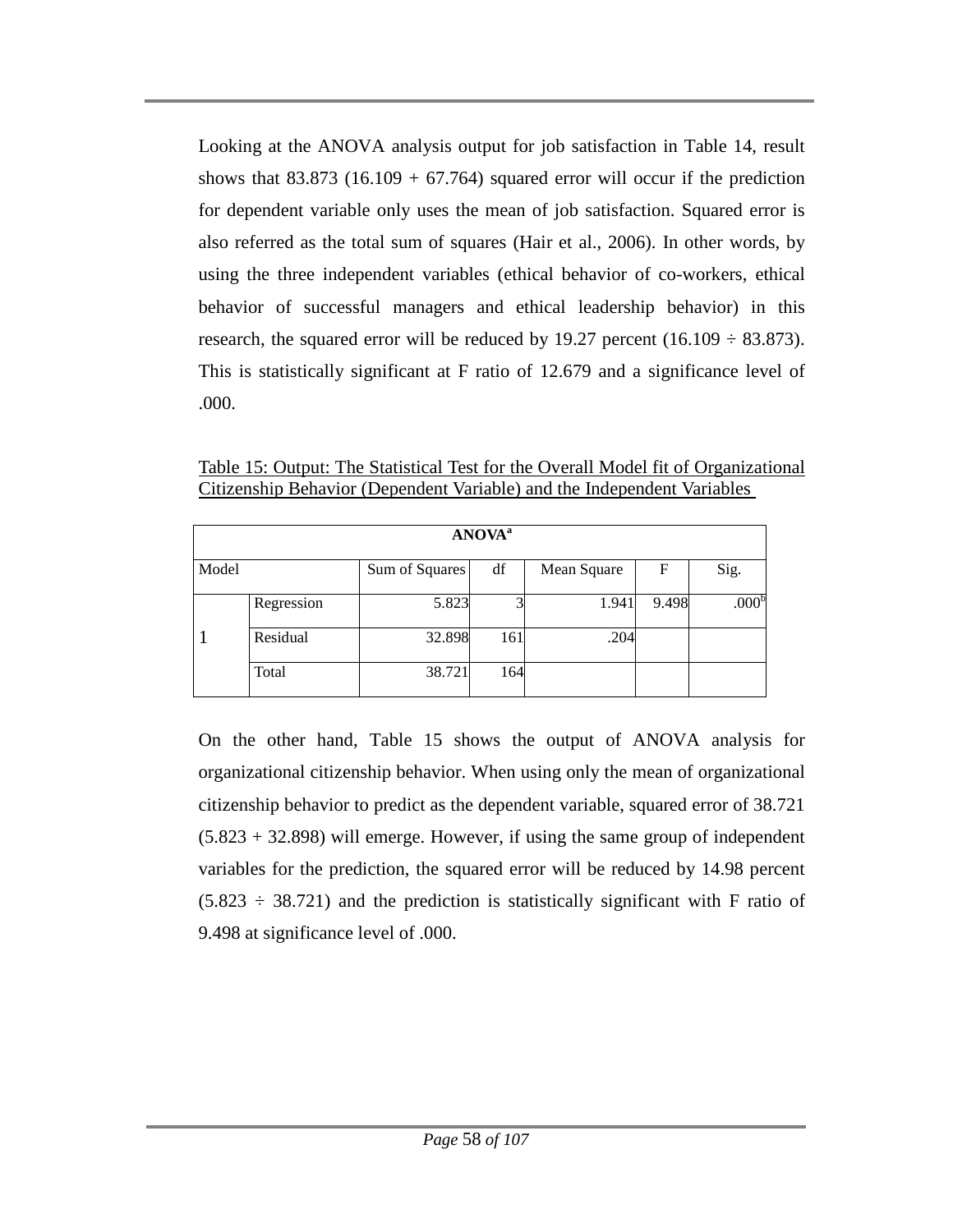Table 16: Output: The Significance of Relationships between Job Satisfaction (Dependent Variable) and the Independent Variables

| Model        |                 |         | <b>Unstandardized Coefficients</b> | Standardized<br>Coefficients | t        | Sig. |
|--------------|-----------------|---------|------------------------------------|------------------------------|----------|------|
|              |                 | B       | Std. Error                         | Beta                         |          |      |
|              | (Constant)      | 2.148   | .350                               |                              | 6.131    | .000 |
| $\mathbf{1}$ | AVE_EBC         | $-.015$ | .085                               | $-.015$                      | $-.179$  | .858 |
|              | <b>AVE_EBSM</b> | $-.200$ | .076                               | $-.221$                      | $-2.629$ | .009 |
|              | <b>AVE_ELB</b>  | .480    | .082                               | .446                         | 5.877    | .000 |

Table 17: Output: The Significance of Relationships between Organizational Citizenship Behavior (Dependent Variable) and the Independent Variables

|       | $\mu$ and $\mu$ and $\mu$ and $\mu$ and $\mu$ and the independent variables |                                    |            |              |          |      |  |  |
|-------|-----------------------------------------------------------------------------|------------------------------------|------------|--------------|----------|------|--|--|
| Model |                                                                             | <b>Unstandardized Coefficients</b> |            | Standardized |          | Sig. |  |  |
|       |                                                                             |                                    |            | Coefficients |          |      |  |  |
|       |                                                                             |                                    |            |              |          |      |  |  |
|       |                                                                             | B                                  | Std. Error | Beta         |          |      |  |  |
|       |                                                                             |                                    |            |              |          |      |  |  |
|       | (Constant)                                                                  | 2.505                              | .243       |              | 10.301   | .000 |  |  |
|       |                                                                             |                                    |            |              |          |      |  |  |
|       | AVE EBC                                                                     | .025                               | .059       | .037         | .423     | .673 |  |  |
| 1     |                                                                             |                                    |            |              |          |      |  |  |
|       | <b>AVE_EBSM</b>                                                             | $-.087$                            | .053       | $-.141$      | $-1.648$ | .101 |  |  |
|       |                                                                             |                                    |            |              |          |      |  |  |
|       | <b>AVE_ELB</b>                                                              | .288                               | .057       | .395         | 5.087    | .000 |  |  |
|       |                                                                             |                                    |            |              |          |      |  |  |

Tables 16 and 17 show the significance between the relationship of independent variables (Ethical behavior of co-workers, Ethical behavior of successful managers and Ethical leadership behavior) and both dependent variables, which are job satisfaction and organizational citizenship behavior. According to Hair et al. (2006), the common regression variate of a model is:

*Y = b0 + b1V1 + b2V2 + b3V3 + b4V4*

Hence, based on the information in Table 16, the prediction equation for job satisfaction can be stated as: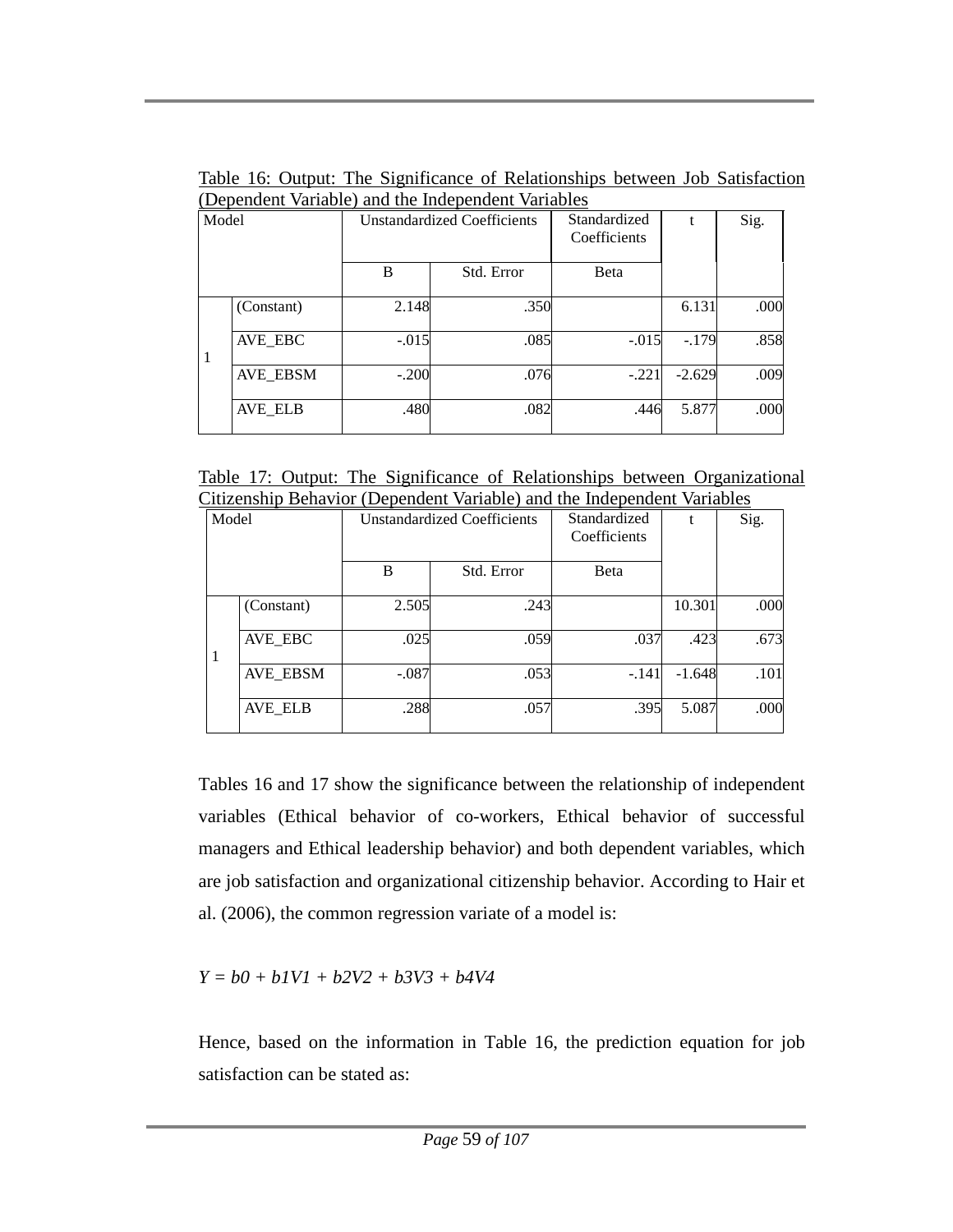*Y* (*job satisfaction*) =  $2.148 + 0.015$  (*ethical behavior of Co-workers*) + 0.200 *(ethical behavior of successful managers) + 0.480 (ethical leadership behavior)*

On the other hand, the prediction equation for organizational citizenship behavior as shown in Table 17 will be as follow:

*Y (organizational citizenship behavior) = 2.505 + 0.025(ethical behavior of Coworkers) + 0.087 (ethical behavior of successful managers) + 0.288 (ethical leadership behavior)*

Apart from R square value, the relationship between independent variables and dependent variables for this study can also be explored further through the standardized coefficient (Beta) and significant level as indicated in Table 16 and Table 17. This will be further elaborated in hypothesis testing.

### **4.3.3 Hypothesis Testing**

# **H1 - There is a relationship between co-workers' ethical behavior and employees' job satisfaction**

Refer to Table 16, Hypothesis 1 is rejected because result indicates that there is no significant relationship between ethical behavior of co-workers and employees' job satisfaction. The Beta value for this hypothesis is 0.15, indicating that ethical behavior of co-workers has little influence over employees' job satisfaction. As according to Hair et al., (2006), the greater Beta value indicates that higher influential factor by the particular independent variable. However, the relationship also insignificant with the highest significance level at 0.858 among other independent variables, which is much greater than 0.05.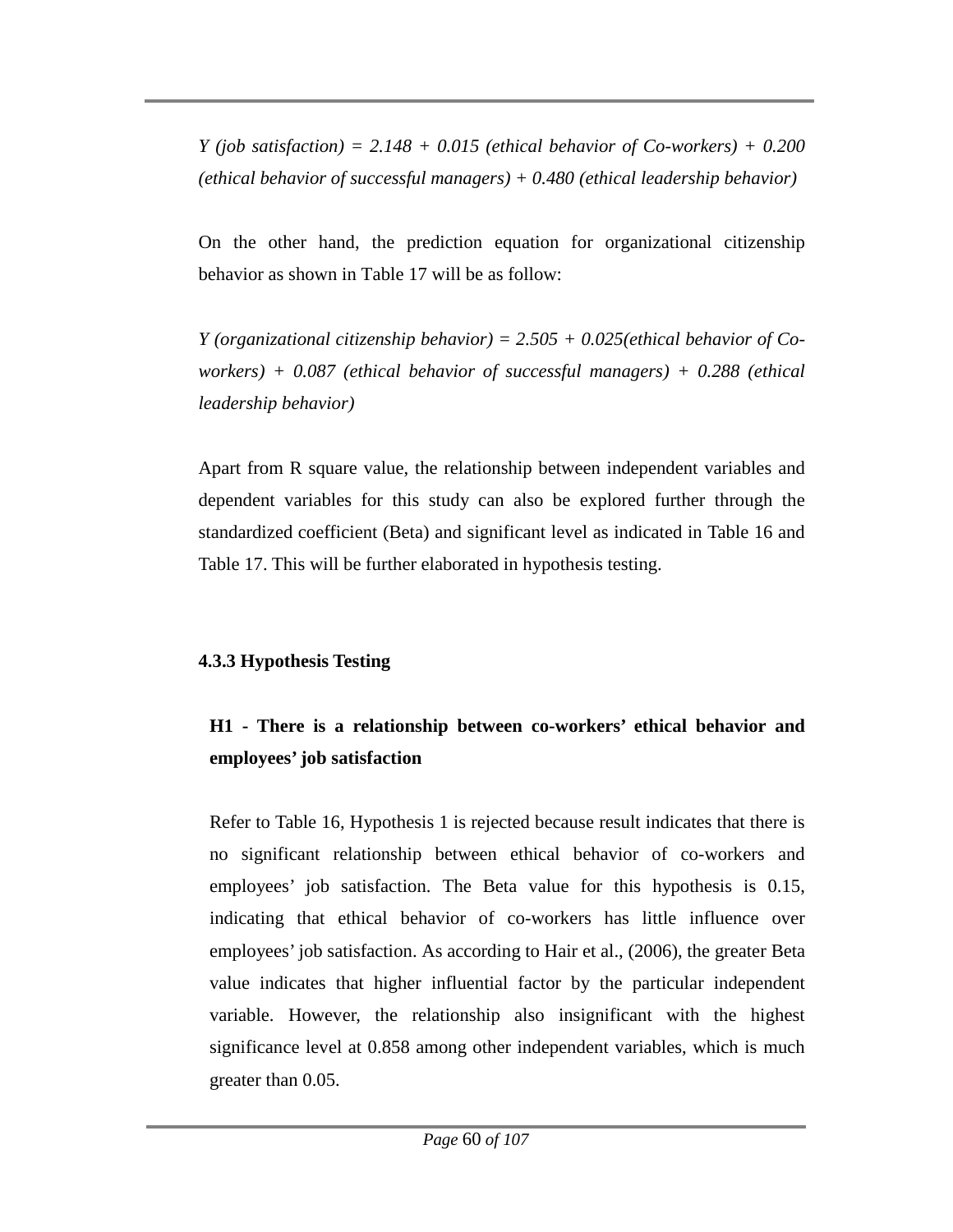### **H2 - There is a relationship between successful managers' ethical behavior and employees' job satisfaction**

Table 16 also shows the relationship of successful managers' ethical behavior and employees' job satisfaction scored a Beta value of 0.221 with significance level of 0.009. In other words, as the significant level is lesser than 0.05, then this hypothesis is accepted.

## **H3 - There is a relationship between ethical leadership behavior and employees' job satisfaction**

The Beta value for the relationship between ethical leadership behavior and employees' job satisfaction is 0.446, denoting that this independent variable has influence over job satisfaction. Moreover, the significance level of this relationship is at 0.000, which affirmed that there is a significant relationship between ethical leadership behavior and job satisfaction. In line with this, Hypothesis 3 is accepted.

# **H4 - There is a relationship between co-workers' ethical behavior and employees' organizational citizenship behavior**

Based on Table 17, Hypothesis 4 is rejected as the Beta value for the relationship between co-workers' ethical behavior and employees' organizational citizenship behavior is 0.037 together with the high significant level at 0.673. This means that co-workers' ethical behavior has no influence over organizational employees' citizenship behavior.

### **H5 - There is a relationship between successful managers' ethical behavior and employees' organizational citizenship behavior**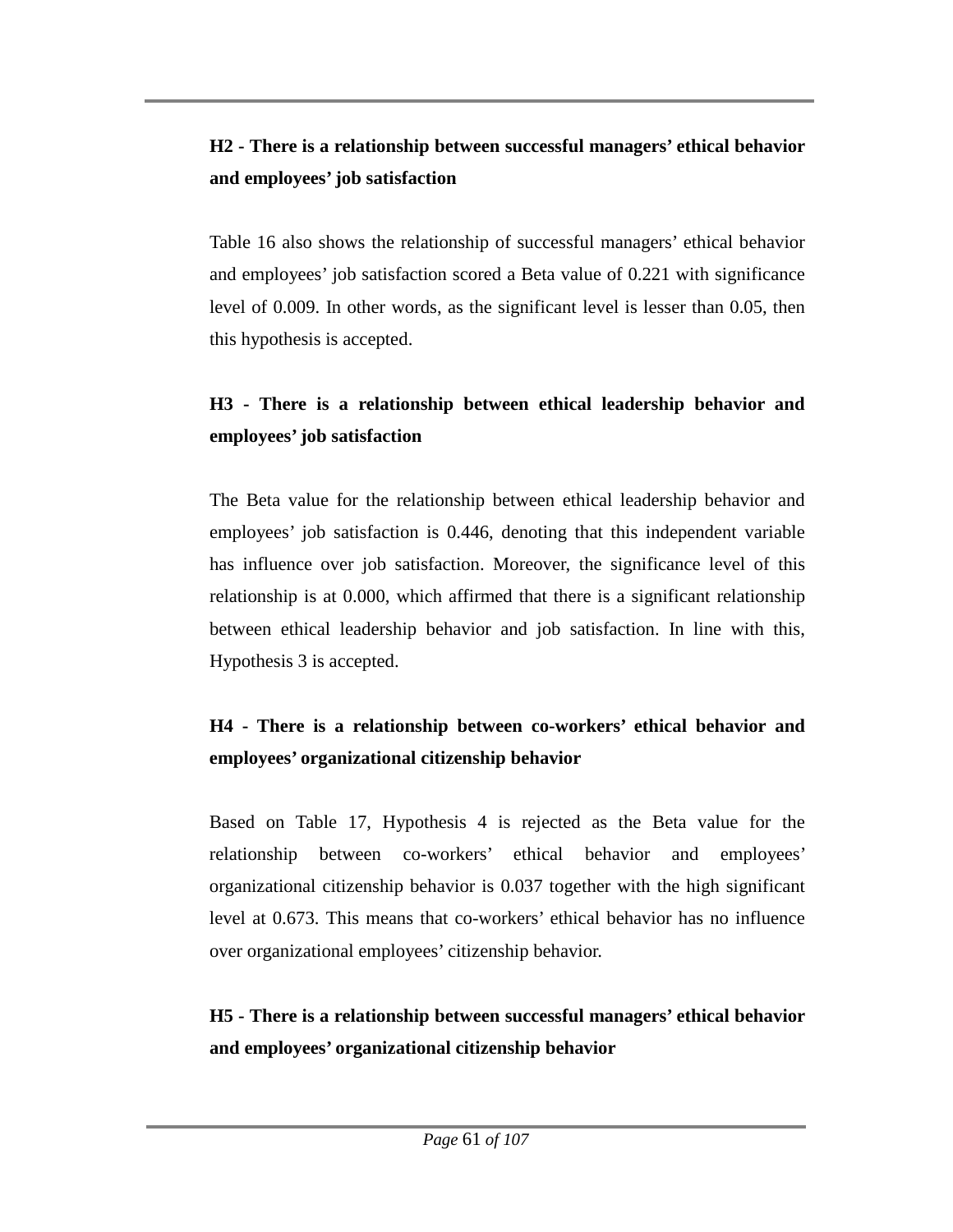Also revealed at Table 17, we may conclude that Hypothesis 5 for this research is rejected as the Beta value for the relationship between successful managers' ethical behavior and employees' organizational citizenship behavior is 0.141, denoting that this independent variable has no influence over employees' organizational citizenship behavior. Furthermore, the significant level of this particular relationship is at 0.101, which affirmed that there is no significance relationship between ethical behavior of successful managers and employees' organizational citizenship behavior.

### **H6 - There is a relationship between ethical leadership behavior and employees' organizational citizenship behavior**

Lastly, refer to Table 8, Hypothesis 6 for this study is accepted as the relationship between ethical leadership behavior and employees' organizational citizenship behavior is very significant at the significance level of 0.000. The Beta value of 0.395 proves that ethical leadership behavior is one of the most influencing variables on employees' organizational citizenship behavior compared with other independent variables.

### **4.4 CONCLUSION**

Researcher obtained the data from respondents and entered into the SPSS. Firstly, the researcher analyzed respondents' demographic profile by descriptive analysis. Aside from that, the relationships between the constructs have been analyzed by Pearson Correlation Analysis and Multiple Regression Analysis.

The finding from this analysis revealed that three out of six hypotheses supported in this research. Overall, it appears that ethical behavior of successful managers and ethical leadership behavior have major influences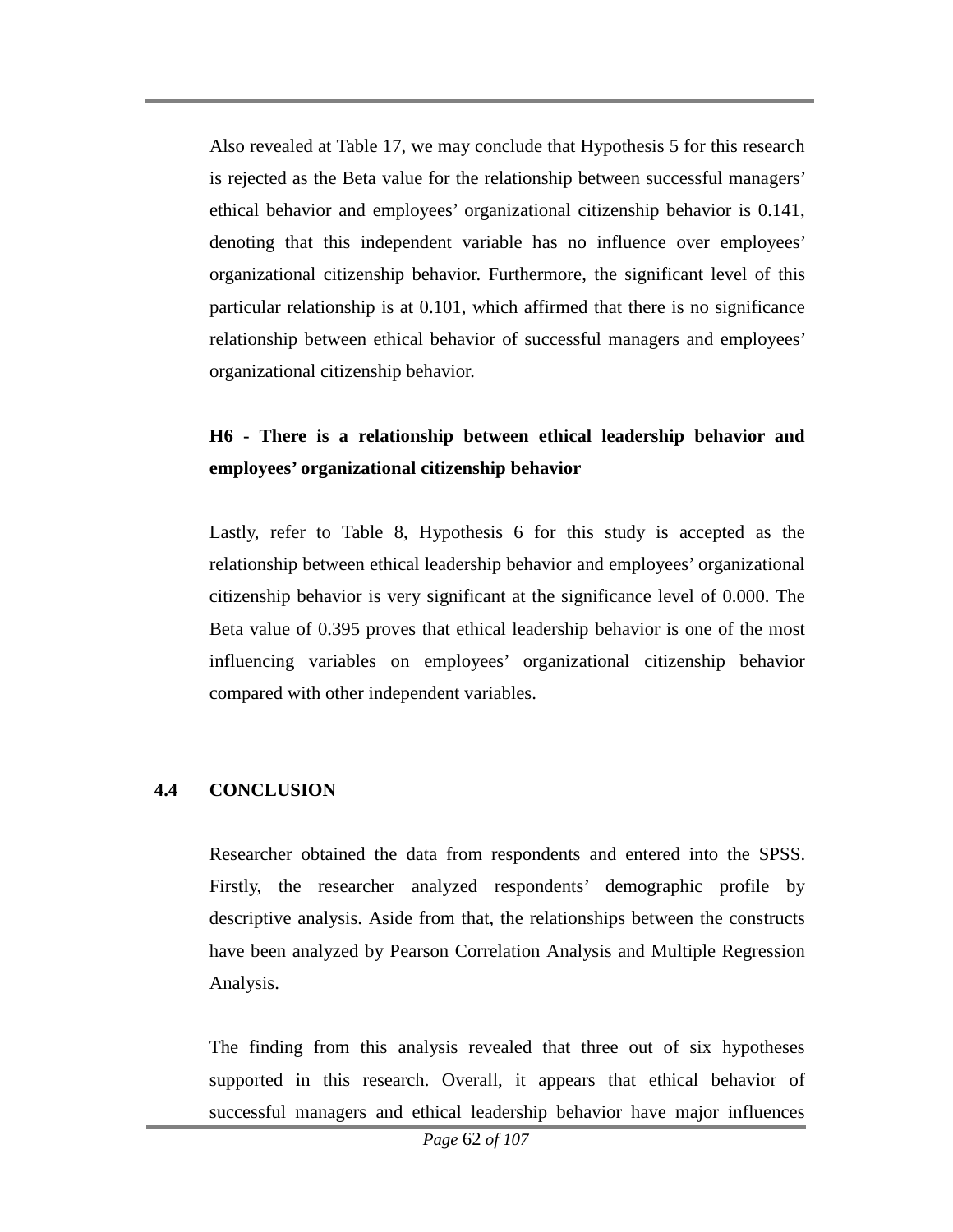towards employees' job satisfaction and organizational citizenship behavior. On the other hand, co-workers' ethical behavior has no impact on employees' job satisfaction and organizational citizenship behavior.

The next chapter will more deeply discuss and the result of the study, unveil more possible reasons for the findings, analyze this research findings. On top of that, researcher will provide some recommendations and suggestion for future study in related topic.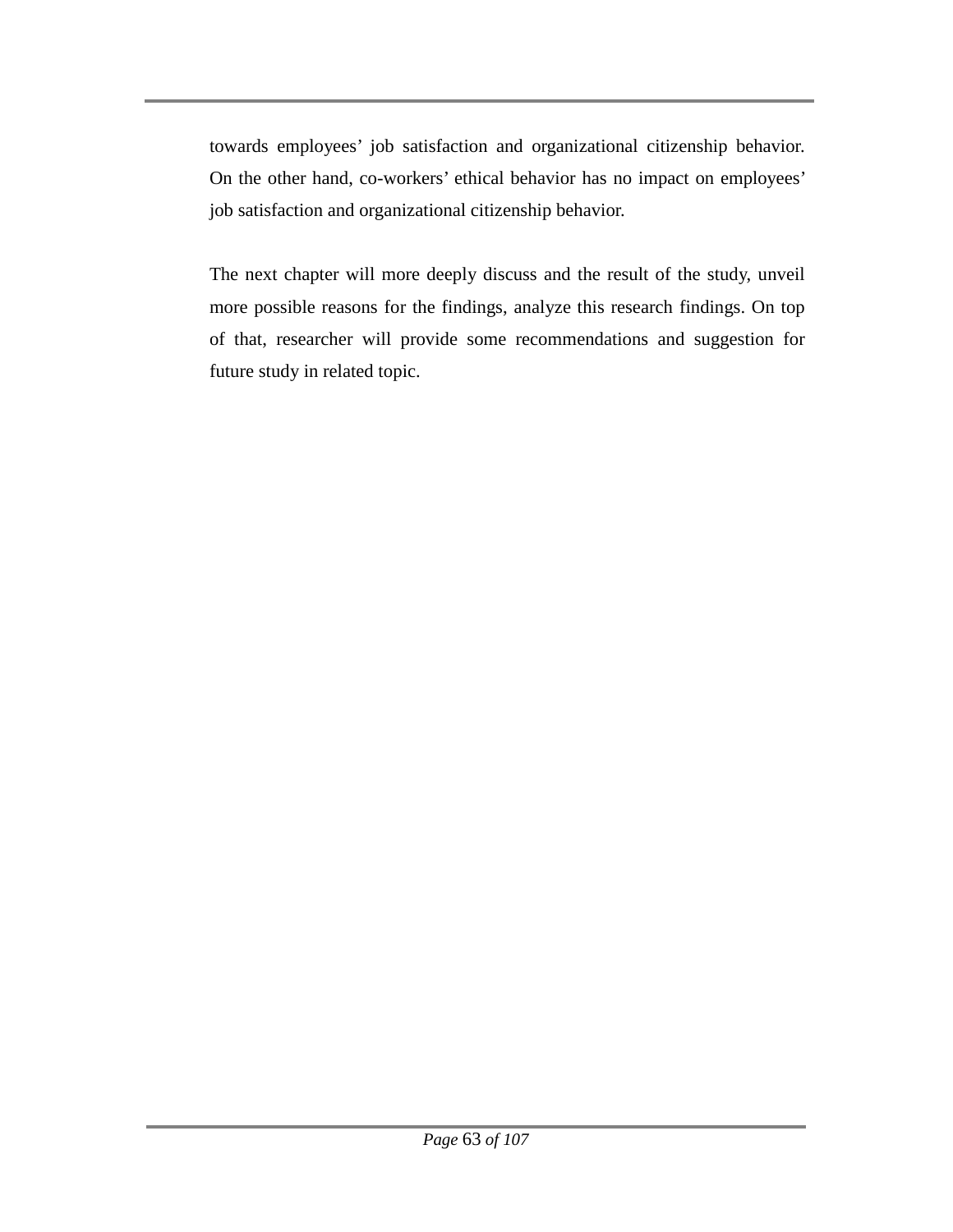### **CHAPTER 5**

# **DISCUSSION, IMPLICATION AND RECOMMENDATION**

#### **5.0 INTRODUCTION**

In chapter four, the researcher has illustrated the analyze data from the collected result. Whereas, this last chapter will introduce answers for the research questions, and discuss the overall six hypotheses. This chapter also summarizes and concludes the entire research study. It highlights the implications of findings that would be beneficial for future study. The findings will be discussed in conjunction with the current findings in various literature on related issues. At the same time, this chapter outlines the limitations that encountered during the analysis of the study and also provides some suggestions for future studies in related topic of interest.

#### **5.1 DISCUSSION ON MAJOR FINDINGS**

The main purpose of this research study focuses on the relationship between various facets of ethical behaviors towards employees' job satisfaction and organizational citizenship behavior. Table 18 summarized the hypotheses testing results, arising from the study.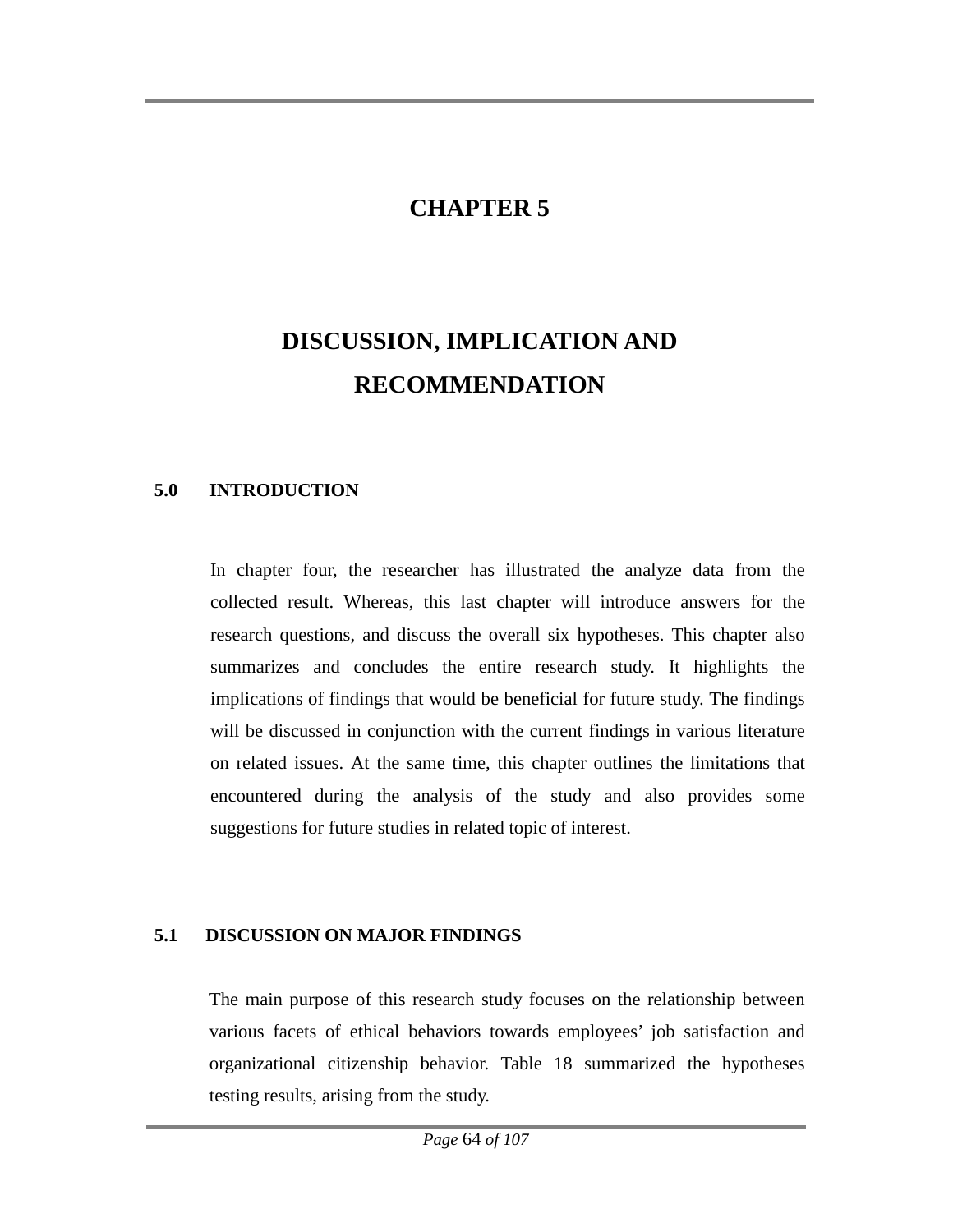| Table 18: Summary of the Result of Hypotheses Testing |  |
|-------------------------------------------------------|--|
|                                                       |  |
|                                                       |  |

| <b>Hypotheses</b>                                           |          | Determination 1.1 Hypothesis Q |
|-------------------------------------------------------------|----------|--------------------------------|
| H1: There is a relationship between co-workers' ethical     | Rejected |                                |
| behavior and employees' job satisfaction                    |          |                                |
| H2: There is a relationship between successful managers'    | Accepted |                                |
| ethical behavior and employees' job satisfaction            |          |                                |
| H3: There is a relationship between ethical leadership      | Accepted |                                |
| behavior and employees' job satisfaction                    |          |                                |
| H4: There is a relationship between co-workers' ethical     | Rejected |                                |
| behavior and employees' organizational citizenship behavior |          |                                |
| H5: There is a relationship between successful managers'    | Rejected |                                |
| ethical behavior and employees' organizational citizenship  |          |                                |
| behavior                                                    |          |                                |
| H6: There is a between ethical leadership behavior and      | Accepted |                                |
| employees' organizational citizenship behavior              |          |                                |

Developed by researcher

### **5.1.1 Hypothesis One**

# **There is a relationship between co-workers' ethical behavior and employees' job satisfaction**

Base on Table 18 above, ethical behavior of coworkers proved to have no impact on employees' overall job satisfaction with the significant value at 0.858, which is much greater than 0.05. Thus, there is no evident that ethical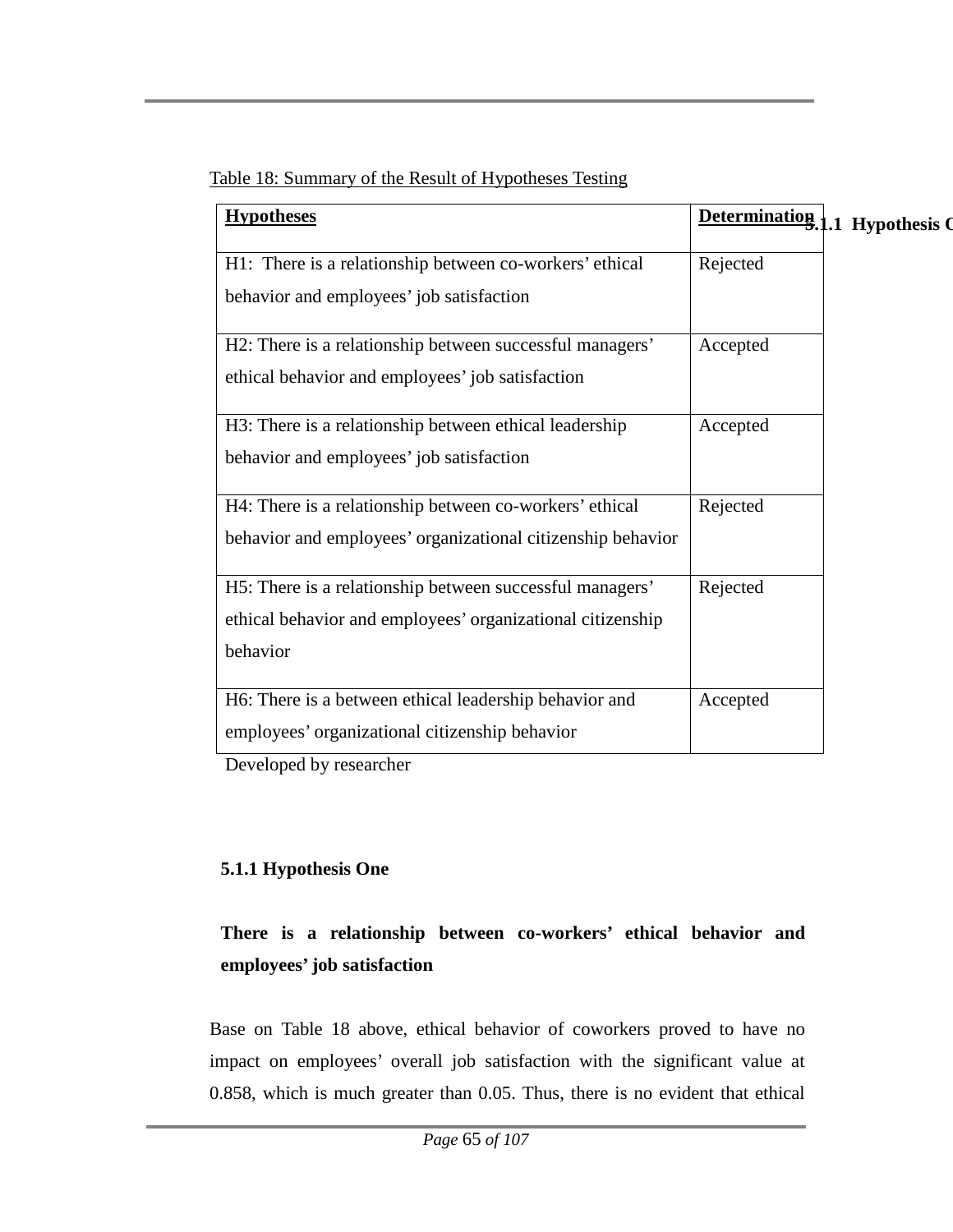behavior of coworkers will significantly impact on employees' job satisfaction. Hence, H1 for this study is rejected. This outcome can be supported by a study across the U.S., Malaysia and Australia over a group of marketing practitioners by Peppas (2002), it was noted from this study that younger employees perceived less business ethics compared with the older person. Young employees behave less rely on moral principles and pay less concern on other people. As for the current research study, about 57 percent of the respondents in this research study are relatively young in age (between 21 to 30 years old), who have not much working experience. Hence, Peppas's study seems support with the current study that coworkers' ethical behavior has no affect on employees' job satisfaction.

#### **5.1.2 Hypothesis Two**

# **There is a relationship between successful managers' ethical behavior and employees' job satisfaction**

The result from the study revealed that ethical behavior of successful managers has impact towards employees' job satisfaction. This relationship is deemed significant at the significant level at 0.009, which is considerable lower thanminimal significance level of 0.05. This proves that ethical behavior of successful managers is capable to create significant impact on employees' job satisfaction, and H2 for this study is accepted. However, the results generated in this research were opposed to Victor and Cullen (1990) finding which indicated that only unethical behaviors can easily lead to a success and satisfaction, and thus enable someone can be claimed as a successful mangers in a more easy manner.

The researcher convinces that mostly of the managers for the targeted respondents in this current study are holding professional memberships of local prescribed bodies. They are obliged to carry their duties in most diligently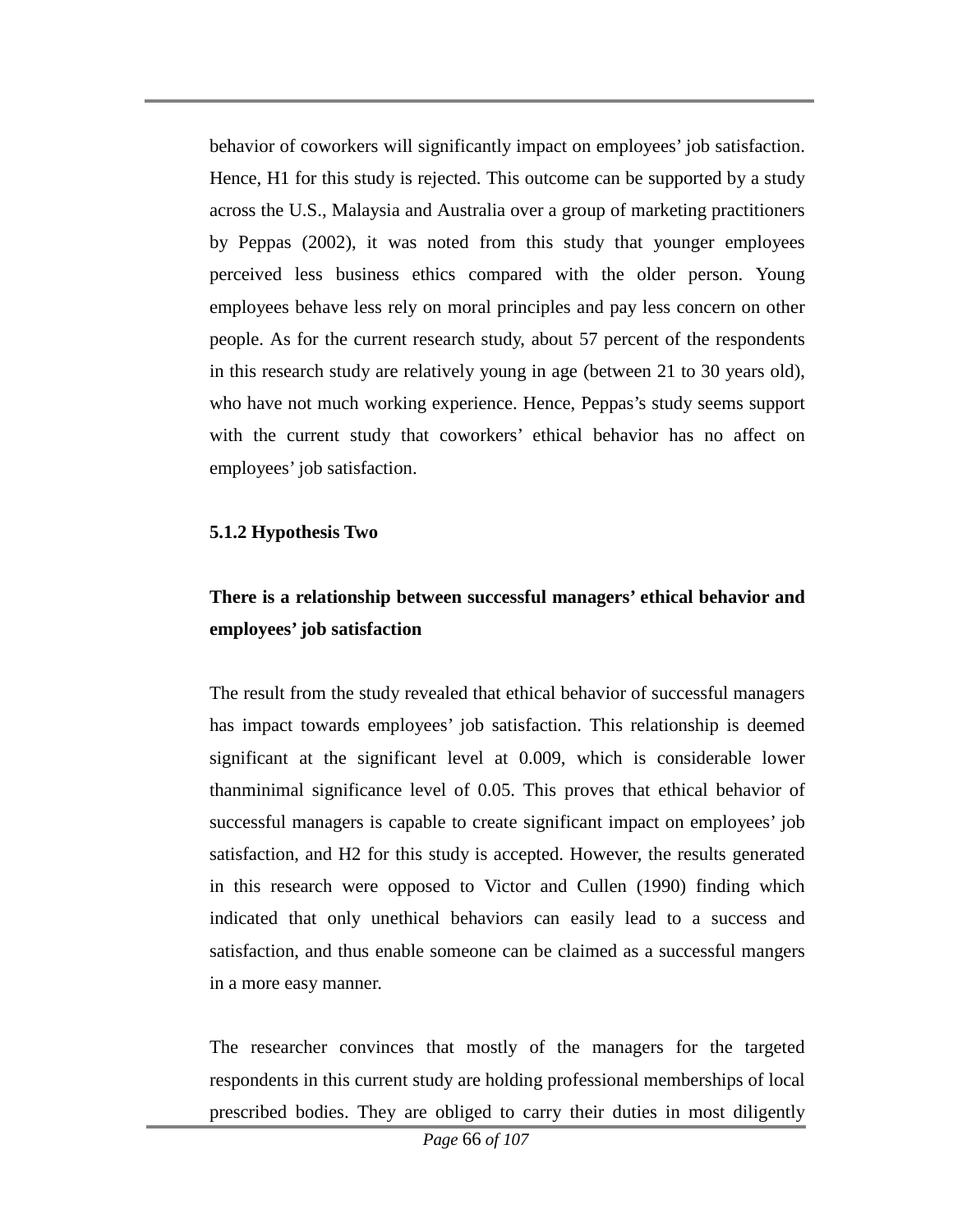ways, work within the purview of statutory laws and regulations, code of conduct, while validating other companies' information in most independent attitude. Hence, they are generally perceived to be more ethical as indicates in this study.

### **5.1.3 Hypothesis Three**

# **There is a relationship between ethical leadership behavior and employees' job satisfaction**

Leadership involves the ability to influence others (Maxwell, 2005). Brown et al. (2005) defined ethical leadership as the demonstration of appropriate conduct via interpersonal relationships and personal actions.

The result of the study revealed that ethical leadership behavior has the greatest influence on employees' job satisfaction, which scored the highest Beta value at 0.446 among all other variables. The findings also suggested that the relationship on this both variables is significant, determining by the significance level of 0.000. H3 for this study is accepted.

The significant between these two variables was also the hot topic discussed in other several studies. The trustworthy and fairness images could be portrayed by leaders who always practice ethical leadership behavior can encourage their followers to pursue the same high moral standards and ethical conduct and follow the leaders footstep (Brown et al., 2005; Hogan, Curphy, and Hogan, as cited in Rubin et al., 2010). The ethical behavior emulated from leaders that the employees adopted will eventually create positive outcome in performance quality, reduce turnover and stress level of employees, and most importantly, increase the job satisfaction among employees (Banerjea, 2010).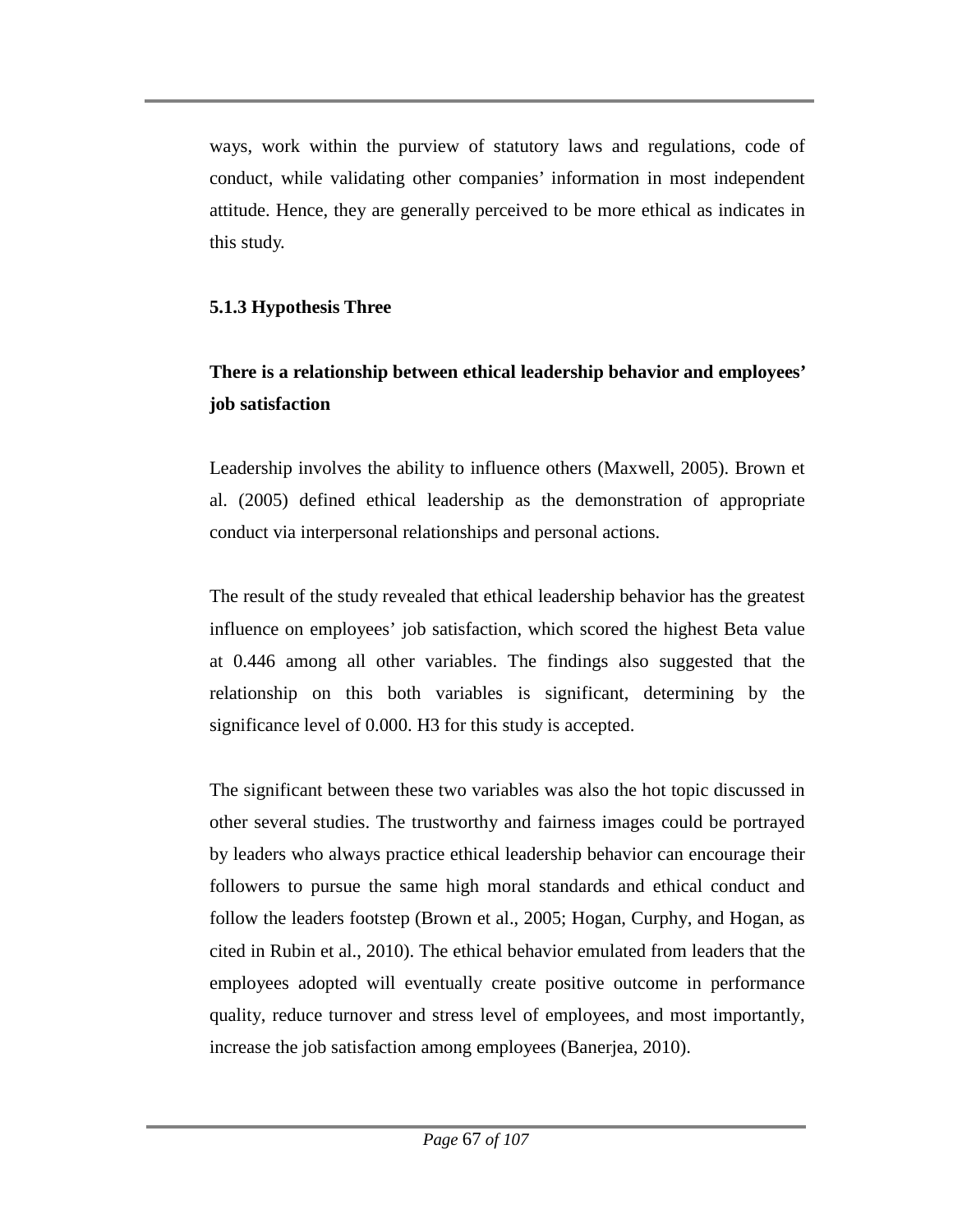#### **5.1.4 Hypothesis Four**

### **There is a relationship between co-workers' ethical behavior and employees' organizational citizenship behavior**

It was noted from Table 18 that ethical behavior of coworkers proved to have no impact on employees' overall organizational citizenship behavior with the significant value at 0.673, relatively higher than 0.05. Thus, this showed that there is no evident that ethical behaviors of coworkers have impact organizational citizenship behavior and H5 for this study is rejected. This can be explained again by Peppas (2002) study that older employees tend to perceive business ethic differently from younger person. It means that following the increase of age of an employee, he/she tends to behave more rely on moral principles and practically pay extra concern toward their coworkers' ethical behaviors. However, this statement seems has contradicted in this particular study. Majority respondents for this research study are relatively young in age and they might not really concern on their coworkers' ethical behavior and thus have influence over their citizenship behavior towards the organizations. Therefore, arriving from this study, it would not be inconceivable to explain that employees who perceive their principled coworkers' ethical behaviors may in fact to be more committed to their citizenship behavior towards the organization.

### **5.1.5 Hypothesis Five**

### **There is a relationship between successful managers' ethical behavior and employees' organizational citizenship behavior**

The result also revealed that ethical behavior of successful managers in this particular study has no significant impact towards organizational citizenship behavior of local employees. This is because the significant value for the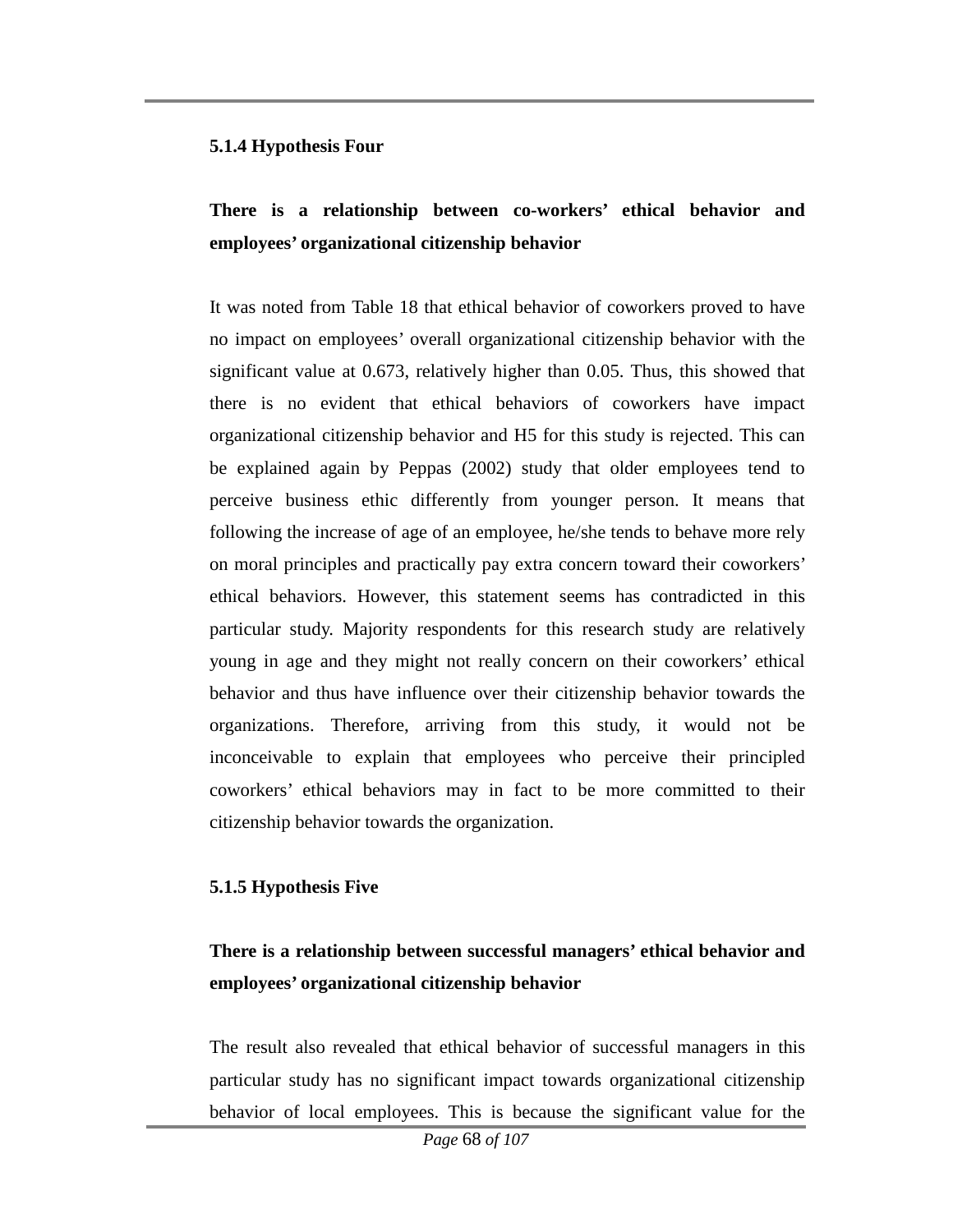successful managers' ethical behavior is 0.101, which is higher than 0.05. It shows ethical behavior of successful managers has no impact employees' overall organizational citizenship behavior and H5 for this study is rejected as well. This findings showed supporting results to Zabid and Alsagoff (1993) study that the standards ethical values of current managers are much lower than those managers about 15 years ago and more laid back attitude among younger generation on the ethical behavior issue.

Researcher personal views that the failure in securing significant impact between these two variables was probably contributed by several factors which may result from other procedure rather than the measurement instrument of managers' integrity. This finding differs from Trevino et. al, (1998) study where indicated employees who perceived the organizations supports and encourages ethical conduct prefer managers who are more committed to their organizations.

Malaysia is a high context country, local employees' especially young generation as about 57% respondents in this study tend to rely on a lot of underlying unspoken context and their communication is usually not taken at face value with their managers. Whistle blow is unlikely carried out by this young generation against any unethical behaviors by their managers. Most employees are not willing to report the behavior to an authority body, despite aware of the unethical behaviors in the company (Burton and Near, 1995).

#### **5.1.6 Hypothesis Six**

### **There is a relationship between ethical leadership behavior and employees' organizational citizenship behavior**

Projecting at Beta value of 0.395 in the analysis results, ethical leadership behavior was found to have great influences on employees' organizational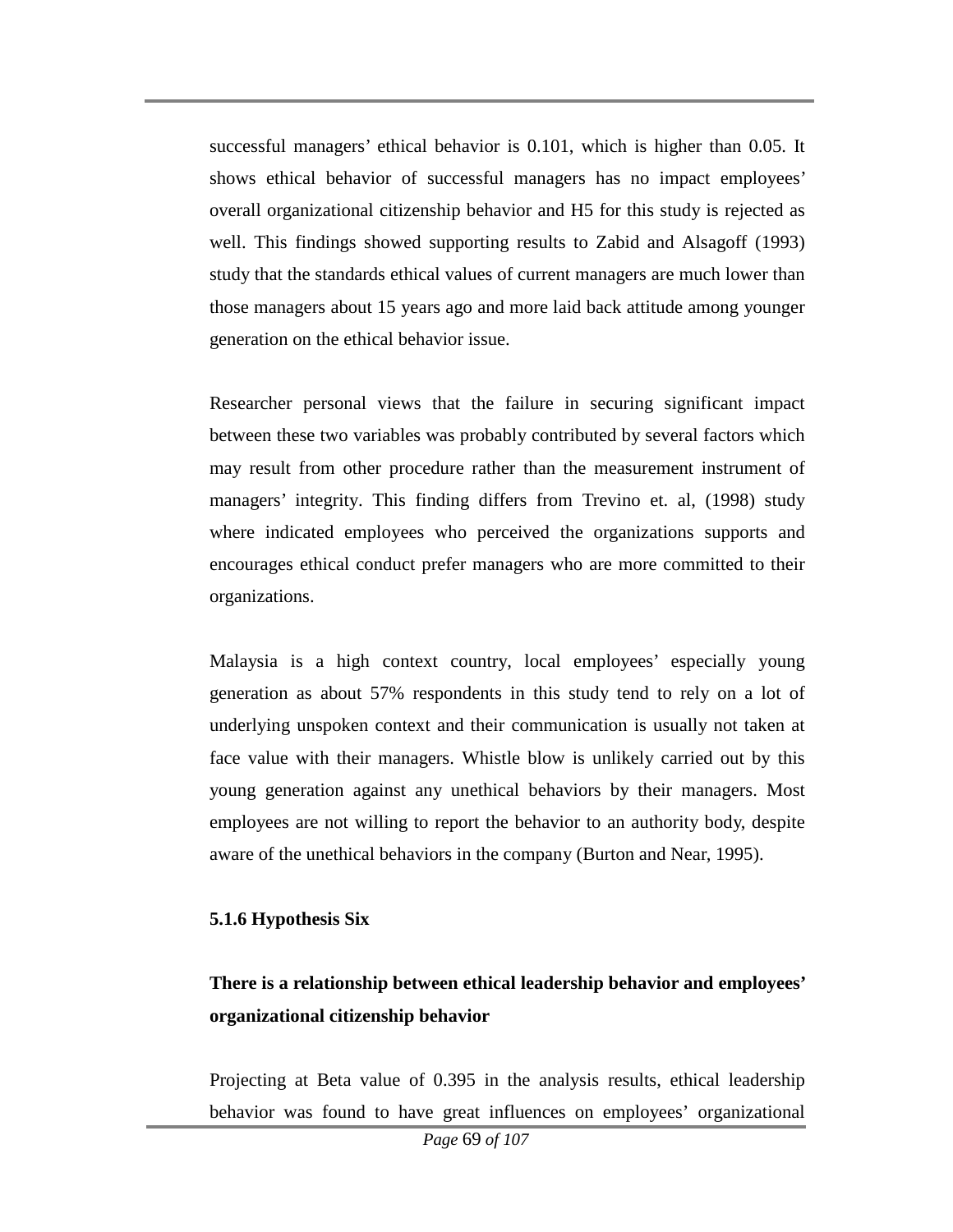citizenship behavior. The findings also suggested that the relationship of these variables is significant, determining by the significant level of 0.00. H6 for this study is accepted.

The result from this hypothesis correlates with many other researches findings. Ethical leadership provides an effective approach in fostering positive employee outlooks and actions. Employees respond positively to ethical leaders' principled leadership, altruism, empowerment, and reward system, suggesting that improve employee work-related behaviors may follow (Brown and Trevino, 2006). The significant of relationship between ethical leadership behavior and organizational citizenship behavior can be found in several studies. Significant correlations were established between ethical leaders and positive organizational citizenship behavior among followers (Avey et al., 2011, Walumbwa et al., 2008).

### **5.2 IMPLICATION OF THE STUDY**

Based on the results in this research, ethical leadership behavior has been indicated as the most significant factor that affects employees' job satisfaction, as it scored the highest beta value with significant level of 0.000. It was convinced that most of the respondents in this study were in the opinion that they tend to enjoy higher job satisfaction when their leaders possess good ethical leadership behavior. This finding proves that ethics do affect job satisfaction, and perhaps a domino effect can be created towards employees' behavior, performance as well as the outcomes of an organization. More crucially, it is paramount for the top management commitment in enhancing ethical behavior in a company.

The ethical leadership behavior also reported with a relative high beta value at 0.395, scoring also the highest influential variable against employees'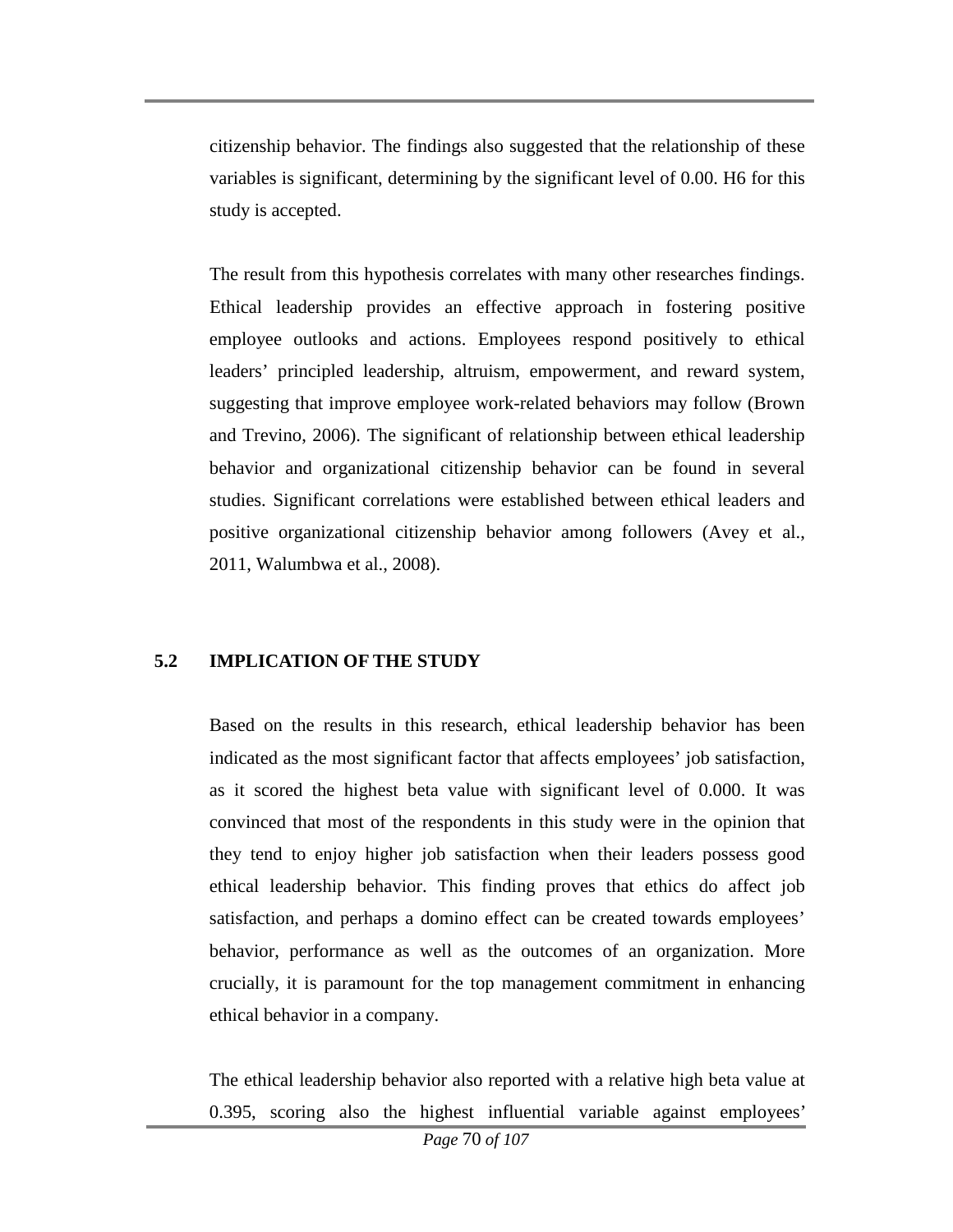organizational citizenship behavior in this particular study. This reveals that respondents in this study tend to enjoy higher organizational citizenship behavior if they perceive a well ethical behavior on their leaders in their workplaces. Companies could strive to find out on what environments do affect the employees' citizenship behavior, and then encourage those specific predictors. For instance, if trust in supervisor or employee engagement level is able to affect these behaviors, then organizations should encourage more these activities in the organizations. These efforts foster desired organizational citizenship behavior at all types of work locations and at the same time could help to improve employees' job satisfaction.

The study also offers several implications for practical managers. Firstly, this study demonstrates the importance of leadership behavior. As indicated in this study, there is an association emerges between ethical leadership behavior and employees' organizational citizenship behavior. Previous research also found the strong effects of organizational citizenship behavior to organizations (Podsakoff et. al., 2009)**.** Hence, having ethical leaders would indirectly improve the organization's effectiveness and performance by inducing the performance of organizational citizenship behaviors. As corporate social responsibility (CSR) has become an indispensable part of any businesses or organizations nowadays, having ethical leaders could help in building an ethical culture within the company and capture the CSR opportunities. Leaders who elicit behave more in their organizational citizenship behaviors, their subordinates would try to build relationship with better quality of work which could be finally goes beyond the economic exchange. Enjoying a high quality relationship could enhance elicit trust between followers and leaders (Blau, 1964) and the followers could learn from their leaders and model their behaviors, according to social learning theory. Once the leaders perform ethical conducts and organizational citizenship behavior, their subordinates would model their behavior and perform more organizational citizenship behavior as well.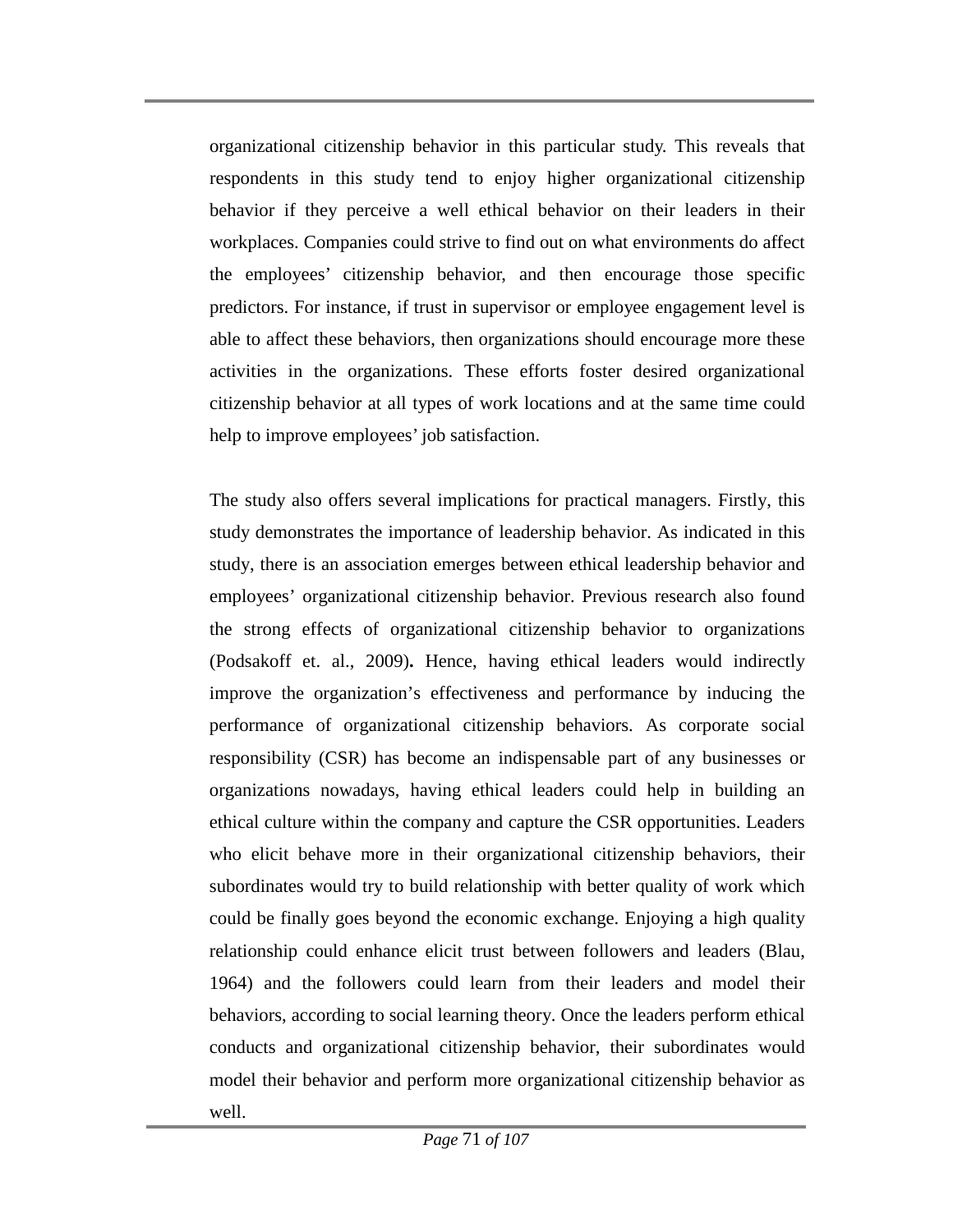On another hand, in this particular study, coworkers' ethical behavior and successful managers' ethical behavior both scored the lowest beta values against two dependent variables. This means that, the ethical behaviors of coworkers and successful managers were the least relevant factors that impact employees' job satisfaction and organizational citizenship behavior in this study. Our peers, colleagues or workmates, whatever we address them, are someone join us in a work or an endeavor and always associate with. They contribute labor and expertise to perform specific duties in exchange for compensation. In general, at a workplace, they are personal responsible on their contribution to earn their living, irregular neither the coworkers nor the successful managers' ethical behavior. However, the researcher believes that these two independent variables retain some moderating effects in this study, but this does not affect directly an employee in performing his/her works. Perhaps future research can explore further in this respect.

In addition to that, majority of the respondents (57%) in this study are between the ages of 21-30 years old and basically they are Y-generation who are considerable self-determination, self-concept with many own belief and idea. Most of them are newly graduated with not much working experience. Even though they are energetic and ambitious but in general, but they lack of abilities in communication and abilities to follow others instruction. They usually possess their own set of belief and thoughts. They generally act in the ways thought appropriate and fit without considering others people advice and guidance. They do not follow what other coworkers or manages action or instruction, if they consider this instruction contrary with their own belief and thoughts. This may seem to support the findings of this study that coworkers' ethical behavior has no direct relationship or impact on employees' job satisfaction.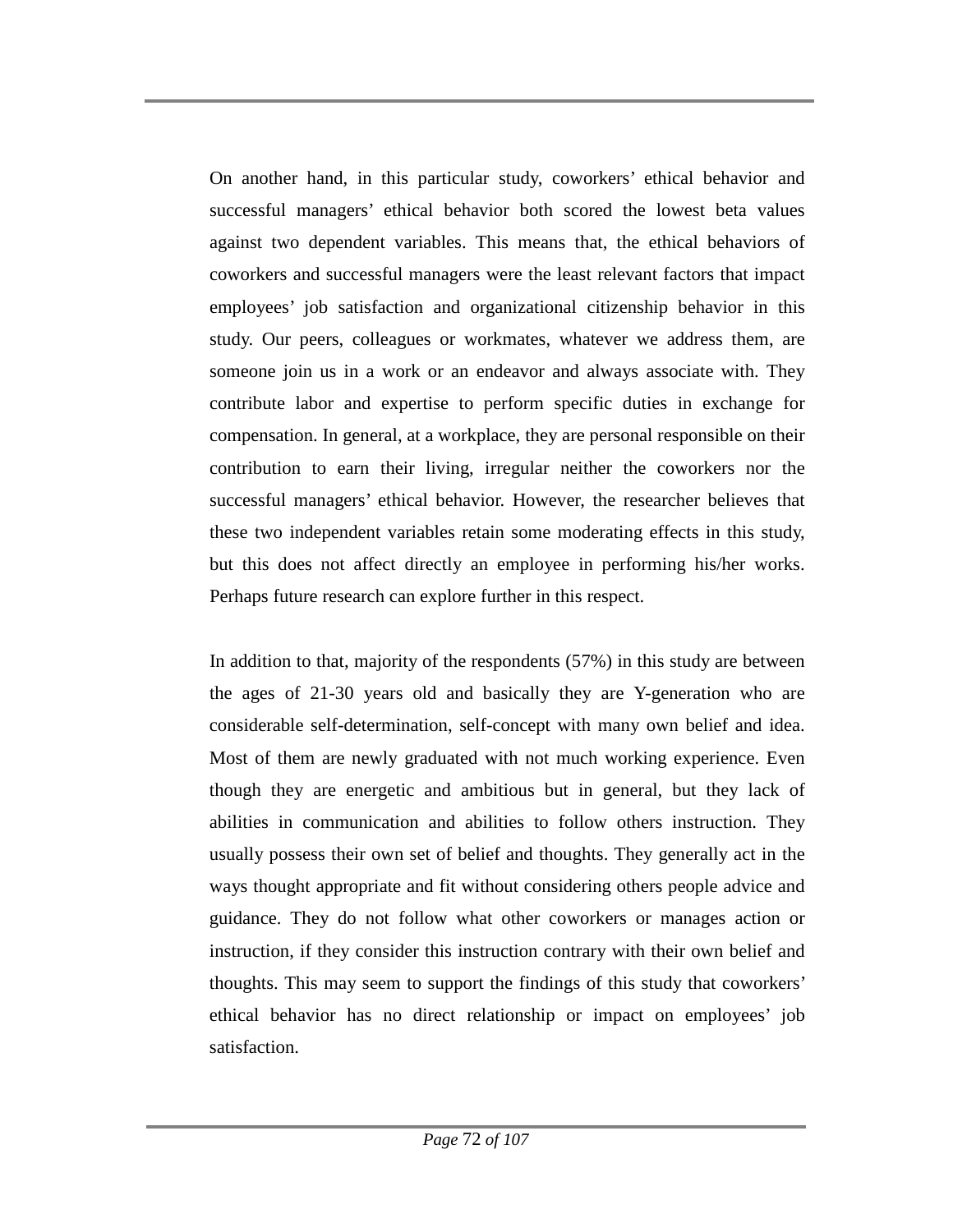Companies play a prominent role for the integrity that flourishes in a workplace. Company may institute a code of conduct/ethics to facilitate as organizational policy. This code of ethics policy sets standards for ethical behaviors for all employees to adhere with. Besides, refresher training sessions should be organized regularly to educate employees about the importance of ethical behavior and also provide information regarding new business policies and ensure employees adhere to the company's policies. If company wishes to enhance a strong ethical behavior among staff, it should consider enacting a rewards system for solid ethical behavior. Further, depending on the severity of the infraction, company may punish employees accordingly to ensure everyone aware of the consequences for unethical behavior.

Establishing an ethics reporting mechanism, such as an ethics hot-line, in which employees can confidentially raise ethical issues and receive ethical guidance, is another option. Failure in enhancing an internal communications system may damage the company and also the whistleblowers. Companies must always alert the employees that they are protected under the Whistleblower Protection Act 2010 and Companies Act 1965, when making disclosures of any improper conduct, illegality, mismanagement and detrimental action by the companies and their leaders.

On top of the above, mentor schemes could be considered to develop and guide the young generation. This guidance and reassurance are essential to nurture Ygeneration to be a more mature individual. On another hand, leaders must show their respect to their coworkers and perceive them to share and ahead with same purpose for the company. Coworkers' individuality and freedom should be acceptable within the borders of ethical behavior. Leaders may challenge their followers to hold discussions to brainstorm potential solutions for ethical issues. However, different opinions, ideas and views from workers must be considerable by leaders with open arms. This may enhance a dynamic and fruitful communication atmosphere in a company.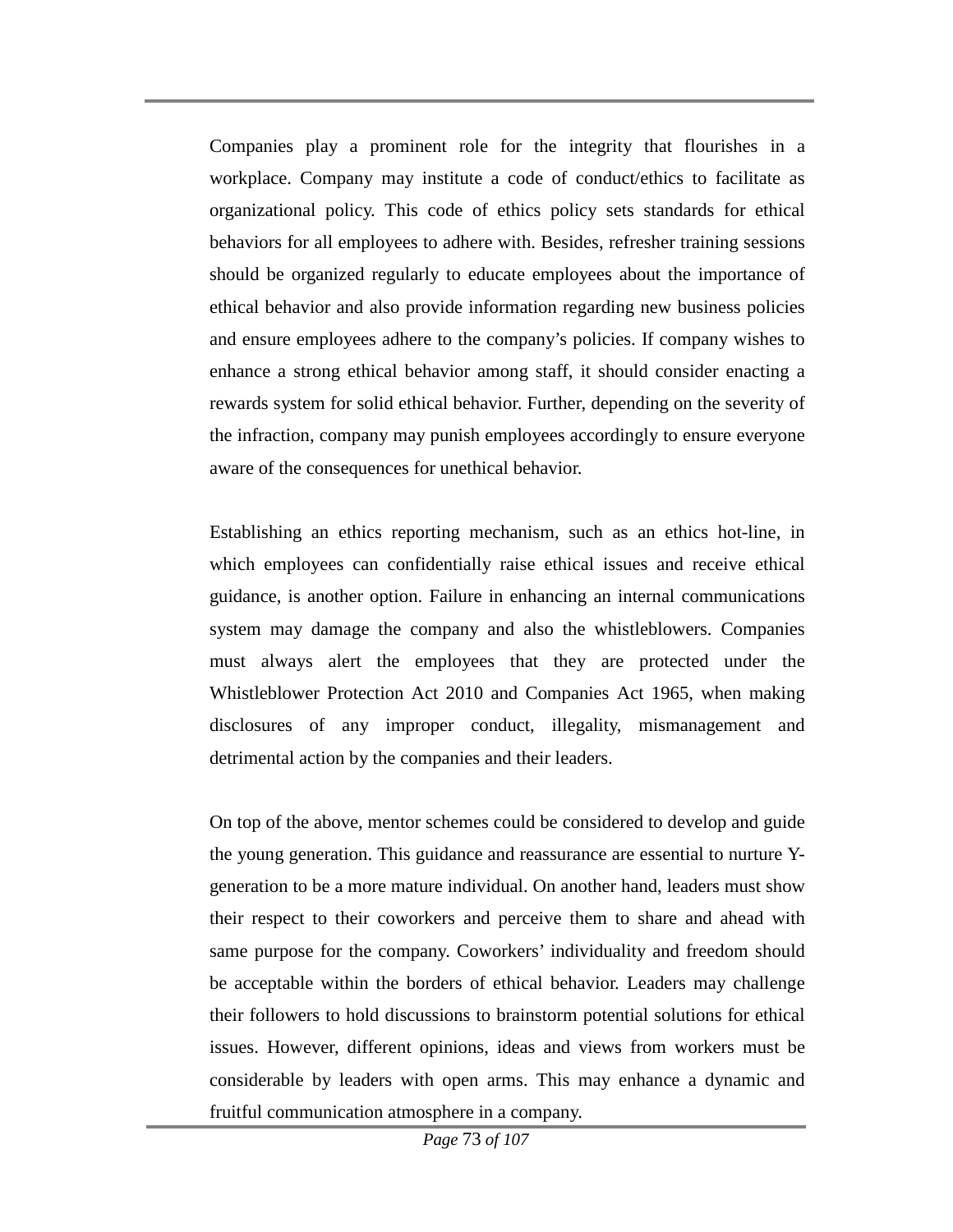The researcher believes success of a company and its ethical conduct is inseparable. The researcher proposes that Malaysia federal government may consider reaming in writing of regulatory legislation, mandating for all public listed companies in Malaysia to have a code of business ethics for the knowledge of its employees, in enhancing the employees' understanding on the importance of ethics towards individual as well as the company as a whole. As a study conducted by Institute of Business Ethics in UK in measuring performance between years 1997 to 2001, there was evidently proved that companies with code of business ethics were capable to create an aboveaverage performance compared with those companies without a code of business ethics.

In view of the target respondents in this study are employees working in the accounting, auditing, taxation and secretarial firms where about 19 percent of the respondents are graduates from professional courses and they are members of local proscribed bodies such as Malaysian Institute of Accountants (MIA), The Malaysian Institute of Certified Public Accountants (MICPA), Chartered Tax Institute of Malaysia (CTIM) and The Malaysian Institute of Chartered Secretaries and Administrators (MAICSA). In fact, these proscribed bodies could do their part to increase the knowledge and understanding on the importance of ethics to their members. Perhaps, these proscribed bodies may champion to facilitate regular training courses or seminars to upgrade the knowledge with respect of the ethical issues to their members. Relevant courses may be considered to be included in the respective bodies' syllabus.

Undeniable, there are managers always embed values and behaviors to protect their status quo in a company. They control rests at many levels, form fundamental linked between desired outcomes and actual processes and claim they are successful, even though their actions might not be recognized by others. As coined by The Duke of Wellington, success likes a conqueror, like a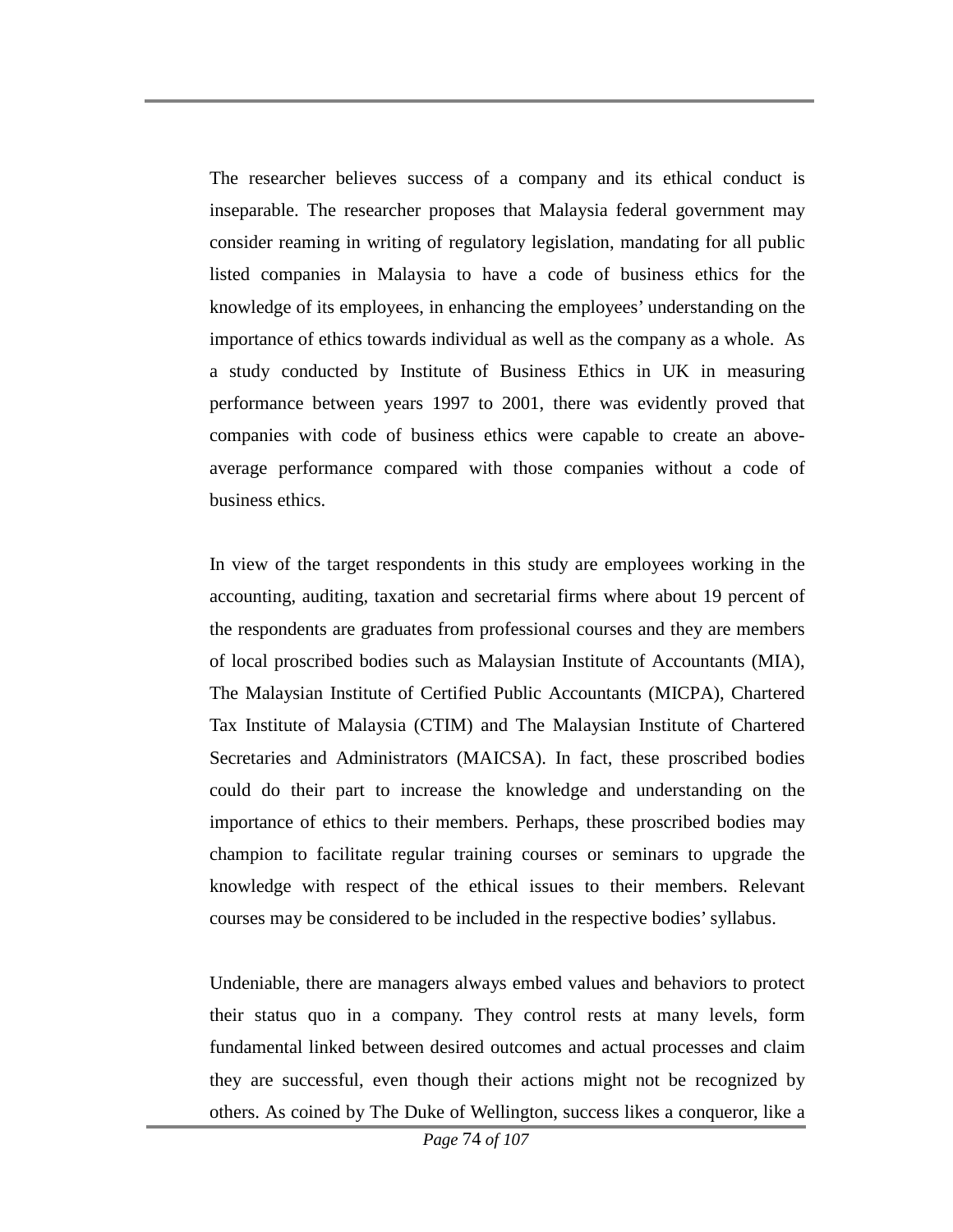cannon ball, must go on, if he rebounds, his career is over. Following with this statement, we may realize that for a manager to be claimed successful, he/she might need to compromise and preferences unethical to achieve and/or maintain his/her status quo, despite his/her actions might not be acceptable or agreeable by subordinates. This supports the finding on this research that ethical behavior of successful managers has no impact on employees' organizational citizenship behavior.

True ethical behavior is profound and stands for long term. The most helpful way in generating the depth commitment in relation to ethical behavior in a company arrives from top management, as mentioned earlier. Company needs to choose managers with care and due consideration. Mangers must able to act as role models in promoting ethical behavior. Employees tend to emulate their managers and also ethical in their behavior and leads more credibility to code of ethics. Apart from that, employees will feel less reluctant to oppose the guidelines laid out for ethical behavior. Top management must not allow proliferate of any malpractice and unethical behavior. Perhaps, conducting independent social audits occasionally in a company might be another option to retain a constructive ethical culture in a company.

On another hand, ethics remain its prominent role in maintaining a strong reputation of a company. According to Donnelly, Gibson and Ivancevich (1992), significant harm may result from any management's ethical misconduct and high cost for the company to rectify the situation. Ambrose et al., (2008) study claimed that in the case that ethical correlates with job satisfaction can be notified, managers may capable to locate the suitable manners to influence the company's ethical climate and to enhance job satisfaction while retaining an ethical environment. Same principle applies in this study, but perhaps deeper analysis on other different measures of ethics that link to job satisfaction and organizational citizenship behavior can be carried out in future study.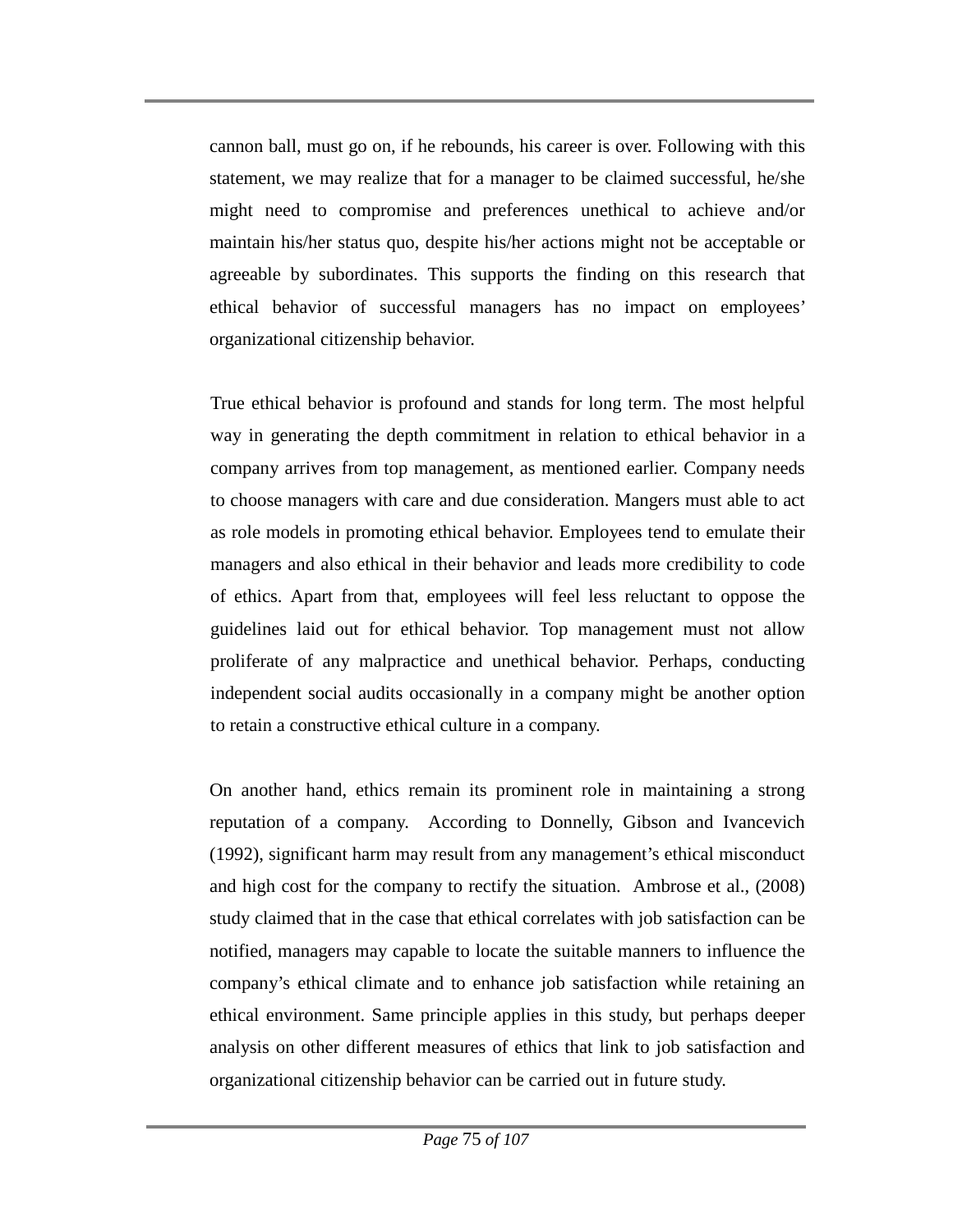The findings of this study are useful and crucial to management as it is a compilation of feedback and perceptions from office employees working in one particular industry. Companies and the management of companies could gain great insights on the managerial implementation that could deepen their understanding to elevate employees' job satisfaction and also their organizational citizenship behavior, in terms of ethical awareness.

### **5.3 LIMITATIONS OF THE STUDY**

The researcher encountered some limitations and obstacles when conducting this research study. It is important to understand and learn from the limitations of the study for future improvement.

With regards to the current study, first and foremost, the population of the survey group is small. There were merely 165 respondents that were successfully collected to develop this research. The small sample size of respondents might incapable to represent the whole Malaysian employees' thought. A larger sample may be more appropriate to secure a better research as it is more representative of a large population which in returns with better accuracy data. Besides, the researcher has little control over the balance representation among all races and age, and also the inequality distributed of questionnaire around the country regions for a better comprehensive finding, due to limited time and his work commitment. In this research study, the researcher only focused on Malaysian employees who have their full-time employment at Kuala Lumpur and Klang Valley areas. It was further claimed that uneven distribution of questionnaire in this study as no target respondents from different areas be included in this study apart from respondents from central region, making it impossible either to estimate sampling variability or to identify possible bias.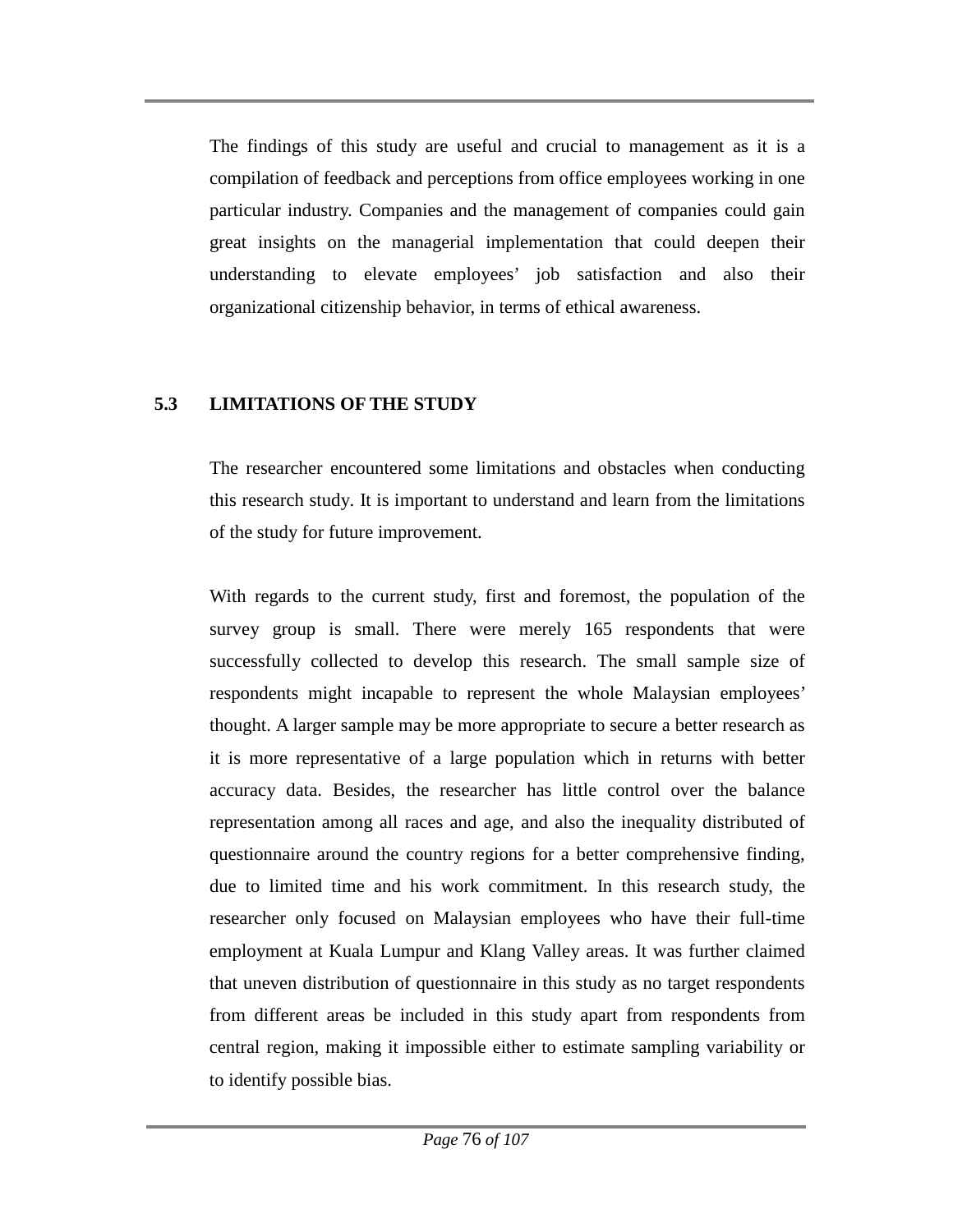Furthermore, time constrain is another drawback of this study. Time available to analyze this particular research is constrained due to the researcher's work and other commitments. The researcher views that deciding a particular topic does not require an excessive amount of time, but plenty of time have to be devoted to complete the literature review, apply the methodology as well as gather and interpret the results.

In reality, gathering and processing data can be rather expensive, especially for collection of the primary data. Furthermore, self-report measures used in the study might bias on the output. It was noted that some respondents answered the questionnaire blindly but sadly the researcher was incapable to conduct face to face interview with respondents to find out any ambiguous or misunderstood faced by them on the questionnaire.

Insufficient of prior research studies on the related topic in Malaysia's context is another limitation of this research. Basically, literature review is a foundation for understanding the research problem that researchers investigating. On top of that, it was pretty difficult to find strong and relate journals in Malaysia's context to support this research.

Despite the limitations mentioned above, the researcher acknowledges these limitations as opportunity to make suggestions and more appropriate study that could be facilitated for further and future research. However, it is advisable to remove the feasible shortcomings or limitation unfolded in this research, arising from this study. This would be helpful for future researchers to conduct similar testing with modification, such as other-rating than self-rating instruments.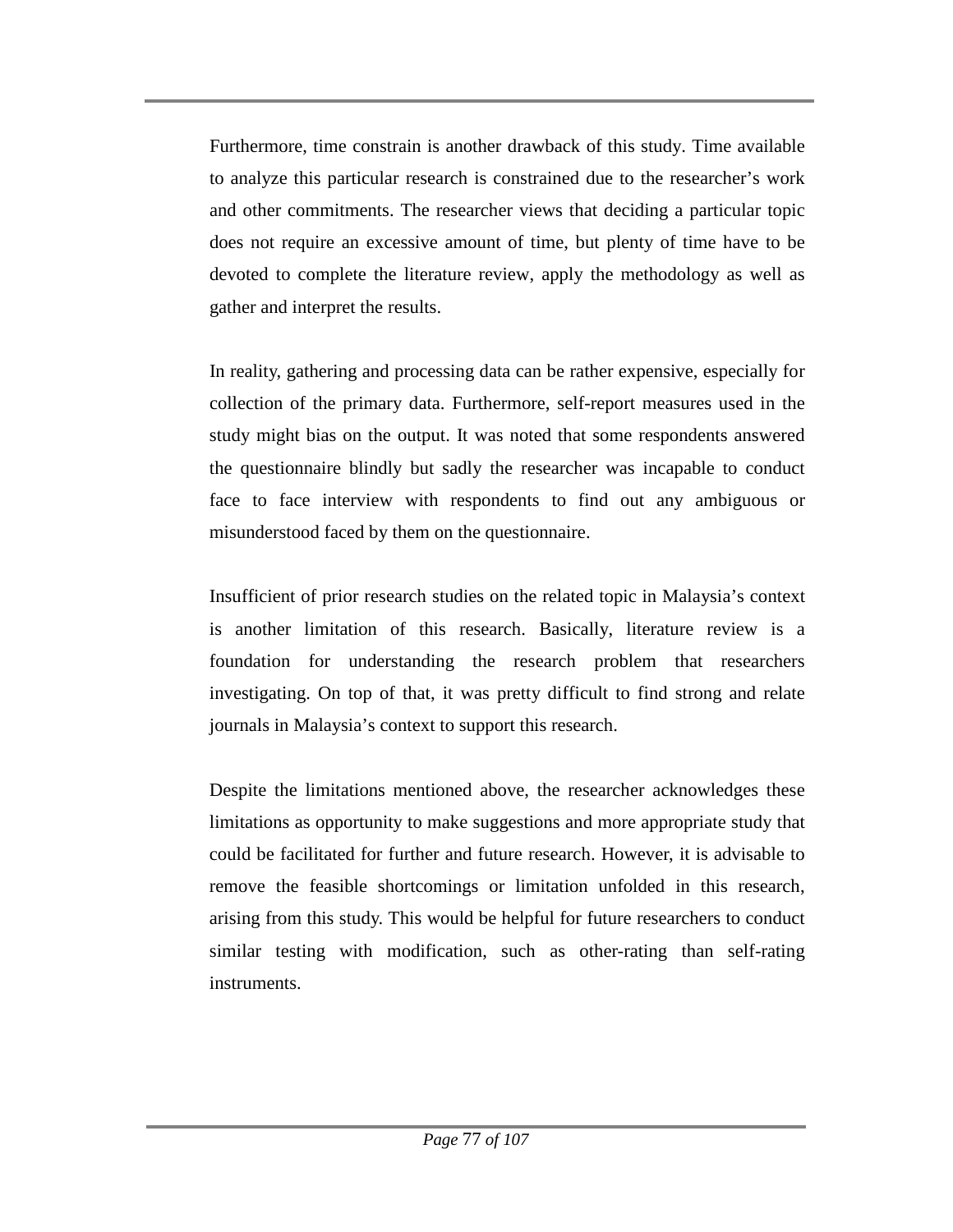#### **5.4 RECOMMENDATIONS FOR FUTURE STUDY**

This particular research study has indulged few questions in need for further investigation. This report would like to address several avenues and recommendations in better understanding regarding respective research's areas. However, these recommendations merely served guidance for further studies and not beyond than that.

First and foremost, the sample size could be enlarged for higher degree of accuracy data. Excess of 300 respondents could be an ideal number of respondents. Besides, it is convincingly to have better balance representation among all races and age ranges, and also to obtain a more comprehensive finding by distributing and collecting the research data across different states in the country.

Subject to the permit of time and cost, longer data collection period should be considered, in order to secure a greater response rate. In this case, questionnaire could be set online to require answer to be responded. Further, face to face interview with respondents would be another option where incomplete questionnaire could be prevented.

Besides, additional areas of investigation for future research should be undertaken, for instance, the various other facets on satisfaction, such as promotion, co-workers and *s*upervisor could be analyzed, apart from satisfaction with pay and satisfaction with work which were analyzed and examined in this research. On another hands, different types of variables on organizational citizenship behavior, such as traits related to the personality, attitude of an individual, perception regarding fairness and features of job can also be considered to study on their relationships with ethical behavior in a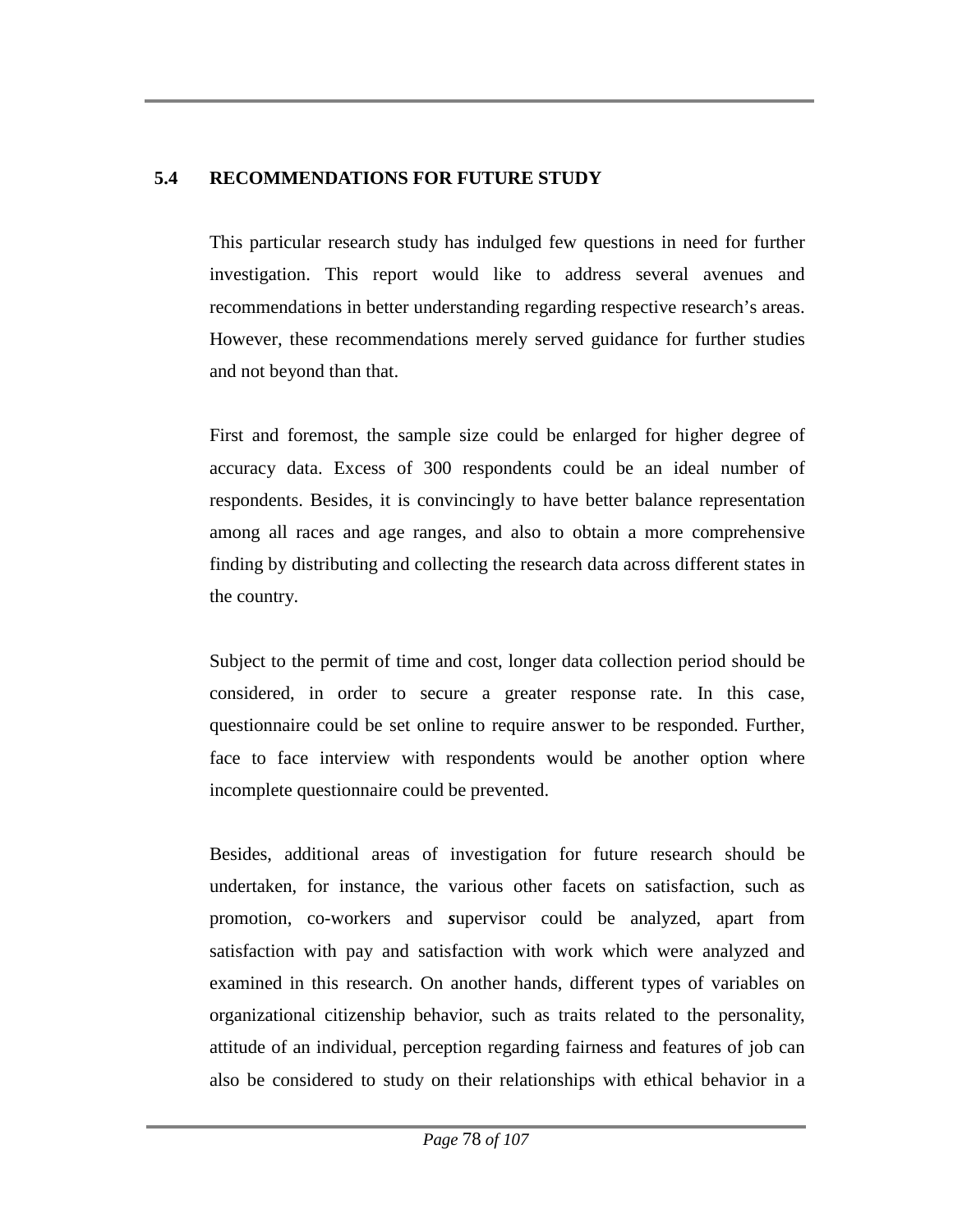particular company or industry. Researcher is convinced that more accuracy of data could be obtained if these additional variables be taken into the research.

Next, this study merely explored the impact of various facets of ethical behaviors toward job satisfaction and organizational citizenship behavior within employees working in accounting, auditing, taxation and secretarial management firms. In fact, studies might open to other marketplaces rather merely restricted specifically in a specific industry. Malaysian employees from different industry might perceive the facets of ethical behavior, job satisfaction and organizational citizenship behavior differently. Findings might vary from the present study. In certain extent, variables somehow might not derive from an organizational problem, but rather an occupational problem. For future research, it is recommended to examine these variables in the realm of occupational affective.

Distributing questionnaire to employees through their direct supervisors or employers might be an issue. Employees may produce some social desirable responses by inflating the ratings in the ethical leadership portion. Some of the respondents may also tend to inflate their supervisors' rating in the ethical leadership portion, considering the survey may serve as a tool in their performance evaluation. In fact, it would be more appropriate for the researcher to distribute the survey forms personally to the employees after obtaining the consent from the company and to set up a survey collection box and time with all the respondents in the interests of cost and time.

The results can be different when studies the views between males and females employees. Their view and opinion may vary in many ways. Further, organizational culture can affect the effectiveness of the work place and ethics of culture which should also be studied. This can also be another factor which can help in better understanding on the proposed variables. Different gender's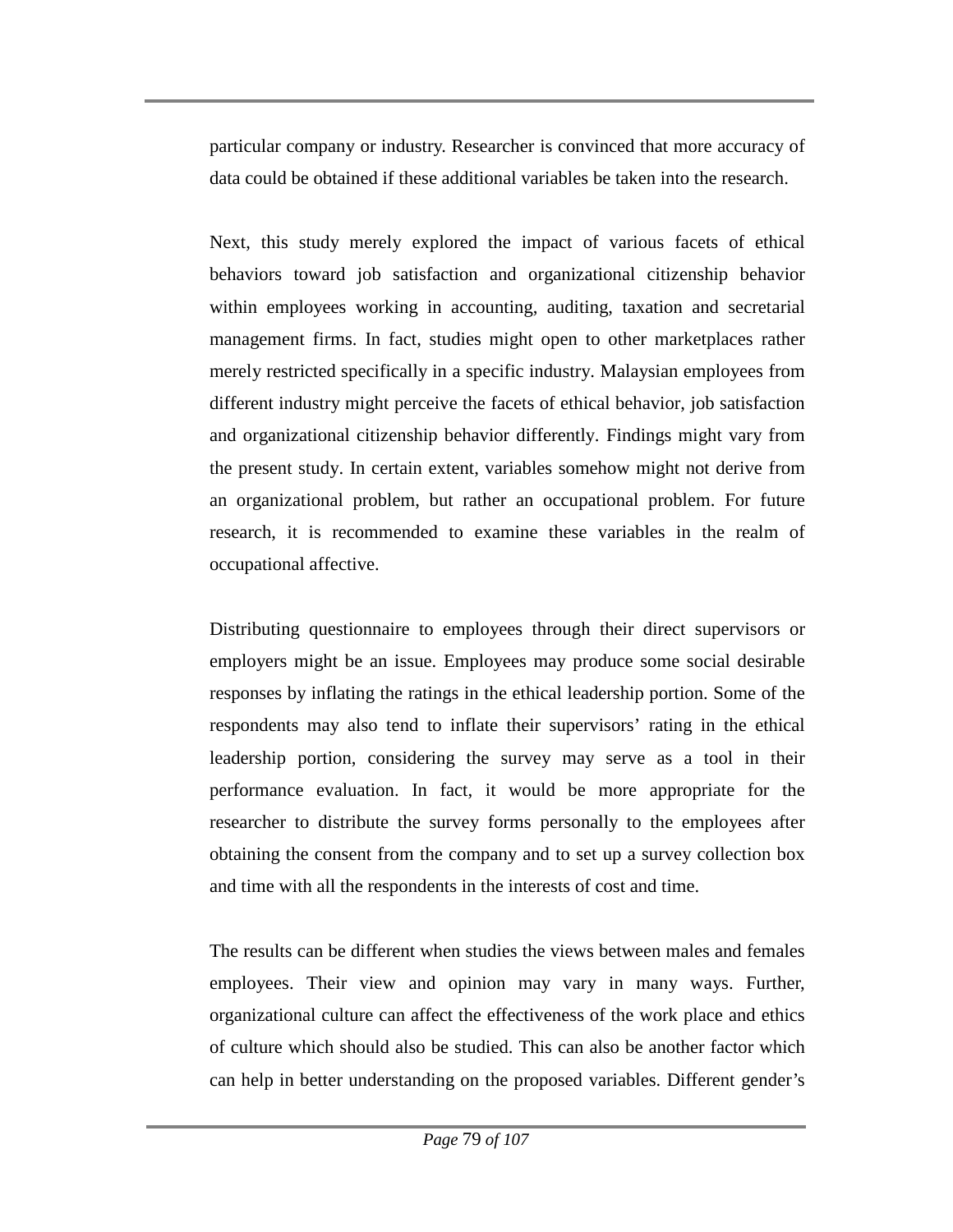opinion and cultures in a company may carry substantial different result in the study.

Lastly, the researcher recommends future study should consider to use a mix of self-report measures along with supervisor reporting, which may be complemented with the qualitative data collection methods like focus groups and in-depth interviews. A longitudinal study can also be planned, considering similar variables with a larger sample size. Further from that, a similar study may be conducted across the industries each state or even whole country to facilitate the generalization of interference.

### **5.5 CONCLUSION**

This study attempts to examine the relationship between various ethical behaviors of employees in a company and their job satisfaction and organizational citizenship behaviors. In general, this study had achieved it objectives and answered the research questions and a conclusion was drawn. There are only ethical leadership behavior is supporting both dependent variables, job satisfaction and organizational citizenship behavior in this particular study. In contrast, ethical behaviors of coworkers and successful managers failed to support both dependent variables.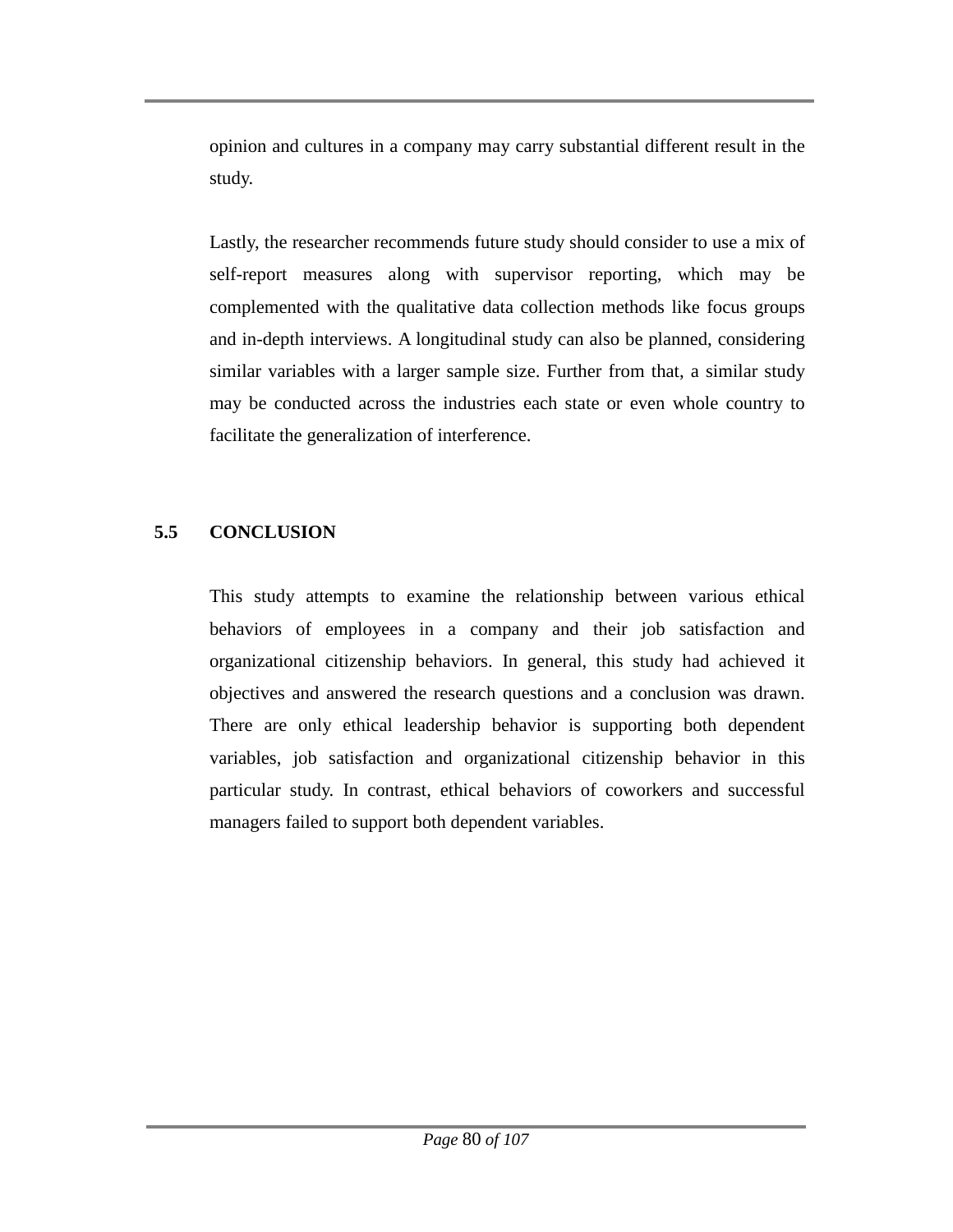### **REFERENCES**

- Aaker, D. A., Kumar, V., Day, G.S., & Lawley, M. (2005). *Marketing research* (The Pacific Rim edition), Queensland, Australia: John Wiley & Sons.
- Ambrose, M. L., Arnaud A., & Schminke M. (2008). Individual moral development and ethical climate: the influence of person–organization fit on job attitudes, *Journal of Business Ethics*, *Vol. 77*, Iss. 3; 323
- Abdul Rahman A. P. (1999). Beyond compliance, ethics and long term business sustainability, *The Company Secretary Journal*, 9-11.
- Aroff, P D. (2002. Role of ethics in professionalization and professionalism, Feature, 8-10.
- Avey, J. B., Palanski, M. E., & Walumbwa, F. O. (2011). When leadership goes unnoticed: The moderating role of follower self-esteem on the relationship between ethical leadership and follower behavior. *Journal of Business Ethics*, *98*(4), 573-582.
- Balachandran, A. M., & Mahanedran, N. (2003). The ethical dimension in corporate governance, *The Chartered Secretary Malaysia Journal,* August 2003, 4 – 9

Bandura, A. (1977). Social learning theory. New York: Prentice Hall.

- Banerjea, P. K. (2010). Wholesome Ethical Leadership [dagger]. *IUP Journal of Corporate Governance*, *9*(1/2), 7.
- Barnard, C. I. (1968). *The functions of the executive* (Vol. 11). Harvard university press.
- Bartlett, K. R. (2005). Survey research in organizations. In R. A. Swanson & E. Holton (Eds.), *Research in organizations: Principles and methods of inquiry*. San Francisco: Berrett-Koehler.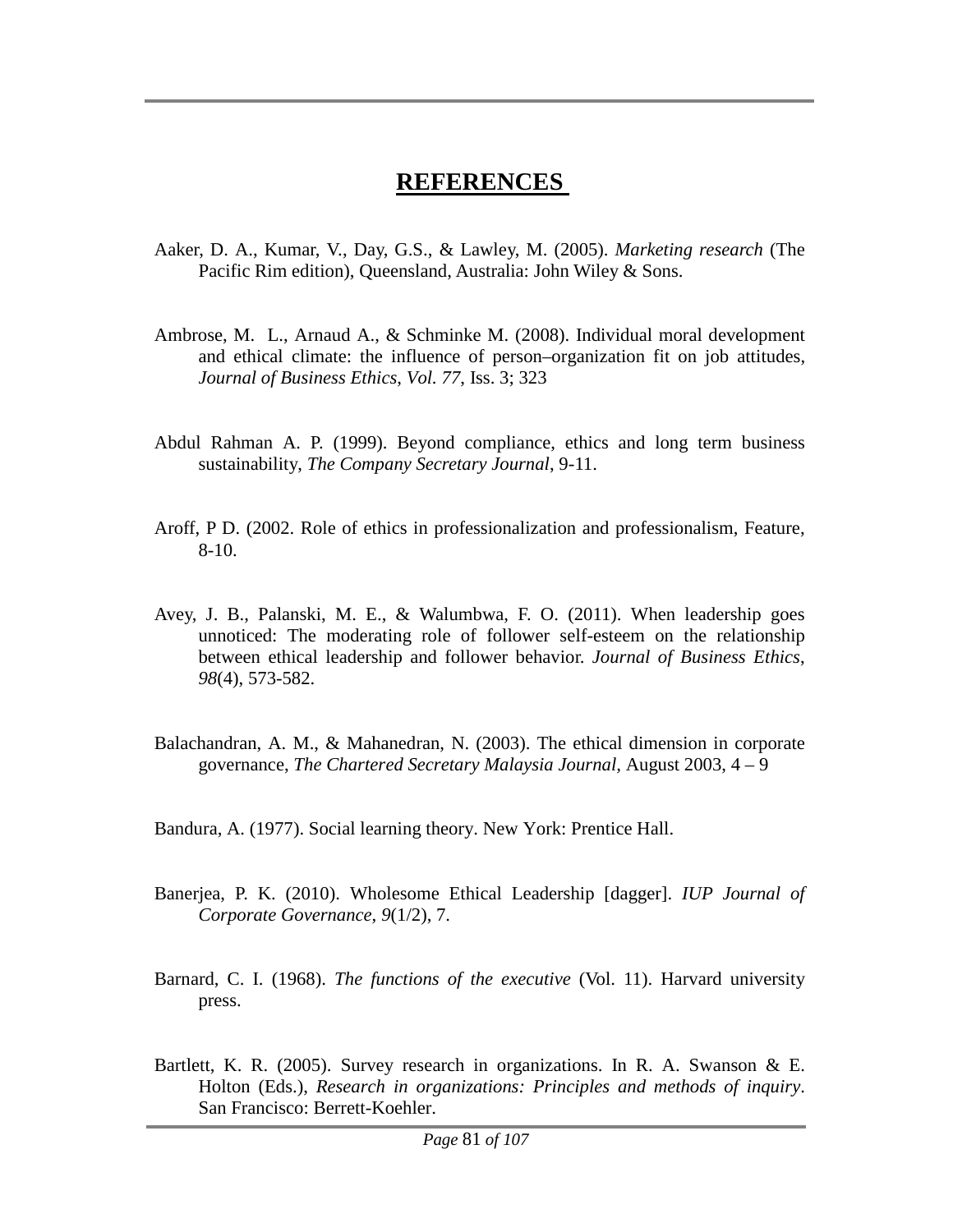- Bateman, T. S., & Organ, D. W. (1983). Job satisfaction and the good soldier: The relationship between affect and employee "citizenship". *Academy of management Journal*, *26*(4), 587-595.Baumeister, R. F., Bratslavsky, E., Finkenauer, C., & Vohs, K. D. (2001). Bad is stronger than good. *Review of general psychology*, *5*(4), 323.
- Beehr, T. A., Jex, S. M., Stacy, B. A., & Murray, M. A. (2000). Work stressors and coworker support as predictors of individual strain and job performance. *Journal of Organizational Behavior*, *21*(4), 391-405.
- Blanchard, K., & Peale, N. V. (2011). *The power of ethical management*. Random House.
- Blau, P. (1964). *Exchange and power in social life*. New York: Wiley.
- Brigley, S. (1995). Walking the tightrope: a survey of ethics in management. *Executive Development*, *8*(5), 32-35.
- Borkowski, S. C., & Ugras, Y. J. (1992). The ethical attitudes of students as a function of age, sex and experience. *Journal of Business Ethics*, *11*(12), 961-979.
- Brown, J. S., & Gray, E. S. (2004). Creating a learning culture: Strategy, technology, and practice. Cambridge: Cambridge University Press.
- Brown, M. E., Treviño, L. K., & Harrison, D. A. (2005). Ethical leadership: A social learning perspective for construct development and testing. Organizational behavior and human decision processes, 97, 117-134.
- Brown, M. E., & Trevino, L. K. (2006). Ethical leadership: A review and future directions. *The Leadership Quarterly, 17*(6), 595-616.
- Brown, M. E., & Mitchell, M. S. (2010). Ethical and unethical leadership: Exploring new avenues for future research. *Business Ethics Quarterly*, 20(4), 583-616.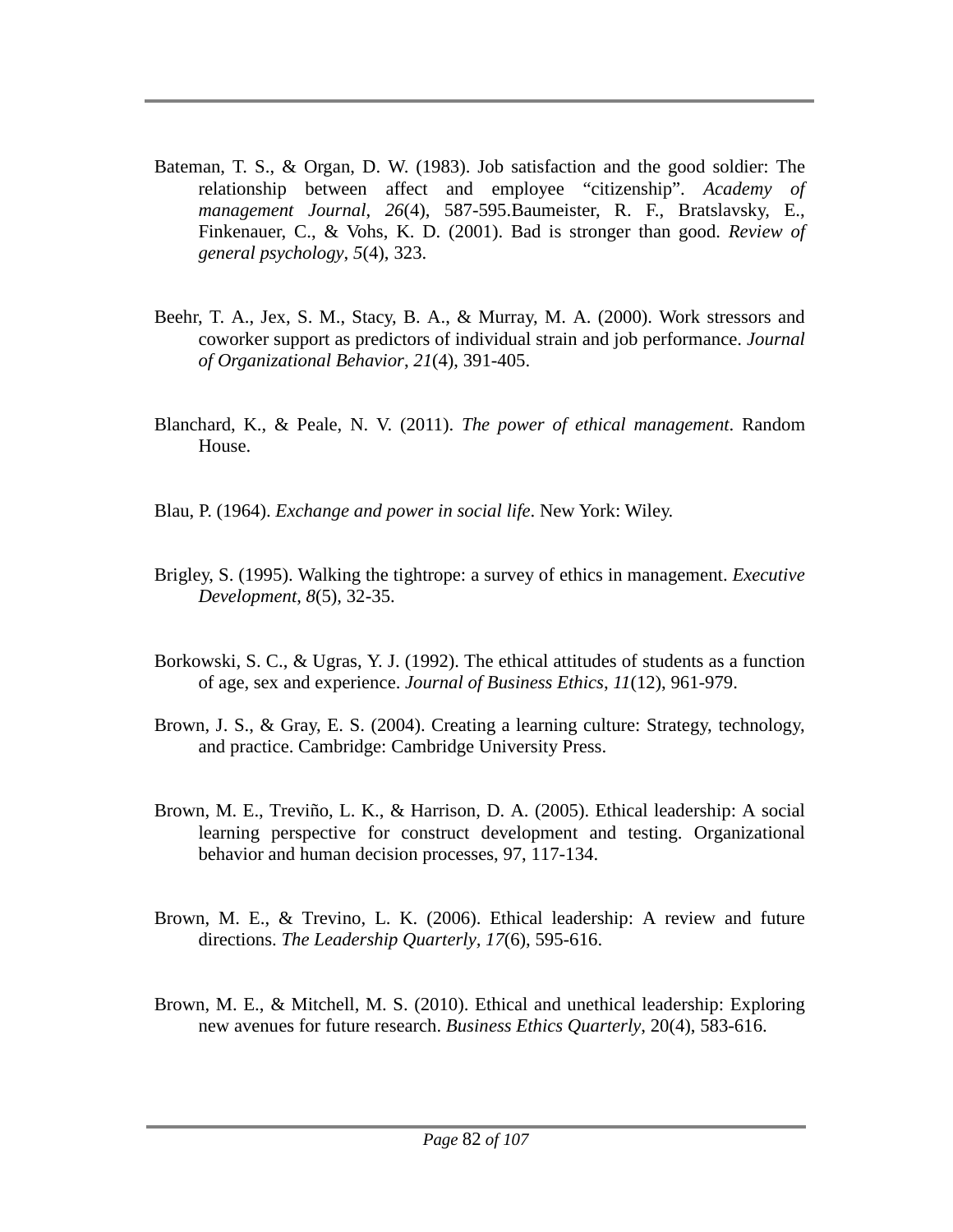- Bruk-Lee, V., & Spector, P. E. (2006). The social stressors -counterproductive work behaviors link: Are conflicts with supervisors and coworkers the same? *Journal of Occupational Health Psychology, 11,* 145-156.
- Burton, B. K., & Near, J. P. (1995). Estimating the incidence of wrongdoing and whistle-blowing: Results of a study using randomized response technique. *Journal of Business Ethics, 14* (1), 17 – 30
- Caplan, G. (1974). *Support systems and community mental health: Lectures on concept development*. New York: Behavioral Publications.
- Cavana, R., Delahaye, B. L., & Sekeran, U. (2001). *Applied business research: Qualitative and quantitative methods*. John Wiley & Sons Australia.
- Cheah F. S. (2003). Managing in times of crisis and failures. In Cheah Foo Seong, Perspectives corporate governance & management (Volume II) (pp  $10 - 13$ ), MAICSA Kuala Lumpur.
- Cole, M. S., Schaninger, W. S. J., & Harris, S. G. (2002). The workplace social exchange network: A multilevel, conceptual examination. *Group & Organization Management*, *27,* 142-167.
- Collins, J. (2001). Good to great: Why some companies make the leap … and other don't. HarperCollins Publishers, New York.
- Cordery, J., Sevastos, P., Mueller, W., & Parker, S. (1993). Correlates of employee attitudes toward functional flexibility. *Human relations*, *46*(6), 705-723.

Cragg, W. (1999). Two models of corporate governance. *Bankers Malaysia Journal*.

Daft, R. L. (2007). *The leadership experience*: South-Western Pub.

De, C. D. (2010). On the psychology of preventing and dealing with ethical failures: A behavioral ethics approach. In M. Schminke (Ed.), *Managerial ethics*. (pp.111- 125).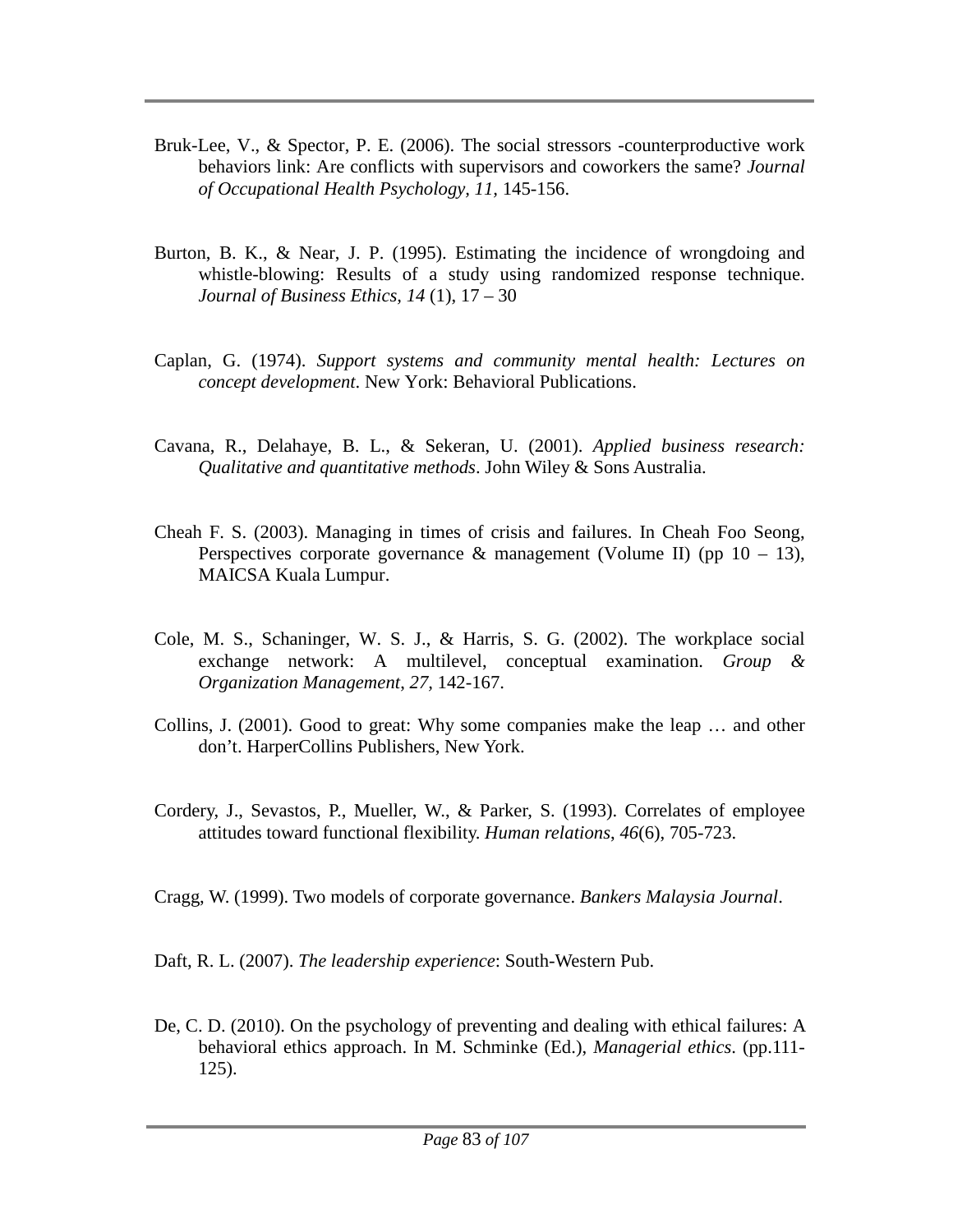DeGeorge, R. T. (1986). *Business ethics*. New York.

- De V. D. (2001).*Research design in social research.* Thousand Oaks, California: Sage Publications.
- Dimitriades, Z. S. (2007). The influence of service climate and job involvement on customer-oriented organizational citizenship behavior in Greek service organizations: a survey. *Employee Relations*, *29*(5), 469-491.
- Donnelly, J. H., Gibson, J.L., & Invancevich, J.M. (1992). *Fundamentals of management*. Richard D. Irwin Publishing, Boston.
- Ertürk, A., Yılmaz, C., & Ceylan, A. (2004). Promoting organizational citizenship behaviors: Relative effects of job satisfaction. *METU Studies in Development*, *189*, 210.
- Etzioni, A. (2002). *Profit without Honor: When it comes to ethics, B-Schools get an F*. The Washington Post, Sunday, August 4
- Fang, Y. W. (2009). The relationship between leadership styles and foreign English teachers job satisfaction in adult English cram schools: Evidences in Taiwan. *The Journal of American Academy of Business, Cambridge, 14(2)*, 75-82. Retrieved August 5, 2010, from ProQuest database.
- Farh, J. L., Zhong, C. B., & Organ, D. W. (2004). Organizational citizenship behavior in the People's Republic of China. *Organization Science*, *15*(2), 241-253.
- Ferrell, O. C., & Gresham, L. G. (1985). A contingency framework for understanding ethical decision making in marketing. *The Journal of Marketing*, 87-96.
- Festinger, L. (1942). A theoretical interpretation of shifts in level of aspiration. *Psychological Review, 49*(3), 235-250.
- Festinger, L. (1954). A theory of social comparison processes. *Human Relations, 7(2), 117*–140.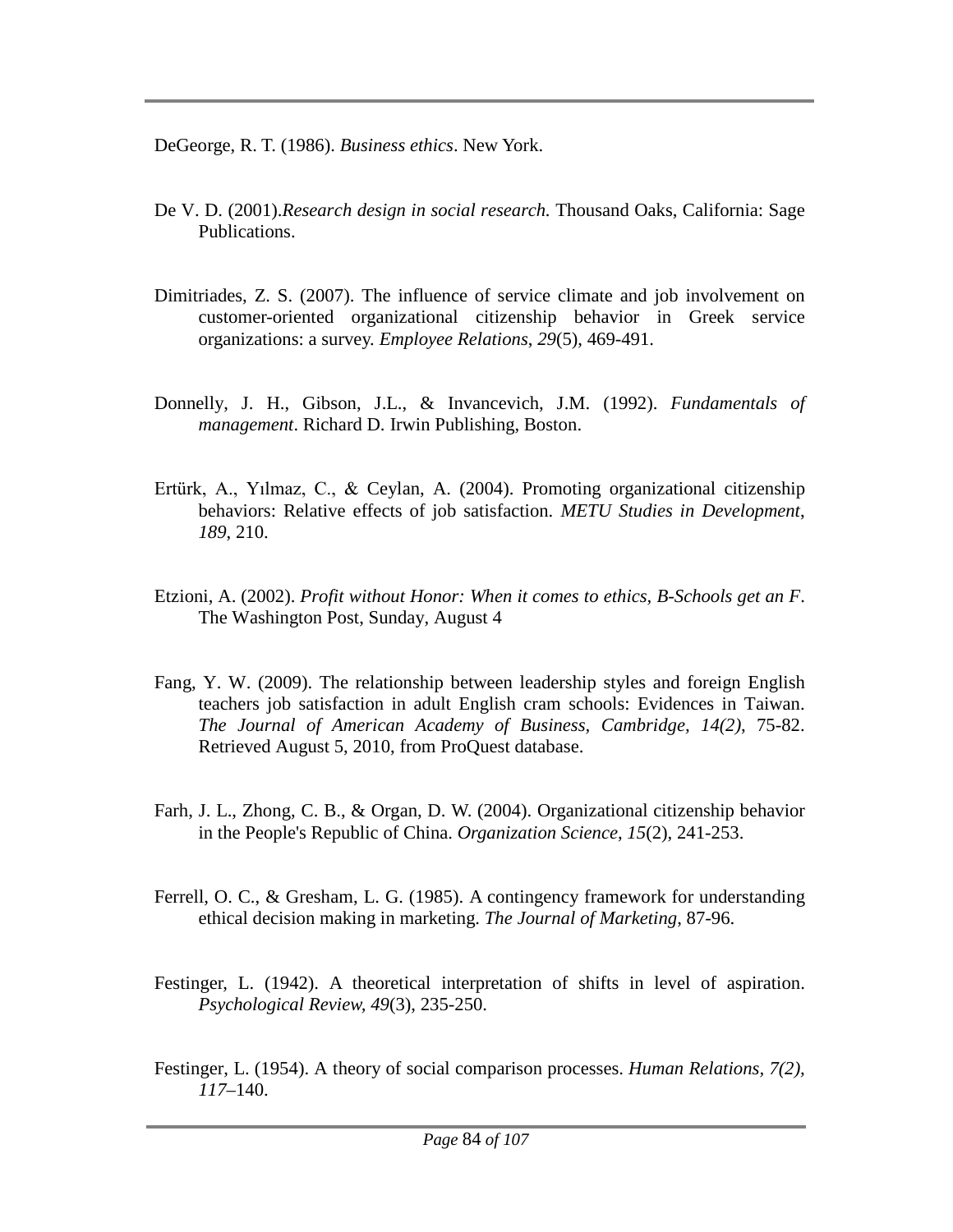- France M., Carney D. , McNamee, M., & Borrus, A. (2002). Why corporate crooks are tough to nail, *Business Week*, Issue 3789, January 7th.
- Freeman, R. E., Martin, K., Parmar, B., Cording, M., & Werhane, P. H. (2006). Leading through values and ethical principles. *Inspiring Leaders, Routledge Publishing. Oxford, UK*.
- Gall, M. D., Gall, J. P., & Brog, W. R. (2007). *Education Research: An Introduction*  (8th ed.). Boston: Allyn and Bacon.
- Ghauri, P., & Gronhaug, K. (2005). *Research methods in business studies: A practical guide* (3rd ed.). Harlow, England: Prentice Hall.
- Giacalone, R.A., & Jurkiewicz, C. L. (2003). *Handbook of workplace spirituality and organizational performance*. Me Sharpe.
- Hackman, J. R. (1992). *Group influences on individuals in organizations*. Consulting Psychologists Press.
- Hair, J., Bush, R., & Ortinau, D. (2006). Marketing Research within a changing environment. Revised international edition. *McGraw-Hill, New York, USA*, *589*, 566.
- Hair, J. F., Black, W. C., Babin, B. J., Anderson, R. E., & Tatham, R. L. (2006). *Multivariate data analysis* (Vol. 6). Upper Saddle River, NJ: Pearson Prentice Hall.
- Halbesleben, J. R. (2006). Sources of social support and burnout: a meta-analytic test of the conservation of resources model. *Journal of applied Psychology*, *91*(5), 1134.
- Harshbarger, S., & Holden, T. (2004). The New Realities of Corporate Governance. Ethics Matters, February. *Center for Business Ethics, Bentley College, MA*.

Herb, G. (1987). Formalizing business ethics.*Training and Development Journal*.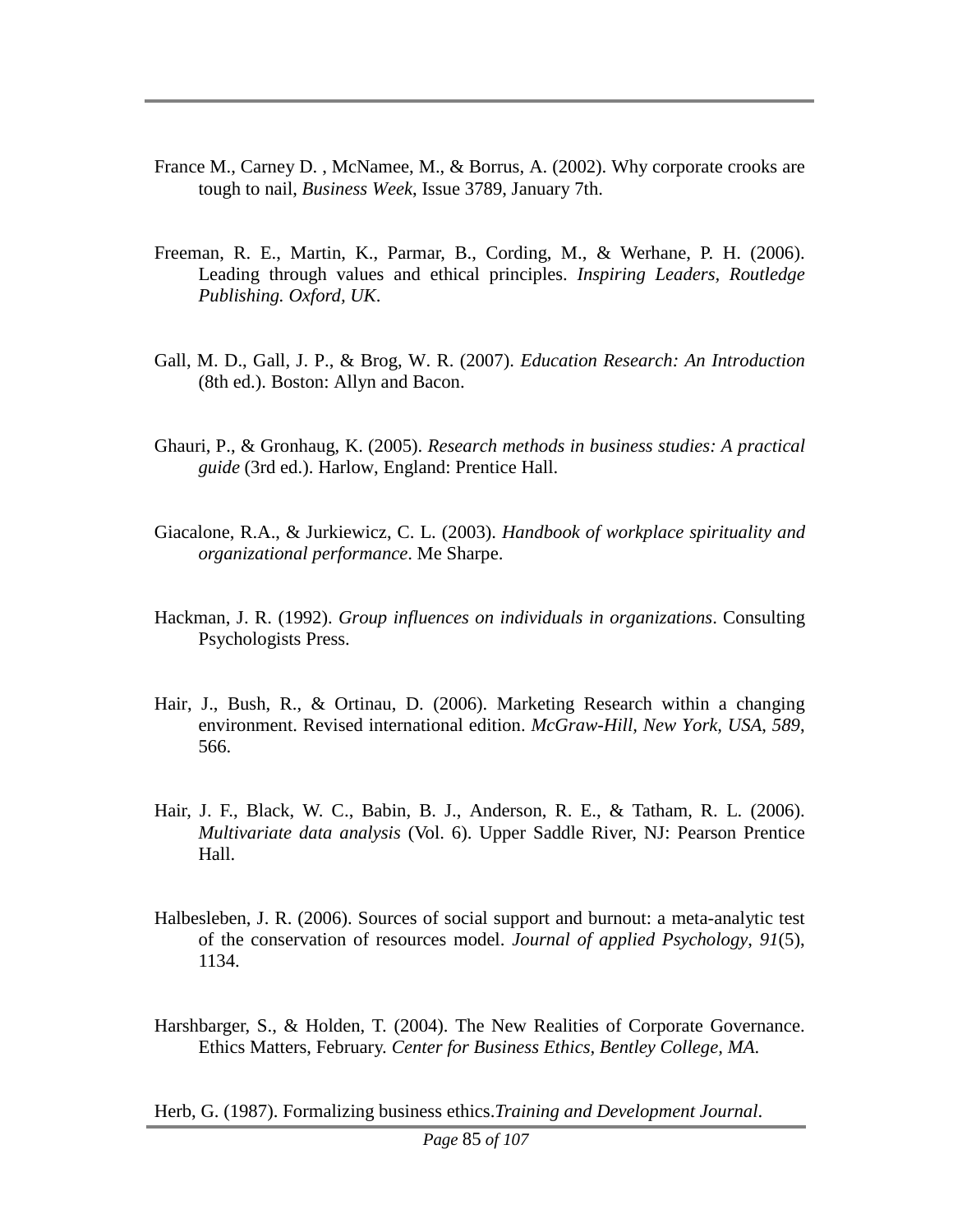- Ho, J. S. Y., Fie, D. Y. G., Ching, P. W., & Ooi, K. B. (2009). Relationship between the full-range leadership and insurance salesperson's job satisfaction. *International Journal of Business and Management*, *2*(1), 43.
- Hocking, J. E., Stacks, D. W., & McDermott, S. T. (2003). *Communication Research*  (3rd Ed.). Boston: Allyn & Bacon.
- Jacqueline, K. K. (2012). The role of ethics in employee behavior. A thesis of Degree of Master of Science in Industrial-Organizational Psychology, the University of Tennessee.
- Jennings, M. M. (2004). Incorporating ethics and professionalism into accounting education and research: A discussion of the voids and advocacy for training in seminal works in business ethics. *Issues in Accounting Education*, *19*(1), 7-26.
- Jung, J. Y., & Hong, S. (2008). Organizational citizenship behaviour (OCB), TQM and performance at the maquiladora. *International Journal of Quality & Reliability Management*, *25*(8), 793-808.
- Kanungo, R. N., & Mendonca, M. (1996). *Ethical dimensions of leadership* (Vol. 3). Sage Publications.
- Kim, W. G., & Brymer, R. A. (2011). The effects of ethical leadership on manager job satisfaction, commitment, behavioral outcomes, and firm performance. *International Journal of Hospitality Management*, *30*(4), 1020-1026.

Kleining, J. (1999). *The ethics of policing*.Cambridge University Press, UK.

- Koh, H. C., Boo, E. H. Y. (2001). The link between organizational ethics and job satisfaction: A study of managers in Singapore.*Journal of Business Ethics, 29* (4), 309-324.
- Koster, F., & Sanders, K. (2006). Organisational citizens or reciprocal relationships? An empirical comparison. Personnel Review, 35(5), 519-537.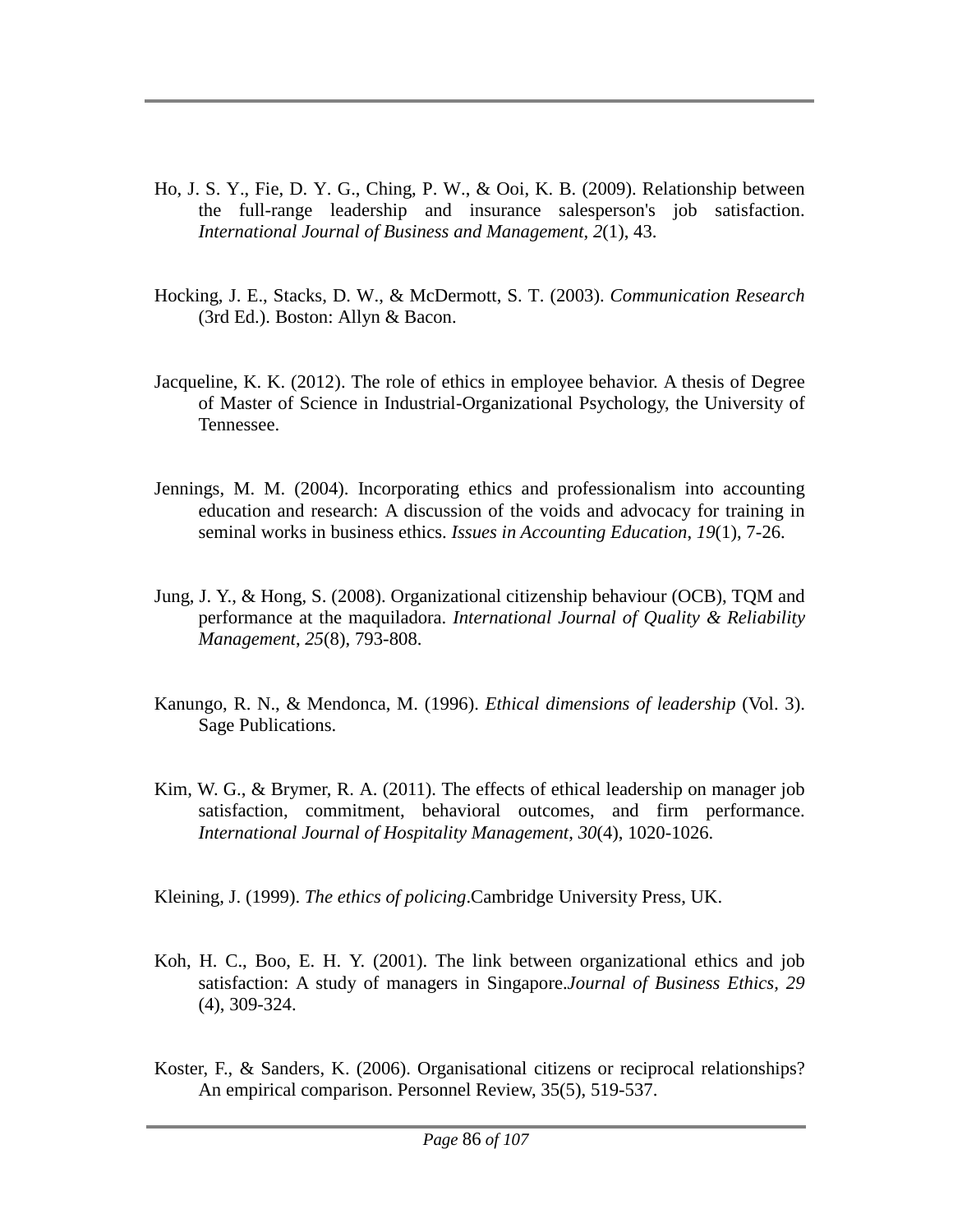- Kourzes, J.M. & B.Z. Posner. (1987). The leadership challenge How to get extraordinary things done in organizations. San Francisca: Josessy-Bass Publishers.
- Lau Teck-Chai, S. P. Ng C.Y. (2015). Organizational Commitment: Investigating the effect of various dimensions of job satisfaction and ethical behavior. *International Business Management*, 281 - 288.
- Lind, D. A., Marchal, W. G., & Wathen, S. A. (2008). *Statistical techniques in business and economics: With global data sets* (13th ed.). New York: McGraw Hill.
- Lok, P., & Crawford, J. (2001). Antecedents of organizational commitment and the mediating role of job satisfaction. *Journal of managerial psychology*, *16*(8), 594- 613.
- Longstaff S. (1986). *The ethical dimension of corporate governance.* http://www.ethics.org.
- Madlock, P. E. (2008). The link between leadership style, communicator competence, and employee satisfaction. *Journal of Business Communication*, *45*(1), 61-78.
- Malhotra, N., & Peterson, M. (2006). Basic Marketing Research; a decision-making approach. *New Jersey*, *7458*.
- Mathieu, J. E., & Zajac, D. M. (1990). A review and meta-analysis of the antecedents, correlates, and consequences of organizational commitment. *Psychological bulletin*, *108*(2), 171.
- Maxwell, J. C. (2011). *The 360 degree leader: Developing your influence from anywhere in the organization*. Thomas Nelson Inc.
- Mayer, D. M., Kuenzi, M., Greenbaum, R., Bardes, M., & Salvador, R. B. (2009). How low does ethical leadership flow? Test of a trickle-down model. *Organizational Behavior and Human Decision Processes*, *108*(1), 1-13.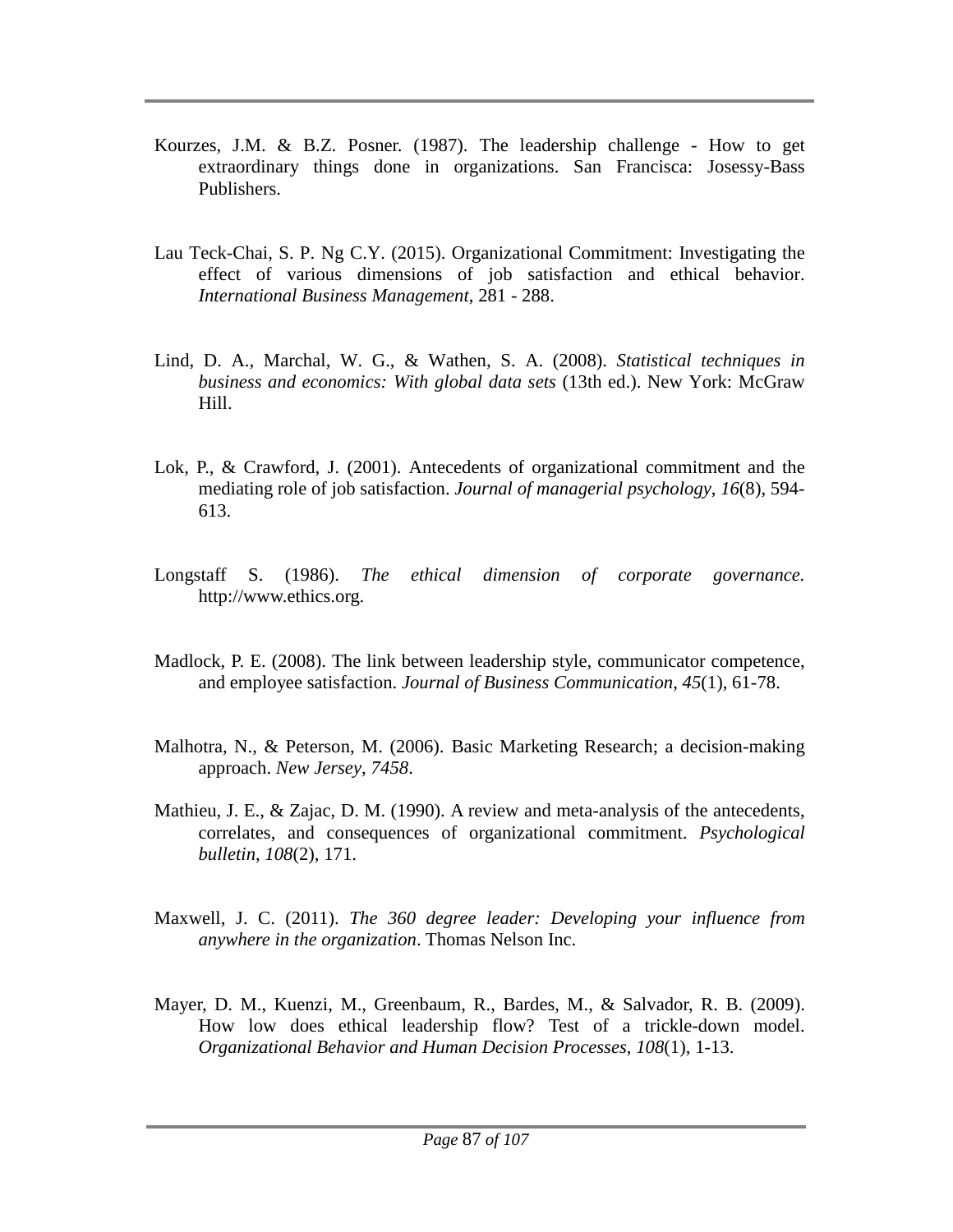- McDaniel, C.D. & Gates, R.H. (1999), *Contemporary marketing research*, Cincinnati: South-Western College Publishing.
- McShane, S. L. & Von Glinow, M. A. (2010). Organizational behavior: *Emerging knowledge and practice for the real world (5th ed.)*. New York: McGraw-Hill.
- Metzger, M., Dalton, D. &Hill J. (1994). The organization of ethics and the ethics of organizations: The case for expanded organizational ethics audit.*Business Ethics Quarterly, 3*, 27-43.
- Miceli, M. P., & Lane, M. C. (1991). Antecedents of pay satisfaction: A review and extension. In K. Rowland and G. R. Ferris (Eds.), Research in Personal and Human Resources Management. 235-309. Greenwich, CT: JAI Press.
- Minkes, A. L., Small, M. W., & Chatterjee, S. R. (1999). Leadership and business ethics: Does it matter? Implications for management. *Journal of Business Ethics, 20*(4), 327-335.
- Moorman, R. H. (1993). The influence of cognitive and affective based on job satisfaction measures on the relationship between satisfaction and organizational citizenship behavior.*Human Relations, 46* (6), 759-775.
- Morris, J. H., & Sherman, J. D. (1981). Generalizability of an organizational commitment model. *Academy of management Journal*, *24*(3), 512-526.
- Morrison, R. L. (2008). Negative relationships in the workplace: Associations with organizational commitment, cohesion, job satisfaction and intention to turnover. *Journal of Management and Organization, 14*(4), 330-340.
- Mowday, R. T., Porter, L. W., & Steers, R. M. (2013). *Employee—organization linkages: The psychology of commitment, absenteeism, and turnover*. Academic Press.
- Mukesh K, Salim, A.T., & Ramayah T. (2013). *Business Research Methods.* Shah Alam: Oxford.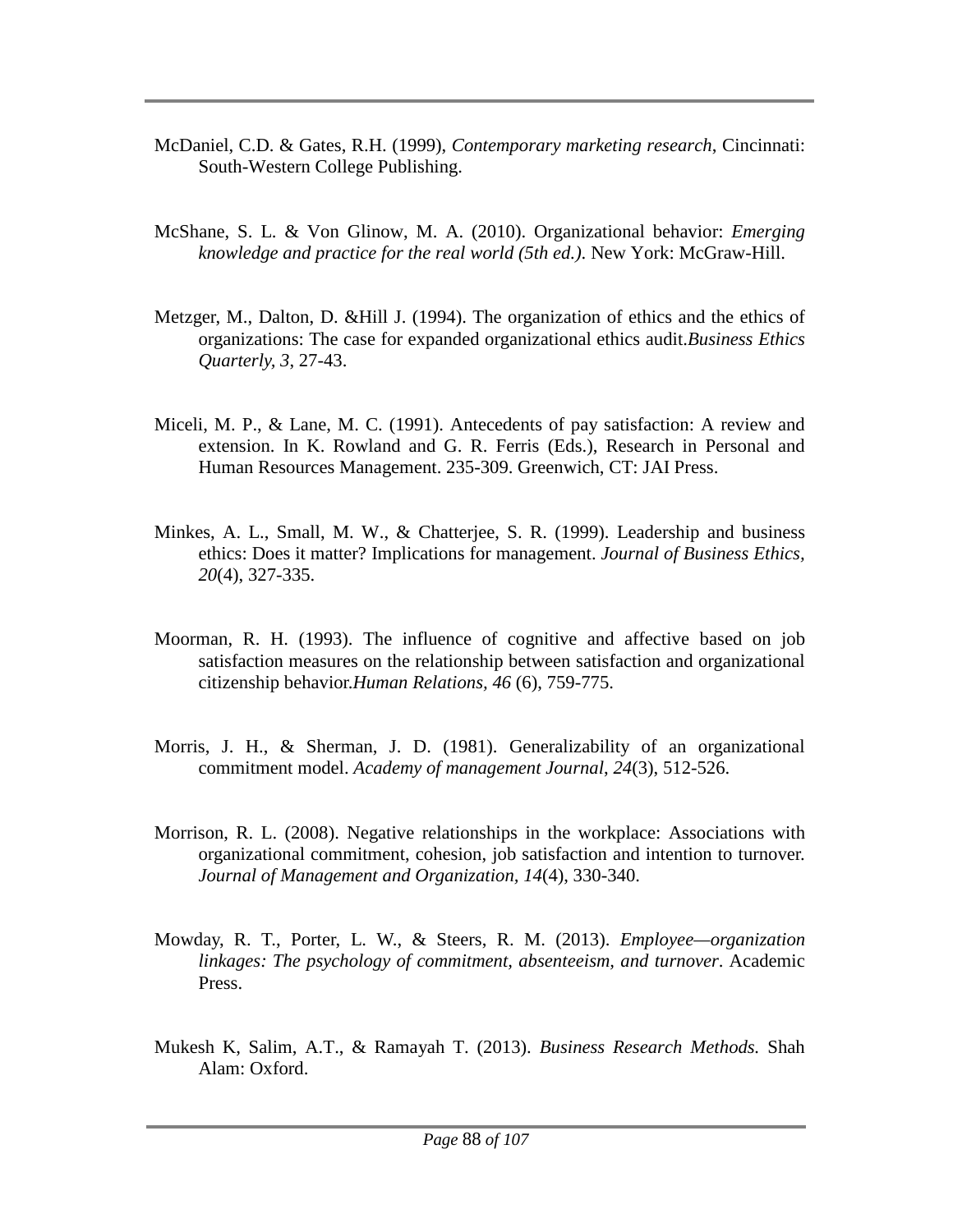- Murkinson, .G.T. (1996). Organization citizenship behavior: an examination of the influence of the workplace. *Leadership & Organization Development Journal*, 42-47.
- Nelson, D. L., & Quick, J. C. (2009). ORGB (2008-2009 ed.). *Mason, OH: Cengage Learning*.
- Nuabuife, E. K. N. (2010). Defining and enforcing ethical leadership in Nigeria. *African Journal of Economic and Management Studies, 1*(1), 25-41.
- O."Fallon, M. J. & Butterfield, K. D. (2005). A review of the empiricalethical decision-making literature: 1996–2003. *Journal of Business Ethics, 59 (4)*.
- Organ, D. W. (1988). *Organizational citizenship behavior: The good soldier syndrome*. Lexington Books/DC Heath and Com.
- Padmanabhan, A. P. K. (2005). Relationship between selected economic & non economic factors and overall job satisfaction of Malaysian professionals. (MBA Dissertation, Faculty of Business and Accountancy, University of Malaya).
- Paine, L. S. (1996). Venturing beyond compliance. *Perspectives In Bus Ethics Sie 3E*, 197.
- Parker, S. K. (2007). That is my job'How employees' role orientation affects their job performance. *Human Relations*, *60*(3), 403-434.
- Peppas, S. (2002). Attitudes towards business ethics: Where east doesn't meet west. *Cross Cultural Management: an international journal*, *9*(4), 42-59.
- Peter, G. (2004). Cascading good governance through the organization, *The Chartered Secretary Malaysia*, September 2004 20 -24.
- Peterson, D. K. (2002). Deviant workplace behavior and the organization's ethical climate. *Journal of Business and Psychology*, *17*(1), 47-61.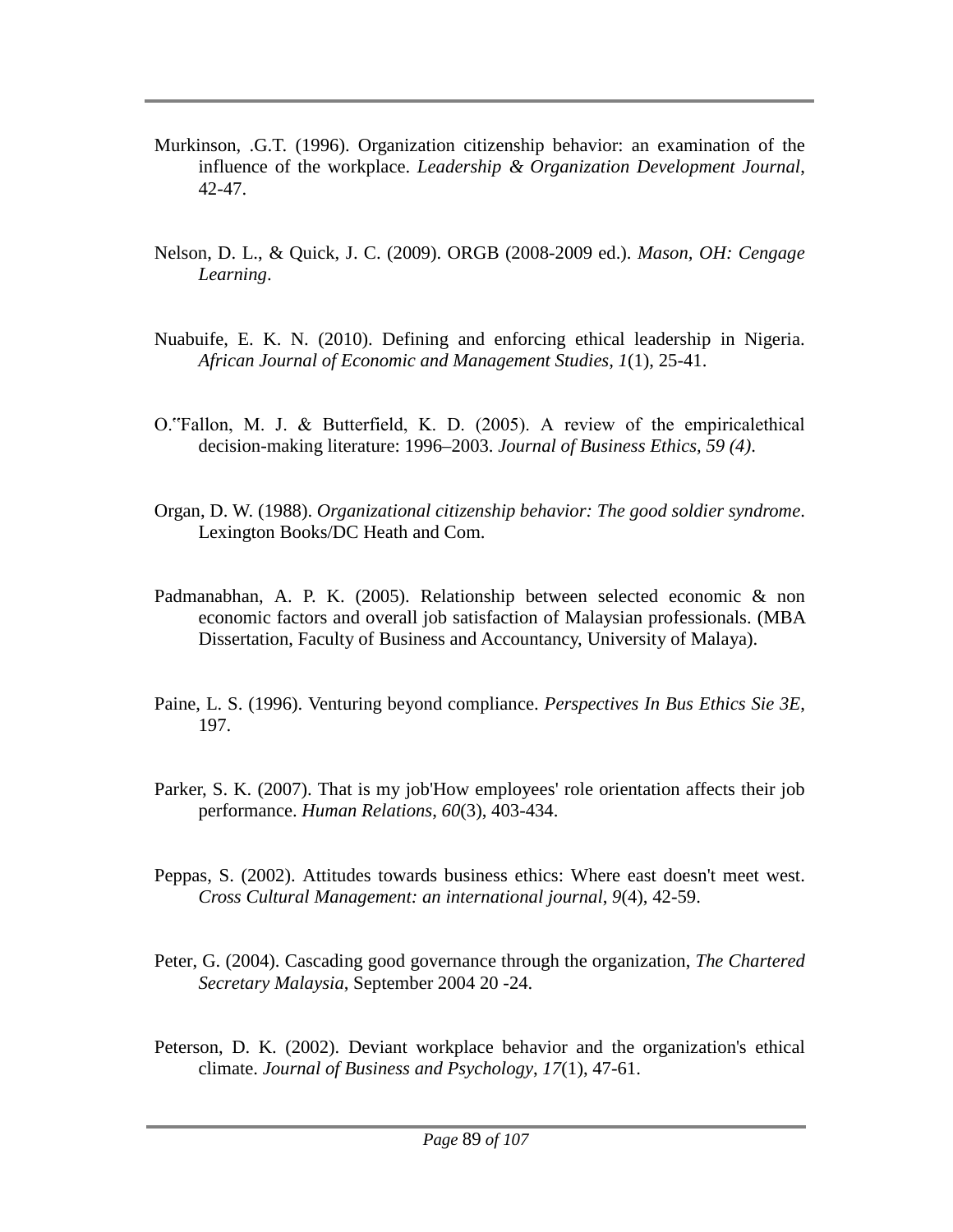- Pettijohn C., Pettijohn L. & Taylor A.J., (2007). Salesperson perceptions of ethical behaviors: Their influence on job satisfaction and turnover intentions. *Journal of Business Ethics, 78*(4), 547–557.
- Priest S. (2008). Ethics is more than compliance. *The Journal of Compliance, Risk & Opportunities (CRO),* Retrieved September 2008; [www.finsight-media.com.](http://www.finsight-media.com/)
- Podsakoff P, M., Ahearne., &MacKenzie, S.B. (1997). Organizational Citizenship Behavior and the quantity and quality for work group performance. *Journal of Applied Psychology*.
- Podsakoff, N. P., Whiting, S. W., Podsakoff, P. M., & Blume, B. D. (2009). Individual-and organizational-level consequences of organizational citizenship behaviors: A meta-analysis. *Journal of Applied Psychology*, *94*(1), 122.
- Roethlisberger, F. J., & Dickson, W. J. (1939). Management and the Worker, Cambridge (Mass.) Harvard Univ. *Pr., erstmals*.
- Polonsky, M. J., & Waller, D. S. (2014). *Designing and managing a research project: A business student's guide*. Sage Publications.
- Rubin, R. S., Dierdorff, E. C., & Brown, M. E. (2010). Do Ethical Leaders Get Ahead?. *Business Ethics Quarterly*, *20*(2), 215-236.
- Salancik, G. R., & Pfeffer, J. (1978). A social information processing approach to job attitudes and task design. *Administrative science quarterly*, 224-253.
- Scheuren, F. (2004) "What is a Survey? Alexandria, VA. American Statistical Association."*Survey Research Methods Section*. .
- Sims, R. R. (1992). The challenge of ethical behavior in organizations. *Journal of Business Ethics, 11*(7), 505-513.
- Smith, P.C., Kendall, L. M., & Hulin, C. L. (1969). The Measurement of Satisfaction in Work and Retirement: A Strategy for the Study of Attitudes*.* Chicago: Rand McNally.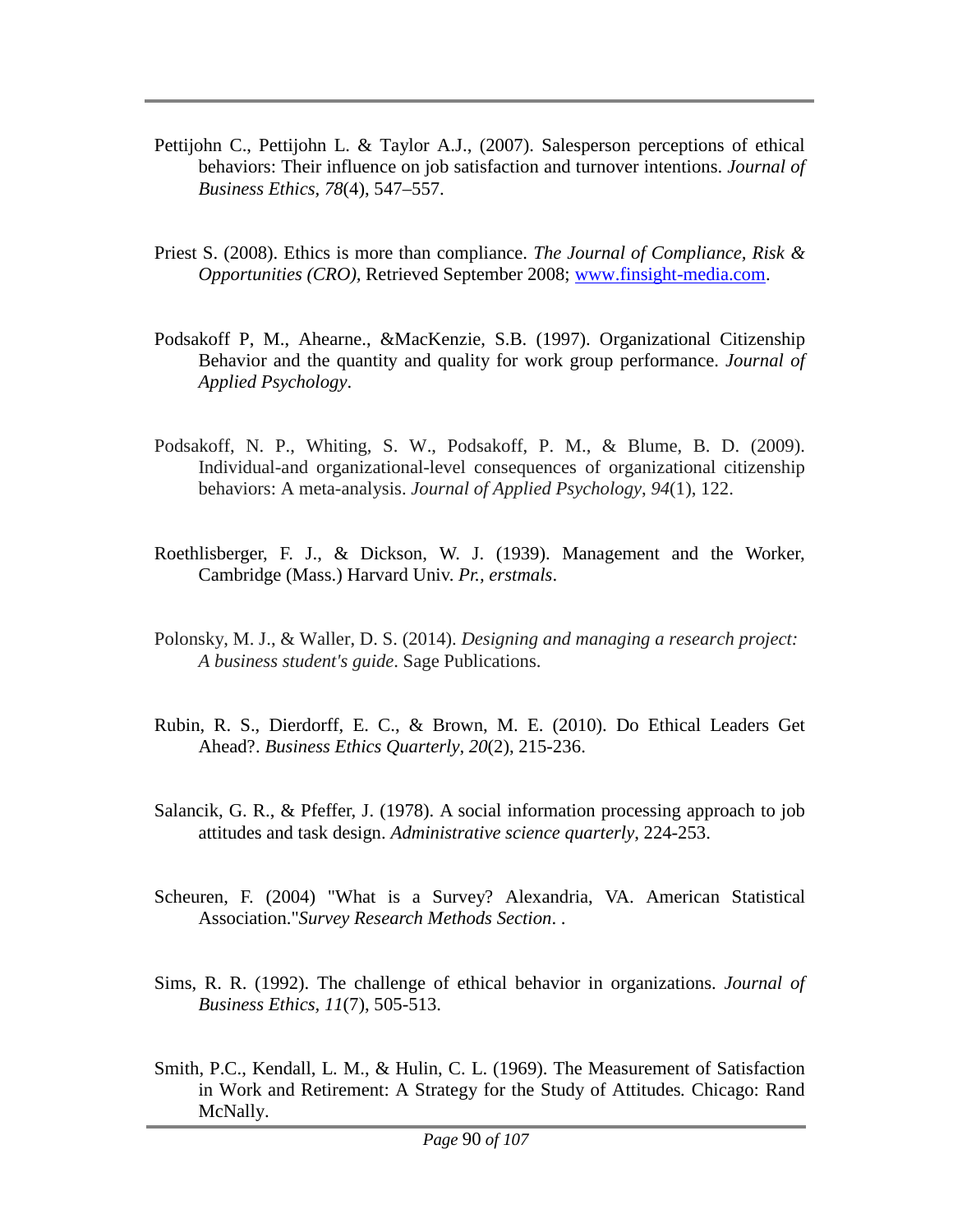- Stone, C. (1995). Where the law ends, the social control of corporate behaviors. Enanston: Harper and Row.
- Syed, O. A. (1994). Corporate ethics in the management of organizations. *IKM Journal* 2(2)
- Tenbrunsel, A. E., & Smith-Crowe K. (2008). Ethical decision making: Where we've been and where we're going. *The Academy of Management Annals, 2*(1)*,* 545- 607.
- Termes, R. (1995). Ethics in financial institutions in the ethical dimension of financial institutions and market. A. Argandona, editor, Springer-Verlag, Berlin.
- Torlak, O., & Koc, U. (2007). Materialistic attitude as an antecedent of organizational citizenship behavior. *Management Research News*, *30*(8), 581-596.
- Trevino, L. K. (1986). Ethical decision making in organizations: A person-situation interactionist model. *Academy of management Review*, *11*(3), 601-617.
- Trevino, L. K., Buttlerfield K. D., & McCabe D. L. (1998). The ethical context in organizations: Influence on employee attitudes and behaviors. *Business Ethics Quarterly,* 447–476.
- Valentine, S., & Barnett, T. (2002). Ethics codes and sales professionals' perceptions of their organizations' ethical values. *Journal of Business Ethics*, *40*(3), 191-200.
- Valentine, S., & Barnett, T. (2003). Ethics code awareness, perceived ethical values, and organizational commitment. *Journal of personal selling & Sales Management*, *23*(4), 359-367.
- Victor, B. & Cullen, J.B. (1990). A theory and measure of ethical climate in organizations. Business Ethics: *Research Issues and Empirical Studies.*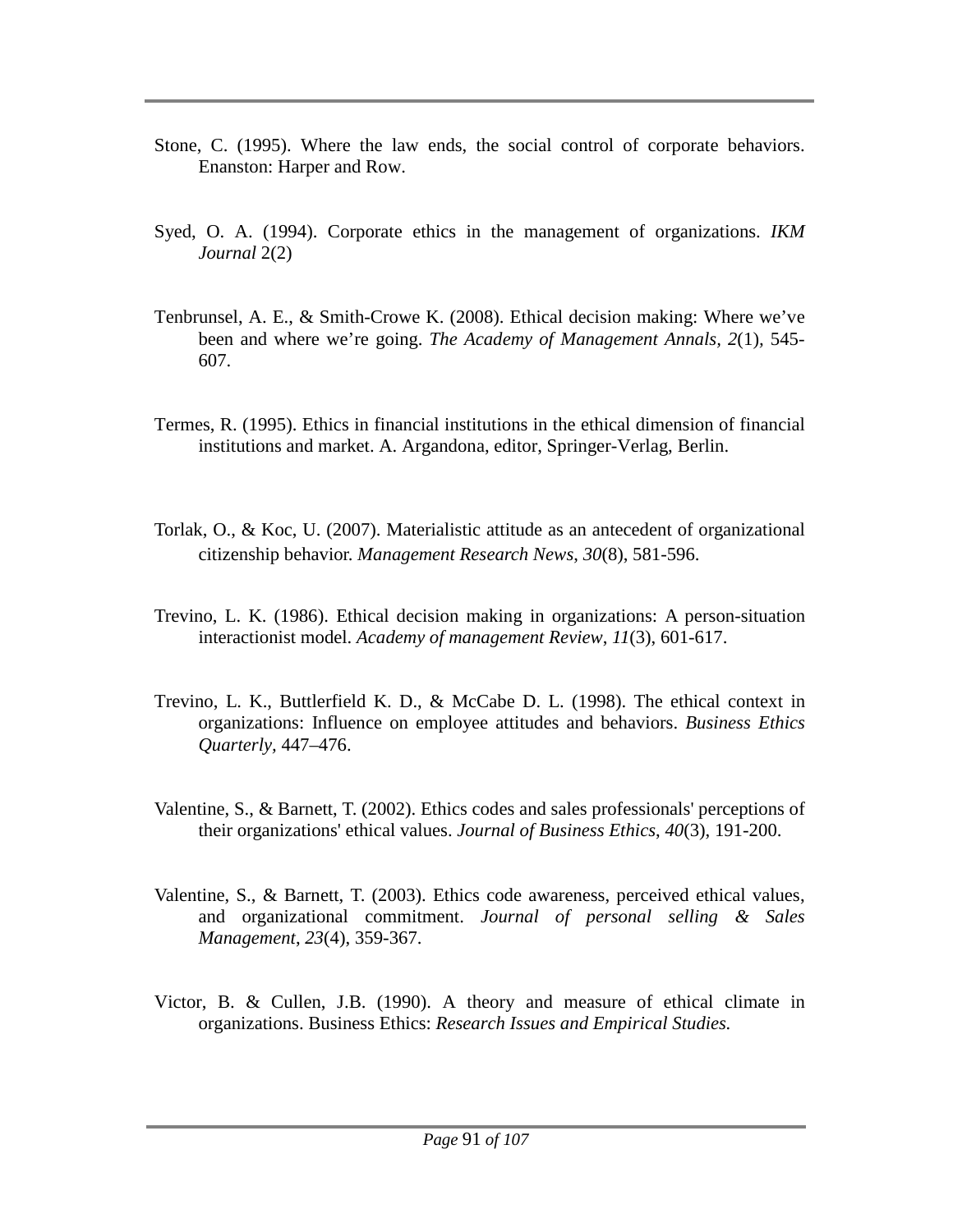- Viswesvaran, C., Sanchez, J. I., & Fischer, J. (1999). The role of social support in the process of work stress: A meta-analysis. *Journal of Vocational Behavior, 54*(2)*,* 314-334.
- Walumbwa, F. O., Avolio, B. J., Gardner, W. L., Wernsing, T. S., & Peterson, S. J. (2008). Authentic leadership: Development and validation of a theory-based measure. *Journal of Management,34*(1), 89-126.
- Weaver G. R., Trevino L.K. &Cochran, P.L. (1999). Corporate ethics practices in the mid-1990s: An empirical study of the fortune 1000. *Journal of Business Ethics, 18*(3), 283-294.
- Weisul K. &Merrit, J. (2002). You mean cheating is wrong?" *Business Week*, Issue 3811, September 12th.
- Wells, B., & Spinks, N. (1996). Ethics must be communicated from the top down!. *Career development international*, *1*(7), 28-30.
- Wimbush, J.C., & Shepard, J. M. (1994). Toward an understanding of ethical climate: Its relationship to ethical behavior and supervisory influence. *Journal of Business Ethics, 13*(8), 637-647.
- Wimmer, R. D., & Dominick, J. R. (2005). Research in media effects. *RD Wimmer, & JR Dominick, Mass Media Research-An Introduction (8th Edition ed., 141-143, 393-396, chapter VII). Wadsworth Publishing*.
- Wotruba, T. R. (1990). A comprehensive framework for the analysis of ethical behavior, with a focus on sales organizations. *Journal of Personal Selling & Sales Management*, *10*(2), 29-42.
- Yukl, G. (2002). Leadership in organizations. Upper Saddle River, NJ: Prentice-Hall, Inc.
- Zabid, A. R. M., & Alsagoff, S. K. (1993). Perceived ethical values of Malaysian managers. *Journal of Business Ethics*, *12*(4), 331-337.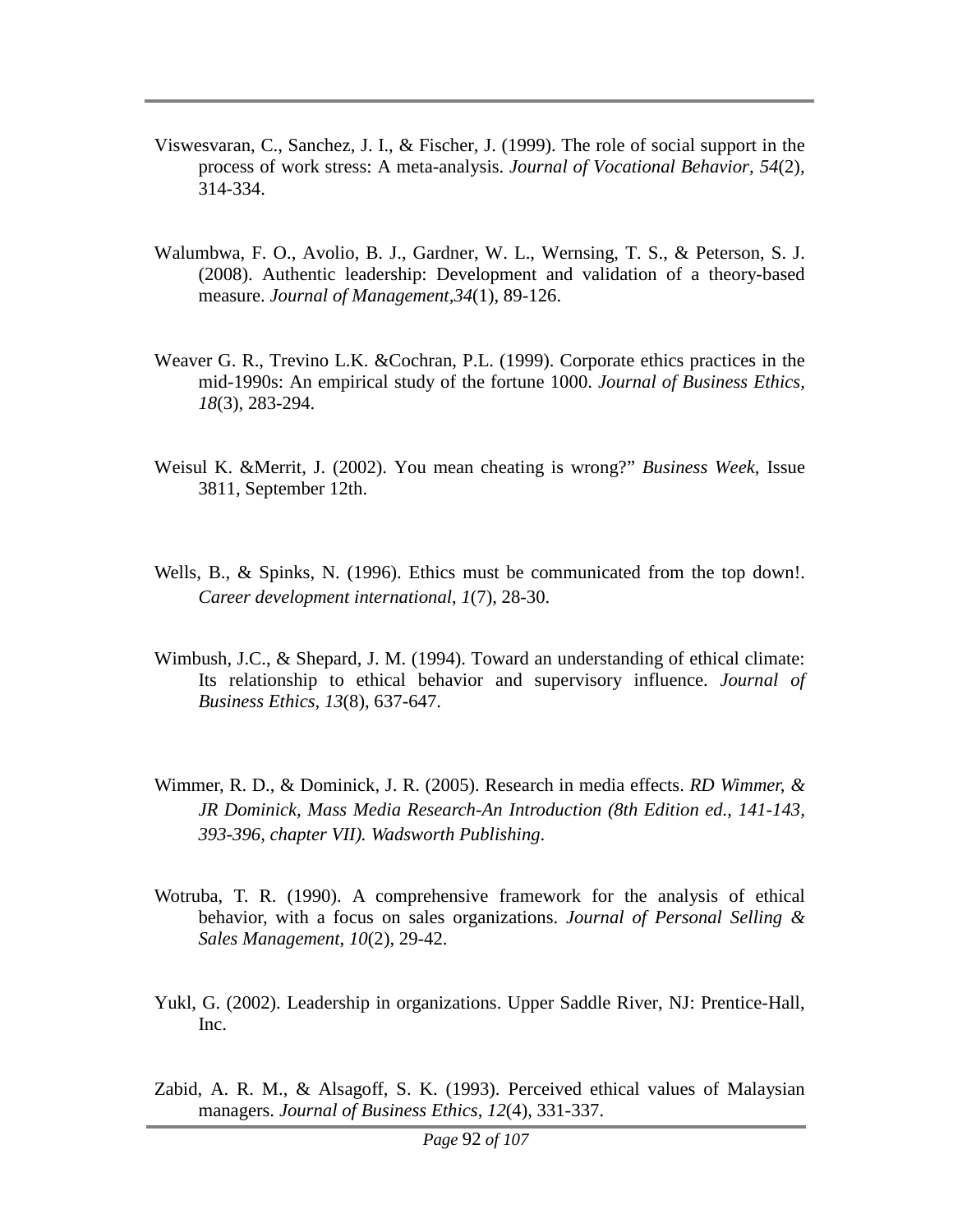- Zhang, H., Cone, M. H., Everett, A. M., & Elkin, G. (2011). Aesthetic leadership in Chinese business: A philosophical perspective. *Journal of Business Ethics*, *101*(3), 475-491.
- Zhu, W., May, D. R., & Avolio, B. J. (2004). The impact of ethical leadership behavior on employee outcomes: The roles of psychological empowerment and authenticity. *Journal of Leadership & Organizational Studies (Baker College), 11*(1), 16-26.
- Zikmund, W., & Babin, B. (2012). *Essentials of marketing research*. Cengage Learning.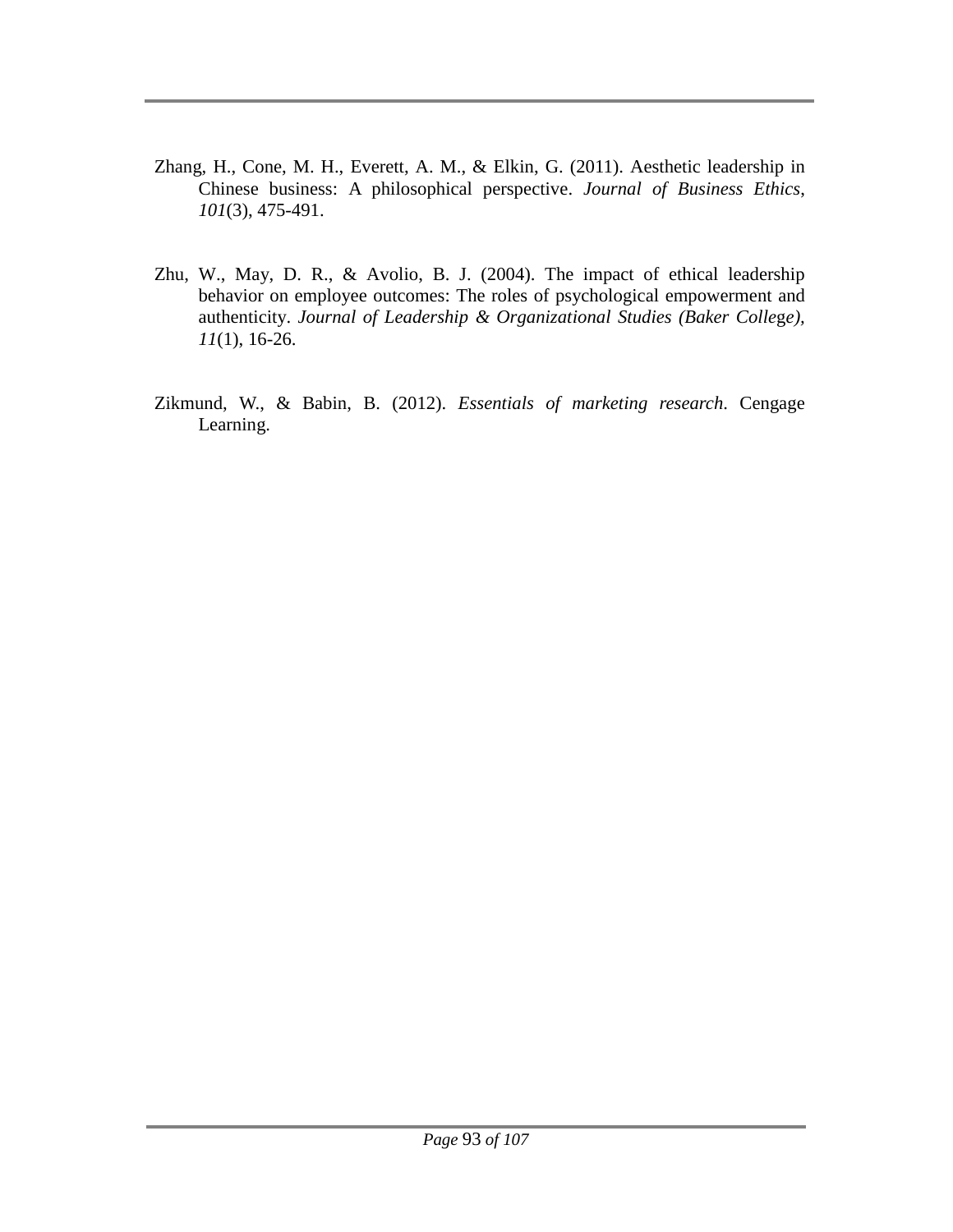# **APPENDIX 1**

#### **UNIVERSITI TUNKU ABDUL RAHMAN FACULTY OF ACCOUNTANCY AND MANAGEMENT (FAM) MASTER OF ADMINISTRATION (CORPORATE GOVERNANCE)**

Dear respondents,

Survey on the influence of various facets of ethical behavior on employees job satisfaction and organizational citizenship behavior

This survey is conducted as part of my Research Project, which shall be submitted in part completion of my Master of Business Administration (MBA) degree, major in Corporate Governance, from the Universiti Tunku Abdul Rahman (UTAR).

The purpose of this study is to examine the influence of various ethical behaviors on your job satisfaction and organizational citizenship behavior.

I am therefore inviting you to participate in this survey by filling up the attached questionnaire form. The questionnaire is constructed in a straightforward manner and easy to understand and reply, should not take you more than 15 minutes to complete the survey form.

Please be assured that all information in the survey form will be treated with strictest confidentiality and only the aggregate data will be analyzed.

I do not request for, nor collect, your name or any specific personal identifiable information. The results of this research will be retained by UTAR solely for students' future reference purpose.

Lastly, I shall be ready to answer any questions, clarification or issues that you may need further explanation on the survey, if any. I am contactable at [eyongsm@gmail.com.](mailto:eyongsm@gmail.com)

Thank you for your precious time and participation in this survey.

Yours faithfully Siew Meng, Yong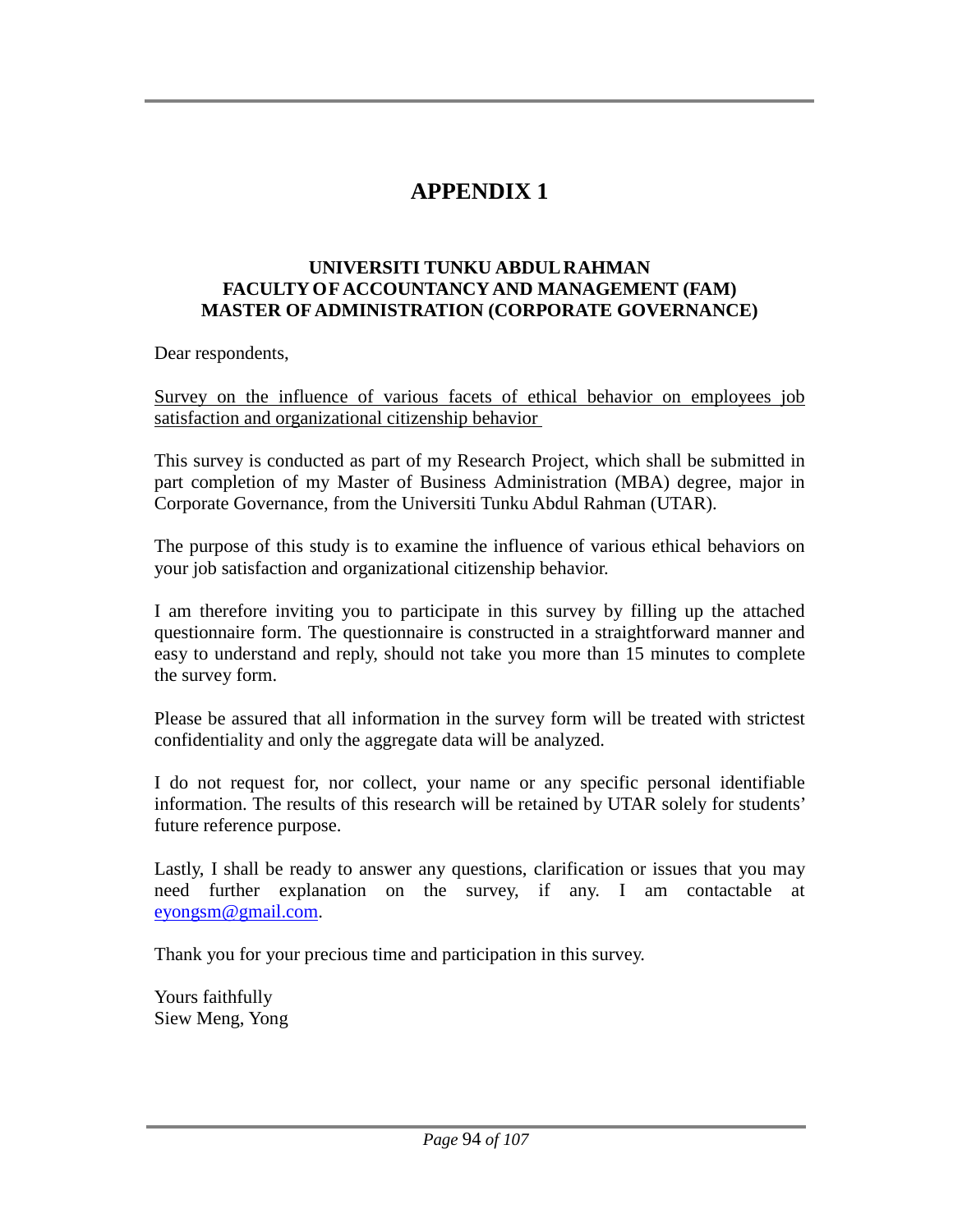### SECTION A - Demographic Profile

**INSTRUCTION:** Kindly provide the following information by placing  $(\sqrt{)}$  on one of the blank space to assist us in analyzing the responses.

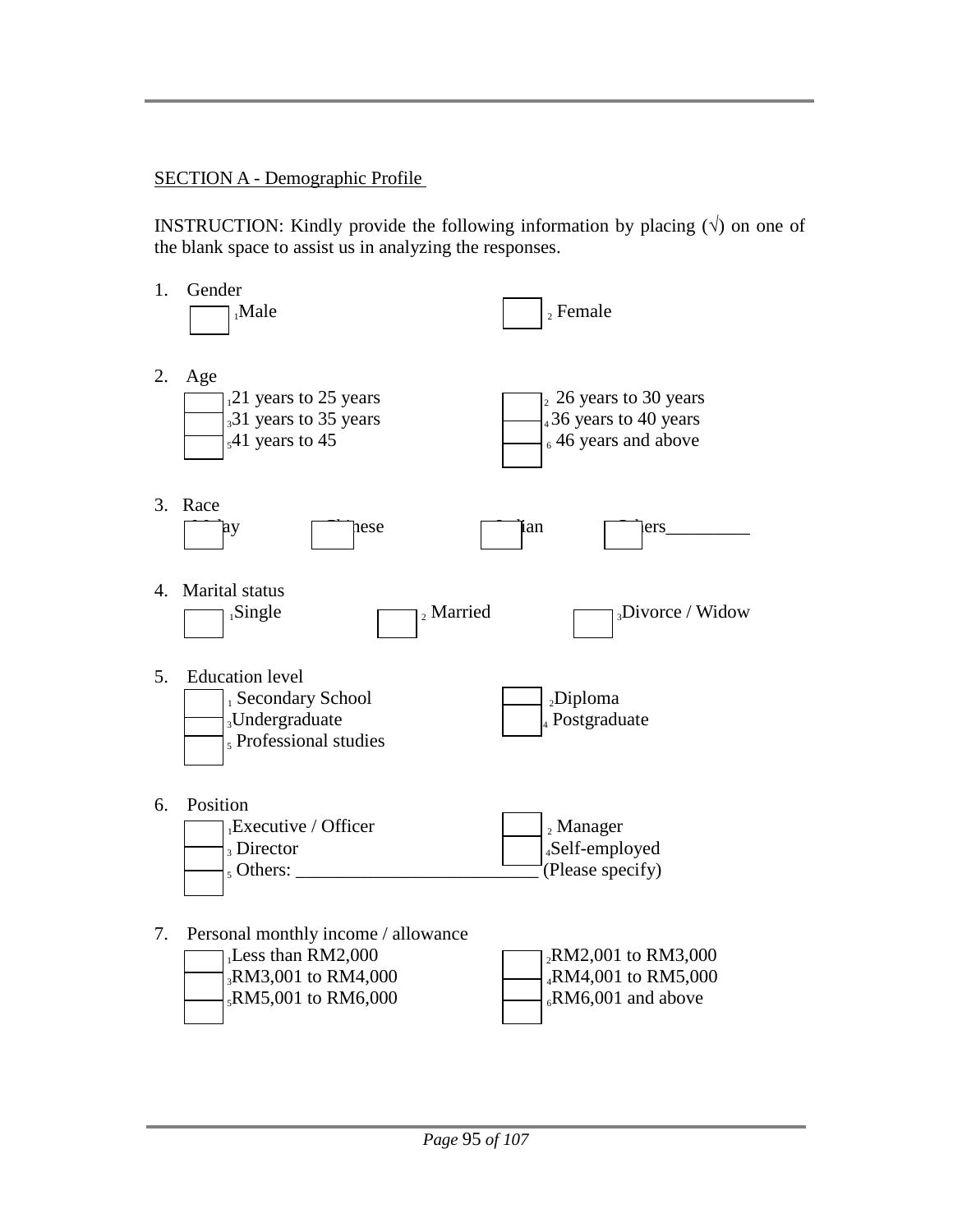### SECTION B

#### INSTRUCTIONS:

- a. Please read each question carefully and answer all the questions by filling the appropriate box.
- b. Listed below are some facets of ethical behaviors in your organization that may influence your job satisfaction and organizational citizenship behavior. Kindly circle the most suitable box to indicate if you agree or disagree with the statement.

```
Strongly Disagree ("SD")- 1
Disagree ("D") - 2Neutral ("N") - 3Agree ("A") - 4
Strongly Agree ("SA") - 5
```
Please indicate the extent to which you agree or disagree with each statement below:-

| <b>Ethical Behavior of Co-workers</b>                 | <b>SD</b> | D                           | N | $\mathbf A$                 | <b>SA</b> |
|-------------------------------------------------------|-----------|-----------------------------|---|-----------------------------|-----------|
| 1. My Co-workers feel that it is not acceptable to    |           | $\mathcal{D}_{\cdot}$       | 3 | 4                           | 5         |
| make personal calls at work.                          |           |                             |   |                             |           |
| 2. My Co-workers feel that it is not acceptable to    |           | $\mathcal{D}_{\cdot}$       | 3 | $\overline{4}$              | 5         |
| take office supplies home.                            |           |                             |   |                             |           |
| 3. In order to get ahead in their future careers, my  |           | $\mathcal{D}_{\cdot}$       | 3 | $\overline{4}$              | 5         |
| co- workers believe that they do not have to          |           |                             |   |                             |           |
| compromise personal ethical standards.                |           |                             |   |                             |           |
| 4. It is not acceptable for co-workers to accept gift | 1         | $\mathcal{D}_{\mathcal{L}}$ | 3 | $\overline{A}$              | 5         |
| from others for preferential treatment at work.       |           |                             |   |                             |           |
| 5. My co-workers feel that it is okay to bypass       |           | $\mathcal{D}_{\mathcal{L}}$ | 3 | $\overline{A}$              | 5         |
| established protocol in order to get work done        |           |                             |   |                             |           |
| faster.                                               |           |                             |   |                             |           |
| 6. My co-workers will report others violation of      |           | $\mathcal{D}_{\mathcal{L}}$ | 3 | $\boldsymbol{\vartriangle}$ |           |
| company policies and rules to superiors.              |           |                             |   |                             |           |

| <b>Ethical Behavior of Successful Managers</b>    | SD |  |  |
|---------------------------------------------------|----|--|--|
| 1. Successful managers are generally more ethical |    |  |  |
| than unsuccessful managers.                       |    |  |  |
| 2. In order to succeed at work, one does not need |    |  |  |
| to compromise one's ethics.                       |    |  |  |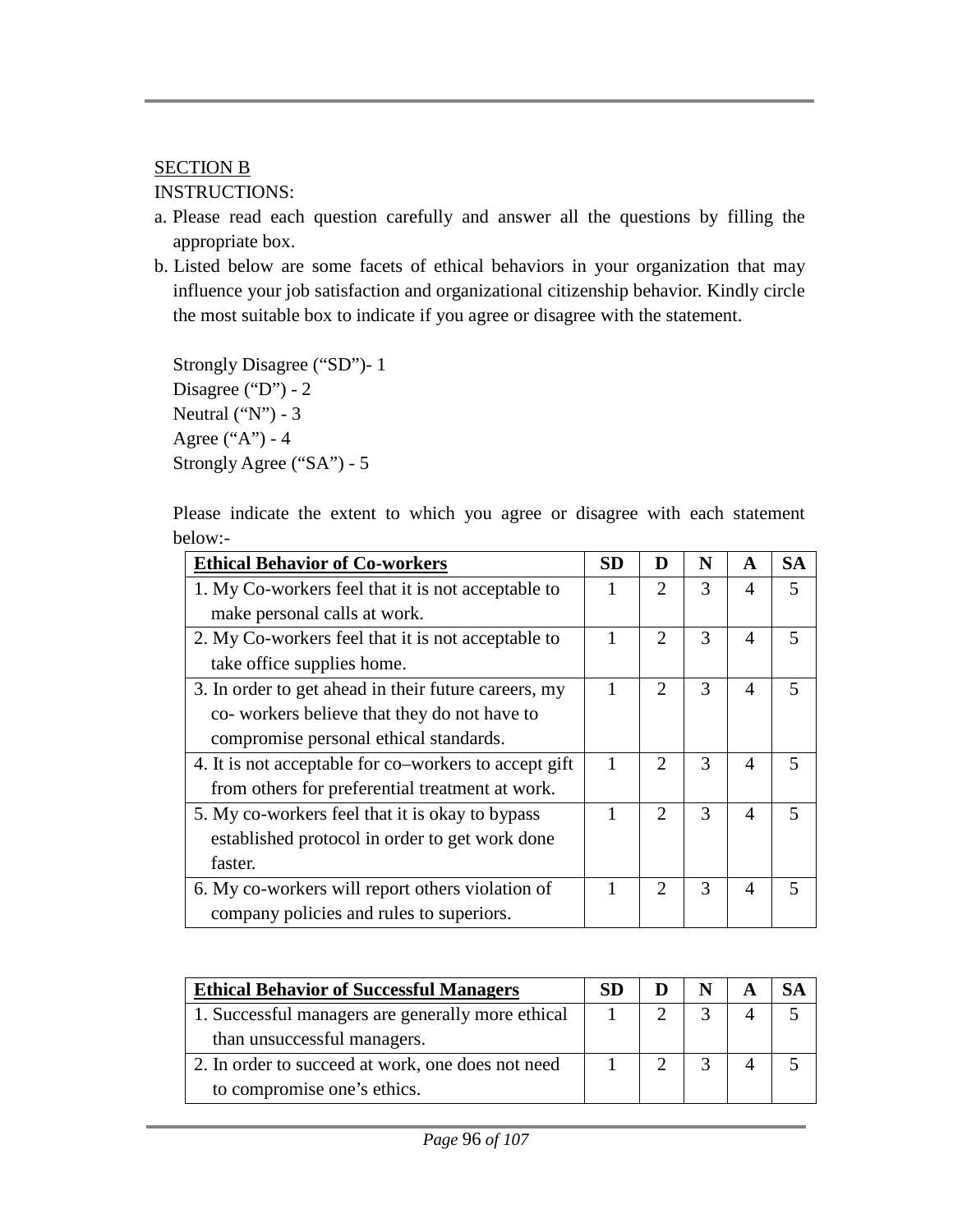| 3. Successful managers do not withhold            |  |                             |   |  |
|---------------------------------------------------|--|-----------------------------|---|--|
| information that is harmful to self-interest.     |  |                             |   |  |
| 4. Successful managers do not make rivals look    |  | $\mathcal{D}_{\mathcal{L}}$ | 3 |  |
| bad in the eyes of others.                        |  |                             |   |  |
| 5. Successful managers do not look for a          |  | $\mathcal{D}_{\mathcal{L}}$ | 3 |  |
| "scapegoat" when they feel they may associate     |  |                             |   |  |
| with failure.                                     |  |                             |   |  |
| 6. Successful managers do not take credit for the |  |                             | 3 |  |
| ideas and accomplishment of others.               |  |                             |   |  |

Questionnaire for both ethical behaviors of Co-workers and Successful Managers are adopted and modified from "Ethical problems of marketing researchers" (Hunt and Wilcox, 1984)

| <b>Ethical Leadership Behavior</b>                                  | <b>SD</b>    | D              | N | A                      | <b>SA</b> |  |  |  |
|---------------------------------------------------------------------|--------------|----------------|---|------------------------|-----------|--|--|--|
| 1. My organization leader listens to what                           | 1            | 2              | 3 | $\overline{4}$         | 5         |  |  |  |
| employees have to say.                                              |              |                |   |                        |           |  |  |  |
| 2. My organization leader has the best interest of                  | 1            | $\overline{2}$ | 3 | $\overline{A}$         | 5         |  |  |  |
| employees in mind.                                                  |              |                |   |                        |           |  |  |  |
| 3. My organization leader makes fair and                            | 1            | $\overline{2}$ | 3 | $\overline{A}$         | 5         |  |  |  |
| balanced decisions.                                                 |              |                |   |                        |           |  |  |  |
| 4. My organization leader can be trusted.                           | 1            | $\overline{2}$ | 3 | $\overline{A}$         | 5         |  |  |  |
| 5. My organization leader discusses business                        | 1            | $\overline{2}$ | 3 | $\overline{A}$         | 5         |  |  |  |
| ethics or values with employees.                                    |              |                |   |                        |           |  |  |  |
| 6. My organization leader sets examples of how to                   | $\mathbf{1}$ | $\overline{2}$ | 3 | $\overline{A}$         | 5         |  |  |  |
| do things the right ways in terms of ethics.                        |              |                |   |                        |           |  |  |  |
| 7. My organization leader disciplines employees                     | 1            | $\overline{2}$ | 3 | $\overline{A}$         | 5         |  |  |  |
| who violate ethical standards.                                      |              |                |   |                        |           |  |  |  |
| 8. My organization leader conducts his personal                     | 1            | $\overline{2}$ | 3 | $\overline{A}$         | 5         |  |  |  |
| life in an ethical manner.                                          |              |                |   |                        |           |  |  |  |
| 9. My organization leader defines success not just                  | 1            | $\overline{2}$ | 3 | $\overline{A}$         | 5         |  |  |  |
| by results but also the way that they are                           |              |                |   |                        |           |  |  |  |
| obtained.                                                           |              |                |   |                        |           |  |  |  |
| 10. When making decision, my organization                           | 1            | $\overline{2}$ | 3 | $\boldsymbol{\Lambda}$ | 5         |  |  |  |
| leader will asks "What is the right thing to                        |              |                |   |                        |           |  |  |  |
| do?"                                                                |              |                |   |                        |           |  |  |  |
| Questionnaire for othical leadership behavior is adopted from Donny |              |                |   |                        |           |  |  |  |

Questionnaire for ethical leadership behavior is adopted from Ponnu and Tennakoon (2009).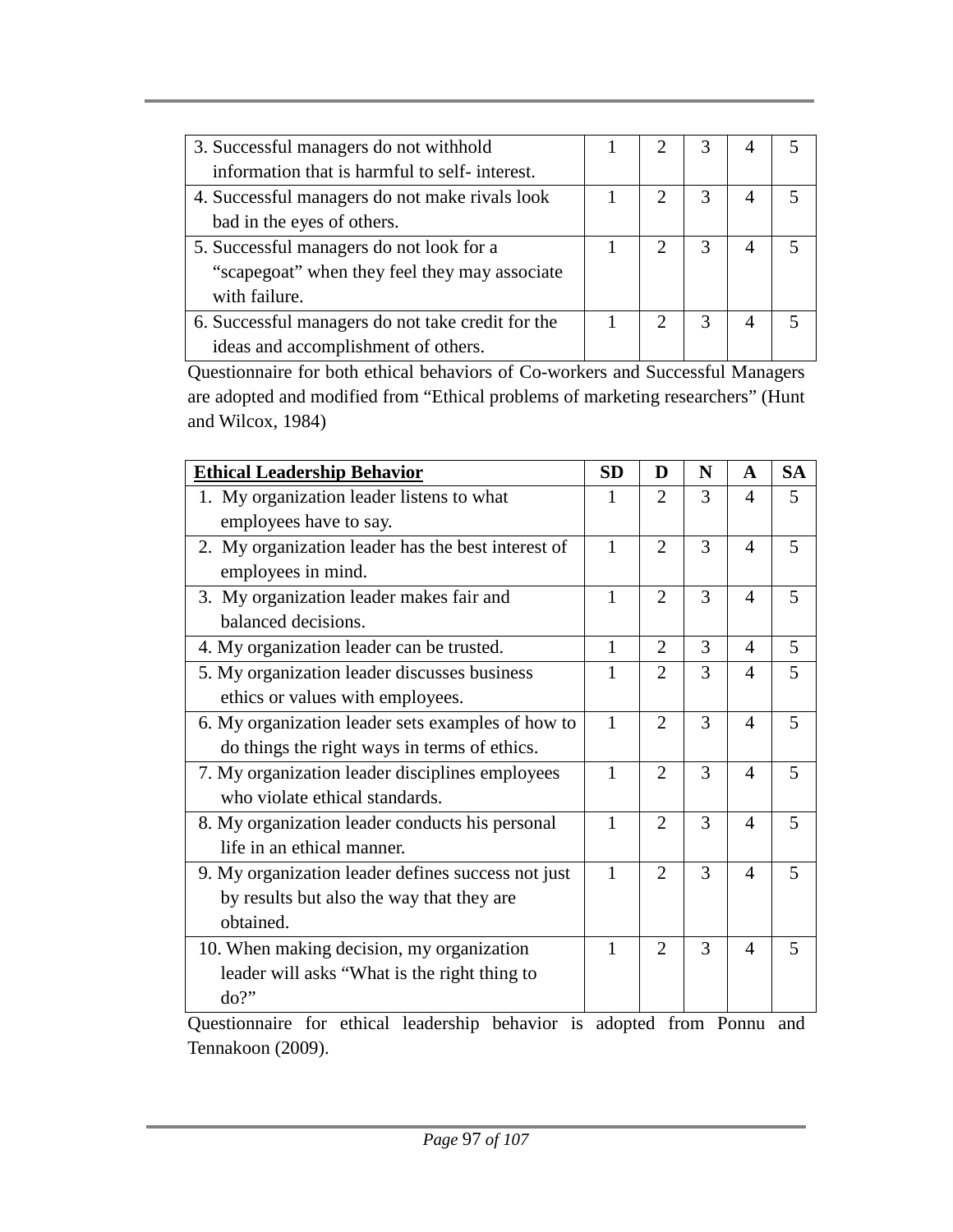| <b>Job Satisfaction</b>                            | <b>SD</b>    | D                           | N | A                        | <b>SA</b> |
|----------------------------------------------------|--------------|-----------------------------|---|--------------------------|-----------|
| 1. I am satisfied with my benefit package.         | 1            | $\mathcal{D}_{\mathcal{L}}$ | 3 | $\overline{\mathcal{A}}$ | 5         |
| 2. I am satisfied with my most recent raise.       | 1            | 2                           | 3 | 4                        | 5         |
| 3. I am satisfied with the influence my supervisor | $\mathbf{1}$ | $\overline{2}$              | 3 | $\overline{4}$           | 5         |
| has on my pay.                                     |              |                             |   |                          |           |
| 4. I am satisfied with my current salary.          | $\mathbf{1}$ | $\overline{2}$              | 3 | $\overline{4}$           | 5         |
| 5. I am satisfied with my company's pay            | 1            | $\mathcal{D}_{\cdot}$       | 3 | 4                        | 5         |
| structure.                                         |              |                             |   |                          |           |
| 6. I am satisfied with the information my          | 1            | $\overline{2}$              | 3 | 4                        | 5         |
| company gives about pay issues.                    |              |                             |   |                          |           |
| 7. I am satisfied with the consistency of my       | 1            | 2                           | 3 | $\overline{A}$           | 5         |
| company's pay policies.                            |              |                             |   |                          |           |
| 8. I am satisfied with the differences in pay      | 1            | $\overline{2}$              | 3 | $\overline{A}$           | 5         |
| among jobs in my company.                          |              |                             |   |                          |           |
| 9. At this very moment, I am enthusiastic about    | 1            | $\overline{2}$              | 3 | $\overline{A}$           | 5         |
| my work.                                           |              |                             |   |                          |           |
| 10. Right now, I feel fairly satisfied with my     | 1            | $\overline{2}$              | 3 | $\overline{\mathcal{A}}$ | 5         |
| present job.                                       |              |                             |   |                          |           |
| 11. At this moment, I am finding real enjoyment in | $\mathbf{1}$ | $\overline{2}$              | 3 | $\overline{4}$           | 5         |
| my work.                                           |              |                             |   |                          |           |
| 12. Right now, I consider my job to be pleasant.   | 1            | $\overline{2}$              | 3 | 4                        | 5         |

Questionnaire for job satisfaction is adopted and modified from Pay Satisfaction: Its Multidimensional Nature and Measurement (Heneman and Schwab, 1985) and Overall Job Satisfaction (OJS) (Brayfield and Rothe, 1951).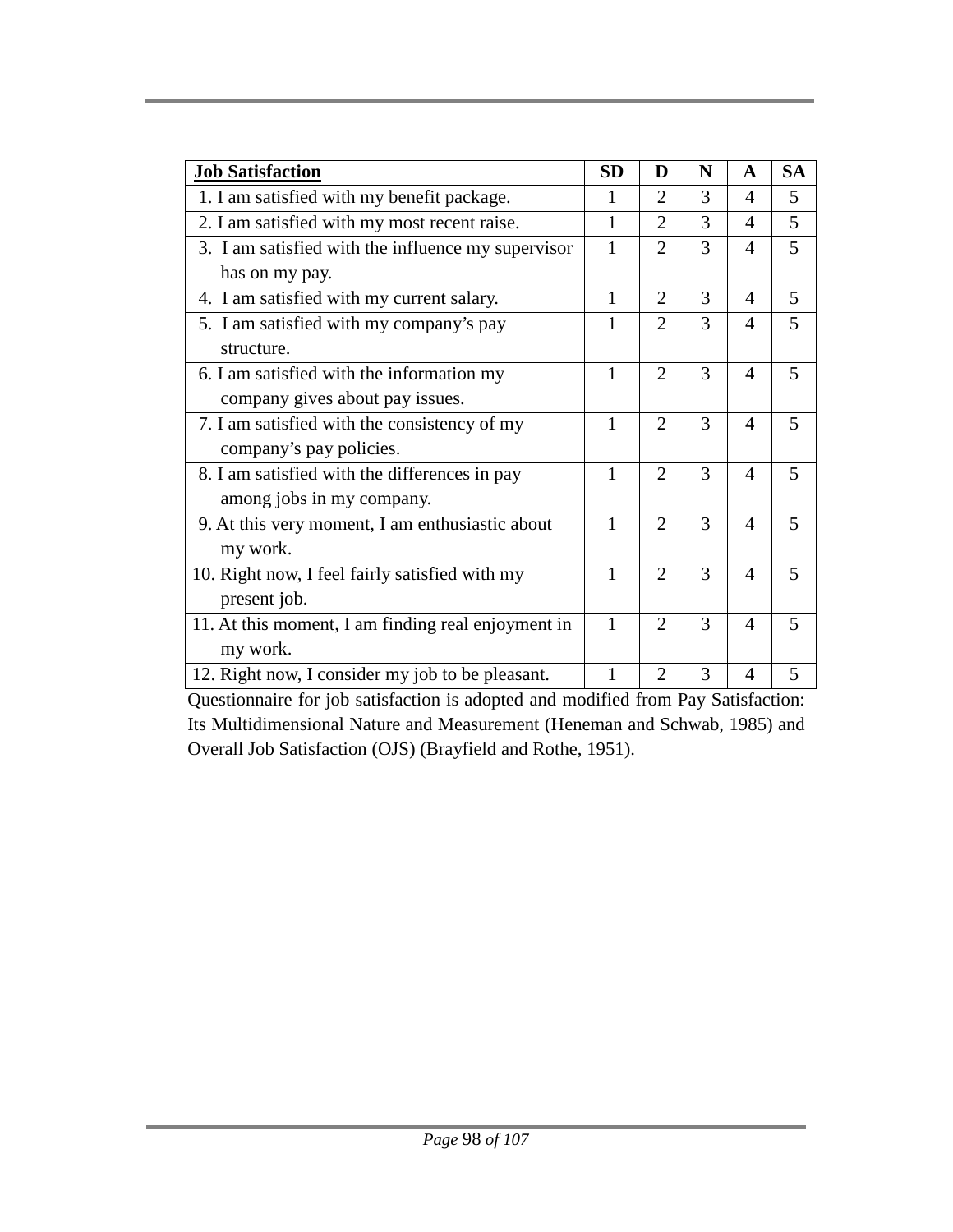| <b>Organizational Citizenship behavior</b>           | <b>SD</b> | D                           | N | A                        | <b>SA</b> |
|------------------------------------------------------|-----------|-----------------------------|---|--------------------------|-----------|
| 1. I help colleagues who have been absent from       |           | $\mathcal{D}_{\mathcal{L}}$ | 3 | $\boldsymbol{\varDelta}$ | 5         |
| work.                                                |           |                             |   |                          |           |
| 2. I help colleagues who have heavy workloads.       | 1         | 2                           | 3 | $\overline{A}$           | 5         |
| 3. I am mindful of how my behavior affects other     | 1         | $\overline{2}$              | 3 | $\boldsymbol{\varDelta}$ | 5         |
| people's job.                                        |           |                             |   |                          |           |
| 4. I go out of my way to help new employees.         | 1         | 2                           | 3 | $\overline{A}$           | 5         |
| 5. I take a personal interest in my colleagues' job. | 1         | $\mathcal{D}_{\mathcal{L}}$ | 3 | $\boldsymbol{\varDelta}$ | 5         |
| 6. My attendance at work is above the norm.          | 1         | $\mathcal{D}_{\mathcal{L}}$ | 3 | $\overline{4}$           | 5         |
| 7. I take undeserved break at work.                  | 1         | $\overline{2}$              | 3 | $\overline{4}$           | 5         |
| 8. I often complain about insignificant things at    | 1         | 2                           | 3 | $\overline{A}$           | 5         |
| work.                                                |           |                             |   |                          |           |
| 9. I adhere to informal rules devised to maintain    | 1         | $\overline{2}$              | 3 | $\overline{A}$           | 5         |
| order.                                               |           |                             |   |                          |           |
| 10. I attend meetings that are not mandatory but     | 1         | $\overline{2}$              | 3 | $\boldsymbol{\varDelta}$ | 5         |
| considered important.                                |           |                             |   |                          |           |
| 11. I perform duties that are not required but which | 1         | $\overline{2}$              | 3 | $\overline{A}$           | 5         |
| improve corporate image.                             |           |                             |   |                          |           |

Questionnaire for organizational citizenship behavior is adopted from Podsakoff., MacKenzie, Moorman & Fetter (1990) and Williams & Anderson (1991).

## **THANK YOU FOR YOUR PARTICIPATION.**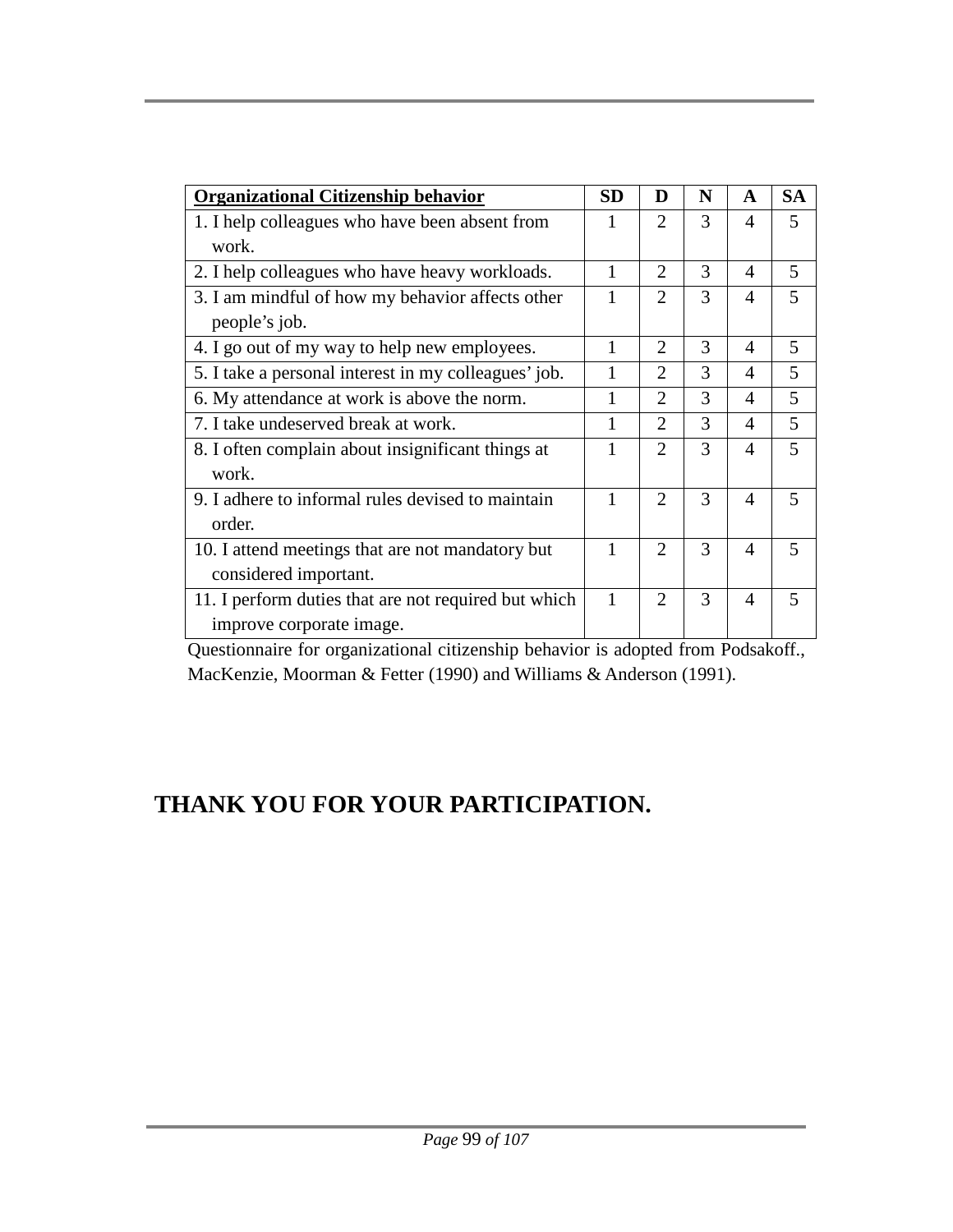### **APPENDIX 2**

# **SPSS OUTPUT ON DEMOGRAPHIC PROFILE OF RESPONDENTS**

| <b>Gender respondents</b> |        |           |         |               |            |  |  |  |
|---------------------------|--------|-----------|---------|---------------|------------|--|--|--|
|                           |        | Frequency | Percent | Valid Percent | Cumulative |  |  |  |
|                           |        |           |         |               | Percent    |  |  |  |
|                           | Male   | 48        | 29.1    | 29.1          | 29.1       |  |  |  |
| Valid                     | Female | 117       | 70.9    | 70.9          | 100.0      |  |  |  |
|                           | Total  | 165       | 100.0   | 100.0         |            |  |  |  |

| Age respondents |
|-----------------|
|-----------------|

|       |                      | Frequency | Percent | <b>Valid Percent</b> | Cumulative<br>Percent |
|-------|----------------------|-----------|---------|----------------------|-----------------------|
|       | 21 years to 25 years | 67        | 40.6    | 40.6                 | 40.6                  |
|       | 26 years to 30 years | 27        | 16.4    | 16.4                 | 57.0                  |
|       | 31 years to 35 years | 25        | 15.2    | 15.2                 | 72.1                  |
| Valid | 36 years to 40 years | 18        | 10.9    | 10.9                 | 83.0                  |
|       | 41 years to 45 years | 10        | 6.1     | 6.1                  | 89.1                  |
|       | 46 years and above   | 18        | 10.9    | 10.9                 | 100.0                 |
|       | Total                | 165       | 100.0   | 100.0                |                       |

| Race respondents |               |            |         |                      |            |  |  |  |
|------------------|---------------|------------|---------|----------------------|------------|--|--|--|
|                  |               | Frequency  | Percent | <b>Valid Percent</b> | Cumulative |  |  |  |
|                  |               |            |         |                      | Percent    |  |  |  |
|                  | Malay         | 64         | 38.8    | 38.8                 | 38.8       |  |  |  |
|                  | Chinese       | 80         | 48.5    | 48.5                 | 87.3       |  |  |  |
| Valid            | Indian        | 20         | 12.1    | 12.1                 | 99.4       |  |  |  |
|                  | <b>Others</b> |            | .6      | .6                   | 100.0      |  |  |  |
|                  | Total         | <b>165</b> | 100.0   | 100.0                |            |  |  |  |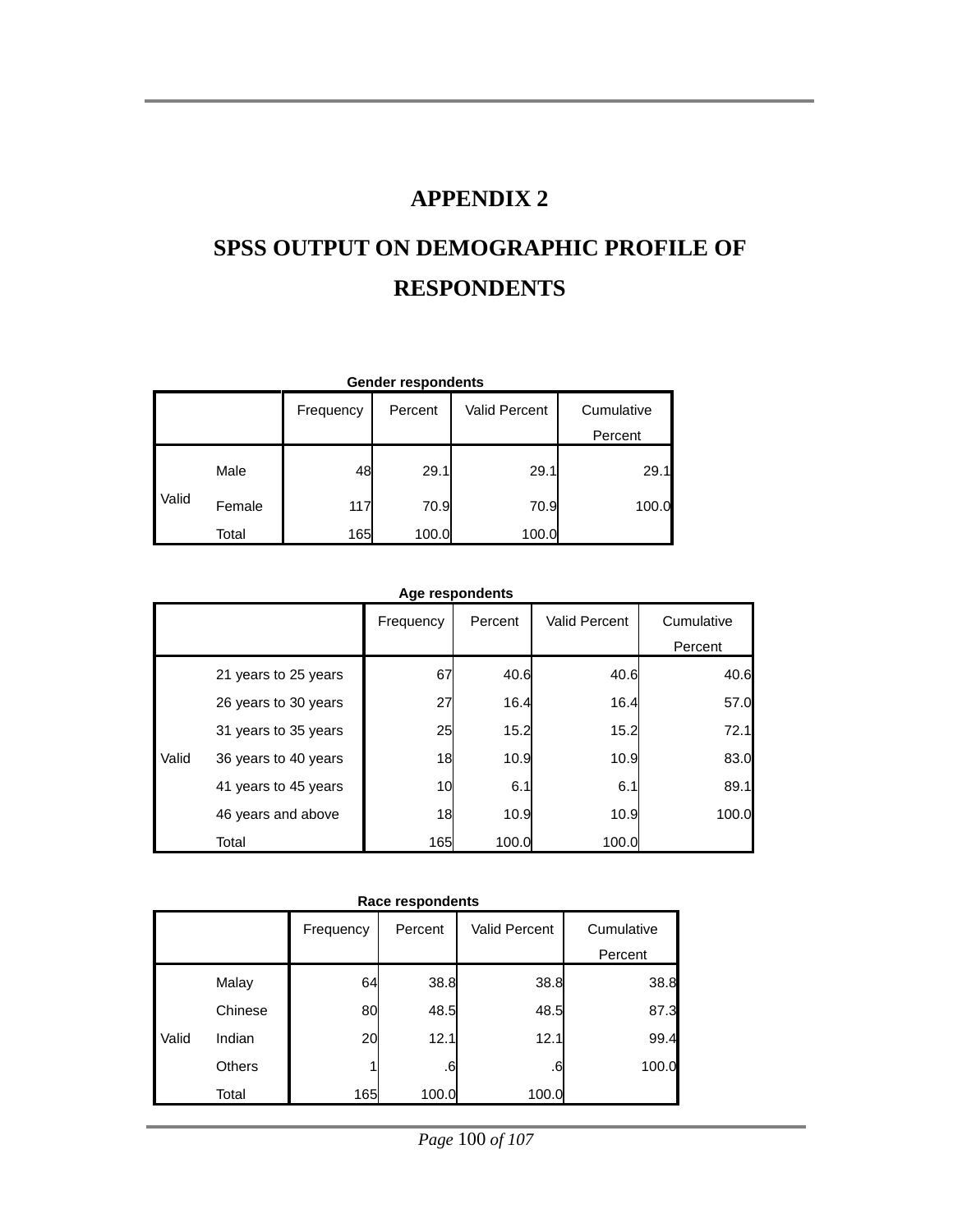| <b>Marital Status respondents</b> |               |           |         |                      |                       |  |  |  |  |
|-----------------------------------|---------------|-----------|---------|----------------------|-----------------------|--|--|--|--|
|                                   |               | Frequency | Percent | <b>Valid Percent</b> | Cumulative<br>Percent |  |  |  |  |
|                                   | Single        | 112       | 67.9    | 67.9                 | 67.9                  |  |  |  |  |
|                                   | Married       | 43        | 26.1    | 26.1                 | 93.9                  |  |  |  |  |
| Valid                             | Divorce/Widow | 8         | 4.8     | 4.8                  | 98.8                  |  |  |  |  |
|                                   | 4             | າ         | 1.2     | 1.2                  | 100.0                 |  |  |  |  |
|                                   | Total         | 165       | 100.0   | 100.0                |                       |  |  |  |  |

### **Marital status respondents**

#### **Education level respondents**

|       |                      | Frequency | Percent | <b>Valid Percent</b> | Cumulative<br>Percent |
|-------|----------------------|-----------|---------|----------------------|-----------------------|
|       | Secondary School     | 13        | 7.9     | 7.9                  | 7.9                   |
|       | Diploma              | 26        | 15.8    | 15.8                 | 23.6                  |
| Valid | Undergraduate        | 65        | 39.4    | 39.4                 | 63.0                  |
|       | Postgraduate         | 31        | 18.8    | 18.8                 | 81.8                  |
|       | Professional studies | 30        | 18.2    | 18.2                 | 100.0                 |
|       | Total                | 165       | 100.0   | 100.0                |                       |

#### **Position respondents**

|       |                   | Frequency      | Percent | <b>Valid Percent</b> | Cumulative |
|-------|-------------------|----------------|---------|----------------------|------------|
|       |                   |                |         |                      | Percent    |
| Valid | Executive/Officer | 99             | 60.0    | 60.0                 | 60.0       |
|       | Manager           | 31             | 18.8    | 18.8                 | 78.8       |
|       | <b>Director</b>   | $\overline{c}$ | 1.2     | 1.2                  | 80.0       |
|       | Self-employed     | 6              | 3.6     | 3.6                  | 83.6       |
|       | <b>Others</b>     | 27             | 16.4    | 16.4                 | 100.0      |
|       | Total             | 165            | 100.0   | 100.0                |            |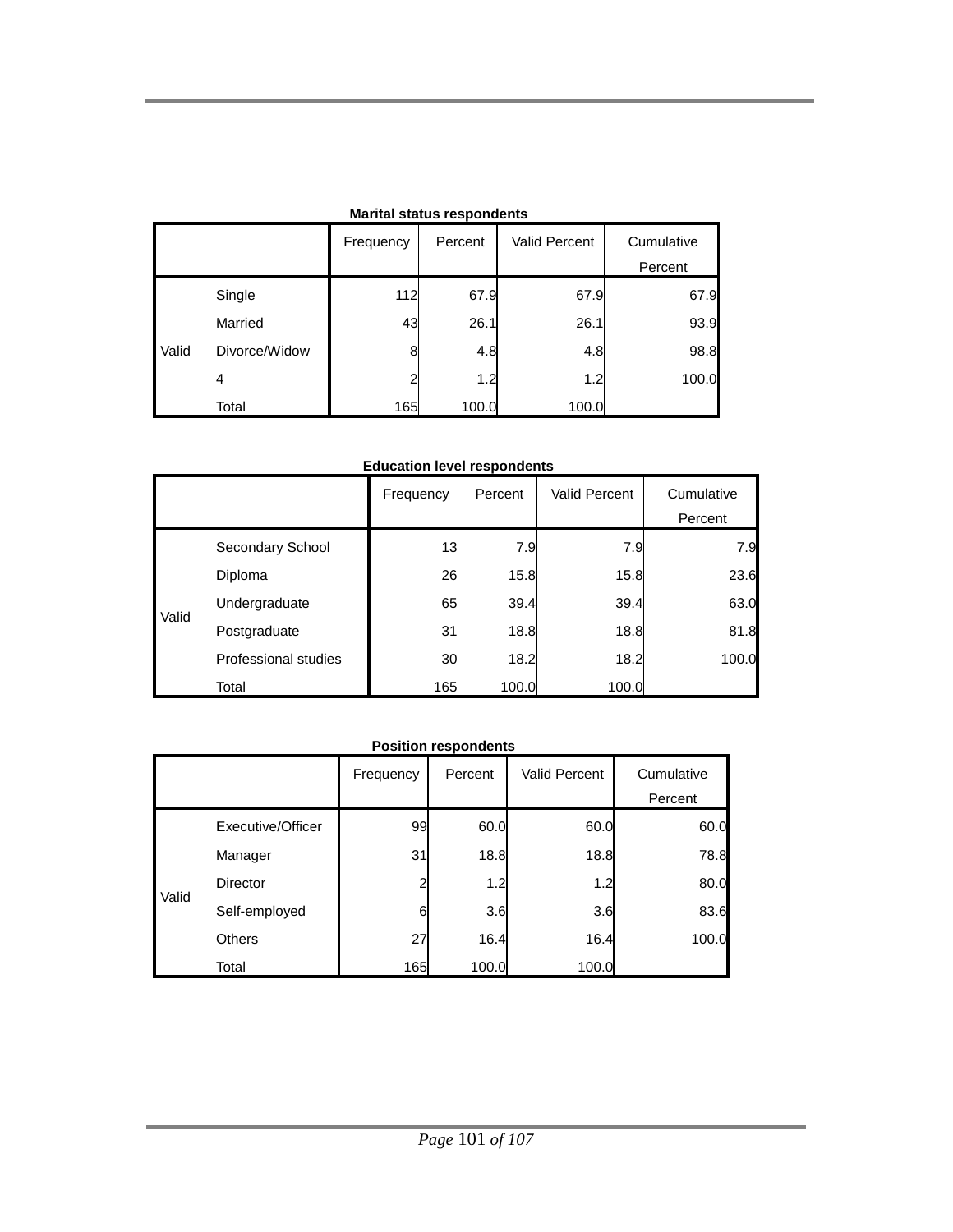|       |                    | Frequency | Percent | <b>Valid Percent</b> | Cumulative<br>Percent |
|-------|--------------------|-----------|---------|----------------------|-----------------------|
|       | Less than RM2,000  | 12        | 7.3     | 7.3                  | 7.3                   |
|       | RM2,001 to RM3,000 | 71        | 43.0    | 43.0                 | 50.3                  |
|       | RM3,001 to RM4,000 | 31        | 18.8    | 18.8                 | 69.1                  |
| Valid | RM4,001 to RM5,000 | 13        | 7.9     | 7.9                  | 77.0                  |
|       | RM5,001 to RM6,000 | 11        | 6.7     | 6.7                  | 83.6                  |
|       | RM6,000 and above  | 27        | 16.4    | 16.4                 | 100.0                 |
|       | Total              | 165       | 100.0   | 100.0                |                       |

**Personal monthly income respondents**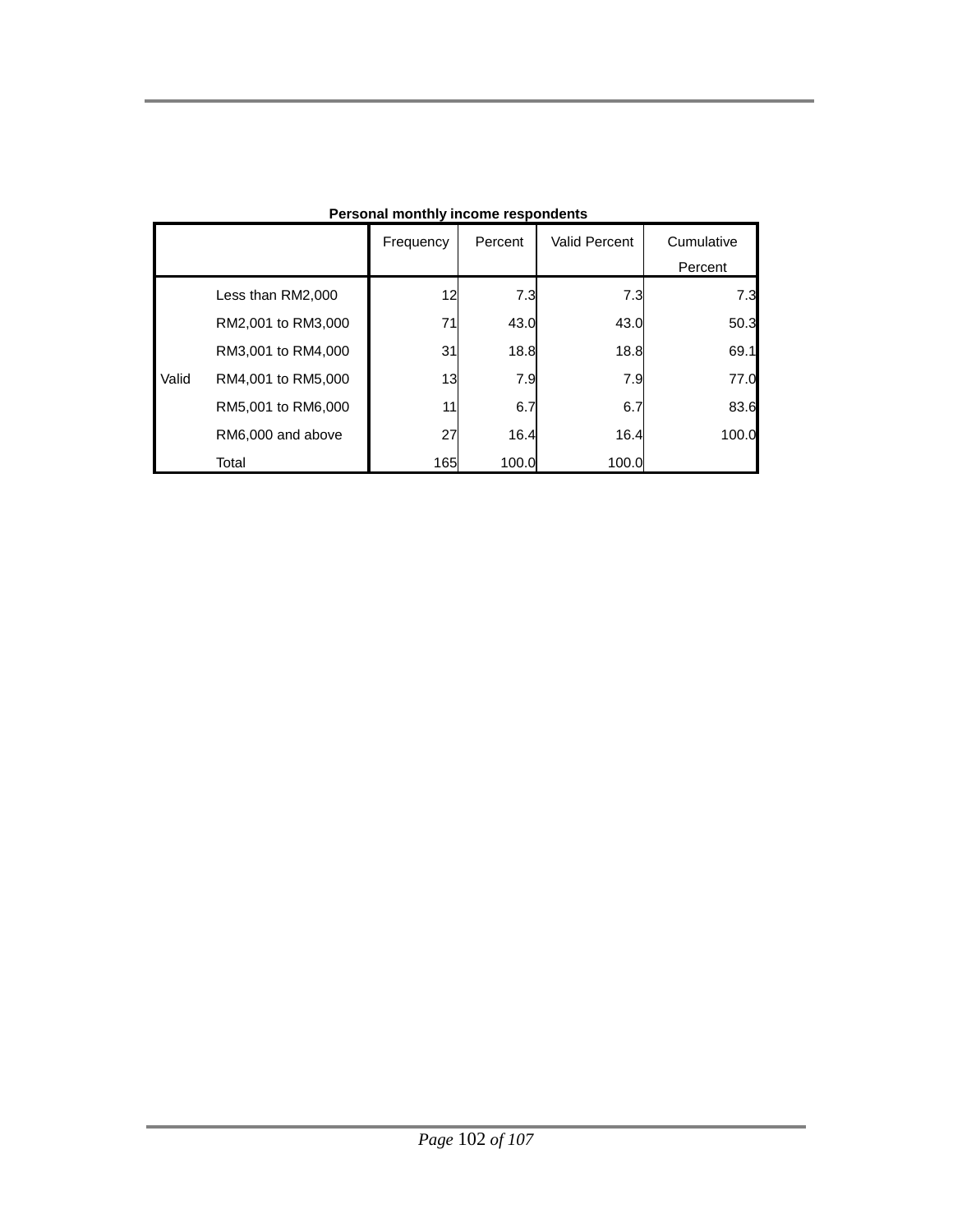### **APPENDIX 3**

# **SPSS OUTPUT: RELIABILITY ANALYSIS**

### **Ethical Behavior of Co-workers**

| <b>Reliability Statistics</b> |             |  |  |  |  |
|-------------------------------|-------------|--|--|--|--|
| Cronbach's<br>Alpha           | No of Items |  |  |  |  |
| .773                          |             |  |  |  |  |

| <b>Item-Total Statistics</b>      |                                         |                                         |                                        |                                           |  |  |
|-----------------------------------|-----------------------------------------|-----------------------------------------|----------------------------------------|-------------------------------------------|--|--|
|                                   | <b>Scale Mean</b><br>if Item<br>Deleted | Scale<br>Variance if<br>Item<br>Deleted | Corrected<br>Item-Total<br>Correlation | Cronbach's<br>Alpha if<br>Item<br>Deleted |  |  |
| Ethical Behavior of Co-workers Q1 | 17.76                                   | 11.743                                  | .728                                   | .679                                      |  |  |
| Ethical Behavior of Co-workers Q2 | 17.32                                   | 14.768                                  | .529                                   | .742                                      |  |  |
| Ethical Behavior of Co-workers Q3 | 17.93                                   | 12.294                                  | .577                                   | .725                                      |  |  |
| Ethical Behavior of Co-workers Q4 | 17.58                                   | 13.123                                  | .592                                   | .721                                      |  |  |
| Ethical Behavior of Co-workers Q5 | 18.27                                   | 15.358                                  | .238                                   | .811                                      |  |  |
| Ethical Behavior of Co-workers Q6 | 17.67                                   | 14.282                                  | .519                                   | .741                                      |  |  |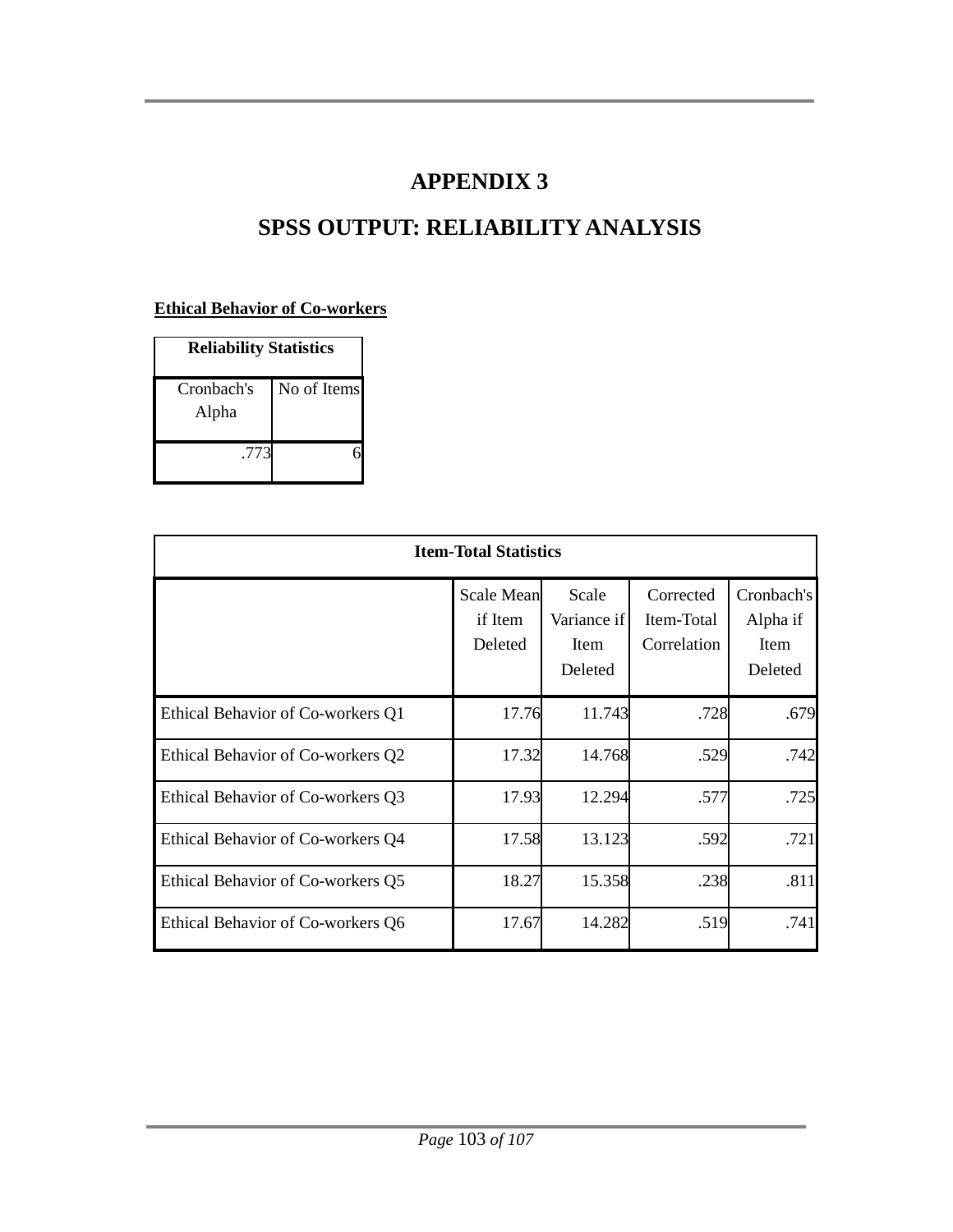### **Ethical Behavior of Successful Managers**

| <b>Reliability Statistics</b>                                    |             |                                         |                                         |                                        |                                           |
|------------------------------------------------------------------|-------------|-----------------------------------------|-----------------------------------------|----------------------------------------|-------------------------------------------|
| Cronbach's<br>Alpha<br>.867                                      | No of Items |                                         |                                         |                                        |                                           |
|                                                                  |             | <b>Item-Total Statistics</b>            |                                         |                                        |                                           |
|                                                                  |             | <b>Scale Mean</b><br>if Item<br>Deleted | Scale<br>Variance if<br>Item<br>Deleted | Corrected<br>Item-Total<br>Correlation | Cronbach's<br>Alpha if<br>Item<br>Deleted |
| <b>Ethical Behavior of Successful Managers</b><br>Q1             |             | 20.47                                   | 15.812                                  | .679                                   | .842                                      |
| <b>Ethical Behavior of Successful Managers</b><br>Q <sub>2</sub> |             | 20.88                                   | 15.217                                  | .532                                   | .883                                      |
| <b>Ethical Behavior of Successful Managers</b><br>Q <sub>3</sub> |             | 20.52                                   | 15.568                                  | .804                                   | .822                                      |
| <b>Ethical Behavior of Successful Managers</b><br>Q4             |             | 20.38                                   | 17.114                                  | .687                                   | .845                                      |
| <b>Ethical Behavior of Successful Managers</b><br>Q <sub>5</sub> |             | 20.30                                   | 16.505                                  | .703                                   | .840                                      |
| <b>Ethical Behavior of Successful Managers</b><br>Q6             |             | 20.30                                   | 15.978                                  | .693                                   | .840                                      |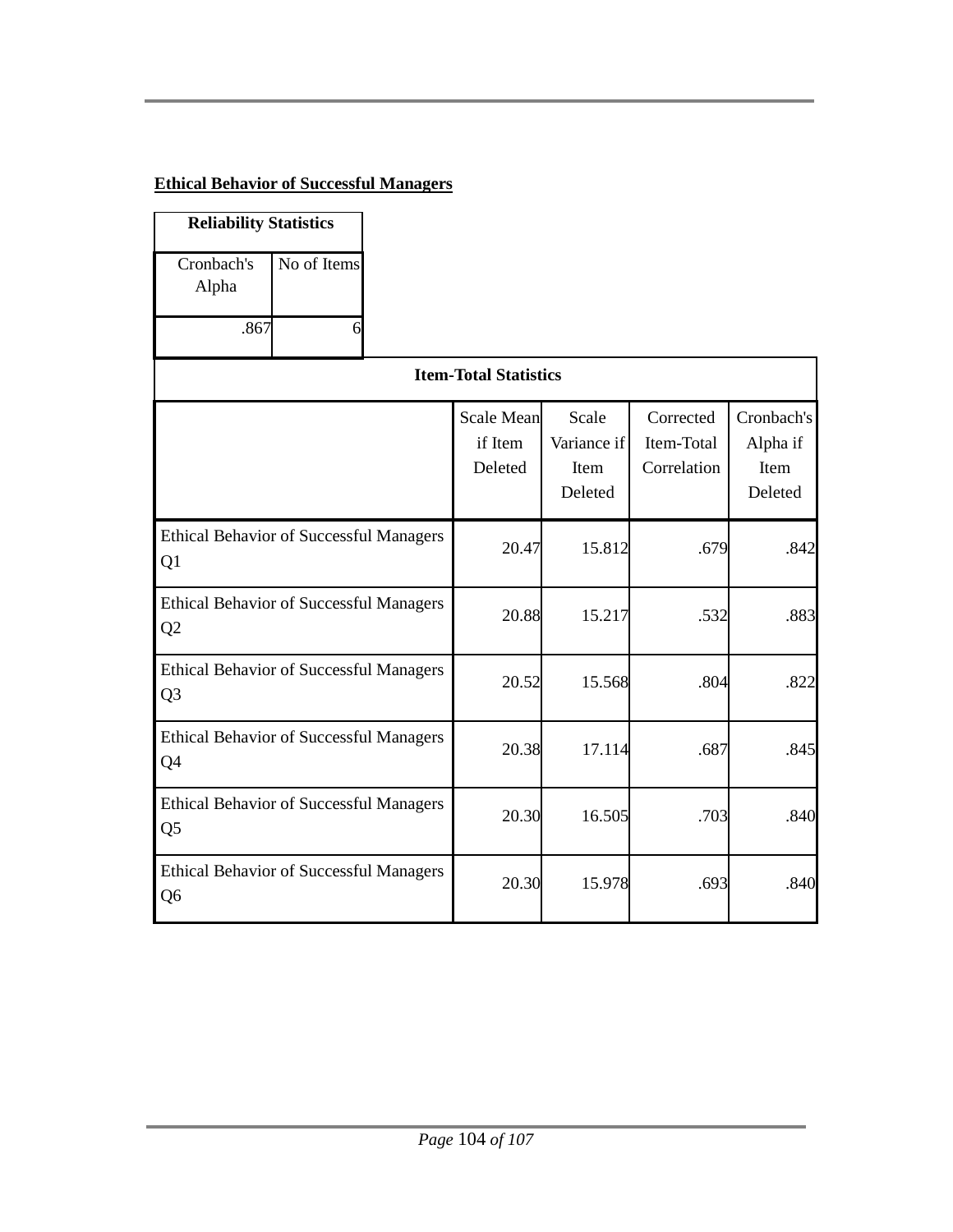### **Ethical Leadership Behavior**

| <b>Reliability Statistics</b> |             |  |  |  |  |
|-------------------------------|-------------|--|--|--|--|
| Cronbach's<br>Alpha           | No of Items |  |  |  |  |
| .930                          |             |  |  |  |  |

| <b>Item-Total Statistics</b>    |                                         |                                                |                                        |                                           |  |
|---------------------------------|-----------------------------------------|------------------------------------------------|----------------------------------------|-------------------------------------------|--|
|                                 | <b>Scale Mean</b><br>if Item<br>Deleted | Scale<br>Variance if<br><b>Item</b><br>Deleted | Corrected<br>Item-Total<br>Correlation | Cronbach's<br>Alpha if<br>Item<br>Deleted |  |
| Ethical Leadership Behavior Q1  | 32.18                                   | 34.272                                         | .785                                   | .919                                      |  |
| Ethical Leadership Behavior Q2  | 32.21                                   | 34.591                                         | .817                                   | .917                                      |  |
| Ethical Leadership Behavior Q3  | 32.10                                   | 36.710                                         | .666                                   | .925                                      |  |
| Ethical Leadership Behavior Q4  | 31.96                                   | 35.865                                         | .733                                   | .922                                      |  |
| Ethical Leadership Behavior Q5  | 32.07                                   | 36.660                                         | .733                                   | .922                                      |  |
| Ethical Leadership Behavior Q6  | 32.02                                   | 36.816                                         | .714                                   | .923                                      |  |
| Ethical Leadership Behavior Q7  | 32.03                                   | 37.895                                         | .663                                   | .925                                      |  |
| Ethical Leadership Behavior Q8  | 32.16                                   | 36.743                                         | .710                                   | .923                                      |  |
| Ethical Leadership Behavior Q9  | 32.12                                   | 36.237                                         | .722                                   | .922                                      |  |
| Ethical Leadership Behavior Q10 | 32.10                                   | 36.934                                         | .714                                   | .923                                      |  |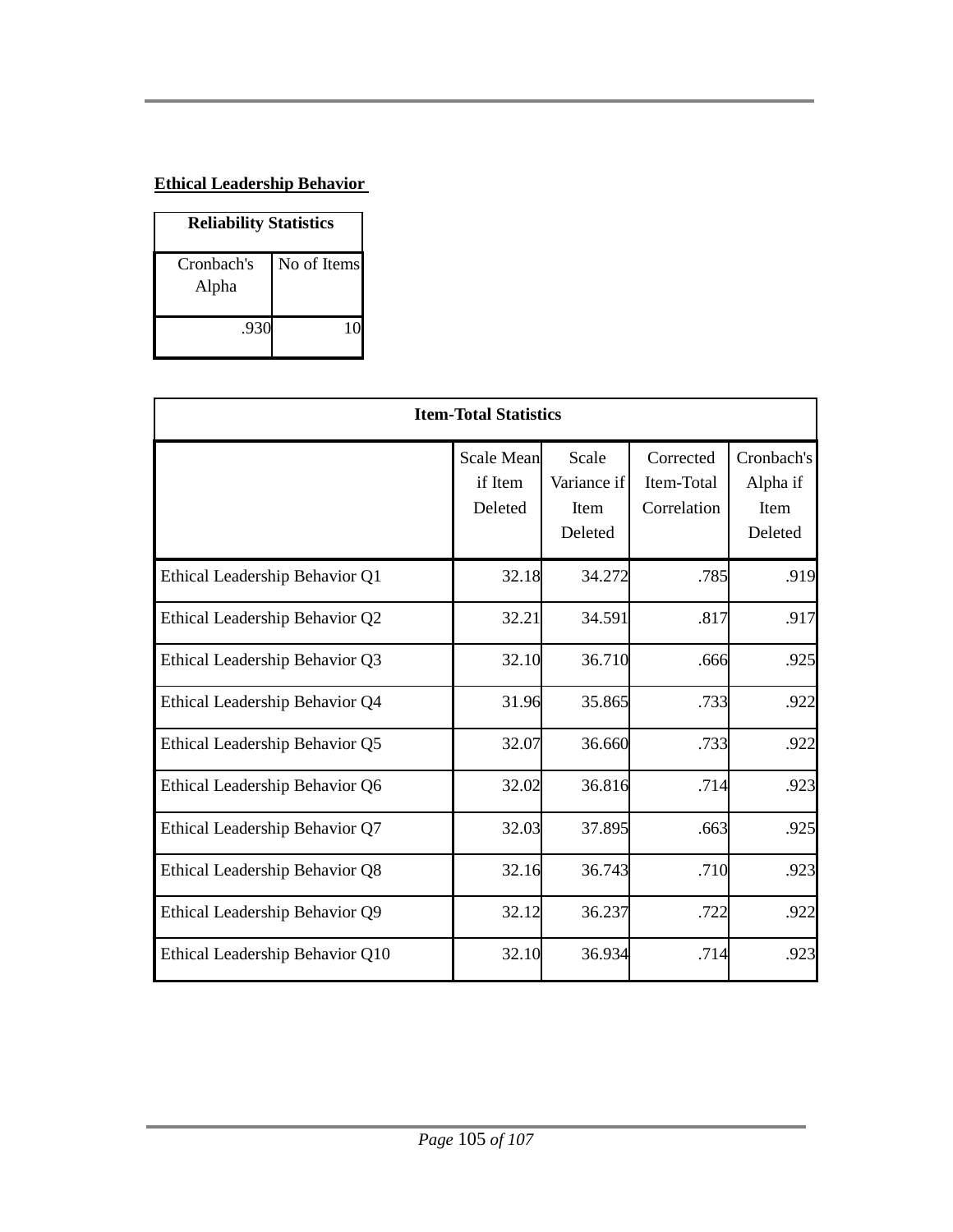### **Job Satisfaction**

| <b>Reliability Statistics</b> |             |  |  |  |  |
|-------------------------------|-------------|--|--|--|--|
| Cronbach's<br>Alpha           | No of Items |  |  |  |  |
| -94                           | 10          |  |  |  |  |

| <b>Item-Total Statistics</b> |                                         |                                         |                                        |                                           |  |
|------------------------------|-----------------------------------------|-----------------------------------------|----------------------------------------|-------------------------------------------|--|
|                              | <b>Scale Mean</b><br>if Item<br>Deleted | Scale<br>Variance if<br>Item<br>Deleted | Corrected<br>Item-Total<br>Correlation | Cronbach's<br>Alpha if<br>Item<br>Deleted |  |
| Job Satisfaction Q1          | 32.84                                   | 61.022                                  | .776                                   | .945                                      |  |
| Job Satisfaction Q2          | 32.87                                   | 61.523                                  | .787                                   | .944                                      |  |
| Job Satisfaction Q3          | 32.81                                   | 61.504                                  | .789                                   | .944                                      |  |
| Job Satisfaction Q4          | 33.02                                   | 62.705                                  | .743                                   | .946                                      |  |
| Job Satisfaction Q5          | 33.05                                   | 63.574                                  | .769                                   | .945                                      |  |
| Job Satisfaction Q6          | 33.01                                   | 62.620                                  | .754                                   | .945                                      |  |
| Job Satisfaction Q7          | 32.99                                   | 62.436                                  | .753                                   | .945                                      |  |
| Job Satisfaction Q8          | 32.99                                   | 63.258                                  | .751                                   | .945                                      |  |
| Job Satisfaction Q9          | 32.74                                   | 62.867                                  | .728                                   | .946                                      |  |
| Job Satisfaction Q10         | 32.72                                   | 62.620                                  | .792                                   | .944                                      |  |
| Job Satisfaction Q11         | 32.74                                   | 63.455                                  | .729                                   | .946                                      |  |
| Job Satisfaction Q12         | 32.66                                   | 62.997                                  | .755                                   | .945                                      |  |